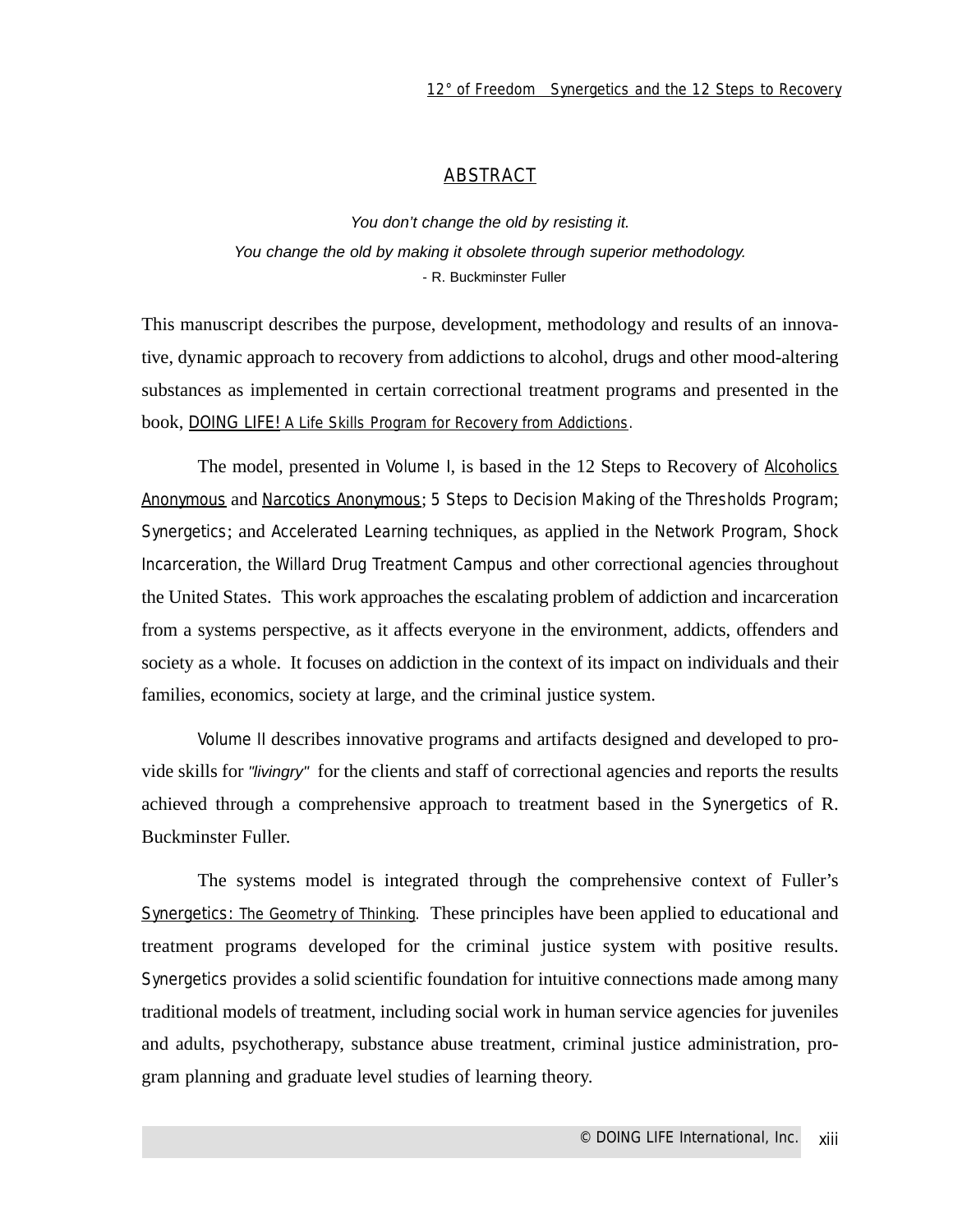Synergetics is the study of whole systems, of "spatial complexity and as such is an inherently comprehensive discipline … a new way of approaching and solving problems." Most simply put, Synergetics is the study of how nature works, of the patterns inherent in nature, the geometry of environmental forces that impact on humanity. In his thousands of lectures, Fuller urged his audiences to study synergetics, saying "I am confident that humanity's survival depends on all of our willingness to comprehend feelingly the way nature works."

Synergetics is applicable to architecture, education, geometry, and science. The discipline of Synergetics allows one to approach complex human problems with fresh insight and to develop dynamic systems that support human beings—formerly mired in defeat, and "destined" to spend their lives in prison and/or poverty—to learn skills that have resulted in measurable success in their own lives and, as a result, in the lives of their children. Volume I presents the theoretical model. Volume II provides examples and evidence to show how the systems approach that R. Buckminster Fuller introduced in his twenty-eight books is also directly relevant to the treatment of offenders and addictions. The interventions presented are based in a wholistic approach to human beings ravaged by the effects of addiction, addicts, their families and the people who work with them. It is hoped that this work can help in some way to "raise the curtain on a new and universally propitious era of humans in universe," where the "answer" to the problem of addiction is not punishment; rather education and treatment are more successful in obtaining and maintaining positive results.

This manuscript addresses the following questions: Who becomes addicted? Who goes to prison? Why? How do offenders and addicts differ from those who do not go to prison or become addicted? Are addiction and incarceration related to learning difficulties? If so, can these learning difficulties be corrected effectively? How? What does the discipline of Synergetics have to contribute to the treatment of addicts and offenders? How does Synergetics relate to the 12 Steps to Recovery of Alcoholics Anonymous and Narcotics Anonymous? How is this discipline applied in an addictions treatment program, in prison or in any treatment setting? How does one establish a Total Learning Environment™ in prison? What results can be expected from a treatment approach based in Synergetics?

*Cheryl Lirette Clark, Ph.D.*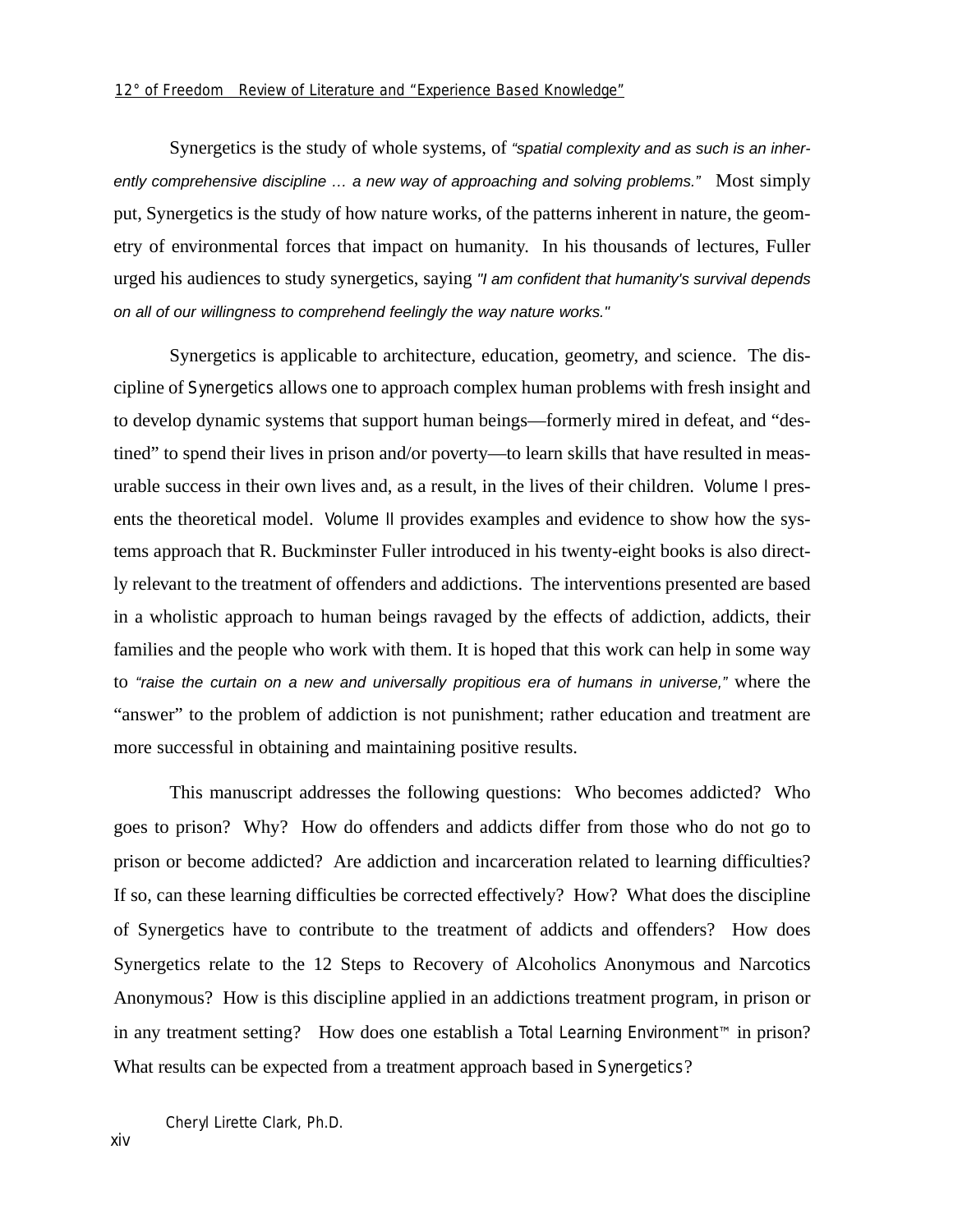### WHO IS BUCKMINSTER FULLER?

- Highlights from the Buckminster Fuller Institute Web Site (with permission)

"For the first time in history it is now possible to take care of everybody at a higher standard of living than any have ever known. Only ten years ago technology reached the point where this could be done. All humanity now has the option to become enduringly successful."

This confident assertion was made in 1980 by the late R. Buckminster Fuller; inventor, architect, engineer, mathematician, poet and cosmologist. As early as 1959, Newsweek™ reported that Fuller predicted the conquest of poverty by the year 2000. In 1977, almost twenty years later, the National Academy of Sciences confirmed Fuller's prediction.

Their World Food and Nutrition Study, prepared by 1,500 scientists, concluded, "If there is the political will in this country and abroad . . . it should be possible to overcome the worst aspects of widespread hunger and malnutrition within one generation." Even with tragedies like Ethiopia and Somalia, it is becoming clear that, as Fuller predicted, we have arrived at the possibility of eliminating hunger and poverty in all the world within our lifetime.

Buckminster Fuller was truly a man ahead of his time. His lifelong goal was the development of what he called Comprehensive Anticipatory Design Science, the attempt to anticipate and solve humanity's major problems through the highest technology by providing more and more life support for everybody, with less and less resources.

Fuller was a practical philosopher who demonstrated his ideas as inventions that he called "artifacts." Some were built as prototypes; others exist only on paper; all he felt were technically viable. He was a dogged individualist whose genius was felt throughout the world for nearly half a century. Even Albert Einstein was prompted to say to him, "Young man, you amaze me!"

In 1927, at the age of 32, Buckminster Fuller stood on the shores of Lake Michigan, prepared to throw himself into the freezing waters. His first child had died. He was bankrupt, discredited and jobless, and he had a wife and new-born daughter. On the verge of suicide, it suddenly struck him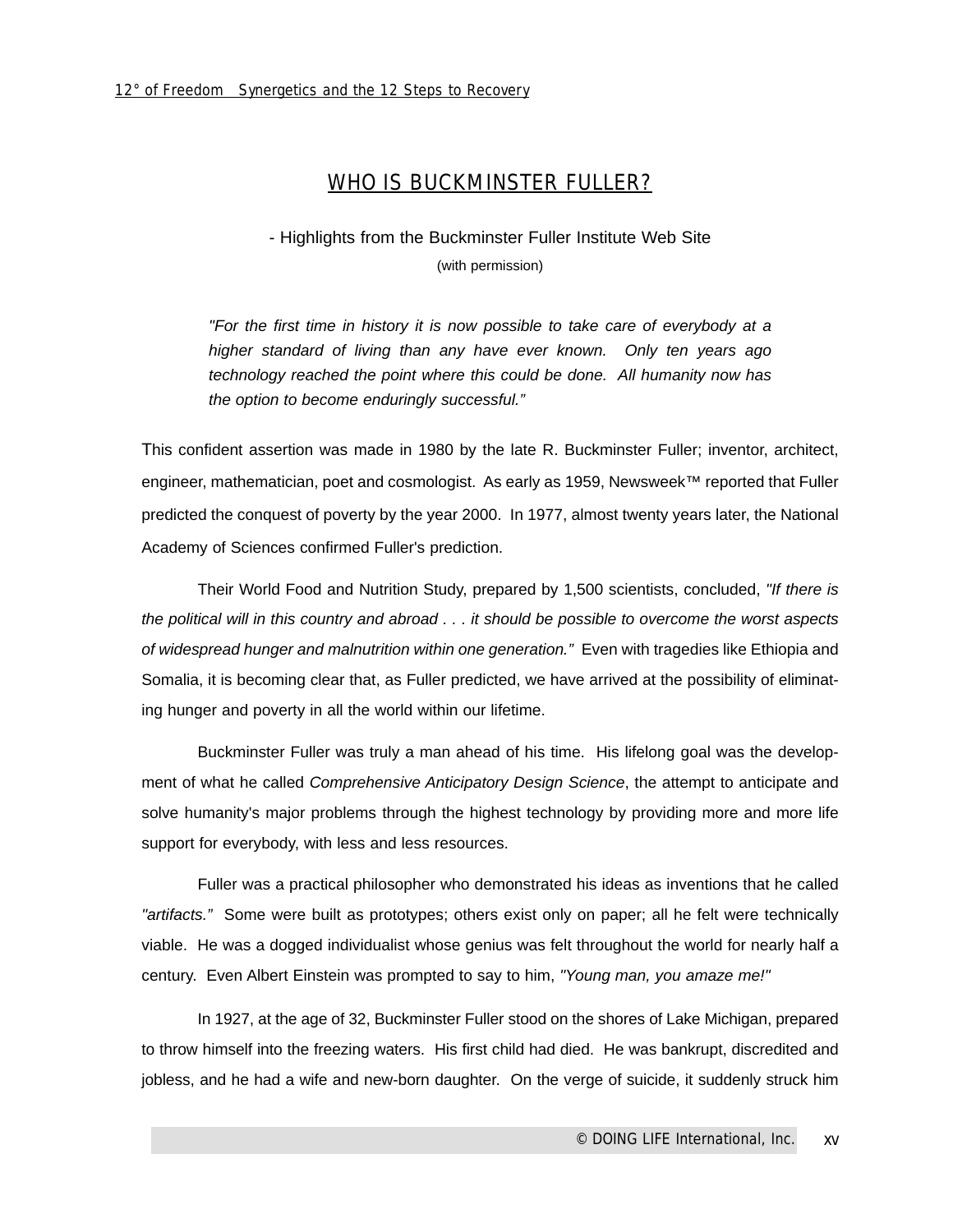#### *12° of Freedom Review of Literature and "Experience Based Knowledge"*

that his life belonged, not to himself, but to the universe. He chose at that moment to embark on what he called "an experiment to discover what the little, penniless, unknown individual might be able to do effectively on behalf of all humanity."



## R. BUCKMINSTER FULLER

Over the next fifty-four years, Fuller proved, time and again, that his most controversial ideas were practical and workable. During the course of his remarkable experiment he:

- was awarded 25 U.S. patents
- authored 28 books
- received 47 honorary doctorates in the arts, science, engineering and the humanities
- received dozens of major architectural and design awards including, among many others, the Gold Medal of the American Institute of Architects and the Gold Medal of the Royal Institute of British Architects
- created work which found itself into the permanent collections of museums around the world
- circled the globe 57 times, reaching millions through his public lectures and interviews.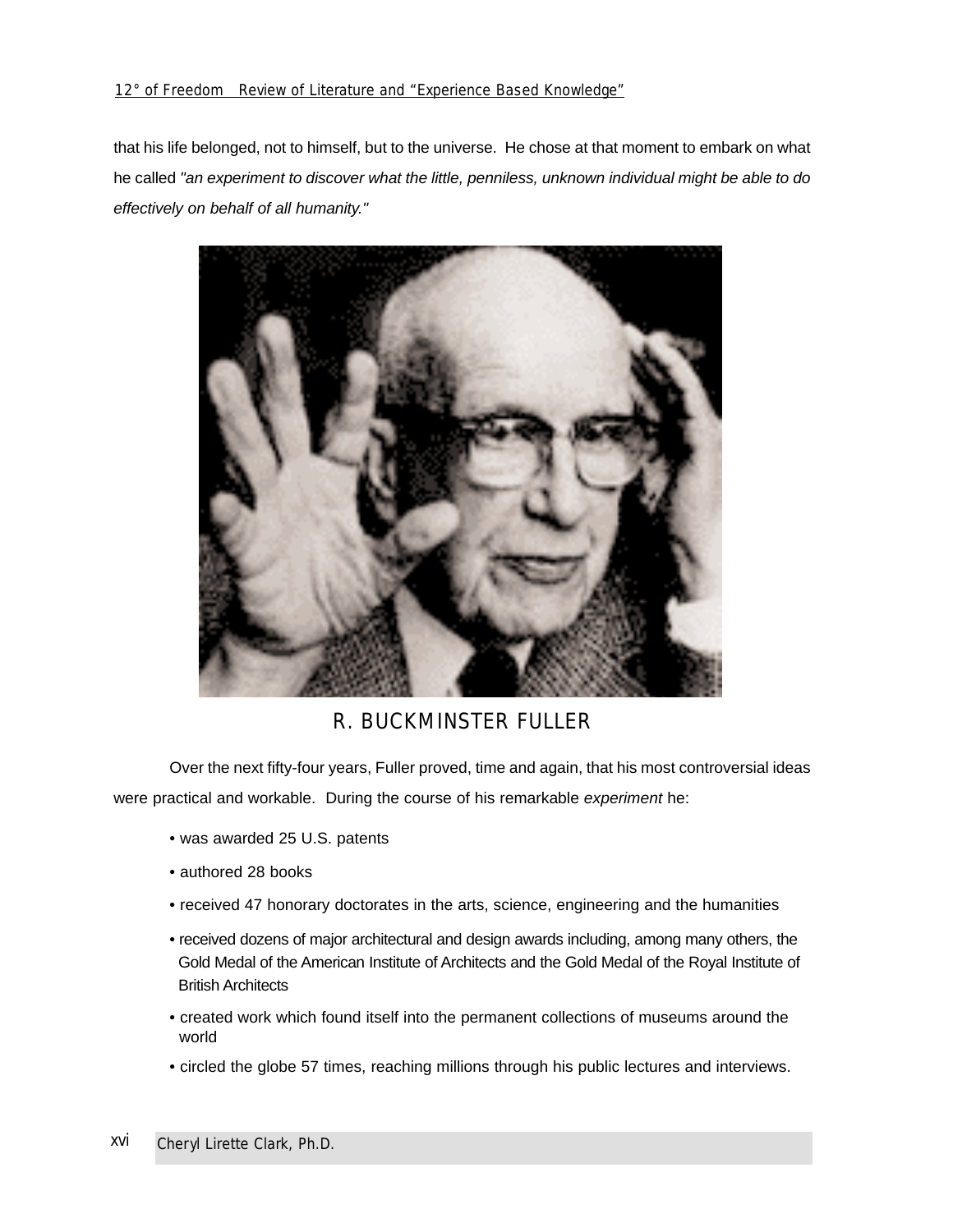Buckminster Fuller is best known for the invention of the geodesic dome; the lightest, strongest, and most cost-effective structure ever devised. The geodesic dome is able to cover more space without internal supports than any other enclosure. It becomes proportionally lighter and stronger the larger it is. The geodesic dome is a breakthrough in shelter, not only in cost-effectiveness, but in ease of construction. In 1957, a geodesic dome auditorium in Honolulu was put up so quickly that 22 hours after the parts were delivered, a full house was comfortably seated inside enjoying a concert.



GEODESIC DOME MONTREAL EXPO, UNITED STATES PAVILION

Fuller is most famous for his 20-story dome housing the U.S. Pavilion at Montreal's Expo. Later, he documented the feasibility of a dome two miles in diameter that would enclose mid-town Manhattan in a temperature-controlled environment, and pay for itself within ten years from the savings of snow-removal costs alone. The world's largest aluminum clear-span structure is a geodesic dome which houses the Spruce Goose at Long Beach Harbor.

Today (1998) over 300,000 domes dot the globe. Plastic and fiberglass house delicate radar equipment along the Arctic perimeter, and weather stations withstand winds up to 180 mph. Corrugated metal domes have given shelter to families in Africa, at a cost of \$350 per dome. The U.S. Marine Corps hailed the geodesic dome as "the first basic improvement in mobile military shelter in 2,600 years."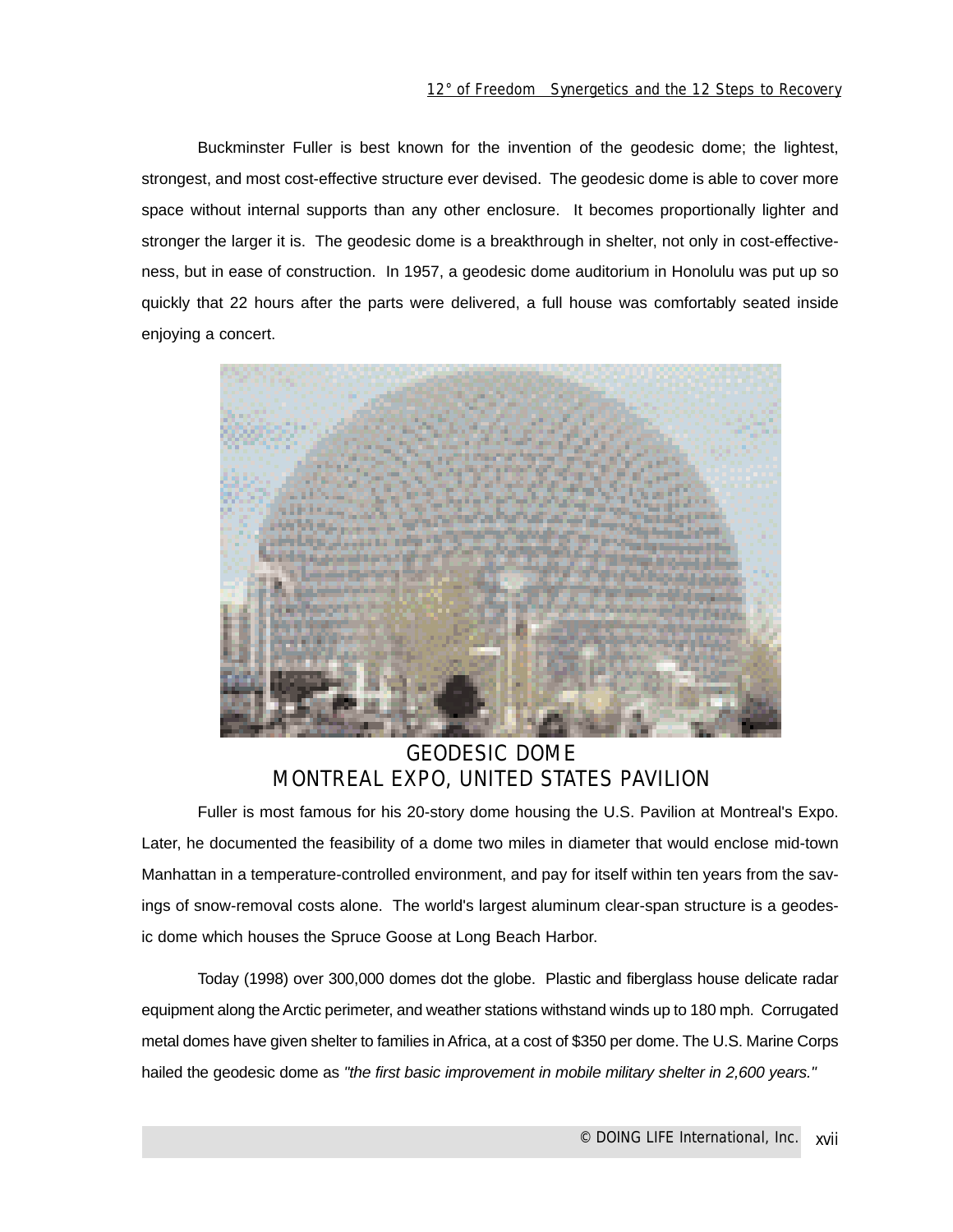#### *12° of Freedom Review of Literature and "Experience Based Knowledge"*

Fuller was one of the earliest proponents of renewable energy sources (including wind and wave) which he incorporated into his designs. He claimed, "there is no energy crisis, only a crisis of ignorance." His research demonstrated that humanity could satisfy 100% of its energy needs while phasing out fossil fuels and atomic energy. For example, he showed that a wind generator fitted to every high-voltage transmission tower in the U.S. would generate three-and-a-half times the country's total recent power output.



## DYMAXION MAP<sup>®</sup>

Fuller originated the term Spaceship Earth<sup>®</sup>. His Dymaxion Map<sup>®</sup> was awarded the first patent for a cartographic system and was the first to show continents on a flat surface without visible distortion, appearing as a one-world island in a one-world ocean. His World Game<sup>®</sup> utilizes a large-scale Dymaxion Map $^{\circledR}$  for displaying world resources, and allows players to strategize solutions to global problems, matching human needs with resources. His Inventory of World Resources, Human Trends and Needs was created to serve as an information bank for the World Game.

In some ways, Fuller's most significant artifact is the extensive personal archives (Chronofile) that he maintained throughout his life.

Buckminster Fuller died in July, 1983, leaving behind him a thoroughly documented 56-year experiment; a testament to the effectiveness of individual initiative.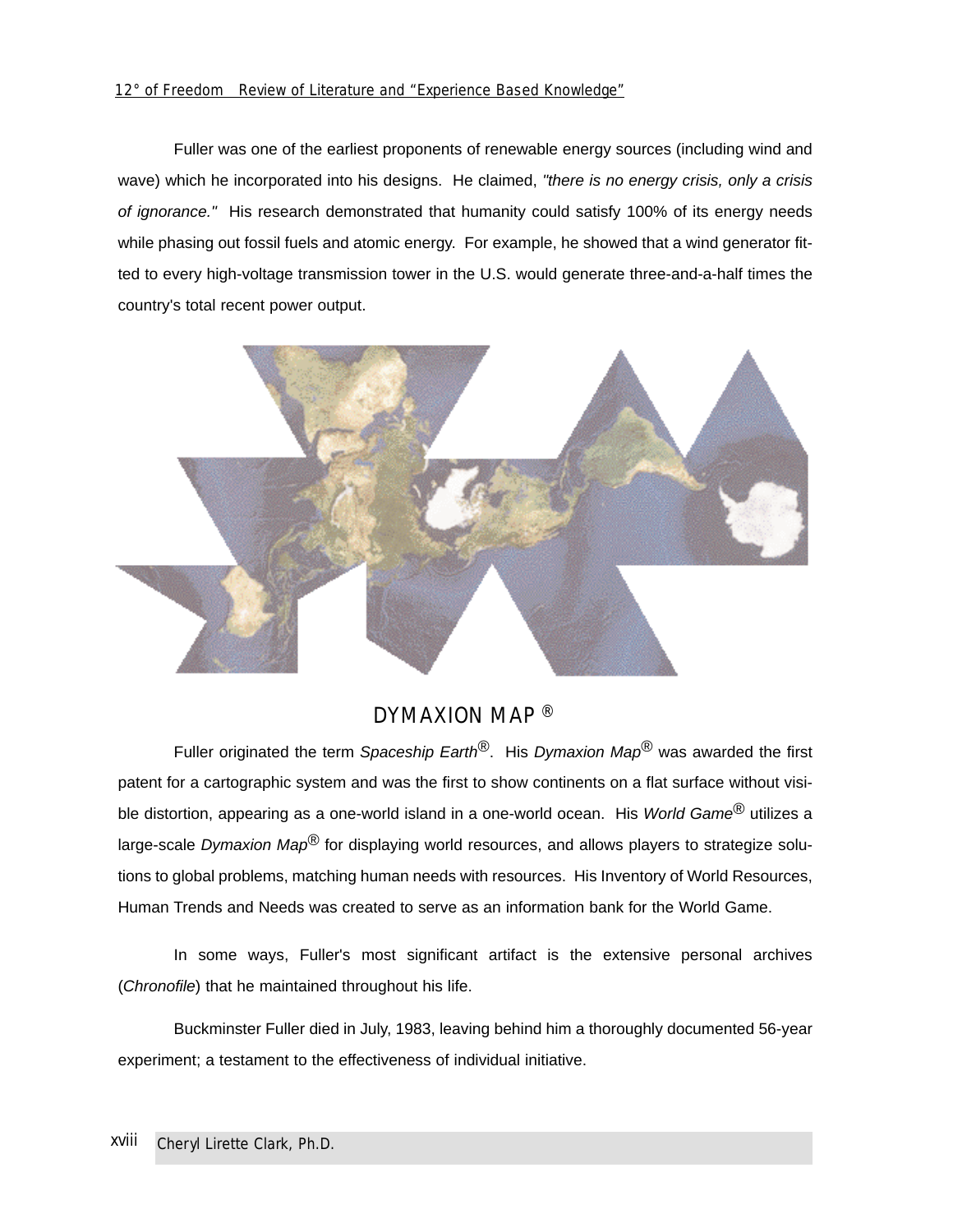## THE WHOLE WORLD AS 100 PEOPLE

If we could shrink the earth's population to a village of 100 people, with all the existing human ratios remaining the same, it would look like this:

There would be:

- 57 Asians
- 21 Europeans
- 14 from the Western Hemisphere (north and south)
- 8 Africans
- 52 would be female
- 48 would be male
- 70 would be non-white, 30 white
- 70 would be non-Christian, 30 would be Christian
- 89 would be heterosexual, 11 homosexual
- 59% of the entire world's wealth would be in the hands of only 6 people and all 6 would be citizens of the United States
- 80 would live in substandard housing
- 70 would be unable to read
- 50 would suffer from malnutrition
- 1 would be near death, 1 would be near birth
- Only 1 would have a college education
- Only 1 would own a computer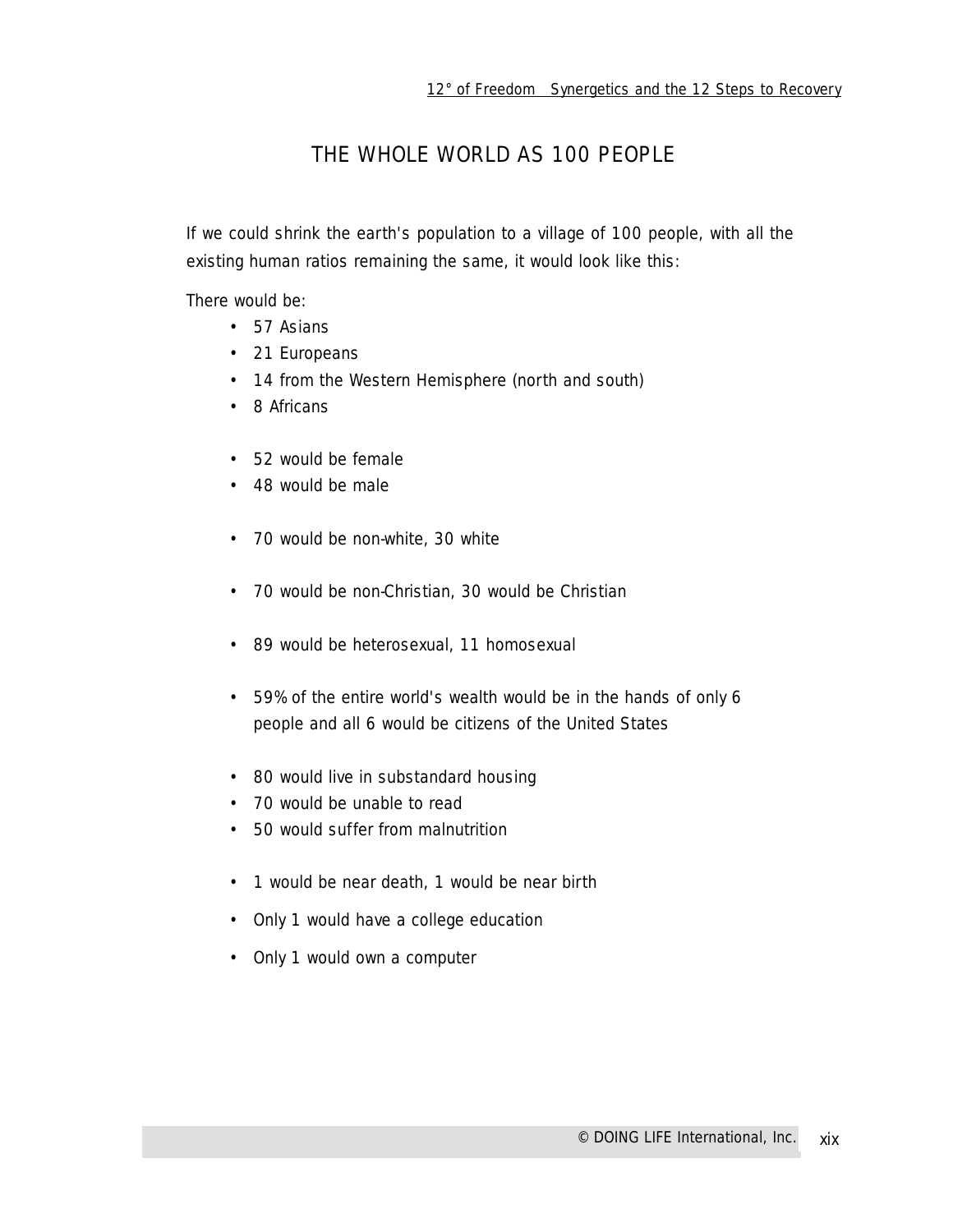# THE BUCKMINSTER FULLER INSTITUTE

"Initiative can neither be created nor delegated. It can only spring from the self-determining individual, who decides that the wisdom of others is not always better than his own." - R. Buckminster Fuller

The Buckminster Fuller Institute Web site is devoted to advancing Humanity's Option for Success, inspired by the principles articulated by Buckminster Fuller. We hope to empower site visitors to see the big picture and exercise individual initiative.

Everyone on board our Spaceship Earth can live abundantly and successfully on an ecologically sustainable basis. Humanity has the option to make it. We must choose it before it expires.

> "Whether it is to be Utopia or Oblivion will be a touch-and-go relay race right up to the final moment." - Buckminster Fuller 1980

Given a way to visualize the total planet with greater accuracy, humans aboard Spaceship Earth will be better equipped to address the challenges to humanity's future.

For further information about the Institute and for publications, the current address is:

Lauren Darges, Executive Director Buckminster Fuller Institute 111 North Main Street Sebastopol, CA 95472 707-824-2242

www.bfi.org

*Cheryl Lirette Clark, Ph.D.*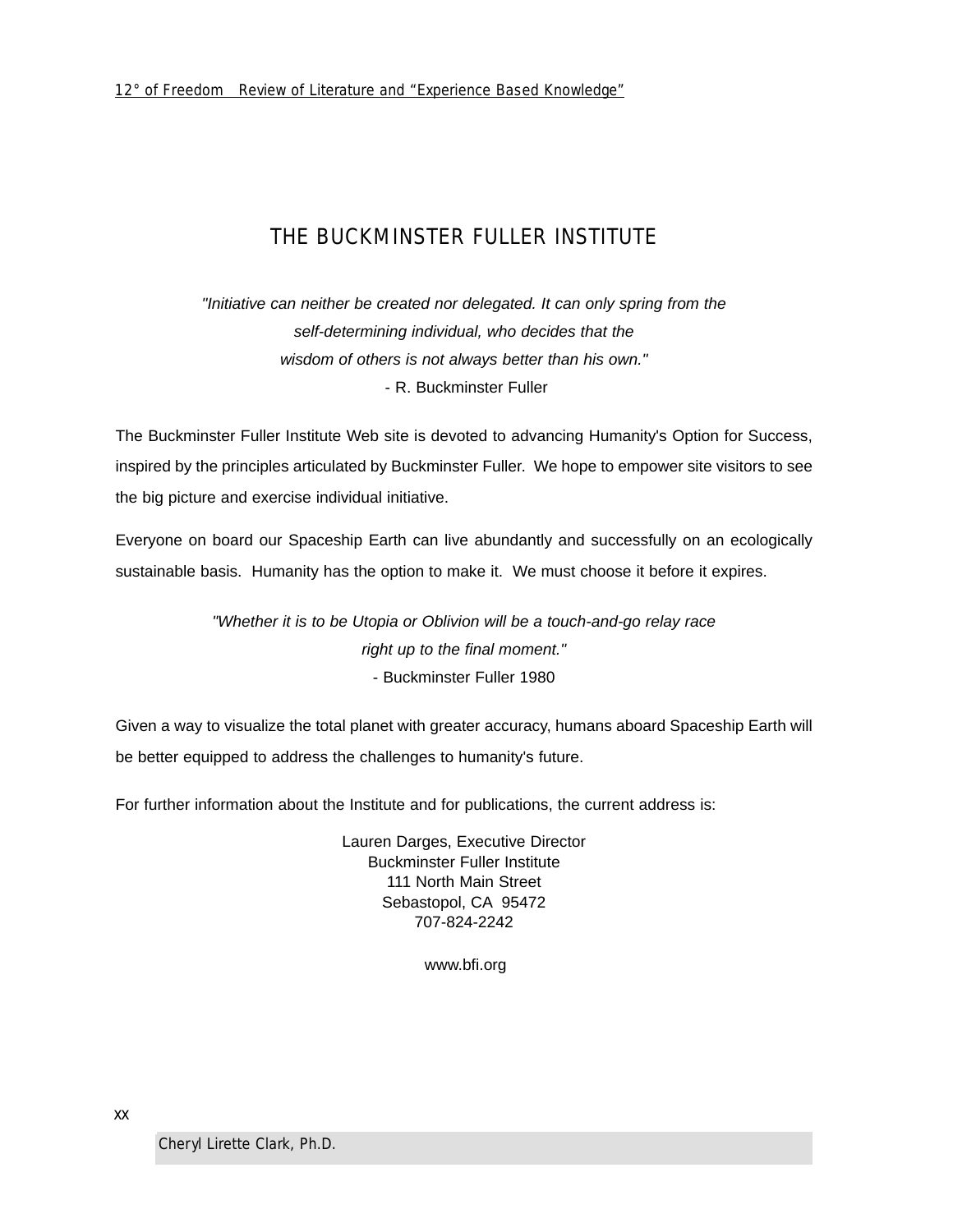# What One Man Can Do

*- John Denver*

I suppose that there are those who'll say he had it easy Had it made, in fact, before he'd even begun But they don't know the things I know I was always with him It may sound strange, we were more than friends

It's hard to tell the truth, when no one wants to listen When no one really cares what's going on And it's hard to stand alone when you need someone beside you Your spirit, your faith must be strong

*Chorus: What one man can do is dream What one man can do is love What one man can do is change the world And make it young again Here you see what one man can do*

As shaded as his eyes might be, that's how bright his mind is That's how strong his love for you and me A friend to all the universe, grandfather of the future Everything that I would like to be

*Chorus: What one man can do is dream What one man can do is love What one man can do is change the world And make it new again Here you see what one man can do*

> *What one man can do is dream What one man can do is love What one man can do is change the world And make it work again Here you see what one man can do*

John Denver wrote this song for the occasion of Bucky's  $80<sup>th</sup>$  birthday, in 1975. Denver's ranch, Windstar, in Aspen Colorado, was dedicated to demonstrating the functionality of the Universal Principles in practical ways and continues to operate with biodomes for hydroponic gardens and working laboratories where students study and conduct research. EPCOT Center at Disney World in Florida is another live laboratory continuing experimental research Bucky began before his death. The centerpiece of EPCOT, Spaceship Earth, is a ride through the introduction to Critical Path. (Fuller, 1981)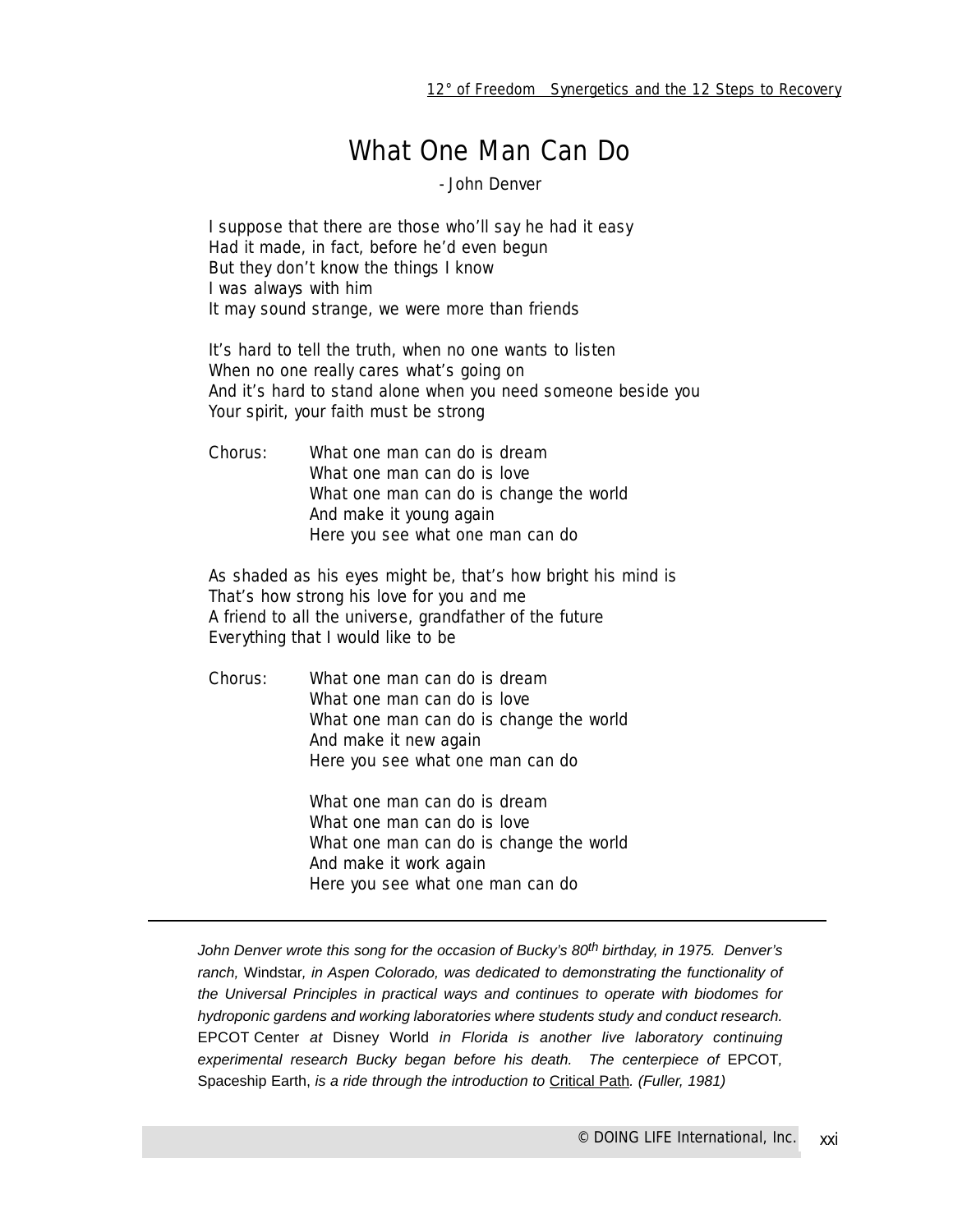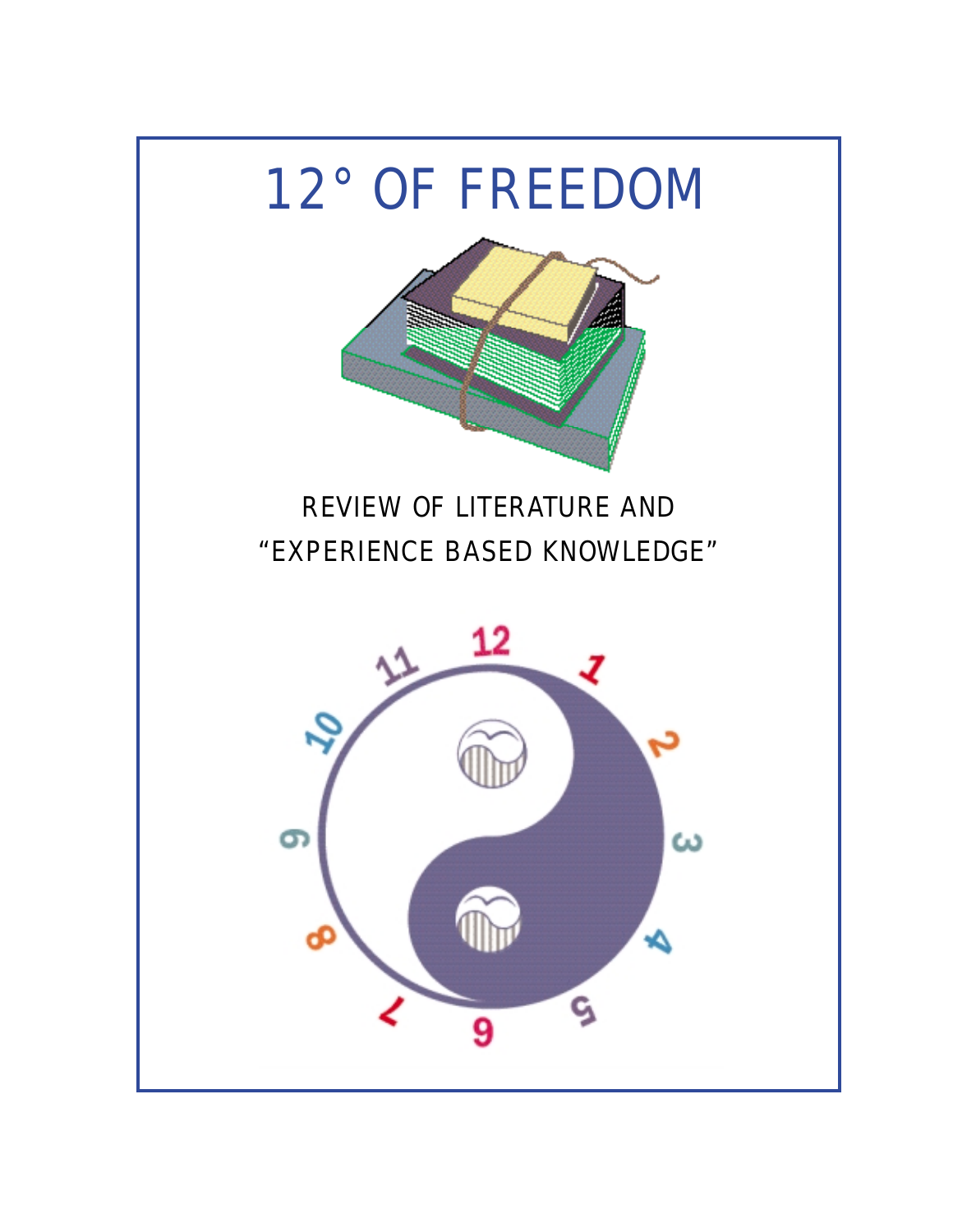This Review of Literature provides background for the responses to the following questions:

Who becomes addicted? Who goes to prison? Why? How do offenders and addicts differ from those who do not go to prison or become addicted? Are addiction and incarceration related to learning difficulties? If so, can these learning difficulties be corrected effectively? How? What does the discipline of Synergetics have to contribute to the treatment of addicts and offenders? How does Synergetics relate to the 12 Steps to Recovery of Alcoholics Anonymous and Narcotics Anonymous? How is this discipline applied in an addictions treatment program, in prison or in any treatment setting? How does one establish a Total Learning Environment™ in prison? What results can be expected from a treatment approach based in Synergetics?

This chapter provides an overview of key models for change that contributed to the development of Total Learning Environments™ in prisons and to the workbook series, DOING LIFE! A Life Skills Approach To Recovery From Addictions.

| Synergetics                                          | 10  |  |
|------------------------------------------------------|-----|--|
| Alcoholics Anonymous and Narcotics Anonymous         | 23  |  |
| <b>Transactional Analysis</b>                        | 34  |  |
| Imaginal Education                                   | 44  |  |
| Control Theory                                       | 52  |  |
| Neuro-Linguistic Programming                         | 60  |  |
| <b>Family Therapy</b>                                | 73  |  |
| <b>Accelerated Learning</b>                          | 79  |  |
| <b>Bodymind Connection</b>                           | 96  |  |
| <b>Holistic Health and Wellness</b>                  | 101 |  |
| <b>DOING LIFE!</b> A Synergetic Approach to Recovery | 104 |  |
| Footnotes                                            | 110 |  |
|                                                      |     |  |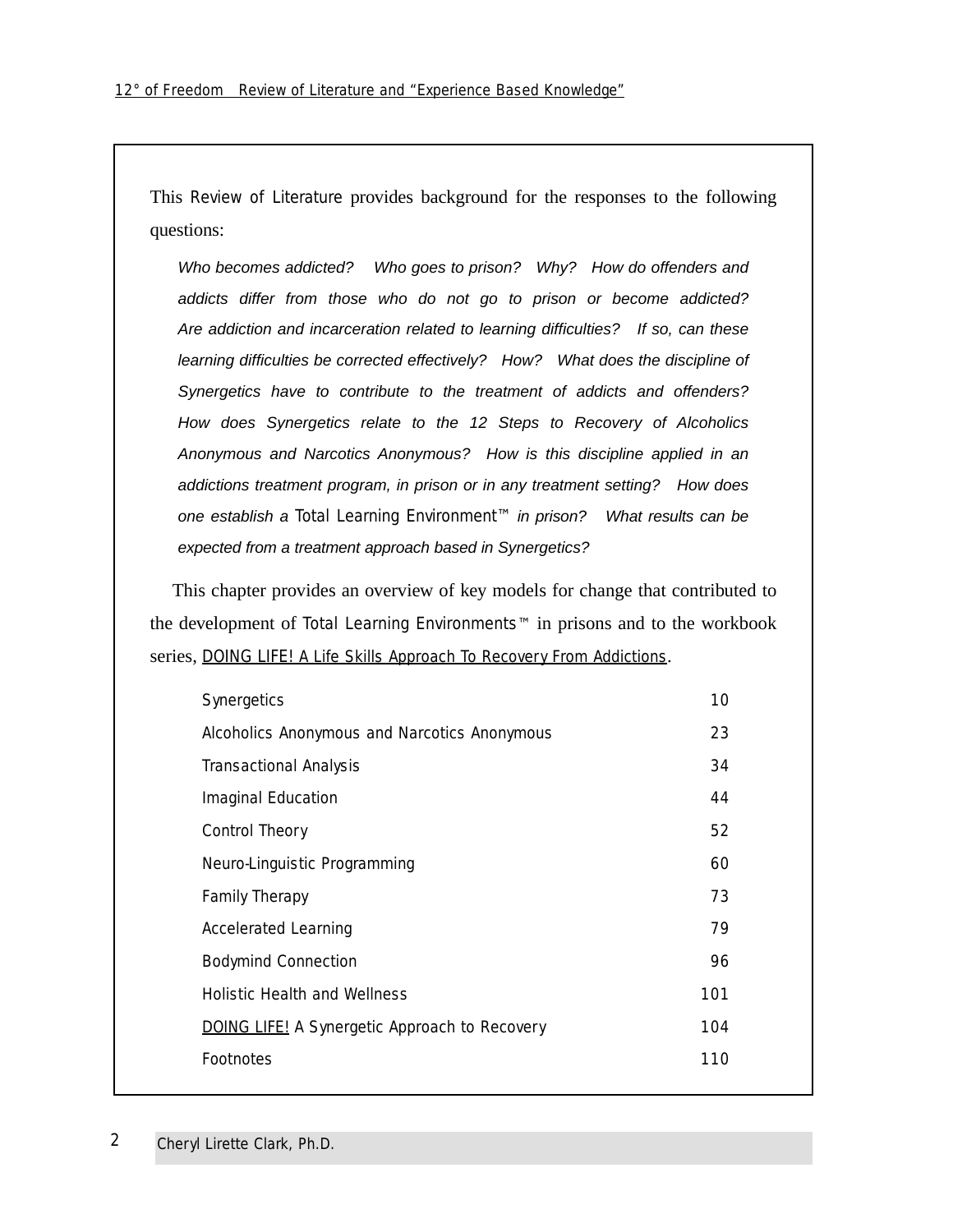### REVIEW OF LITERATURE AND *"EXPERIENCE BASED KNOWLEDGE"*

**"**Your significance will remain forever obscure to you, but you may assume that you are fulfilling your role if you apply yourself to converting your experience to the highest advantage of others." - R. Buckminster Fuller

### **Introduction**

R. Buckminster Fuller is one of the chief sources who has inspired and, through his writings, continues to inform the development of Total Learning Environments™ (TLE™)1 and treatment interventions for addicts and alcoholics described here, particularly, DOING LIFE! A Life Skills Program for Recovery from Addictions.<sup>2</sup> Fuller was a master teacher and inventor. Although he passed away in 1983, his commitment to discovering and applying Universal Principles<sup>3</sup> that support all human beings to live abundantly, lives on through his books and the audio and video recordings of his lectures. His philosophy remains compelling.

This manuscript discusses the application of the Universal Principles discovered by Fuller, as presented in his considerable body of writings and lectures, in an innovative approach to the treatment of offenders in prisons. Architect, author, design scientist, inventor, navigator, poet, philosopher, futurist and visionary, —a genius, Fuller was affectionately referred to by those who had the privilege to work and study with him as "Bucky" and by John Denver, in his musical tribute to his teacher, "What One Man Can Do" as "grandfather of the future." Of himself, Fuller said: "When people ask me how I came to be so successful, I said it is because I have made more mistakes than anyone else," and later "I found that the more people I attempted to serve, the more effective I became."

Fuller's design science provides an elegantly simple blueprint for creating systems that support what he referred to as "*livingry.*" In his lifetime he was alternately regarded as "the most" innovative thinker of our time [or] dismissed as an incomprehensible maverick." $4$  For those who have taken the time to study his Design Science, Fuller offers a fresh approach to solving some of humanity's most perplexing problems.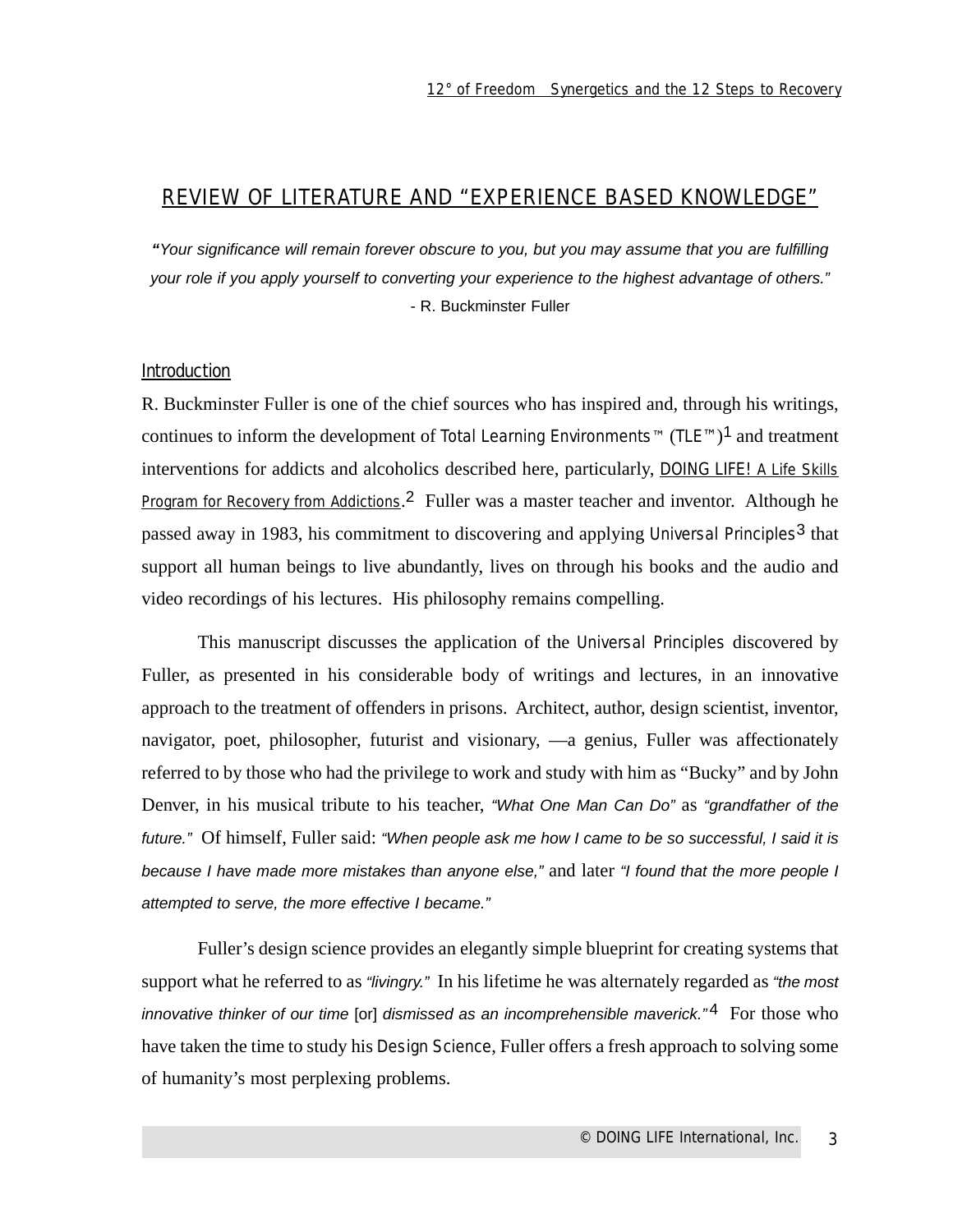Fuller's principles as described in his books,<sup>5</sup> particularly, Critical Path, Synergetics I: Explorations in the Geometry of Thinking, Synergetics 2: Explorations in the Geometry of Thinking, Cosmography, Intuition, Ideas and Integrities, and R. Buckminster Fuller on Education, offer a comprehensive, integrated system for program planning and implementation, staff development and evaluation. It is a wholistic model that includes all dimensions of human personality: physical, mental, emotional and spiritual. Fuller believed "experienced-based knowledge" essential to any undertaking.

When asked to design an "ideal" prison, Fuller refused, saying there was no such thing, that prison was antithetical to the human spirit. It may seem contradictory, therefore, to incorporate Fuller's teachings into a body of work involving prisons. Nonetheless, the "experienced-based knowledge" from more than 30 years work in the criminal justice system suggests that the application of the Universal Principles is a logical, even essential place to apply these profound, compelling ideas. Fuller's unique approach offers guidelines for rethinking the nature and direction of the Corrections Industry. And **I**ndustry it is, with a current average in the United States alone of 165 new prison beds being added each  $\underline{day}$ .<sup>6</sup> As a colleague once said to a conference of corrections professionals, *"I can reassure my mother that I am working in a growth industry."*

This document presents a comprehensive, innovative approach to the escalating problem of addiction from a holistic, systems perspective. It focuses on the problem of addiction in the context of its impact on individuals, their families, society, economics and the criminal justice system. Herein are described the purpose, methods and results of *artifacts* and systems developed out of "experienced-based knowledge," to provide skills for "livingry" for the clients and staff of correctional agencies, and their children, also affected by the system. The study of Synergetics offers a comprehensive context for the ideas applied to the educational and treatment models developed for the corrections system and human services treatment providers. Synergetics provides a solid scientific foundation for intuitive connections made among many models of social work, psychotherapy and learning theory.

Synergetics is the study of "spatial complexity and as such is an inherently comprehensive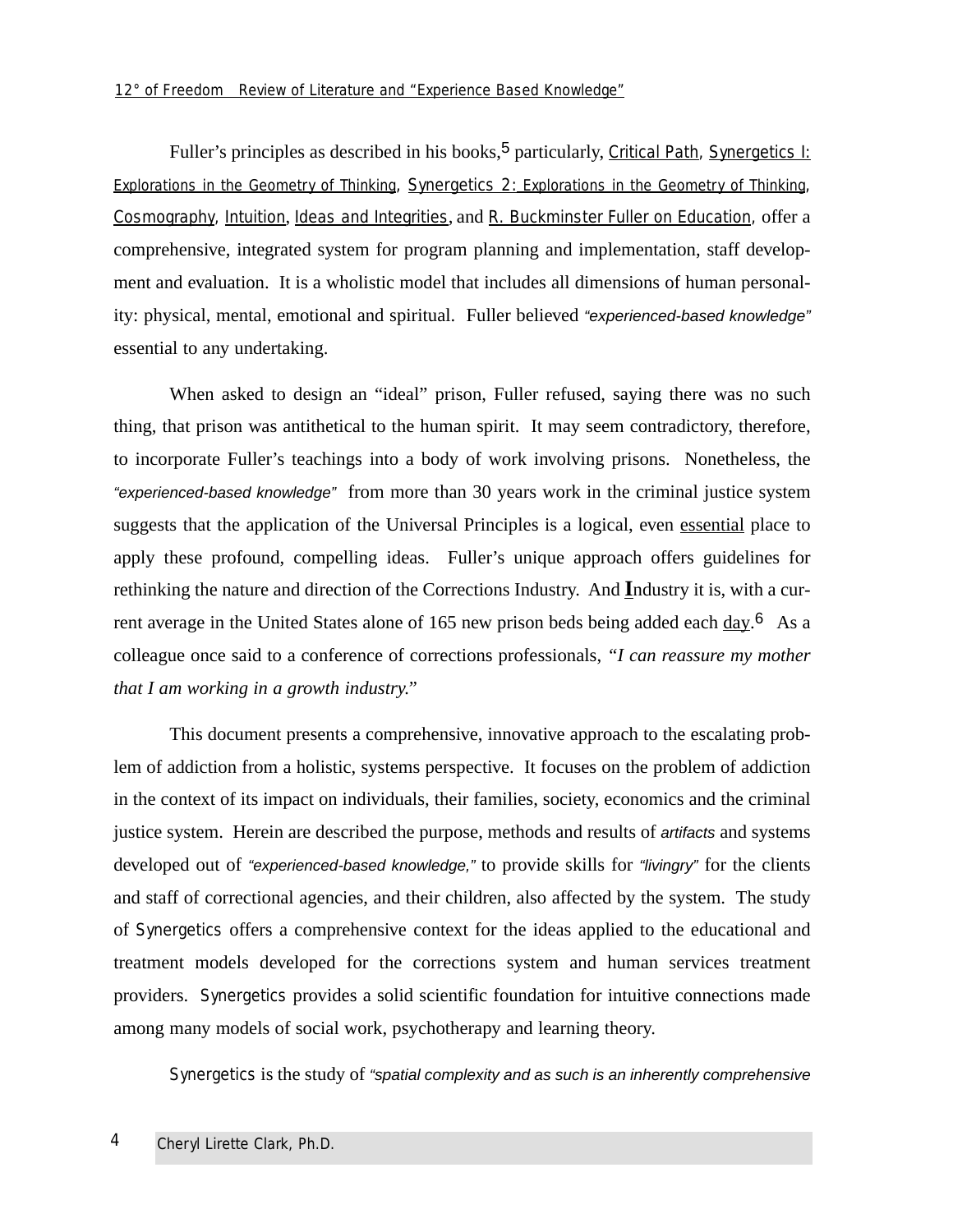discipline ... a new way of approaching and solving problems."  $\frac{7}{1}$  In Fuller's words, "Synergetics is the coordination of thought and physical action, the genesis of geometry, system, and structure.<sup>"8</sup> The comprehensive systems approach that Fuller introduced in his twenty-eight books, (two published posthumously) are directly relevant to psychology, sociology and the treatment of addicts, alcoholics and offenders. The discipline of Synergetics encourages one to approach complex human problems with fresh insight. The dynamic systems presented here support human beings, mired in defeat, "destined" to spend their lives in prison and/or poverty, to learn skills have resulted in measurable success in their own lives and in the lives of their children.

The population who end up in correctional institutions are overwhelmingly the same people who have been clients of public social services and other human service agencies, including mental health services, family court, probation, jails, prisons and parole. These are the agencies that serve the poor and underclasses of American society. These are the agencies that are expected to "fix" the "problems" while being woefully underfunded and overwhelmed by the numbers in need, in this the wealthiest nation in the world. These are not the people who can afford to go to the Betty Ford Clinic. These are people nobody wants in their neighborhoods, a drain on tax dollars. They are an afterthought, an embarrassment, they are "those" people.

In an early attempt to improve the quality of services and avoid duplication of effort for this "at risk" population, a monthly meeting of a group of eight client service providers was formed in 1969 that rotated among the offices of service agencies working with "multiproblem" families. Together, this task force developed a model program to improve the quality of services to clients while reducing costs to the taxpaying public. This initiative, combined with the study of social work and family therapy, work in public social services agencies, and with the children of troubled families in a residential program for children adjudicated by the courts as Persons In Need of Supervision (PINS) or Juvenile Delinquents (JD), taught some harsh lessons. These were the children destined for prison.

These children were excluded from schools as "difficult." They were the "behavior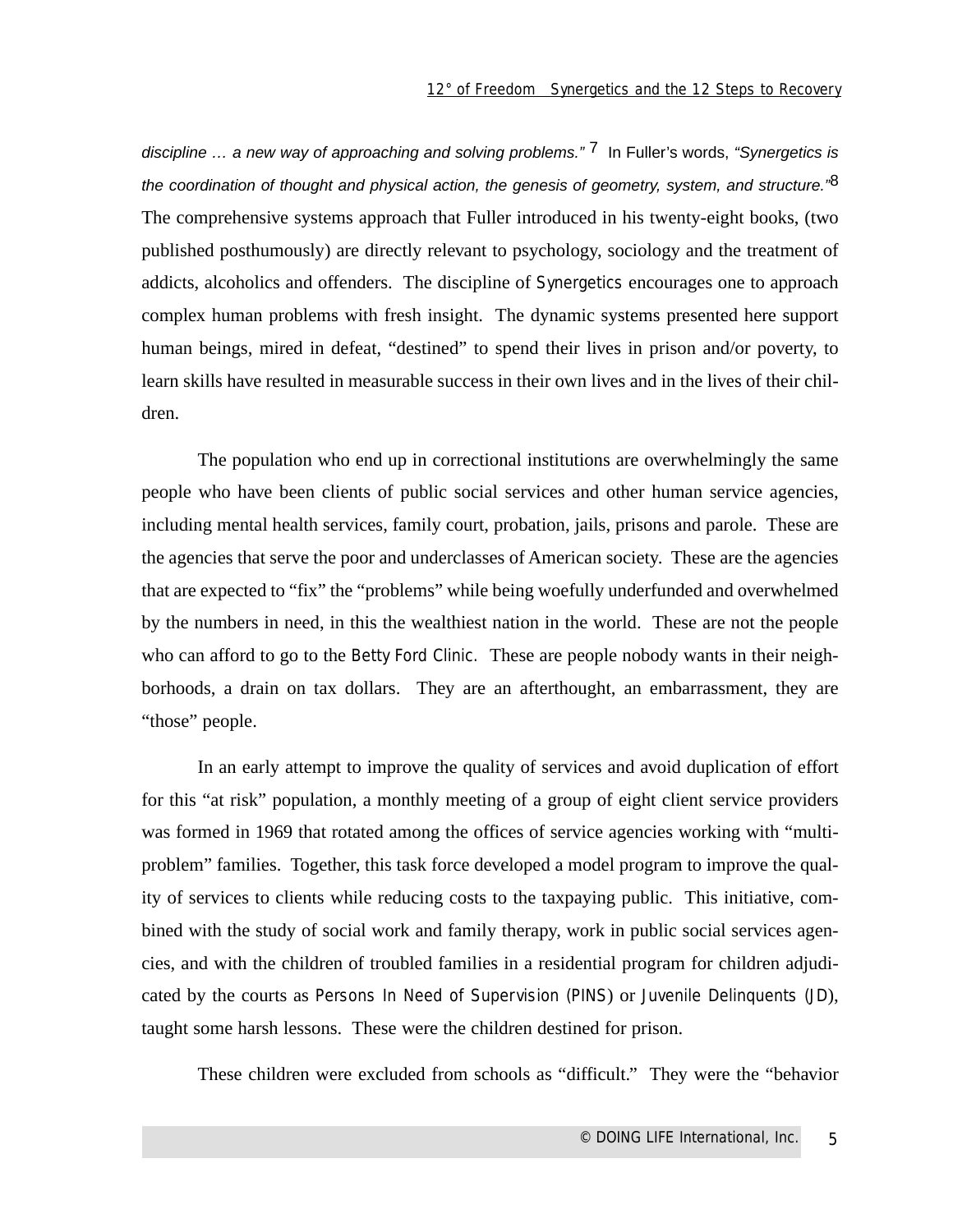problems." They were the kids with labels, the "bad" ones no one wanted. Their families did not want them, they were "trouble." Society did not want them. Attempts to set up group homes for reintegration following release from institutions were met with sometimes violent opposition by neighbors who did not want "them" in their neighborhood, often the same neighborhood the children had come from in the first place, where their families still lived. Years later, during the early days of Shock Incarceration, one of the young, 19 year-old drug dealers participating in the Shock program had been an infant in a "multi-problem" family in a 1970's caseload.

The children, confined to juvenile institutions, had heroes who were older members of the family who "made the news" by being arrested and incarcerated. Having heard the stories from these children, it was not surprising to see a television news report, 15 years later, of a former resident of the juvenile institution, convicted of 25 years to life for murder. Five years earlier, during his second term of incarceration for drug sales, Keith was in a prison hallway, a big smile on his face, happy to see a 'friend', cheerfully calling out, *"Hey, Miz C! Did you come to get me out?"* Poverty, indifference and violence had permanently damaged this boy by the time he was nine years old. His "hero" uncle had been in and out of prisons since Keith was a child, spending brief periods of freedom in the home, regaling his nephews with stories of his exploits, which they passed on to their friends in the juvenile institution.

It was during this period of time that the study the 12 Steps to Recovery of Alcoholics Anonymous, <sup>9</sup> Transactional Analysis, <sup>10</sup> and a program called Thresholds, <sup>11</sup> a decision making course for jail inmates, began to offer a glimmer of hope. These models offered the first hints of a way to intervene with a population who seemed to have no positive vision for the future. The spirit of these programs inspired the development of the programs and curricula described here. Thresholds was the foundation for a new way of thinking about learning, change and personal growth. It was a precursor of accelerated learning technology, unique in that it was developed prior to most technological advancements in brain research and learning.

This Review of Literature and "Experience Based Knowledge" groups the elements that contributed to the "special case tools"<sup>12</sup> of the Total Learning Environments™ described here as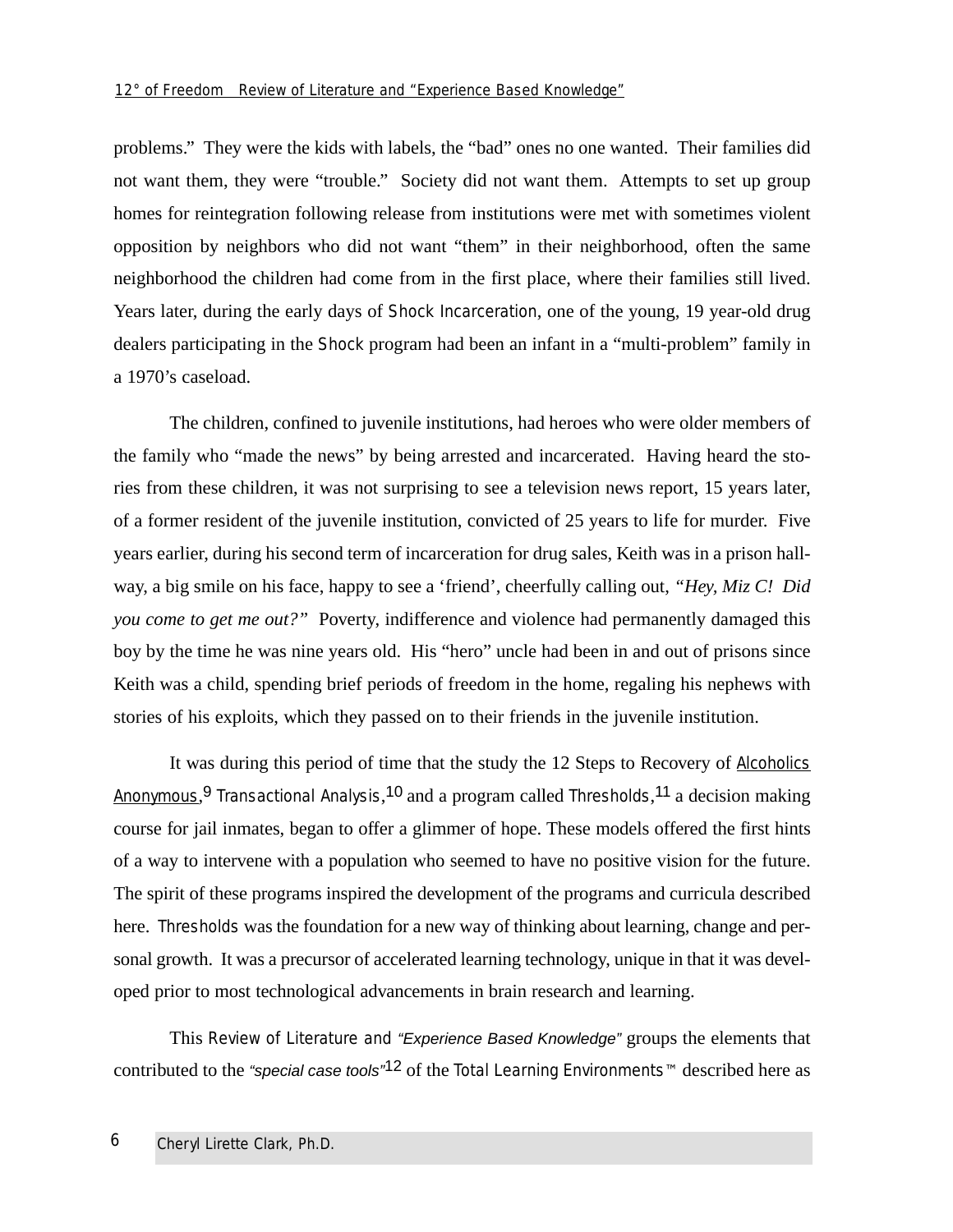discrete components of the model formalized as DOING LIFE! A Life Skills Program for Recovery from Addictions.

Together, the 12 Steps, Transactional Analysis and Thresholds offered simple, clear, practical models for change with accessible, easy to learn skills that line staff working in social services, juvenile justice and criminal justice systems can apply without having specialized education or advanced degrees. This is important in the publicly funded human service field. In general, line staff are new to the field, young and inexperienced. Only some human service jobs require college degrees and those need not necessarily be related to the field in which these young workers manage to find their first employment. The three approaches to change and personal growth named above, form the core of the content of the models presented, integrated within and by the context of Synergetics.

Convincing those on the front lines of the value of this approach is the greatest challenge for anyone wishing to influence policy and practice in human service agencies, including juvenile justice and corrections. The line workers are the gatekeepers. Nothing gets in or out of the system unless they allow it, no matter how much policy makers may espouse a particular philosophy. Therefore, the focus of any initiative has to be on convincing these gatekeepers of its value. Without their willingness and cooperation, nothing is accomplished. They have access, thus influence, that no policy maker ever gains, despite the best intentions. It is the workers who make or break any program, therefore innovations have to make sense to them or they will fail. No amount of resources, dedicated to a "problem" or a "solution" has any impact absent the willingness of those with the most access to the target population.

The majority of human service workers are custodial child care personnel and corrections officers, those who have the most daily contact with people in their custody. Yet, generally, they have little or no academic preparation and in some cases, no training, for the demanding jobs they do. This group of people, charged with the "correction" or "rehabilitation" of those in their care, usually enter the field because it is a job they can get with little education and pays well enough to get them started. Some discover they like the work and stay, becoming dedicated professionals who serve their clients with a compassion and commitment that is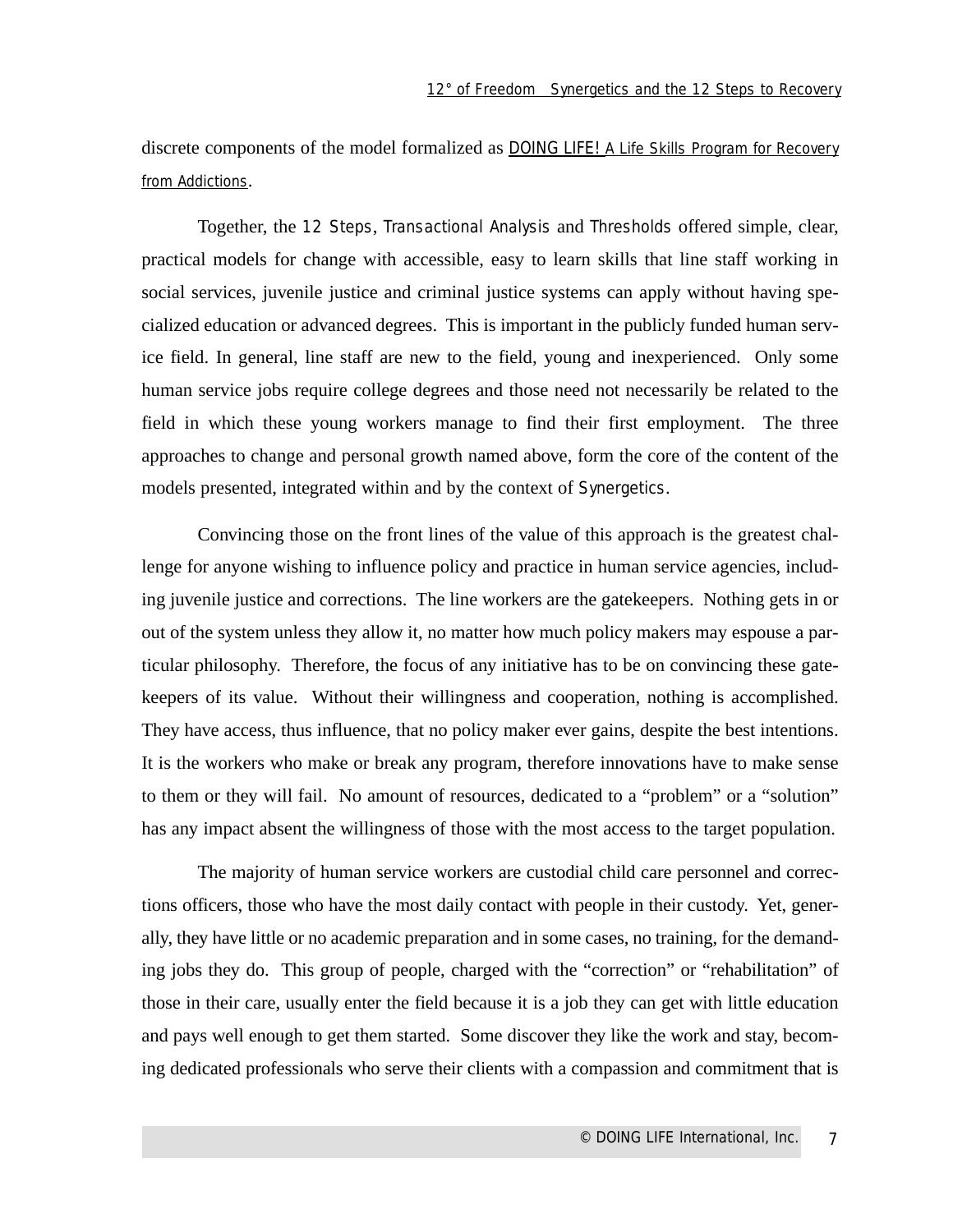heroic. Others do the job adequately until something better comes along. A much smaller group, thankfully, become discouraged at being "stuck" in a "dead end job" where they resent the people with whom they work and take their frustrations out on their clients. This minority are the workers who give the human service professions a bad reputation.

The middle and last groups of human service workers are the ones who must be targeted to effect real change in the field. Dedicated, compassionate professionals will take whatever measures they must to serve their clients. They are beacons of light for others. Those in the middle, who wait for something better, or are merely apathetic, comprise a large portion of public service workers. The mean-spirited, though a small group, often influence the uncommitted through their constant whining and disparagement.

A principle of advertising says that one need only grab the attention of 5% of a population to sell a product.<sup>13</sup> This is unfortunately true for good or ill. In general, those human service professionals who hate their jobs and resent their clients are few, comprising just about 5% of the work force. The problem is they are also the most vocal in their anger. These are people in pain. In their own way, they are in as much pain as the clients they serve.

Roy H. Williams, known as <u>The Wizard of Ads</u>,<sup>14</sup> speaks to how one needs to approach people in pain:

"MY DOG, STUBBY, WAS HIT BY A CAR when I was five years old. The image of my father stepping through the door with Stubby in his arms will forever be etched in my mind. I went into shock. Stubby was my best friend.

Stubby wasn't dead, but his leg was badly broken and there was quite a bit of blood. As I stretched out my hand to stroke Stubby's head, my father took a step backward. "Wait," said Dad, "when a creature is in pain, he'll often bite whoever is near."

Williams goes on to share a story about a vicious verbal attack by a stranger years later. Just as he was about to send back a "caustic response", he remembered his Father's words and sent the man an apology for whatever it was the man thought he had done, and asked the man's forgiveness. The response he received revealed the depth of the man's private pain. His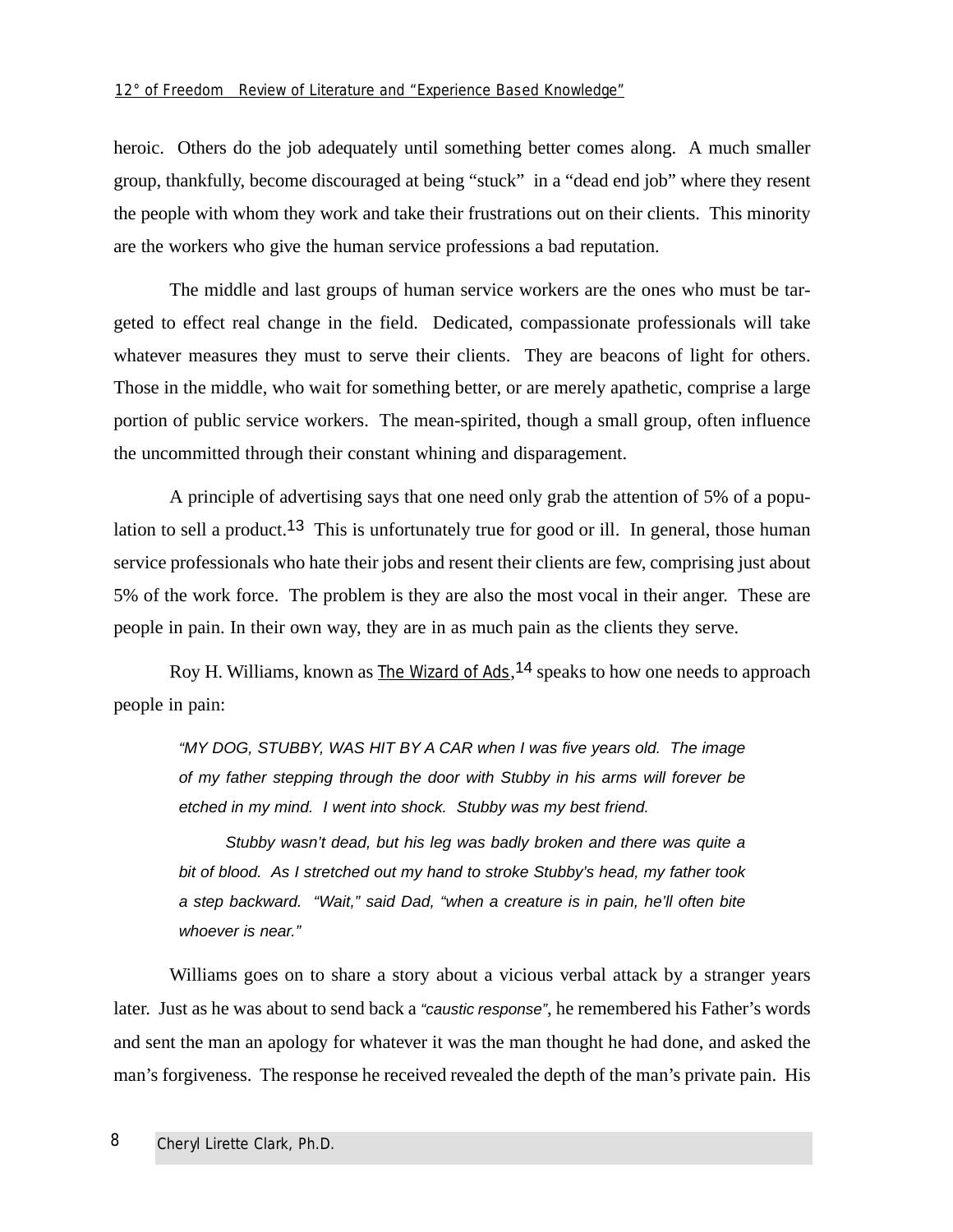lashing out at Williams had been a bite at "whoever is near." This story is instructive for those working with people in pain, both "clients" and "providers." There is great pain in the criminal justice system and an overwhelming need for healing. Approaching those in the system with compassion, conviction and simple, practical tools does much to encourage them to produce extraordinary results.

In keeping with this, one slogan painted in the entrance lobby of Lakeview Shock Incarceration Correctional Facility says, *"Winners are ordinary people, producing extraordinary results."* And in the locked gate area into the compound, the sign says, *"Success is an attitude. Get yours right."* The message in the lobby of the infirmary reminds inmates going to sick call, *"Pain is Temporary. Pride is Forever."*

The overwhelming majority of the clients served by these systems have learned patterns of defeat from lifetimes of grinding poverty. They lash out at their "keepers" and "bite whoever is near." They are scarred by failure, mistrustful of authority and, particularly in recent years, increasingly combative. Is their failure a result of "nature" or "nurture"? Is heredity at fault for those who end up in the care of human service systems, jails and prisons, or is it the environment and/or their families who taught them the negative, self-defeating behaviors that lead them down the path of failure? Perhaps society is at fault, one result of institutionalized prejudice or political pressures contributing to policies that dismiss a certain class or group of people as hopeless. That debate has raged for years and is discussed here in Chapter II: "Every Day In America."

This review of literature offers an overview of the core elements of the Total Learning Environments™ and DOING LIFE! A Life Skills Program for Recovery from Addictions.

The review has been grouped by topic, focusing on each of the models that have contributed to the Total Learning Environments™ and **DOING LIFE**: i.e., Synergetics, Alcoholics and Narcotics Anonymous, Transactional Analysis, Imaginal Education, Control Theory, Neuro-Linguistic Programming, Family Therapy, Accelerated Learning, BodyMind Connection. and Holistic Health and Wellness.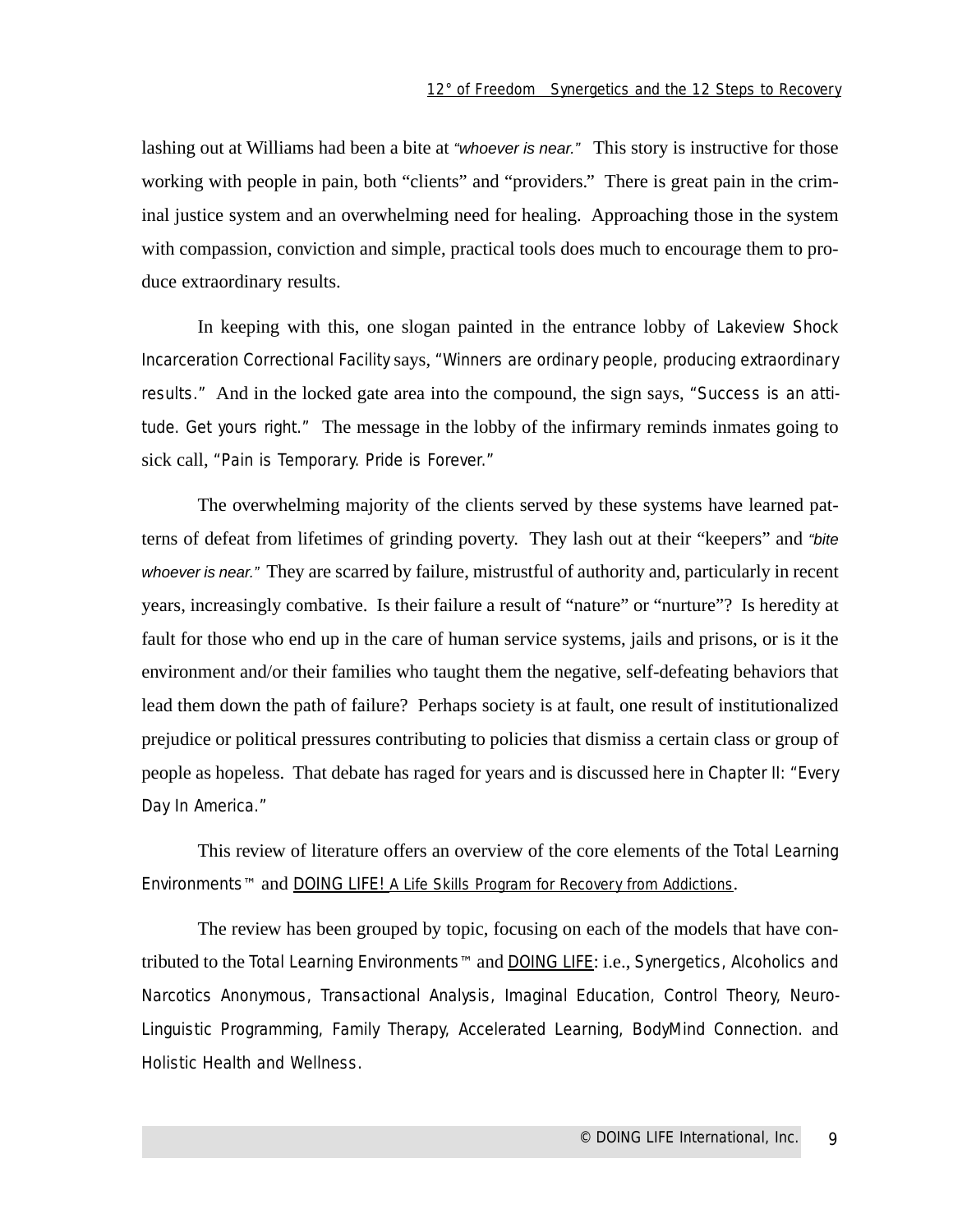### **Synergetics**

Synergetics is the foundation of the innovative approach to recovery presented here, the unifying system integrating all of the "special case tools" of each of the theoretical models employed. Synergetics is the study of the way nature, physics and the universe works; it is "the geometry of thinking." All of Fuller's work is an exposition of Synergetics following the development of his thinking as it evolved through experiments and practical applications in his artifacts. He says, "The omnirational coordinate system which I have named synergetics is not an invention, it is purely discovery."<sup>15</sup>

His most comprehensive catalogs of these principles were published as Synergetics I: Explorations in the Geometry of Thinking, and Synergetics 2: Explorations in the Geometry of Thinking. In the Introduction to Volume 2, Fuller says:

"Nature's coordinate system is called Synergetics—synergy means behavior of whole systems unpredicted by any part of the system as considered only separately. The eternally regenerative Universe is synergetic. Humans have been included in this cosmic design as local Universe information-gatherers and local problem-solvers in support of the integrity of the eternal, 100-percent-efficient, selfregenerative system of Universe. In support of their cosmic functioning humans were given their minds with which to discover and employ the generalized laws governing all physical and metaphysical, omniinteraccommodative, ceaseless intertransformings of Universe." <sup>16</sup>

Quite a mouthful, and indicative of why much of Fuller's philosophy is not well-known to the general public, for all his artifacts are practical, basic designs. While Fuller was very deliberate about the language he employed, his use of compound, complex words to state very precisely what he intended, is not part of the general vernacular, so the general public, who might otherwise find much learn from him, often experience him as incomprehensible. The work discussed here is one attempt to make Fuller accessible to as many people as possible, particularly in the field of recovery and corrections where his philosophy is so very much needed.

Indeed, his *"Mistake Mystique"*17 is central to the staff training program for TLE™ in prisons. The exercise that examines this article is designed to teach staff how to overcome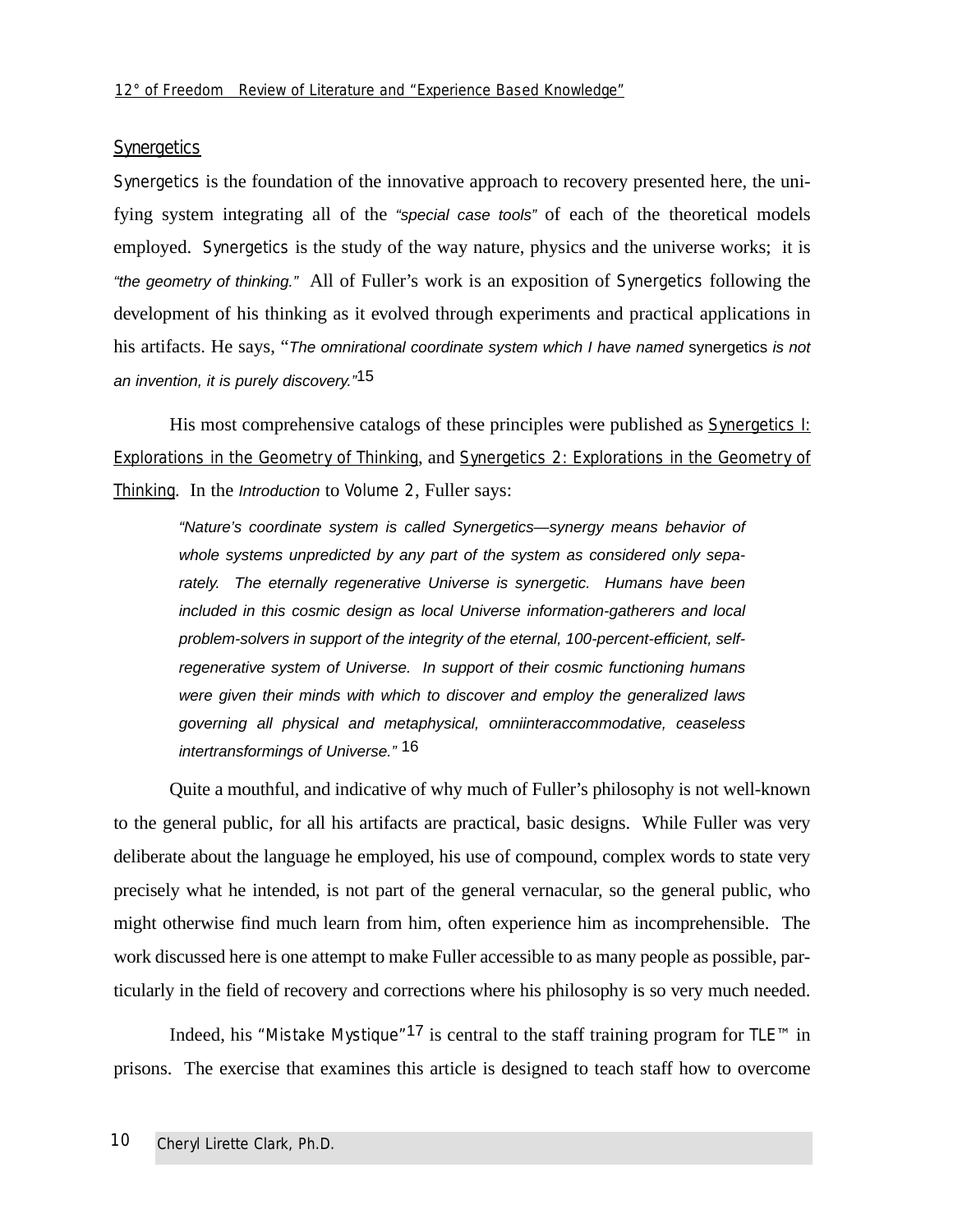their own preconceived ideas about their 'limitations' and to challenge their beliefs about 'corrections' and correctional philosophy. The article teaches one that it is possible to "reduce … errors by ever more sensitive, frequent, and gentle corrections." The experiential design of the training, centered on an accelerated learning approach to understanding the nature of mistakes and corrections, allows staff to have a dynamic, impactful and directly relevant experience of this profound philosophy. The context and content of this staff training is discussed in Chapter IV: Environment is Stronger Than Will.

The strength of Synergetics is demonstrated through the results gained when offenders are supported by an environment based on these principles, the basis of 12° of Freedom, as outlined in Synergetics 2:18

"There are six basic motions in Universe. All of them are positive and negative: active and passive.

- —Spin: Spinning is horizontal or vertical axial rotation. …
- —Orbit: … As 99.9 percent of the bodies in motion in physical Universe are operating orbitally, orbiting must be thought of as normal.
- —Inside-out: Anything with a hole in it turns inside-out. … Kissing humans turn partially inside-out as they "pucker" their lips.
- —Expansion-contraction: Expansion is radiant divergence, and contraction is gravitational convergence.
- —Torque: Torque and countertorque are local twists in which one pole spins right and the other pole spins left.
- —Precession: … is the effect of bodies in motion on other bodies in motion"

The TLE™ are designed to help offenders rediscover the core of who they are, who they were designed to be *(axial rotation)*; how to relate successfully to others in their environment (orbital rotation) and the situations they are in (inside-out); how to relate to the Laws of Nature (expansion-contraction) and thereby reduce their frustration if and when things do not go exactly their way; what to do when the pressure is on (torque); and finally, how what they do affects their lives and the lives of others around them (precession).

These six Universal Principles, "always and everywhere true" become 12° of Freedom on a positive/negative continuum. Fuller goes on to say: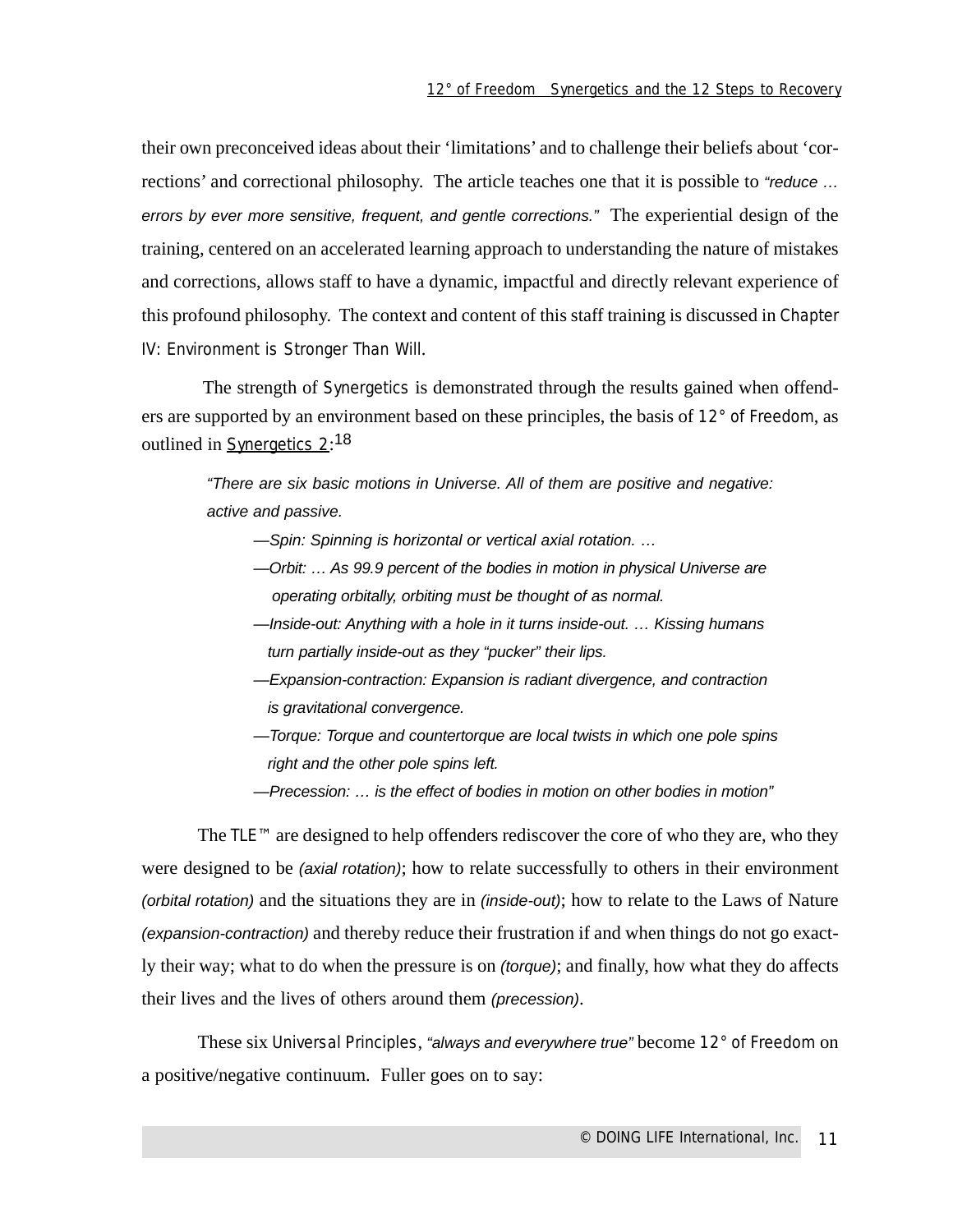"400.661 There are six positive and six negative exercises of the motion freedoms …, but the freedoms themselves come from the fact that the minimum structural system in Universe consists of six vectors: the tetrahedron. The tetrahedron has a minimum of six edges.

400.662 The tetrahedron is a fourfold symmetry: As the minimum something it has four faces of symmetry and four vertexes of symmetry and six edge vectors providing the minimum degrees of freedom."<sup>18</sup>

The structure underlying the development of the  $\text{TLEM}$  and curricula<sup>19</sup> described here is based in an adaptation of the tetrahedron, the core system of Synergetics. The illustration on the facing page integrates the Universal Principles that Fuller described and from which this model proceeds.

Fuller considered the "four-cornered tetrahedron ... the minimum structural system in Universe." <sup>20</sup> Throughout his writings he returns again and again to the tetrahedron as an essential foundation for his inventions and "prognostications." In Chapter 7 of Critical Path, *(Critical Path: Part I)* having set the stage through his summary of the history of communications, education, law, mapping, politics, science, architecture, economics, global exploration, the geometry of thinking, God and Universe, Fuller says:

"All technical evolution has a fundamental behavior pattern. First there is a scientific discovery of a generalized principle, which occurs as a subjective realization by an experimentally probing individual. Next comes objective employment of that principle in a special case invention. Next the invention is reduced to practice. …

In naval science we have four scientifically developed prognosticating arts. … one … that of designing and producing the generalized tools … two … employing the … tools, we design … other special case tools as a complex of intersupportive technology capable of coping with … conditions, … three … celestial navigation, which permits us to reliably prognosticate the arrival of our ship anywhere around the world at ... an hour and ... date. ... four ... ballistics— ... interior and exterior.

I became gradually interested in the possibility that all variables involved in naval ballistics might be identified with all the variables operative in the most complex problems of Universe. I intuited that the combined sciences of navigation and ballistics might embrace all the variables governing Universe-event prognos-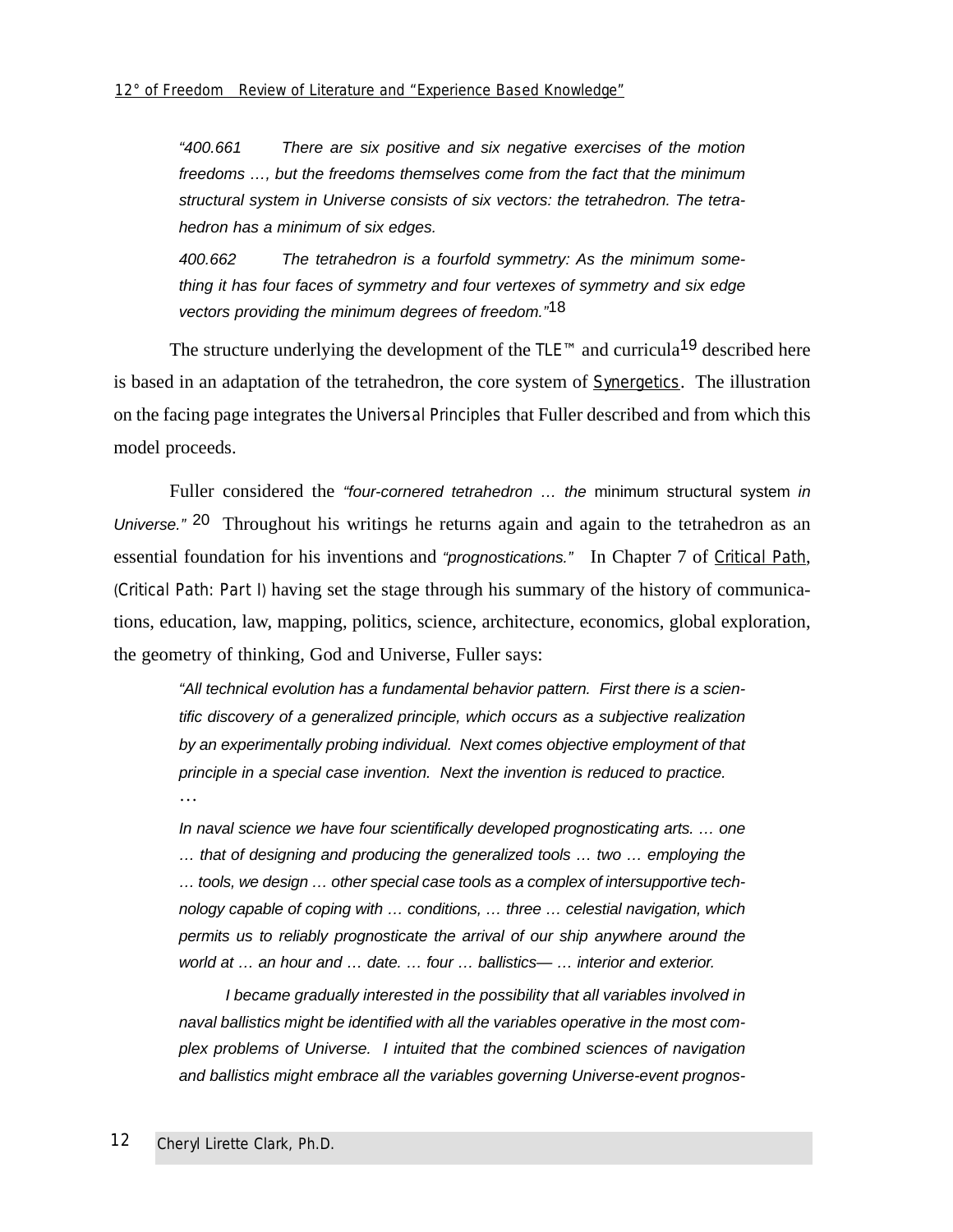# THE TETRAHEDRON



tication. It could be that: (1) navy yard industrialization, (2) fleet operation and individual ship design, (3) astronavigation, and (4) ballistics constituted the four 'special case' corner complexes of a generalized tetrahedral complex of variable design factors governing all human mind-controllable participation in all cosmic, alternative-intertransforming potentials."<sup>21</sup>

Any initiative, any undertaking, must begin with a Vision of where one wants to go, a star by which to navigate. The more specific, measurable and clear the Vision, the more likely a strong commitment to realizing a dream, no matter what the obstacles. In order to imple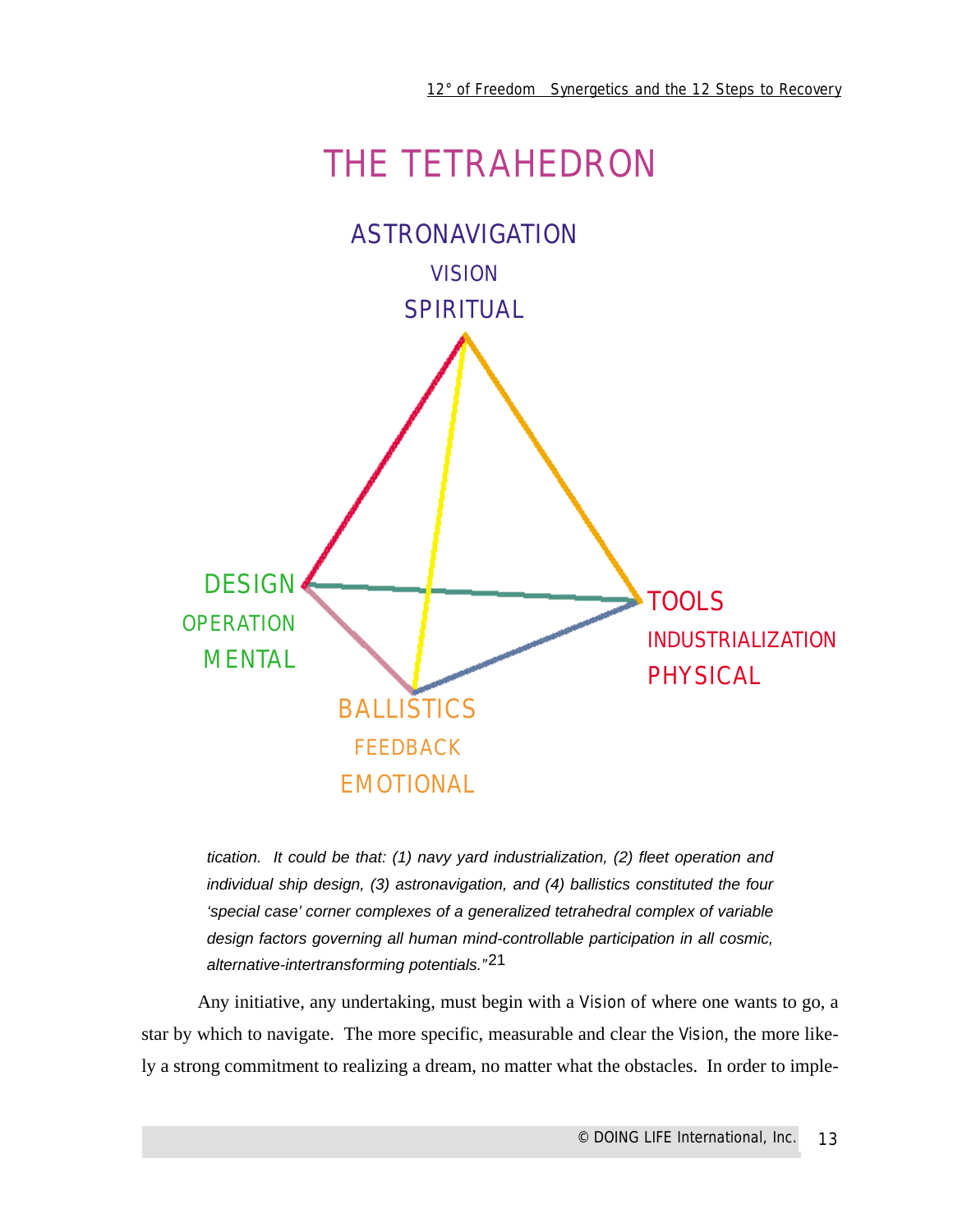ment one's Vision, one must have a comprehensive Design**,** a plan for who, what, when, where, why and how the operation will work. Having the right **Tools** to work with are a critical element of any effective accomplishment. Finally, it is essential to stay on target, to keep everything in good working order, and ensure intelligent feedback from which to evaluate the initiative, in short, Ballistics.

The systems discussed here are guided by this model. Astronavigation is the Spiritual dimension of each of the programs. It is weightless, invisible, dynamic the life force radiating through all movement. Design is the Mental or cognitive aspect, the blueprints or plans outlining program Operations. Tools are concrete, the Physical dimension; what one sees, hears, touches, tastes, smells. DOING LIFE! is one example of the Tools used in the programs discussed here. Feedback ensures that the project stays on target. Emotion adds a dynamic dimension to any undertaking. Out of control, emotions disrupt. In balance, the Emotional dimension adds excitement and vitality. Ballistics keep emotions in balance, allowing for objective evaluation and informed research.

### **Tools**

The "special case tools" studied and employed in the models described here were developed in many different disciplines by psychologists and psychiatrists, educators, philosophers and spiritual leaders, and by a third group of lay people attempting to recover from their own addictions to drugs and alcohol, the Fellowships of Alcoholics and Narcotics Anonymous. These tools have been essential to the development of the TLE™ for the criminal justice system and have been incorporated into an integrated, wholistic approach to treatment.

The "special case tools" used as the basis for  $\mathsf{TL}^{\mathsf{TM}}$  in prisons and DOING LIFE! are essentially the 12 Steps to Recovery of Alcoholics Anonymous (AA) and Narcotics Anonymous (NA), and the Decision Making model known as Thresholds, adapted as 5 Steps to Decisions for the Network program. In addition, Transactional Analysis, Reality Therapy and Control Theory, Rational Emotive Therapy, Gestalt, Bioenergetics, Yoga, Meditation, Family Therapy, Learning Theory, Neuro-Linguistic Programming (NLP), Accelerated Learning Techniques and other theories of addiction and recovery all contribute to the tools of the curriculum.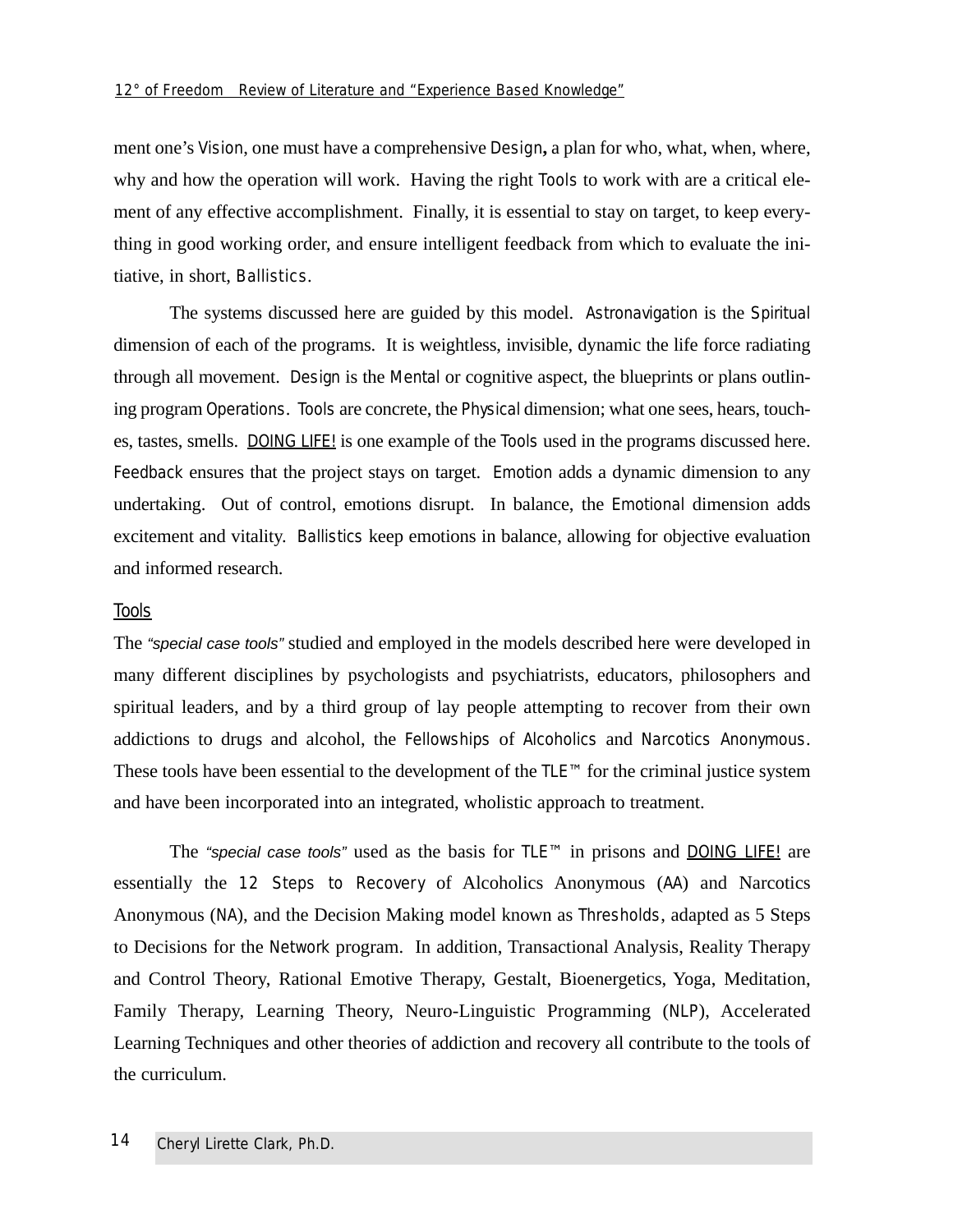### Design, Operations

The TLE™ and DOING LIFE! integrate the "special case tools" in a comprehensive approach to intervention with offenders and addicts. Program and lesson plans, specifically tailored to the target audience, including staff and participants, have been conceived from a wholistic perspective, addressing Physical, Mental, Emotional and Spiritual dynamics of the individuals served as well as those who work with them. While modified for the target population and each setting, the basic Design of each program/artifact includes "the four 'special case' corner complexes of a generalized tetrahedral complex of variable design factors" identified as essential in Fuller's *Comprehensive Anticipatory Design Science*.

### Vision, Navigation

The indomitable human spirit is present and strong in even the most damaged clients served by public agencies and in prisons. Without such a Vision, it is easy to get bogged down in attempts to solve the "presenting problem" of the client or clients, thus fragmenting the individuals involved and reducing the "solution" to isolated attempts to address individual aspects of a life in crisis. Rather than a collection of "problems" to be solved, the artifacts and systems described here hold to a Vision of each human being, regardless of status, as capable of learning from their mistakes and worthy of respect. While sometimes difficult with particularly challenging clients, it is this Vision which has informed this work and produced such unprecedented results.

The wholistic view believes, "Human organisms are systems. They are complex but very important systems of energetically operative integral tools. … How apt a name for the human organism is 'an interior and exterior metabolic system'  $\ldots$ <sup>"22</sup> Anything less dehumanizes individuals, making them "less than" they were designed to be by "the cosmic integrity and absolute wisdom we identify inadequately by the name "God"..."<sup>23</sup> Fuller had a profound, unshakable faith in that force which he called "Great Spirit" and a deep respect for all human beings. His Vision was far seeing, for all that he was legally blind throughout his life, wearing "coke bottle" thick corrective lenses. He saw the connection between Spirit and man, whom he believed to be "made in the image and likeness of God" rather than man's clumsy attempt to limit God to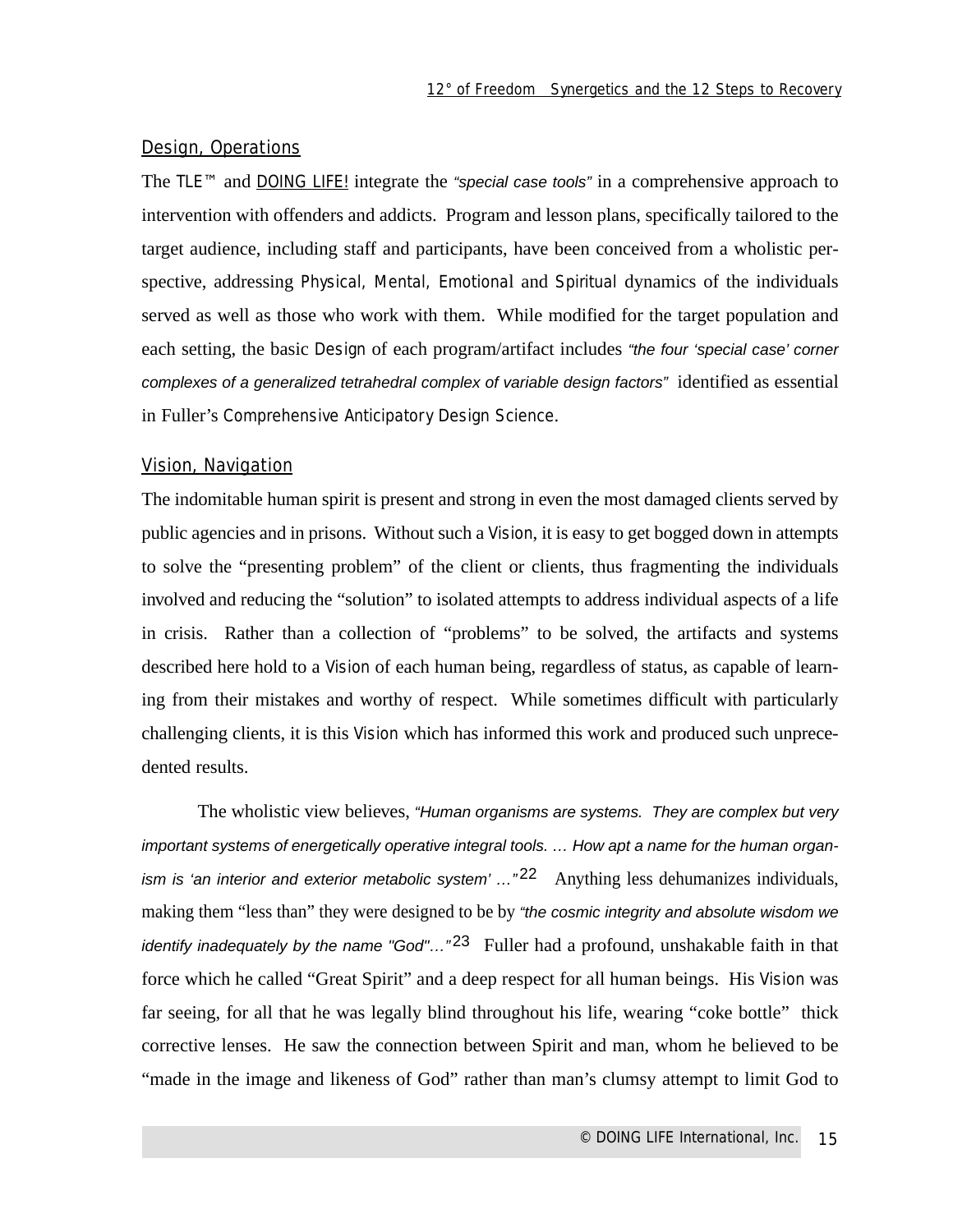something more comprehensible to his limited senses. Fuller's Vision embraced:

"The whole complex of omni-interaccommodative generalized principles thus far found by science to be governing all the behaviors of universe altogether manifest an infallible wisdom's interconsiderate, unified design, ergo an a priori, intellectual integrity conceptioning, as well as a human intellect discoverability." $24$ 

Fuller was very much in touch with "the cosmic integrity and absolute wisdom ... God"" who he was convinced "...speaks to each of us directly—and speaks only through our individual awareness of truth, and through our most spontaneous and powerful emotions of love and compassion." 25 He was a man of great faith, for all that it might be considered unconventional by some standards of belief. Fuller believed strongly in humanity's role as problem-solvers in Universe, having been uniquely designed by "Great Spirit" for that purpose. He believed in the unique abilities of *all* human beings and our shared responsibility for the "caretakership" of "Scenario Universe."

To Fuller, children were the key. Fuller loved children and greatly respected their ability to learn and solve problems.<sup>26</sup> He urged adults to respect and teach children wisely, "... given the right environment and thoughtful answers to his (sic) questions, children have everything they need educationally right from birth. ... If we design the environment properly, it will permit children and adults to develop safely and to behave logically."<sup>27</sup> Later he says, "Children must be allowed to discipline their own minds under the most favorable conditions—in their own special private environment." This is the crux of the problem for those who work in human service agencies.

Children served by these agencies have no "favorable conditions … (or) special private environment" so crucial to their intellectual and emotional development. They are lucky to get breakfast or have a bed to sleep in. They are lost and neglected, often from before birth. These are the children who become the prison population, those who enter the corrections system with fifth to seventh grade educations, whose first real opportunity to learn comes in a prison classroom. Yet even these neglected children learn at an amazing rate once they have a supportive, nurturing environment with enough food, rest, exercise and support to allow them to grow and learn. It speaks to the strength of the human spirit that even these severely damaged young people can excel in a supportive environment, though tragic that this environment is in prison.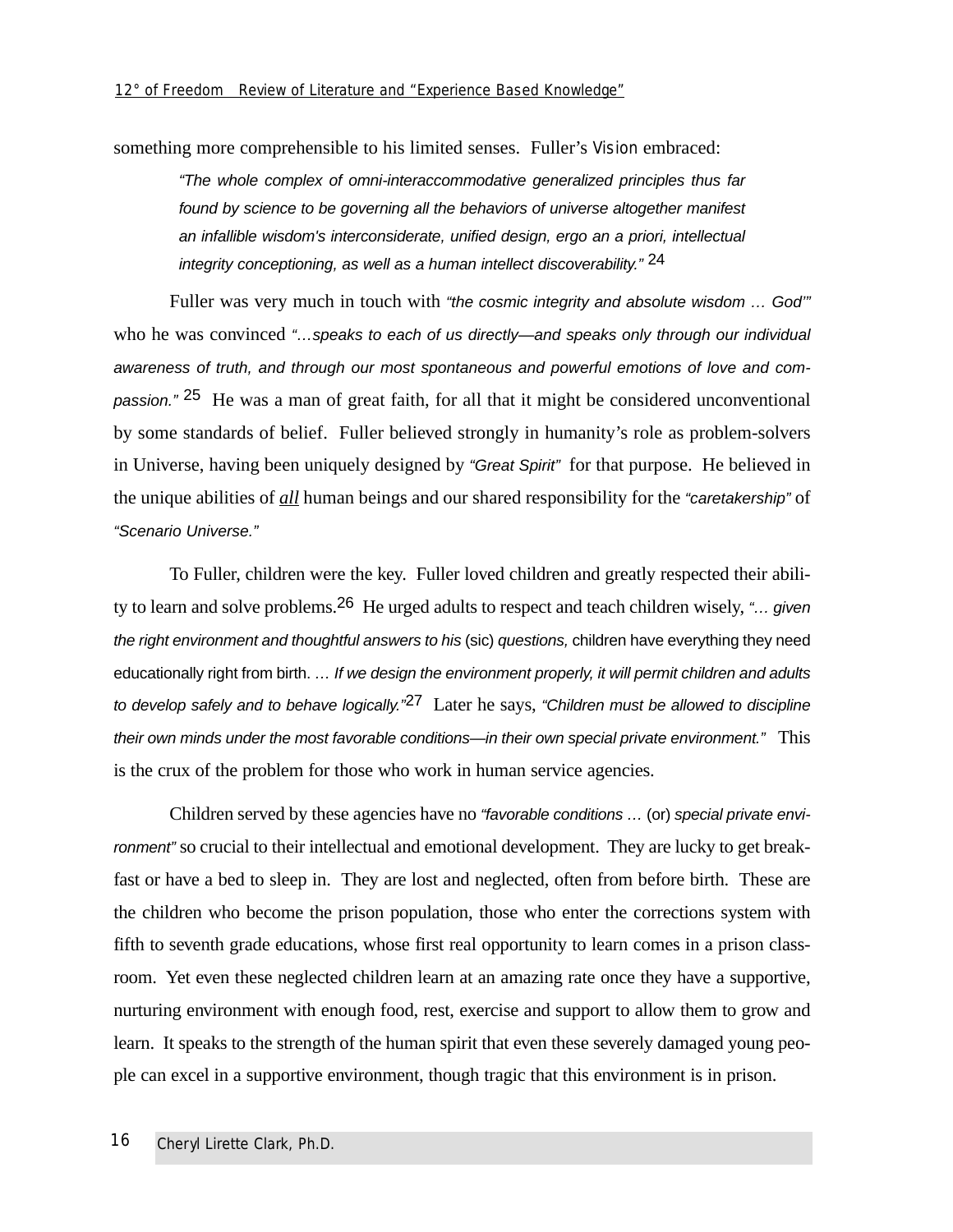### **Ballistics**

Since the first Network Program opened in 1979, longitudinal research has been an integral part of the design of the TLE™. Objective feedback is essential to ensure one stays to the chosen course and is an important element of Ballistics. In *"Mistake Mystique"*, Fuller emphasizes the importance of feedback:

"Norbert Weiner … invented the word feedback to identify discovery of all such biased errors and the mechanism of their over-corrections. In such angular error correction systems … the magnitude of rightward and leftward veering is significantly reduced. Such automated steering is accomplished only by minimizing angular errors, and not by eliminating them, and certainly not by pretending they do not exist. …"

Research about the results of the TLE™ is presented here in Chapter IV to demonstrate the efficacy of the model. Longitudinal studies of the programs in the New York State Department of Correctional Services (NYSDOCS), document that inmates who graduate from the six month Shock Incarceration program are more likely to be successful on parole supervision than comparison groups who remain incarcerated for longer periods of time.28 Studies show that less than 13% of those who graduate from Shock Incarceration are returned to prison after two years at liberty as compared with 33% of the comparison group. Despite being incarcerated for shorter periods (nine to 14 months less than their court imposed minimum sentences) and remaining at risk for longer periods of time, Shock graduates have been found to be less likely to commit new crimes, more likely to be employed and more likely to be enrolled in programs designed to assist them in their reintegration efforts post-release than those in comparison groups.

For every 100 Shock inmates released, it is estimated that the NYSDOCS saves \$2.73 million which it would otherwise have had to expend for the care and custody of these inmates. For the first 24,001 releases from Shock, as of September 30, 2000, the Department saved an estimated \$772.1 million in both operating and capital costs. Although Shock participants spend less time in academic classes than those inmates in Medium and Minimum security facilities, the proportion of Shock graduates passing the GED has consistently been higher than that of the comparison facilities. In FY 1999-2000, Shock graduates passing the GED (80%) was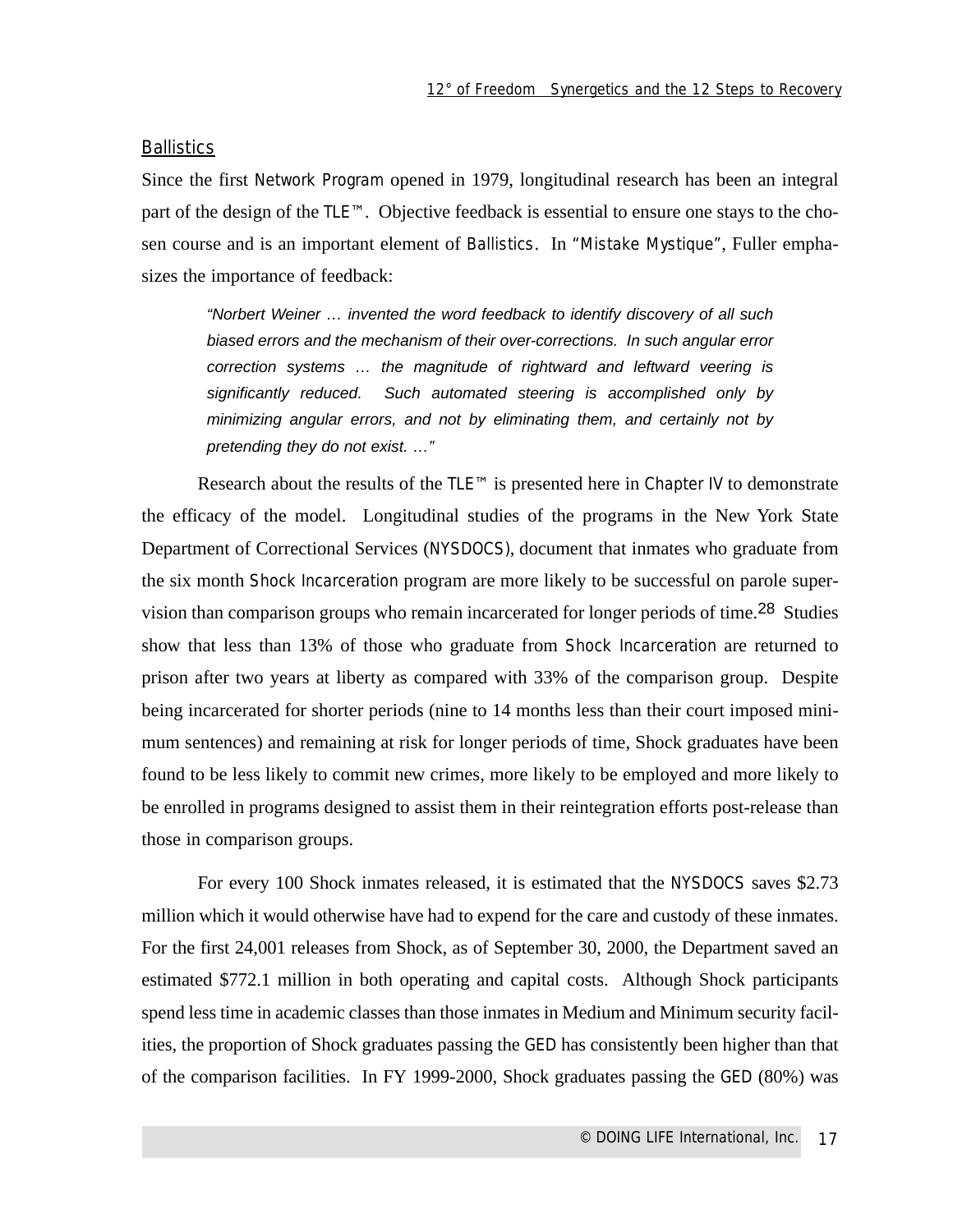higher than that of the comparison Minimum Security (42%) and Medium Security (55%) facilities, despite the fact that inmates in Shock are in academic classes for just 12 hours a week for 24 weeks, as compared with offenders attending academic classes for 20 to 30 hours a week in Minimum and Medium security facilities, for an average of 15 to 20 months.29

### The Impact of *"Crowd Psychology"* on Crime and Corrections

The context for this work is the urgent need for a response to the escalating problem of addiction in the United States. Drugs and crime are two major issues most concerning citizens today. In response to the fears of a society plagued by increasing crime related to the abuse of drugs, including alcohol, the 1970's saw tougher anti-drug abuse laws passed in the United States. Offenders who may have been referred to residential or day treatment for drug abuse in the 1960's were now being sentenced to prison. This resulted in the prison population more than doubling in ten years and continuing to double through the next two decades.<sup>30</sup> In October of 1994, the nation reached a sad landmark in history. Headlines announced that more than one million people were incarcerated in the nation's jails and prisons. That startling figure had taken 200 years of criminal justice policies to reach.

In reaction to increasing media attention on the "drug wars" in the country, the criminal justice platform in the election of November of 1994 centered on the debate between proponents of *"midnight basketball"* versus *"Three strikes and you're out!"* The demand for punishment for crimes was the focus of every news feature and every political campaign in the country during that year. Elections were won on candidates' commitments to "get tough" policies, the death penalty, punishment and life imprisonment for violent offenders. *"Three strikes and they're in!"* became the rallying cry to insure a "safer" nation.

As a result of "yielding unthinkingly to 'in' movements (and) crowd psychology'<sup>31</sup> regarding the causes of crime and the need to punish offenders, *"Three strikes and you're out!"* won the day. January of 1995 began with State of the State messages from every new Governor in the United States, all delivering the same message, *"three strikes and they're in!"*32 Originally intended for offenders convicted of three violent felonies, many states passed legislation for life imprisonment of offenders convicted of any three felonies if one had been violent. Elections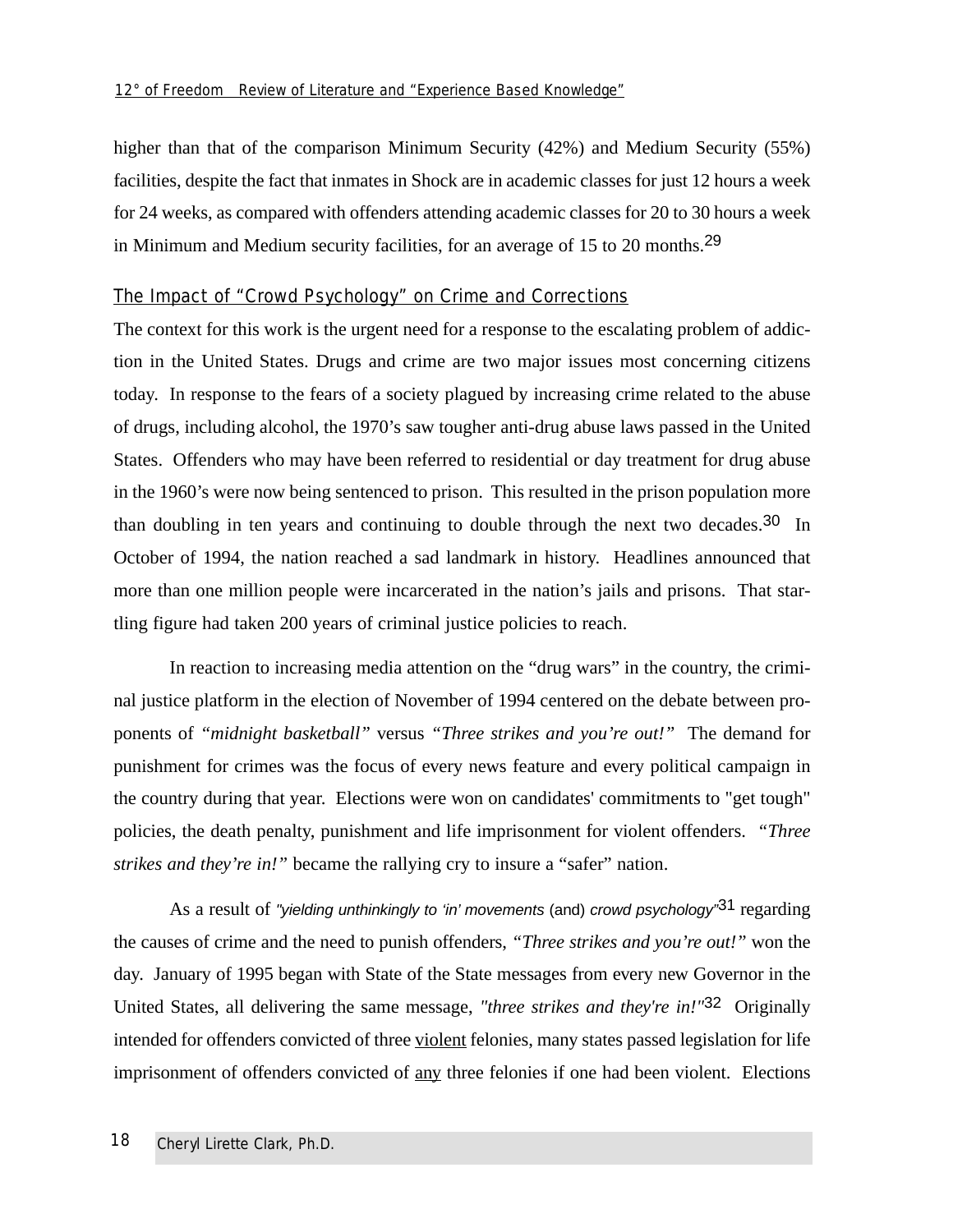that followed in subsequent years followed suit, reinforcing the "get tough on crime" message.

By November of 1999, the count of the Nation's incarcerated totaled more than 1,800,000; nearly double the figure that had stunned the nation just five years earlier. The first offender to be sentenced under the new law, received the mandatory sentence of life imprisonment for his third felony conviction: stealing a slice of pizza.33 He has since been released and the law modified, after the people of that state woke up to realize that their tax dollars and those for generations to follow would pay for increasing numbers of prison beds, to incarcerate aging offenders into their 80's, no longer a risk to anyone. By August of 2000, the total prison population in the United States had reached 2,000,000.

The United States incarcerates more people per capita than any other country in the world except Russia. (NIJ Statistics) In 1994, one out of fifty children in this country had a parent in prison.34 The prison population doubled in this country in the ten years between 1984 and 1994. Having nearly doubled again since 1995, the number of children in the country with a parent in prison now approaches one in 40.

In their paper *"Compositional Changes in a Long-Term Prisoner Population: 1956-89"*, Flanagan, Clark, Aziz and Szelest report that the "rate of growth in the American prisoner population since 1980 may be unprecedented." They cite sentencing reforms, legislation mandating mandatory sentences, and the Anti-Drug Abuse Act of 1988, as some of the factors contributing to the rapid expansion of the prison population. Non-violent offenders, who might have received probation sentences or been sent to treatment programs in the 1970s, are now receiving terms of incarceration, for longer and longer periods of time.

The average minimum sentence increased 47% from 1975 to 1984. The vast majority of those receiving longer sentences were young drug offenders, convicted of non-violent crimes. By 1989, the incarcerated population in New York had increased by 164% since 1956. "Nearly all of this increase was accounted for by the growth in the shorter term inmate population, whose numbers increased by 221 percent."  $35$  From 1978 to 1989, the number of offenders incarcerated for drug offenses increased fourfold. Both the number and type of inmates changed dramatically during this period.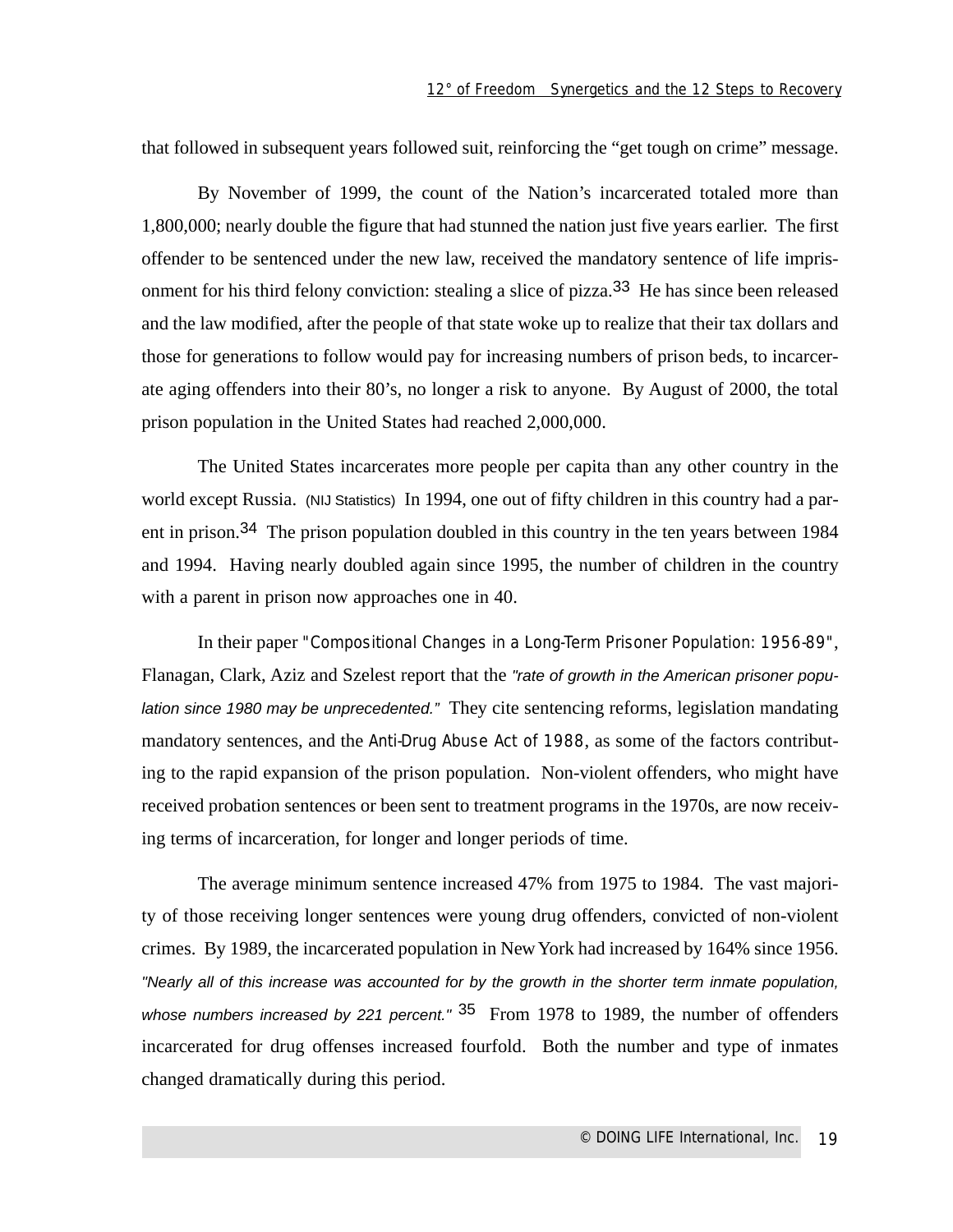### A Response to the Escalation

The traditional view of crime and criminals says that punishment, usually by incarceration, is "the answer" to stopping criminal behavior. Synergetics suggests that a "solution" that does not involve consideration of its effect on the whole system, will lead to greater problems. Punishment leads to rebellion and a decrease in learning. Punishment has an adverse effect on the brain, decreasing learning from 20% to 80%.36

A wholistic, brain-based approach to confronting the problem of addiction, developed over the past 30 years, and tested and refined for more than 20 years in correctional systems in the United States is offered as one approach toward a solution to this escalating problem. Approaching this problem from a systems perspective, addiction's devastating effect on individuals, children, adults, families, society, culture, economics, assumptions and beliefs is addressed; and a model for intervention is presented which has proven to have significant impact on the problem in areas where it has been implemented successfully.

### Philosophical Foundation

The guiding philosophy of this work is that human beings can learn the skills of success when presented with the opportunity. Granted, there are people with severe learning disabilities that limit their ability to handle complex tasks. However, this model reflects the same philosophy that also influenced Dr. Eric Berne's development of Transactional Analysis. Berne believed that anyone "with sufficient functioning brain tissue is capable of learning and succeeding in their lives." More than 33 years of experience with social service clients, offenders and their families has been most instructive about the resiliency of the human spirit and the human capacity to change and grow.

Success or failure is determined by skill, in particular: the ability to handle failure and rejection. Successful authors and artists know this, Sylvester Stallone (Rocky) knows this, Colonel Sanders (Kentucky Fried Chicken™) knew this; all truly successful people know this. Offenders, by and large, do not know this, at least not when they enter the criminal justice system. Just about half of those incarcerated never learn that failure is the key to success. Those who do learn to apply this key know how to achieve and maintain their freedom.

Success is a learned skill and failure is feedback. This is not an easy concept to grasp,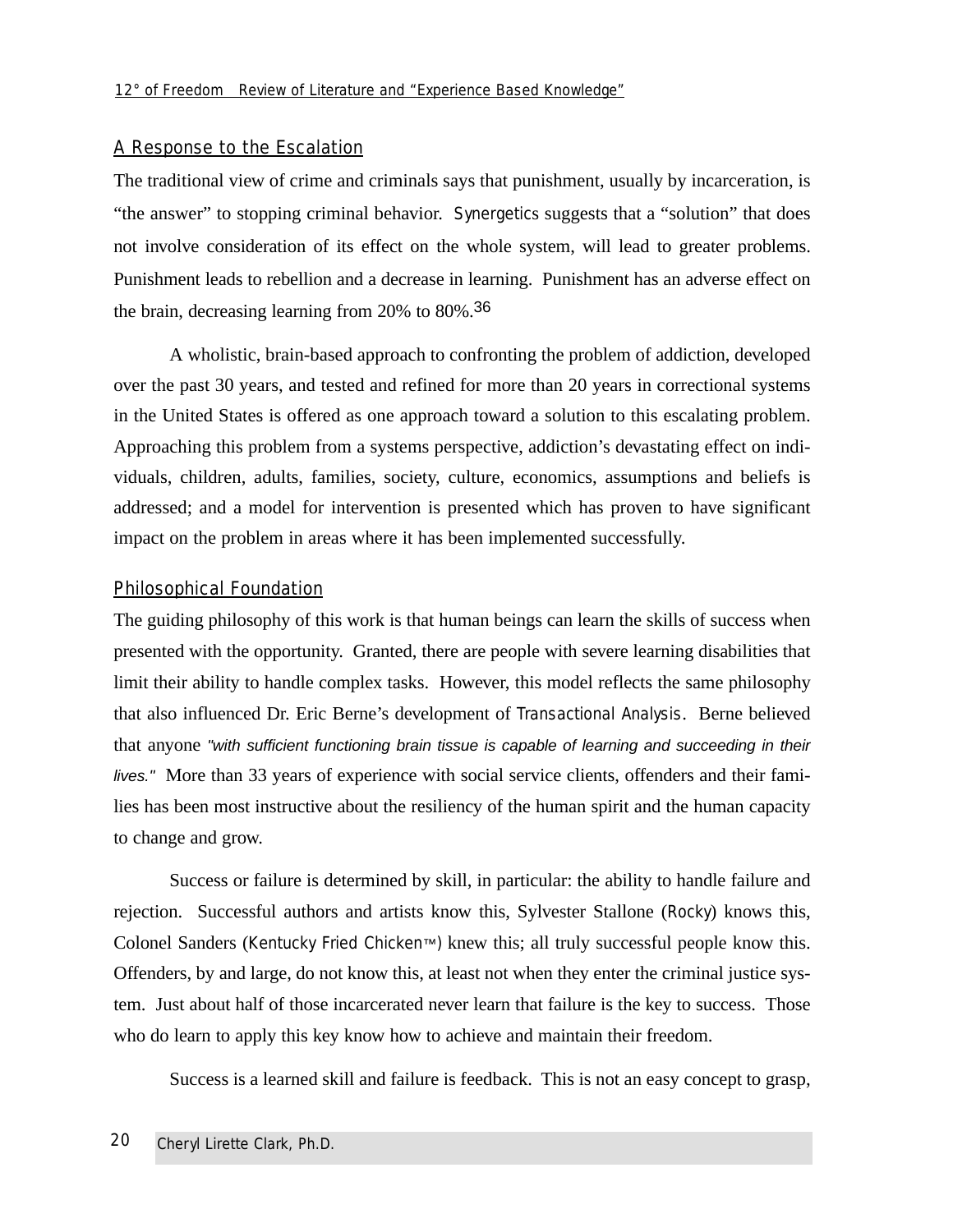considering that consensual reality says failure is "bad" and wrong. Accelerated learning techniques say that the only way human beings learn is through trial and error experience, that failure is a key to learning.<sup>37</sup> Every failure in life, no matter how small, (F on a test) is too frequently viewed as a fault to be avoided, or something for which one should feel shame. This is such an ingrained habit in many, that even after years of practice, those who know and teach this skill still have to consciously remind themselves that *"Failure is the information I need to succeed."*

Synergetics and the study of psychology and learning theory reinforce the philosophy of learning from "trial and error experience." Fuller says "I am convinced that the terms good and bad are meaningless"<sup>38</sup> and reinforces in all of his writings, that human beings were designed to learn by trial and error experience. "Human beings were given a left foot and a right foot to make a mistake first to the left, then to the right, left again, and repeat."<sup>39</sup> The therapeutic interventions presented here serve, each in their own way, to help individuals learn how to correct their mistakes without the blame or censure that limits learning. Affective, Behavioral and Cognitive models of change each focus on a single dimension of human behavior. Theorists in each area variously suggest that by getting feelings clear (Affective), controlling behavior (Behavioral), or by understanding their beliefs, thoughts and ideas (Cognitive), people can improve the quality of their lives. Practitioners attempt to keep their research "pure" as they look for "proof" that these discrete theories are valid.

Humans are multi-dimensional: physical, mental, emotional and spiritual. The perspective here suggests that in order to be effective, treatment must include all of these dimensions. The "experience based knowledge" gained through practice, finds unifying threads in the models studied. The attempt to integrate various models into an effective approach to working with offenders incarcerated in the criminal justice system is informed and enriched by Synergetics. DOING LIFE! is the culmination of this ongoing, lifelong learning journey.

The unified model presented here includes models of change from all disciplines, including spiritual. This model is based in the belief that it is out of the image that one holds of oneself and others that one makes decisions and operates in the world. This "Operating Image" is an interactive blend of beliefs, feelings, memories and behaviors, encompassing affective, behavioral,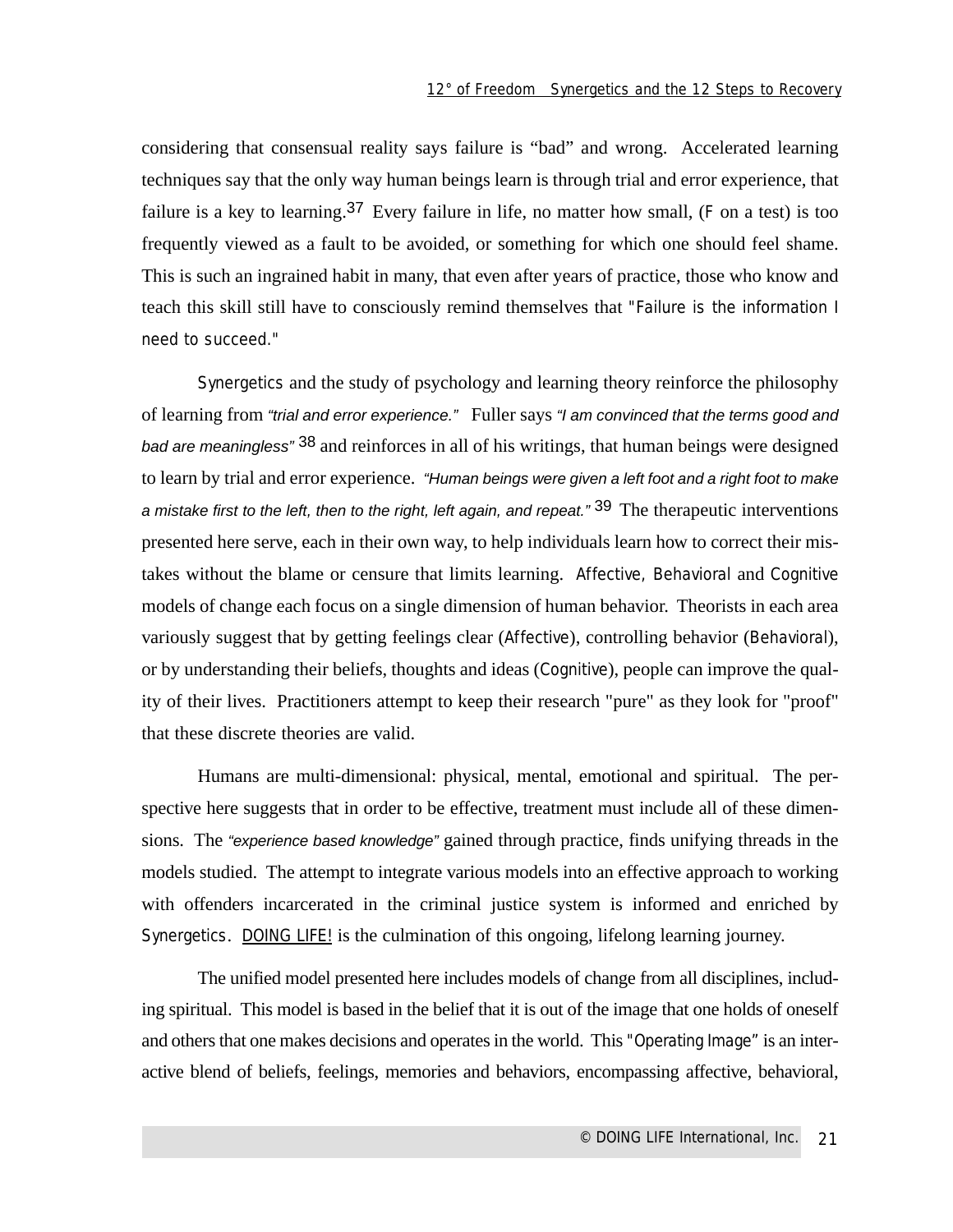cognitive and spiritual dimensions of the human personality. Image is defined as "a mental representation; an idea, a type, conception, appearance; to picture or represent in the mind; to imagine or conceive." An image of oneself that is negative and self-defeating leads to failure. One that is positive and life-affirming leads to success. As Henry Ford said, *"If you think you can or you think you can't, you're right."* Addicts and offenders share poor self-image in common. They *"think they can't."*

This illustration, from Step 4 of DOING LIFE!, is one way this concept is presented to addicts and offenders:



# OPERATING IMAGE

Experience has shown that by improving self-image and decision making skills, offenders can learn to live successful lives. Research has shown that programs that emphasize these skills contribute to offenders' success after release from prison, and to a far lower rate of return than might be predicted based on demographics and other risk factors.<sup>40</sup>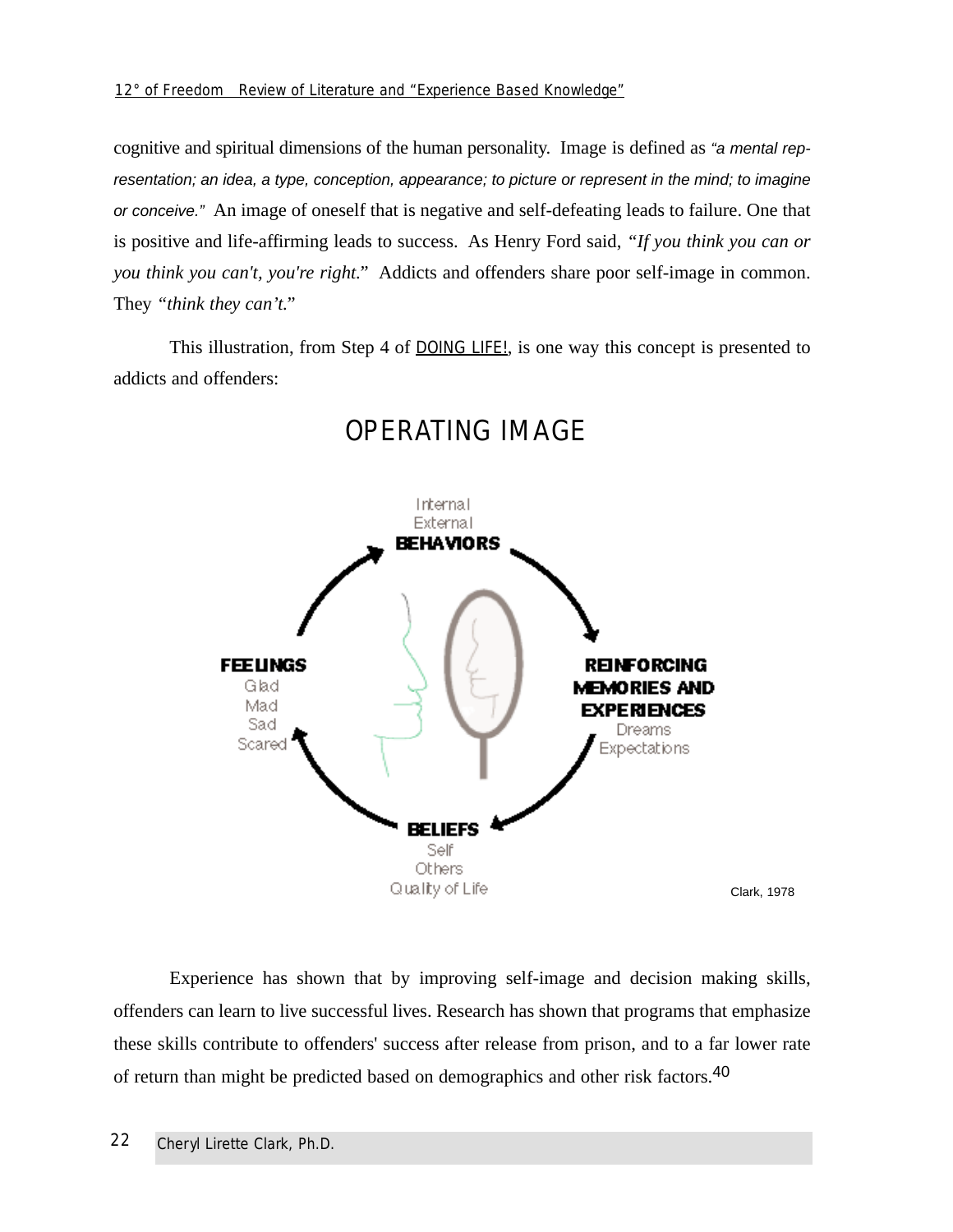### Alcoholics Anonymous and Narcotics Anonymous

Alcoholics Anonymous was founded in 1935 as a self-help approach to recovery from alcohol addiction. Narcotics Anonymous adopted the 12 Steps to Recovery for drug addicts who also sought a way out of their substance abuse addiction. Al-Anon and Narc-Anon were founded for families and friends of addicts, to help them learn to cope with the problems addiction caused them. AA and NA have the distinction of being the most consistently successful approach to dealing with substance abusers since AA was founded in 1935.

Alcoholics Anonymous was not the first support group for alcoholics, but is acknowledged as the most successful of its type. In his comprehensive history of addiction treatment and recovery in America, Slaying the Dragon, William L. White begins Chapter 15: *The Birth of Alcoholics Anonymous: A Brief History*, with:

"Many people believe that mutual support groups of alcoholics began in 1935 with the founding of Alcoholics Anonymous (AA). This clearly is not the case. From the Washingtonian Movement through the fraternal temperance societies, the reform clubs, … United Order of Ex-Boozers, …, and on to the Oxford Group, alcoholics struggling to get sober and stay sober found places to band together for mutual support. But A.A. has a distinctive place in history. No mutual-aid movement other than A.A. involved such large numbers of alcoholics, spread to so many corners of the earth, sustained itself so long, and so profoundly shaped the evolution of alcoholism treatment. It is a testament to this influence that every subsequent sobriety-based support structure is evaluated using A.A. as the standard of comparison.

… A.A. was born amidst the inability of more formal helping institutions to respond successfully to the problems of alcoholism … A vacuum of need existed that begged to be filled with a source of hope."<sup>41</sup>

O. Hobart Mower, a renowned psychiatrist who was closely identified with Alcoholics Anonymous, speaks in The New Group Therapy of the conditions that led to the emergence of AA and other self-help groups:

"… For centuries, formal religion has stressed the primacy of man's relation to God, to the neglect of the interpersonal dimension of human experience and existence. As a result, ever larger numbers of people have 'sickened' in a peculiar way; and in despair and desperation, they have turned to (and thus in considerable measure, created) the modern professions of psychiatry, clinical psychology, and social work.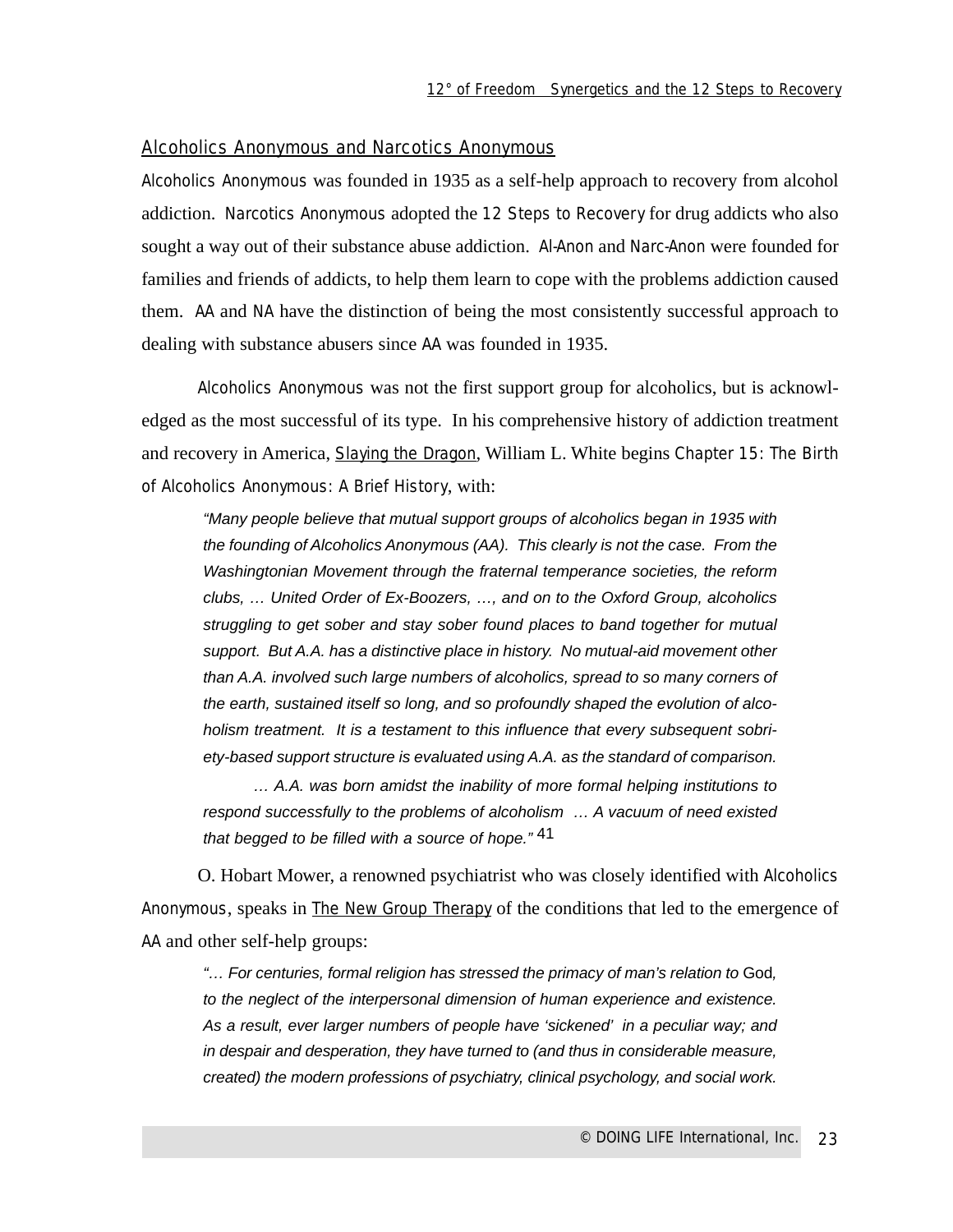… I wish to point in the direction of what seems to be an emerging solution. I refer to the spontaneous appearance of a wide variety of special groups … inspired and operated largely by laymen, whose main objective is to provide restorative experiences which scores of people have sought, but failed to find, at the hands of would-be professional healers, religious and secular alike. Alcoholics Anonymous is one of the oldest and best known of these organizations …

…

… the emergence and spread of these lay organizations are, as I see it, a well deserved rebuke both to my own profession and to the clergy for our self-interest, timidity, and lack of vision" 42

The "Big Book", Alcoholics Anonymous was first published in 1939, with Narcotics Anonymous introducing their "white book" in 1962, as a set of guidelines for addicts and polydrug abusers.43 The formal text, Narcotics Anonymous followed in 1982, as addicts found they needed a more comprehensive book that addressed their specific issues. The 12 Steps, as Universal Principles, are "always and everywhere true," no matter what the addiction being addressed. The " Big Book" was primarily written by Bill W. as a way to let people know about the purpose and methods of the program and to tell stories of alcoholics. Bill began writing the "Big Book" in 1938.

"… The book consisted of two sections, an outline of the A.A. program and a collection of recovery stories. A just-sobered newspaper reporter helped to get the individual stories (16 from Akron and 12 from New York) pulled together in publishable form. But the first half required formal definition of a program that had not yet been codified. …

When the fledgling group of recovering alcoholics that would come to be known as Alcoholics Anonymous began to see itself as separate from the Oxford Groups, the group articulated six principles of recovery:

- 1. We admitted we were powerless over alcohol.
- 2. We got honest with ourselves.
- 3. We got honest with another person, in confidence.
- 4. We made amends for harms done others.
- 5. We worked with other alcoholics without demand for prestige or money.
- 6. We prayed to God to help us to do these things as best we could.

When Bill Wilson was writing the book Alcoholics Anonymous, these six principles were expanded to the current Twelve Steps. … Bill attributed the Twelve Steps to three sources: 1) the Oxford Group, 2) Dr. William Silkworth, and 3) William James."<sup>44</sup>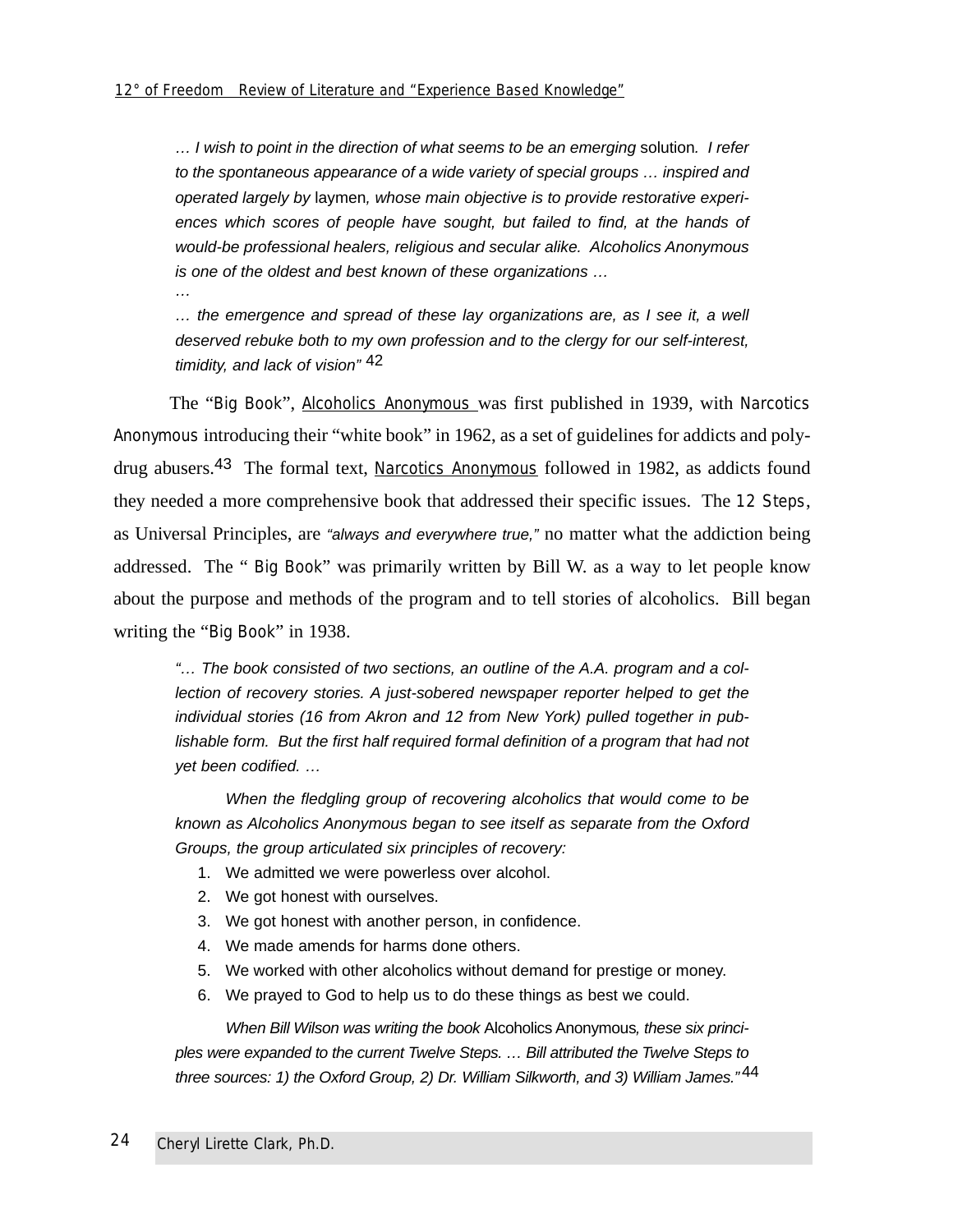Both Dr. Bob and Bill W. had been exposed to the philosophy of the Oxford Group. As drunks, they had reached out to this group, one of the few organized programs for alcoholics remaining at the time. Dr. Silkworth, known as the Doctor who "loved drunks" had treated Bill when he was in Towns Hospital. Dr. Silkworth had suffered total financial ruin during the Stock Market crash of 1929 and had gone to work at Towns Hospital in 1930. It is Dr. Silkworth whom Bill credits for helping him to understand his spiritual transformation. Dr. Silkworth wrote the introduction to the "Big Book" discussing the importance of spirituality in recovery. His influence on the development of the 12 Steps was key to Bill's recovery and later his writing of Alcoholics Anonymous.

"I have specialized in the treatment of alcoholism for many years.

In late 1934 I attended a patient who though he had been a competent business man of good earning capacity, was an alcoholic of a type I had come to regard as hopeless. (Bill W.)

In the course of his third treatment he acquired certain ideas concerning a possible means of recovery. … This has become the basis of a rapidly growing fellowship of these men and their families. This man and over one hundred others appear to have recovered.

I personally know scores of cases who were of the type with whom other methods failed completely.

These facts appear to be of extreme medical importance; because of the extraordinary possibilities of rapid growth inherent in this group they may mark a new epoch in the annals of alcoholism. These men may well have a remedy for thousand of such situations.

You may rely absolutely on anything they say about themselves."<sup>45</sup>

And later in subsequent editions of **Alcoholics** Anonymous:

…

"The subject presented in this book seems to me to be of paramount importance to those afflicted with alcoholic addiction.

I say this after many years' experience as Medical Director of one of the oldest hospitals in the country treating alcoholic and drug addiction.

We doctors have realized for a long time that some form of moral psychology was of urgent importance to alcoholics, but its application presented difficul-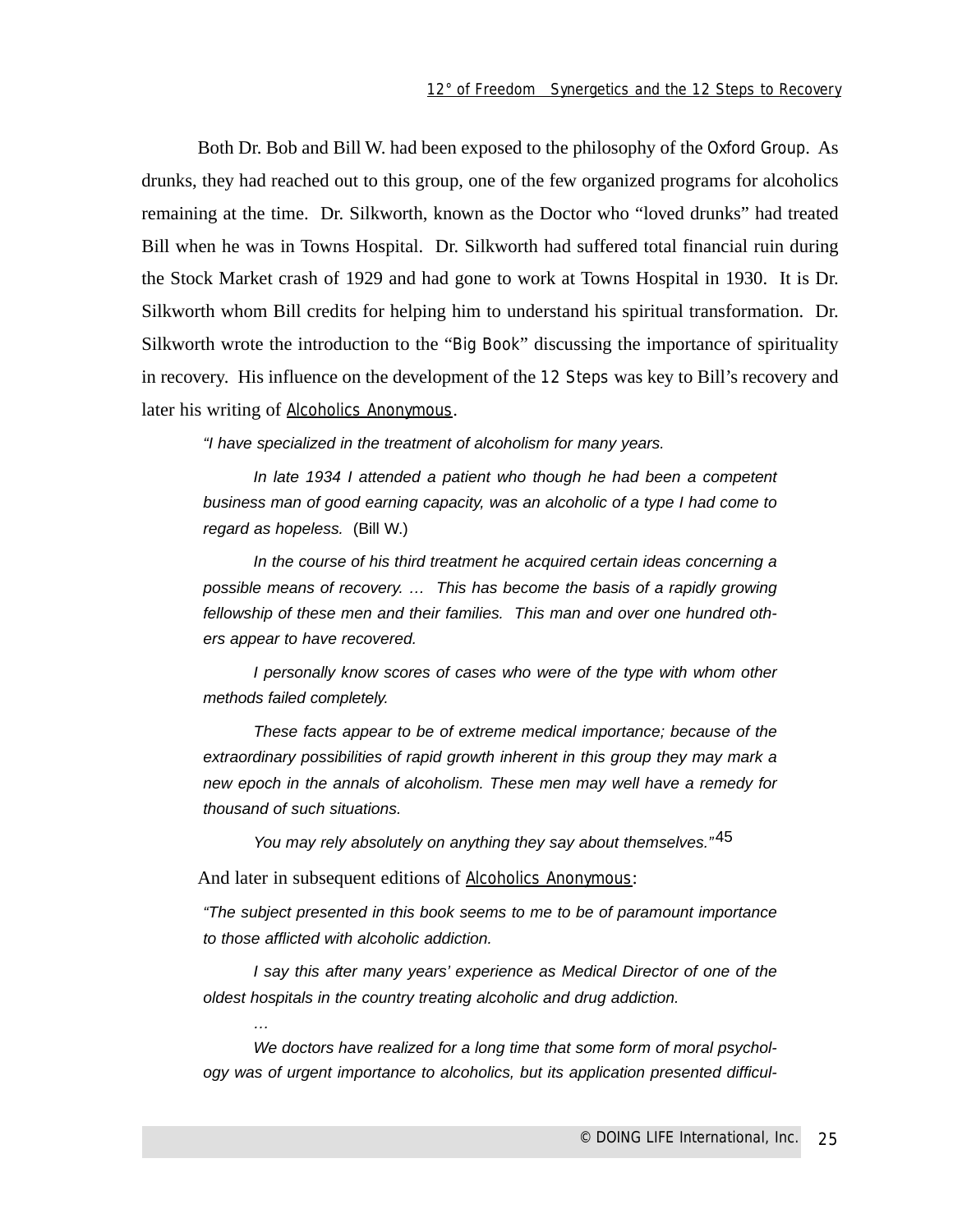ties beyond our conception. What with our ultra-modern standards, our scientific approach to everything, we perhaps are not well equipped to apply the powers of good that lie outside of our synthetic knowledge. ...

We believe, and so suggested a few years ago, that the action of alcohol on these chronic alcoholics is a manifestation of an allergy; that the phenomenon of craving is limited to this class and never occurs in the average temperate drinker. These allergic types can never safely use alcohol in any form at all; and once having formed the habit and found that they cannot break it, once having lost their self-confidence, their reliance upon things human, their problems pile up on them and become astonishingly difficult to solve.

If any feel that as psychiatrists directing a hospital for alcoholics we appear somewhat sentimental, let them stand with us a while on the firing line, see the tragedies, the despairing wives, the little children; let the solving of these problems become a part of their daily work, and even of their sleeping moments, and the most cynical will not wonder that we have accepted and encouraged this movement. We have found nothing which has contributed more to the rehabilitation of these men than the altruistic movement now growing up among them. …

I do not hold with those who believe that alcoholism is entirely a problem of mental control. … …

I earnestly advise every alcoholic to read this book through, and though perhaps he came to scoff, he may remain to pray. William D. Silkworth, M.D."<sup>46</sup>

When first presented in the book, Alcoholics Anonymous, in 1939, the 12 Steps emphasized the word "alcoholic," with the first step beginning, "We admitted we were powerless over alcohol…" The 12 Steps were modified in 1953, by the addicts who formed Narcotics Anonymous, to begin, "We admitted we were powerless over our addiction…" Other than the word *addiction* replacing *alcohol* and *addicts* replacing *alcoholics* in Step 12, the steps remain the same. All are identical in principle throughout.

The steps are presented on the facing page appear as they are in DOING LIFE!. The intent of <u>DOING LIFE!</u> is to be relevant and useful to the broadest possible group, including those addicted to drugs, including alcohol, and other mind-altering substances, i.e. sex, food, prescription drugs and over-the-counter medications to name a few.

Ebby T., Bill's "sponsor" as such people a little further on the road to recovery came

…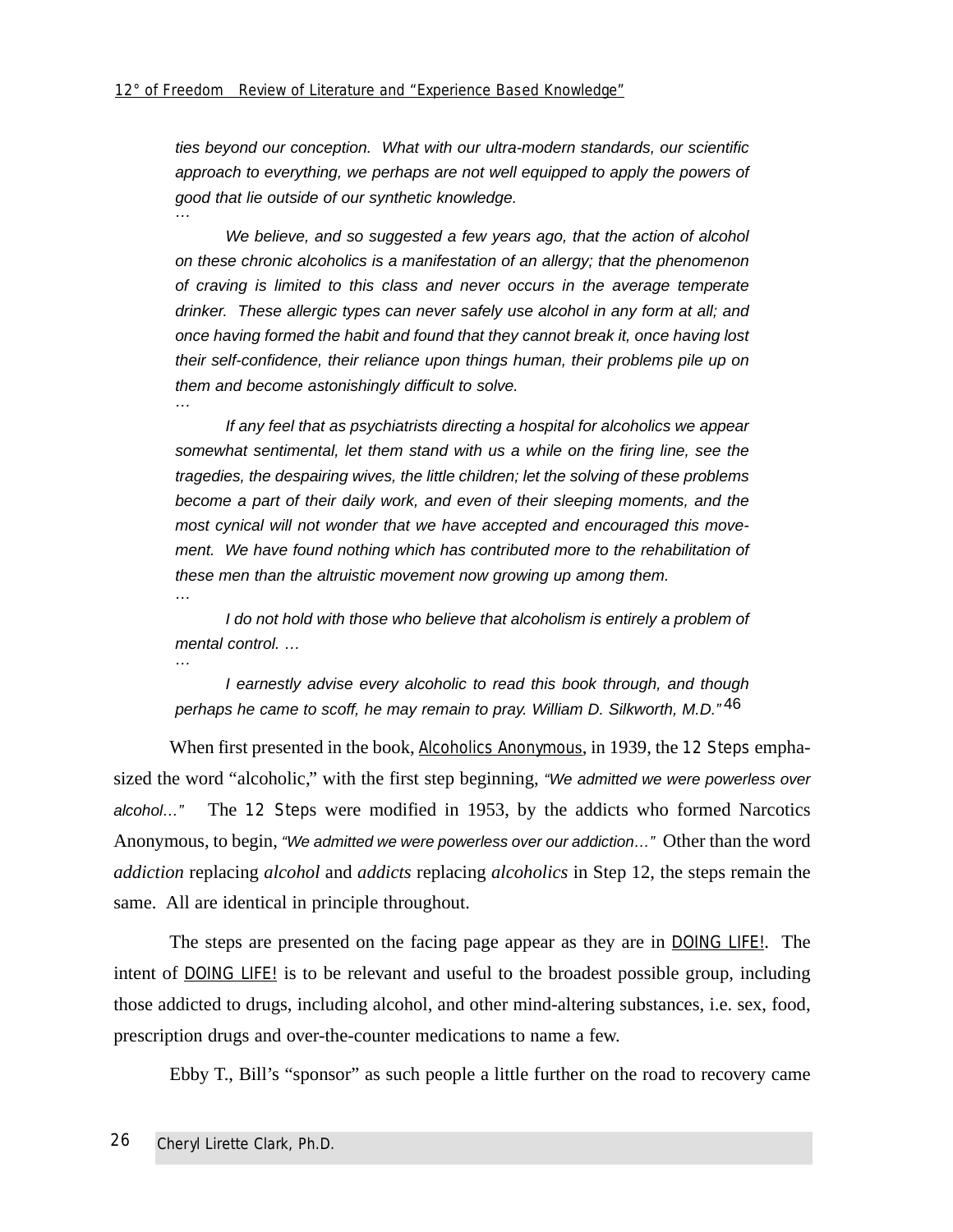# THE 12 STEPS TO RECOVERY

(As presented in DOING LIFE! A Life Skills Program for Recovery from Addictions)

1 We admitted that we were powerless over our addiction, that our lives had become unmanageable.

- 2 Came to believe that a Power greater than ourselves could restore us to sanity.
- 3

Made a decision to turn our will and our lives over to the care of God as we understood Him.

4

Made a searching and fearless moral inventory of ourselves.

5 Admitted to God, to ourselves and to another human being, the exact nature of our wrongs.

- Became willing to have God remove all these defects of character.
- 7

6

Humbly asked Him to remove our shortcomings.

8

9

Made a list of the people we had harmed and became willing to make amends to them all.

- Made direct amends to those we had harmed, except when to do so would injure them or others.
- 10 Continued to take personal inventory and when we were wrong, promptly admitted it.
- 11 Sought through prayer and meditation to improve our conscious contact with God as we understood Him, praying only for knowledge of His will for us and the power to carry that out.

12 Having had a spiritual awakening as a result of these steps, we tried to carry this message to others and to practice these principles in all of our affairs.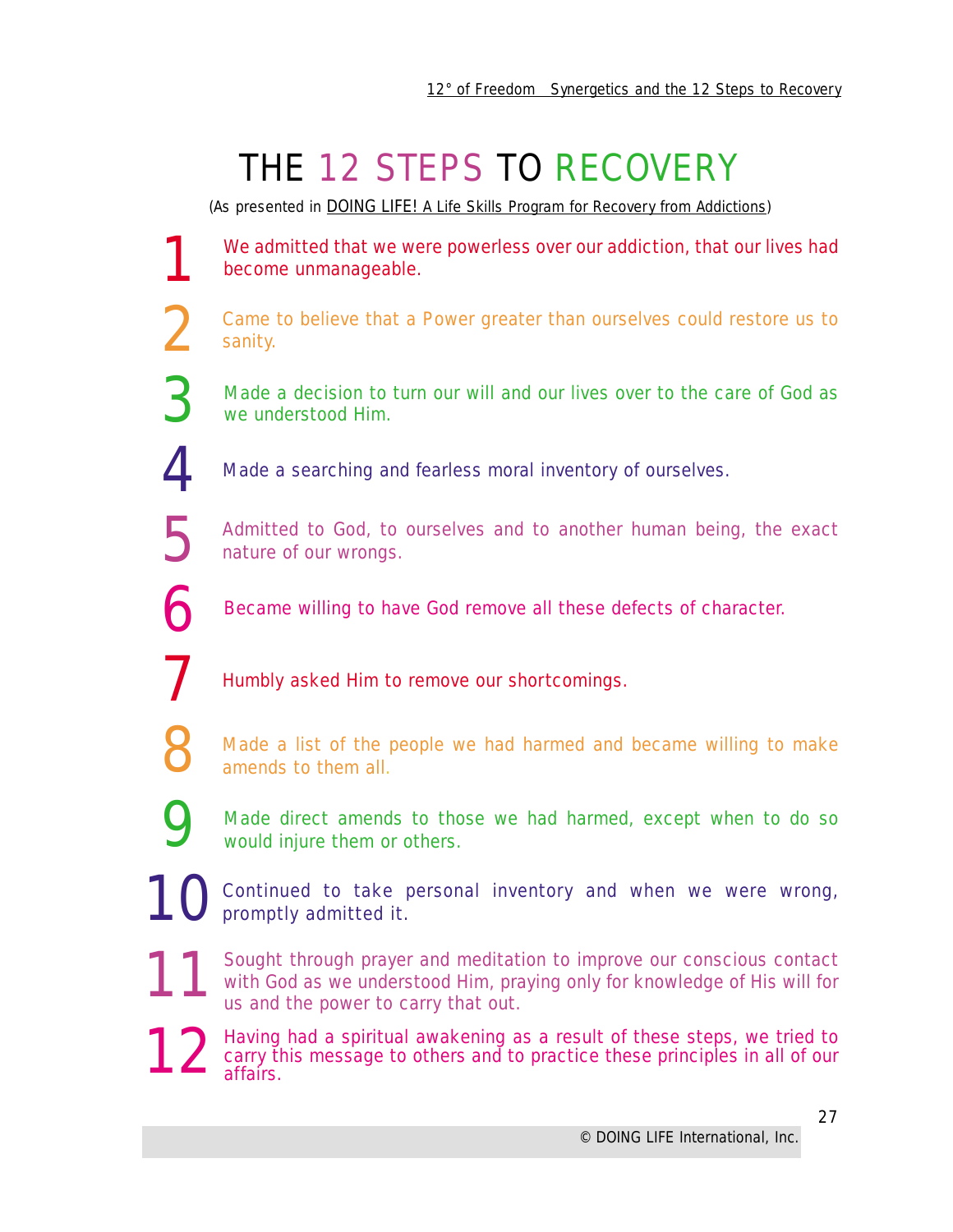to be called later, gave him a copy of William James' The Varieties of Religious Experience, "in the hope that it might help Bill understand what had happened to him<sup>" 47</sup> when he had a direct experience of God during what was to be his last stay in Towns Hospital. This was the third element which lead Bill and the Fellowship to develop the 12 Steps in their final form, as published in Alcoholics Anonymous.

"Refinements occurred as the Steps written by Bill were reviewed and debated word by word—by A.A. membership. In Step Two, the word 'God' was replaced with the phrase 'Power greater than ourselves." The phrase 'as we understood Him' was added to references to God in Steps Three and Eleven. The phrase 'on our knees' was eliminated from Step Seven. …

… The book was often referred to as 'The Big Book' —a reference to a bulkiness produced by the heavy-weight paper used in the first edition. The choice of this heavy stock was conscious. It was thought the trembling hands picking the book up for the first time could more easily turn the thicker pages."<sup>48</sup>

O. Hobart Mowrer, M.D. agreed with Dr. Silkworth that the principles of AA were more capable of helping alcoholics and addicts, indeed most people, than were scientific advances or even religion. Mowrer studied the Fellowship intensively as a relatively "new" phenomenon and stayed to remain a committed sponsor. In his book, The New Group Therapy that had followed an earlier work, The Crisis in Psychiatry and Religion, he speaks to the power of the Fellowship he found in Alcoholics Anonymous.

"… Now there is a growing realization, both in lay and professional circles, that the crucial element in 'mental health' is the degree of 'openness' and 'communion' which a person has with his fellow men. … Man was made for fellowship, i.e., he is a social being; and when he violates his human connectedness, he 'dies.' Neither formal theology, exalted though it be, nor psychoanalysis, however protracted or intensive, will 'save' him. It is only as the alienated, lonely, 'sinful' individual becomes reconciled and reintegrated in the interpersonal sense that he finds his own soul and experiences a sense of peace as he looks out into the Universe and Eternity.

In short, these groups reflect, first of all, a general loss of confidence in professional 'treatment' regardless of whether in an individual of a group context. … thus, in 'inventing' group therapy for themselves, laymen seem to be creating a new social institution—one might almost say a new culture—in which a kind of redemptive concern and competence exist which is not otherwise to be found in our time.

… It is the central purpose of this book to illumine and encourage this

…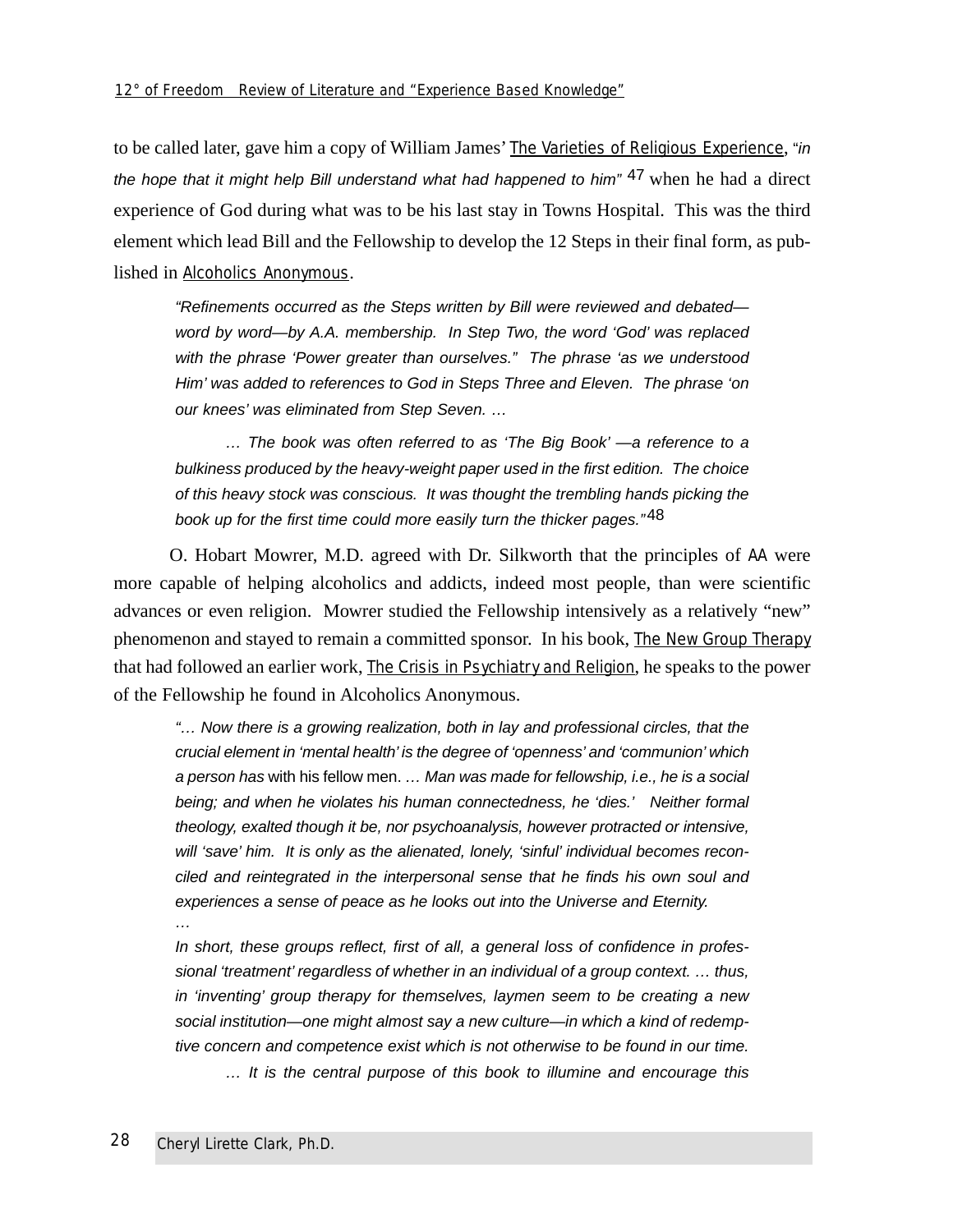movement in every legitimate way."<sup>49</sup>

In The New Group Therapy, Mowrer presents a series of papers that speak to the failure of both religion and science to address the needs of 'modern' man, and his resulting alienation. Mowrer points to the power of group "confession" as a powerful tool of the early Christian Church that gave it its vitality and contributed so much to its growth, and the path to erosion of that very powerful principle, from the corruption of selling indulgences by the Catholic Church to the Protestant Reformation where confession became something private and "secret" between the "sinner" and his confessor.

Mowrer speaks to the failure of both psychiatry and religion to heal the 'sickness' plaguing 20th Century society and his conviction of the power of public "confession" he saw emerging as a vital solution to modern ills in The New Group Therapy. The 12 Steps to Recovery offer the path Mower found so essential to healing. From Step 1, "We admitted we were powerless over alcohol (our addiction), that our lives had become unmanageable", to Step 5, "We admitted to God, to ourselves and another human being, the exact nature of our wrongs" and in Step 12, "We tried to carry the message to others …" The power of the AA meetings, of 'confessing' to others ones own transgressions, rather than expecting confession from them, is manifest in the steady, continuous growth of AA since 1935.

Drug addiction was not the problem in 1934 as it is today, so it did not occur to the founders of AA to be as concerned with drug addiction as they were with alcoholism. Prohibition, the "Great War" and the fallout from that experience contributed to increasing alcoholism. At the time AA was developed, narcotic drugs were either available, as in the cocaine based *Coca-Cola* sold over the counter at soda fountains in "drug stores" and other narcotics were either considered possible solutions, not yet recognized as harmful, or yet to become a problem of major proportions to the larger society. Indeed, a common remedy for alcoholism during that era was the prescription of opium. Beer and wine were not believed to have harmful alcohol in them. The only "dangerous" alcoholic beverage was considered to be distilled spirits. Prohibition had influenced public thinking about the dangers of alcohol and AA grew out of both Bill Wilson's and Dr. Bob's (Robert Smith, M.D.) separate experiences with the Oxford Group. 50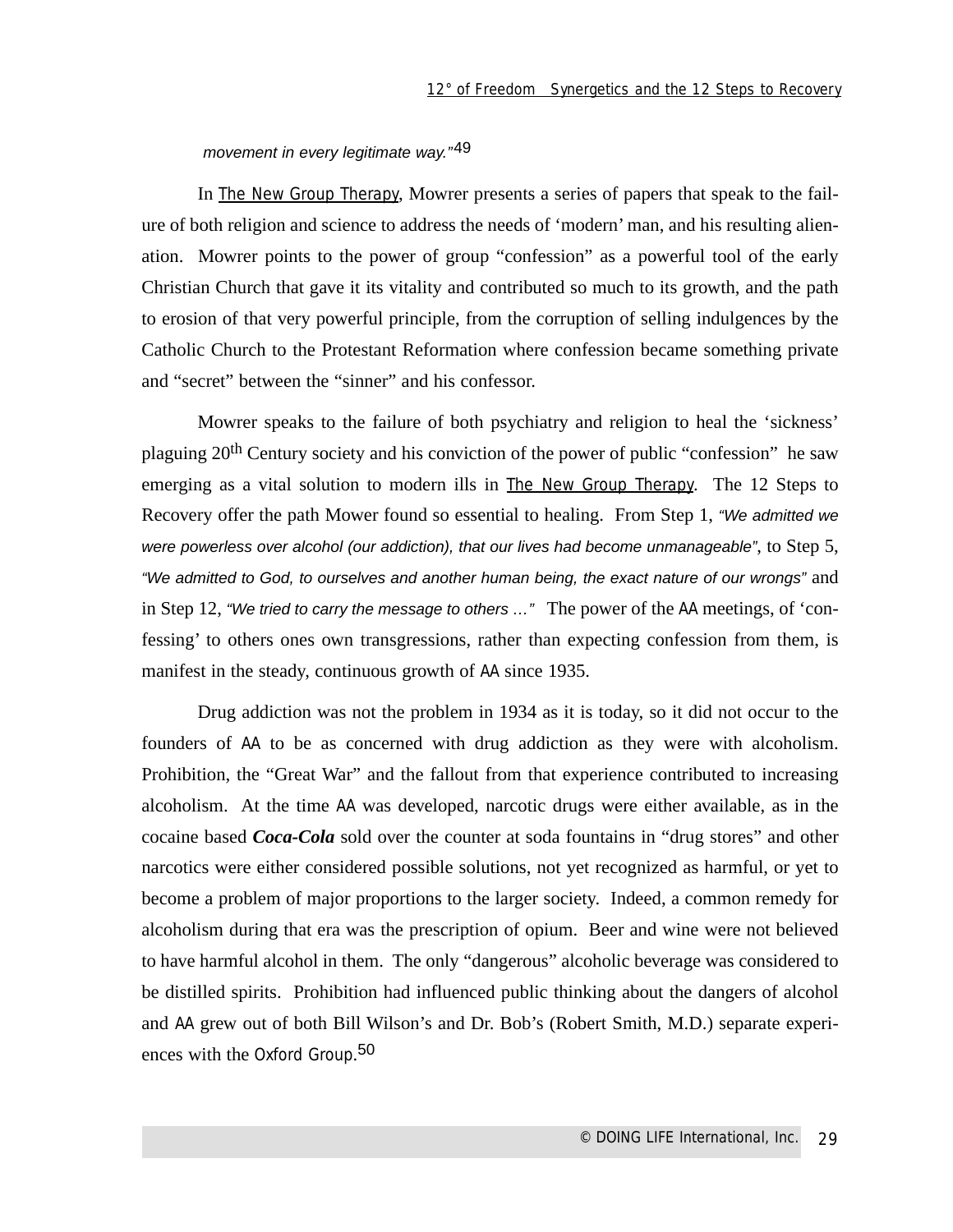"The Oxford Group was a popular spiritual movement of the 1920's and 1930's started by Frank Buchman, a Lutheran minister from Pennsylvania. The movement began in the early 1900's, peaked in the late 1930's and declined in the 1940's. … The central idea of the Oxford Group was that the problems of the world could be healed through a movement of personal spiritual change. This change came about through a set of core ideas and practices for daily living. Key concepts within the Oxford Group were reflected in their 'four absolutes': absolute honesty, absolute purity, absolute unselfishness, and absolute love. There were also the 'five C's' (confidence, confession, conviction, conversion, and continuance) and the 'five procedures' (Give in to God, listen to God's direction, check guidance, restitution, and sharing through witness).<sup>51</sup>

Since the first core text was published, hundreds of books have been based on this simple approach to recovery. All self-help programs, from Weight Watchers to therapeutic communities for addicts such as the first one, Synanon, have grown from the seeds planted in the first meeting of Dr. Bob and Bill W. The program, which began as a small group of people committed to help each other to stop drinking and grew in the first year to a group of 100, now has meetings worldwide, with membership estimated in the billions. The 12 Steps to Recovery have been taught by both volunteers and professionals to offenders since the early days of the "Big Book" being published.

AA and NA approach addiction as a disease, thus simplifying a dilemma for the alcoholic or addict. They accept that they can never use the way others can. Slogans like "Keep It Simple, Stupid" (KISS), "One Step At A Time … Just for Today, Don't Drink … One Day At A Time … Think, Think, Think … 90 Meetings In 90 Days," remind members of the "Fellowship" not to complicate their lives by wondering if they can learn to be a social drinker or use drugs simply for recreational purposes. The disease concept eliminates rationalization. Fellowship meetings are now available in nearly every city on the planet to support members to live, "Clean and Sober."

The debate about *"chemical predisposition"* as opposed to *"psychological compulsion"* continues to the present day, with proponents on each side. The availability of more advanced research technology relative to the effects of alcohol and drugs on the brain,<sup>52</sup> has done much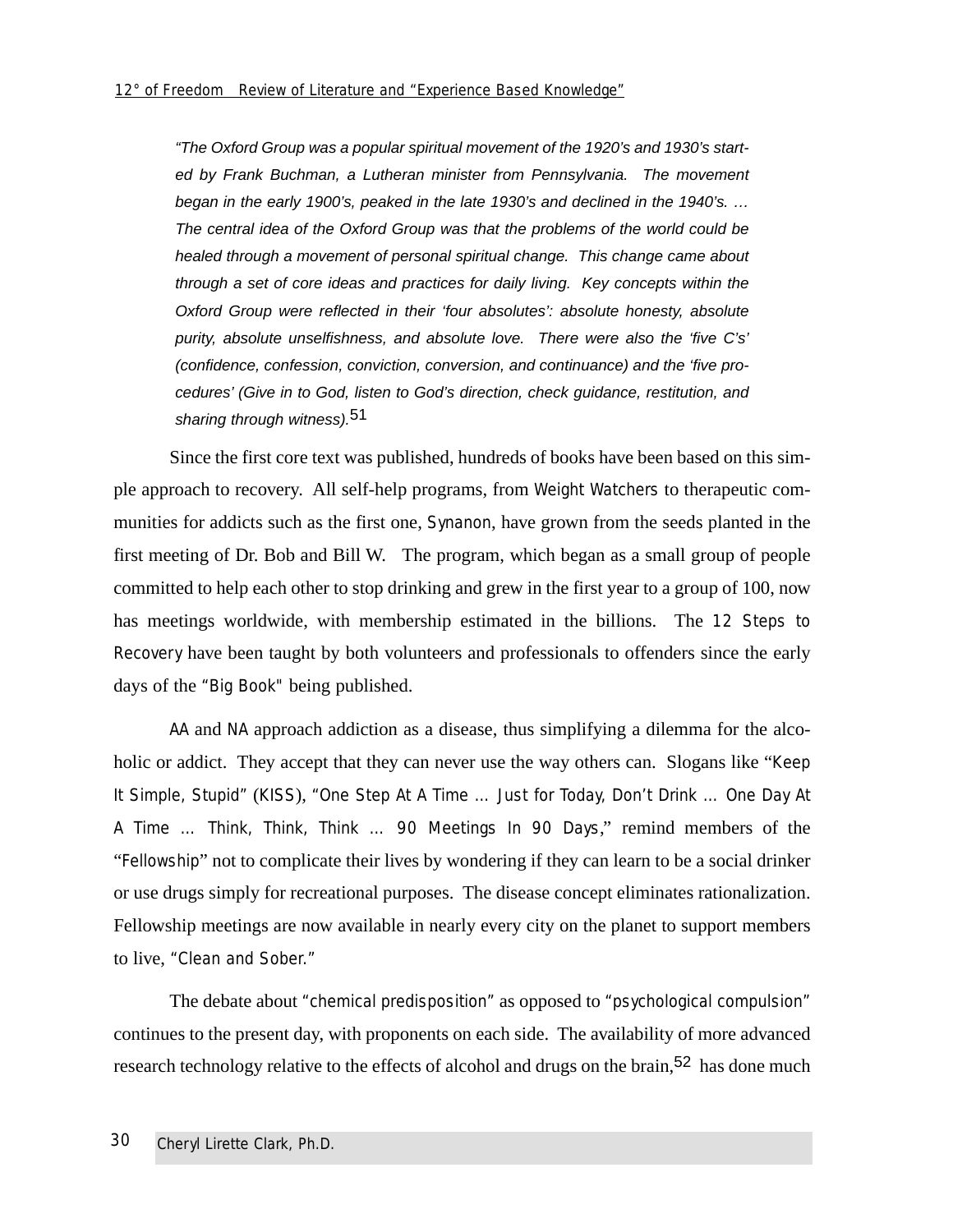to support the disease concept. There is no denying, in the light shed by advanced technology, with full color slides of which specific centers of the brain are affected by alcohol and other drugs, that alcohol and other drugs directly affect the brain.

Advertising as well, has attempted to inform the public that alcohol is a drug, specifically a depressant. The liquor lobbies have done much to keep alcohol legal, and other addicting drugs, with the major exception of nicotine and caffeine, off the public market. The tobacco industry has a powerful lobby and makes major contributions to politicians, thus insuring pro-tobacco votes, even in the face of advances in information about the lethal effects of nicotine addiction. Tobacco production and processing are the foundation of economies in many southern states, so it is the brave (foolhardy or unemployed) politician who defies that powerful block of votes. Coffee is such a major part of the familial and social fabric in America, that caffeine is scarcely acknowledged as an addictive substance. *"Coffee, Mom and apple pie,"* who would dare defy that cultural icon? It has been hard enough to confront big tobacco.

Recent court rulings impacting the tobacco industry have called attention to the lethal effect of nicotine. Still, as Bill W. said in Chapter 5 of the Big Book, "Addiction is cunning, baffling and powerful." Every day in America, as more than 1,500 people die from the effects of cigarettes, 3,000 children, some as young as eight years old, light up their first one.53

The first Step to recovery says, "We admitted we were powerless over (our addiction), that our lives had become unmanageable." AA and NA say that alcoholics and addicts need to recognize the mess they have made in their lives before change is possible. The concept of "hitting bottom" is emphasized in this approach to recovery. Pain is celebrated as the first step to change.

One of the biggest obstacles to recovery is the stigma associated with alcoholism and addiction. Despite advances in science and technology, alcoholism and addiction continue to be regarded as a weakness of character rather than a disease, mental or physical. One of the primary goals of the National Council on Alcoholism and Drug Dependency (NCADD) is to eliminate the stigma associated with addiction, to reduce the shame associated with taking the first, very important step to recovery and to encourage addicts and alcoholics to get the much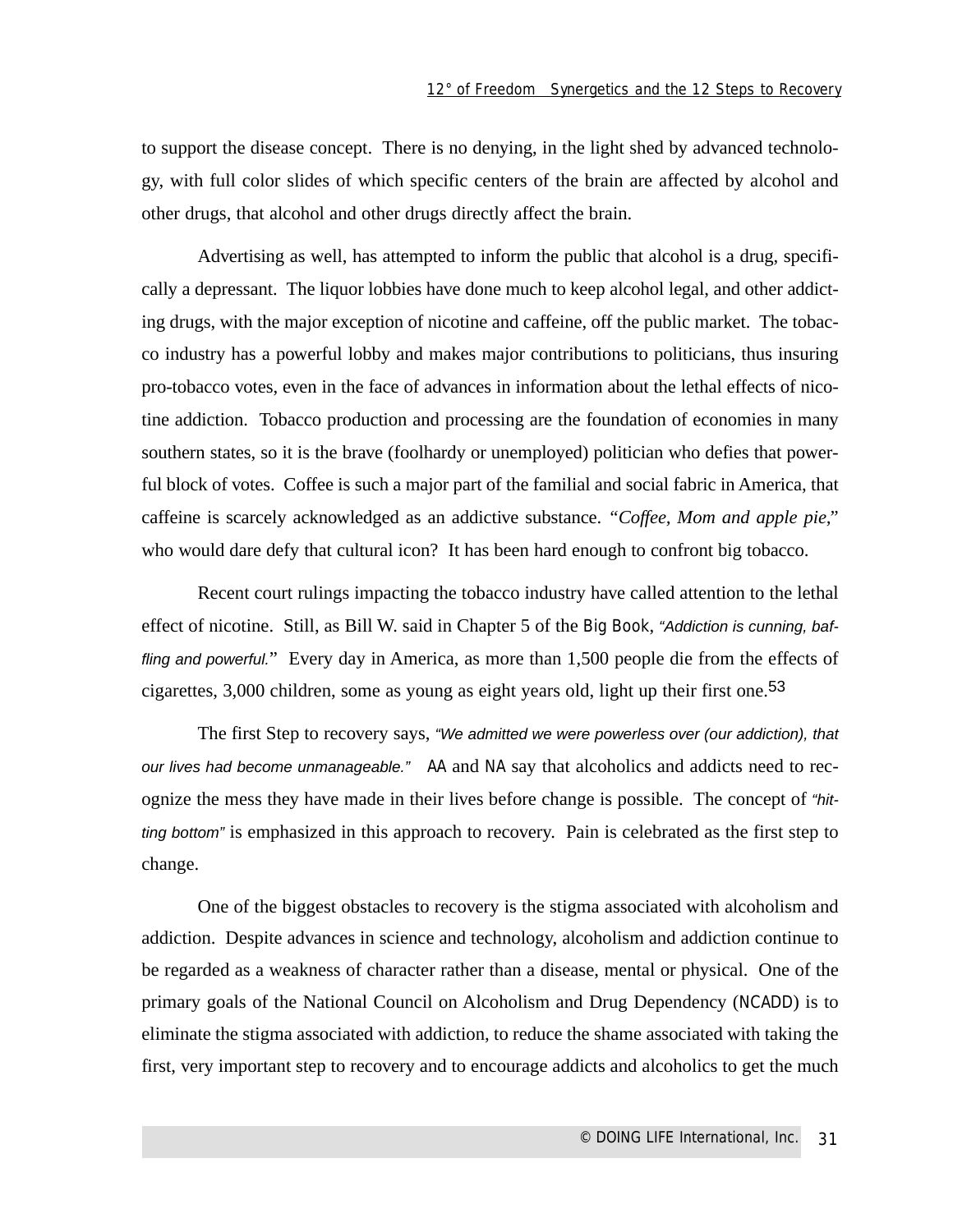needed support of others in their journey towards recovery.

Alcoholics Anonymous and Narcotics Anonymous have long track records of consistent success with this self-help approach to recovery. Yet the word "Anonymous" directly relates to the stigma associated with recovery. Addicts and alcoholics have a long tradition of respecting the anonymity of their members, of protecting their privacy. Even today, alcoholics and addicts face loss of jobs, income and respect as a result of the unconscious prejudice or overt bias of those who do not understand the nature of the disease. The National Council on Alcoholism and Drug Dependency (NCADD) launched a "No Stigma" campaign in 1999, to raise awareness relative to the issues facing alcoholics and addicts.

Disease is an apt term for addiction. Those who are afflicted, both addicts and their families, experience great *dis-ease* because of addiction. Whether a psychological condition, or as evidence increasingly appears to indicate, a result of physical and chemical factors, addiction meets the criteria of a disease. Disease is defined as, "a condition of an organ, part, structure or system of the body in which there is incorrect function resulting from the effect of heredity, infection, diet or the environment; any abnormal condition … that interferes with normal, vital physiological processes ..."<sup>54</sup> Addiction is much like diabetes and other diseases that require life changes and modifications in lifestyle, diet and health care. It is all too often fatal.

Some recovery groups and books reject both the disease concept and/or the 12 Steps. Some have used only the Steps where there is no mention of God or a Higher Power. Certain women's groups have said that to admit powerlessness further disempowers and demeans women who already have so many issues around low self esteem. Other groups insist that the use of the word God violates their right to choose atheist or agnostic positions.

A merely superficial reading of the 12 Steps could lead one to these conclusions, although both Alcoholics Anonymous and Narcotics Anonymous state flatly that they are not religions, nor are they associated with any religion. The intent of the Steps was and is to empower all addicts, not to dictate beliefs or espouse any religion. Bill W. responded to this as early as 1939, in his Chapter, *"We Agnostics"* in the Big Book, using electricity as an example of a belief in a "… Power greater than ourselves alone."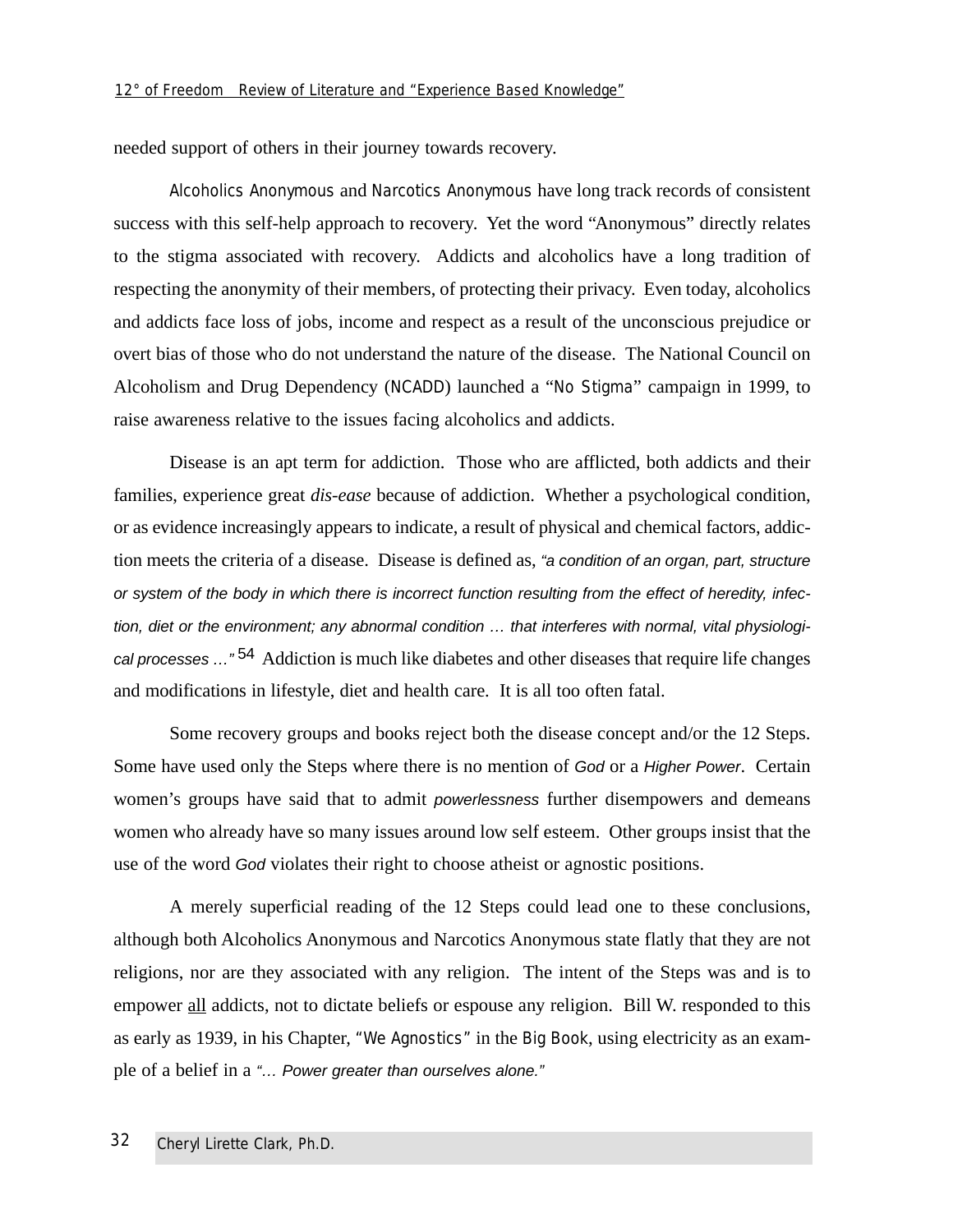"… We have numerous theories, for example, about electricity. Everybody believes them without a murmur of doubt. Why this ready acceptance? Simply because it is impossible to explain what we see, feel, direct, and use, without a reasonable assumption as a starting point.

…

The prosaic steel girder is a mass of electrons whirling around each other at incredible speed. These tiny bodies are governed by precise laws, and these laws hold true throughout the material world. Science tells us so. We have no reason to doubt it. When however, the perfectly logical assumption is suggested that underneath the material world and life as we see it, there is an All Powerful, Guiding, Creative Intelligence, right there our perverse streak comes to the surface and we laboriously set out to convince ourselves that it isn't so. We read wordy books and indulge in windy arguments, thinking we believe this universe needs no God to explain it."<sup>55</sup>

In recent years, there have been some court challenges to the 12 Steps. Because the Steps say, "God, as we understood Him," some have misinterpreted this to mean that the 12 Steps are a religion. The 12 Traditions<sup>56</sup> of AA and NA caution against the Fellowships aligning with any organization, advocating a specific religion, or any religion, for that matter. "God, as we understood Him," can be a Group Of Drunks (Drug Addicts), Good Orderly Direction, as in the seasons of the year or, as Drill Instructor Machmer of the Willard DTC says, Good Old Discipline. AA and NA are not religions. The Steps are based in sound Universal Principles.

The courts have been divided in their rulings, two decisions have ruled that the use of God in the 12 Steps makes them religious tenants and determined that no correctional facility may link privileges for inmates (such as conjugal visits) to participation in programs having the 12 Steps as their basis, if the inmate objects to participation on the grounds of a violation of religious freedom. Inmates who volunteer for 12 Step programs *may* participate in these programs under this court ruling.

The issue of God in the 12 Steps from the perspective of Synergetics is presented in Chapter V: DOING LIFE! 12° of Freedom in the 12 Steps to Recovery. DOING LIFE! is based in an understanding of God from the context discussed here. (G.O.D.) These rulings were the final impetus that spurred the decision to formally present the 12 Steps from the perspective of Fuller's Synergetics and Universal Principles.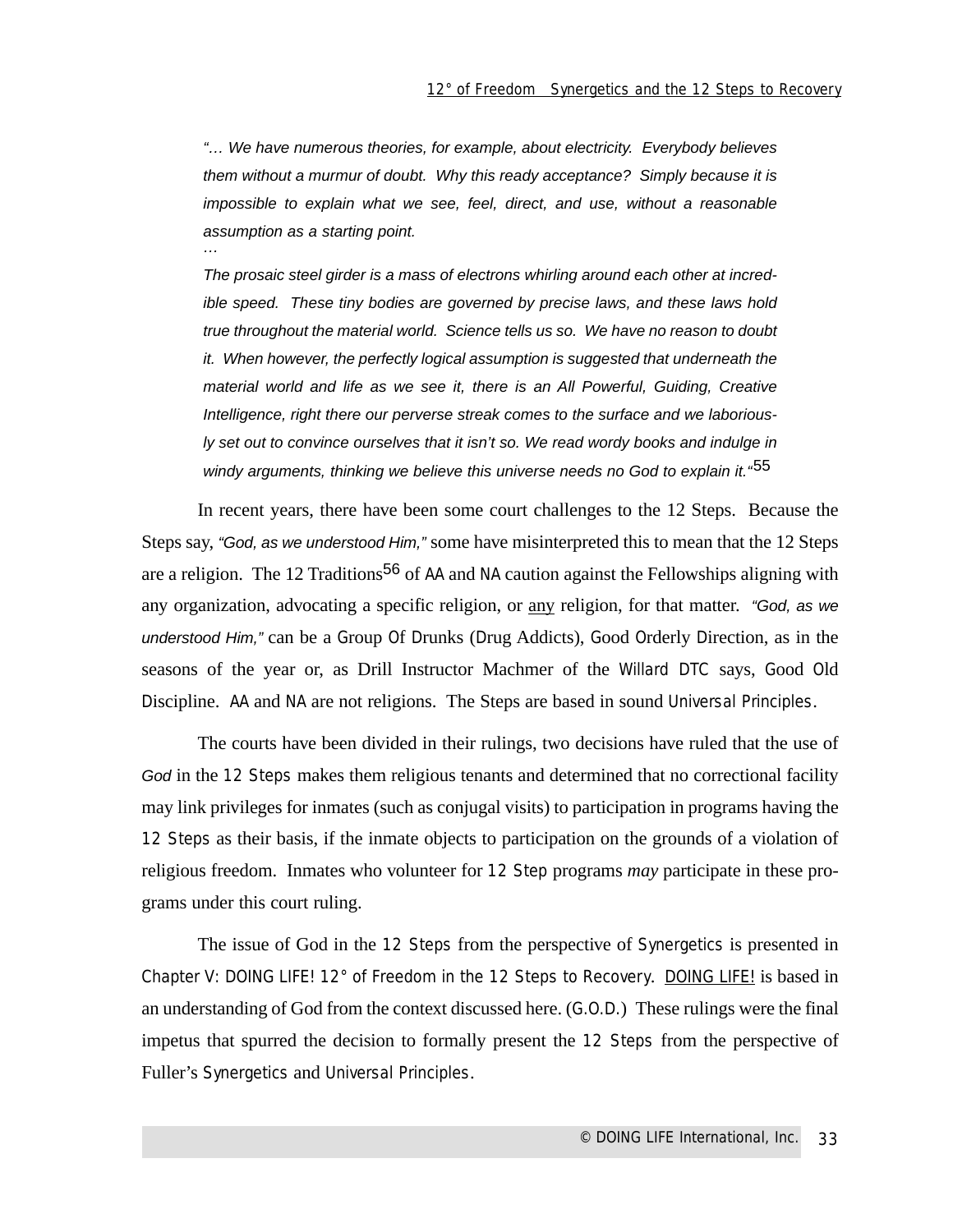### Transactional Analysis

Transactional Analysis (TA) was developed as a therapeutic intervention by Eric Berne, M.D. in the 1940s.57 Dr. Berne was a traditionally trained psychiatrist who wanted his patients to clearly understand how to live full, rich lives and learn ways to eliminate any blocks to their personal fulfillment. One of his methods was to develop a simple language to explain concepts he learned as a Freudian trained analyst. He was highly successful, training hundreds of therapists, in a language that made complex concepts understandable and accessible to clients. Therapists who studied with him persuaded him to form an association for the study and credentialing of transactional analysts, that became the International Transactional Analysis Association (ITAA). The organization published a monthly bulletin,<sup>58</sup> later a quarterly journal,59 of articles and case studies, and held annual training conferences to certify Professional Members.

The underlying philosophy of Transactional Analysis is that "everyone with sufficient functioning brain tissue is born with the capability to live healthy, successful lives." However, along the way, because of trauma, some people stopped using their innate capability. What had been extinguished, could be re-learned, because all human beings are born with the capacity to learn. Berne believed, as did Fuller, that humans are innately geniuses.

Essentially, TA is a tool for improving communications between people and a way for individuals to understand how to solve problems in their lives more effectively. Structural Analysis is the study of ego states (illustrated on the facing page) and their historical antecedents. Transactional Analysis is the study of transactions between ego states. "A transaction consisting of a single stimulus and a single response, verbal and nonverbal, is the unit of social action."<sup>60</sup> Berne defined Transactional Analysis as:

"… a theory of personality and social action, and a clinical method of psychotherapy, based on the analysis of all possible transactions between two or more people, on the basis of specifically defined ego states, into a finite number of types (nine complementary, 72 crossed, 6480 duplex, and 36 angular). Only about 15 of these occur in ordinary practice; the rest are largely of academic interest."<sup>61</sup>

Critics of the model dismiss it as superficial, "neo-Freudian" and full of clichés. Transactional Analysis was an update of Freudian psychoanalysis, so Berne and other practitioners considered "neo-Freudian" a compliment and respected their early training.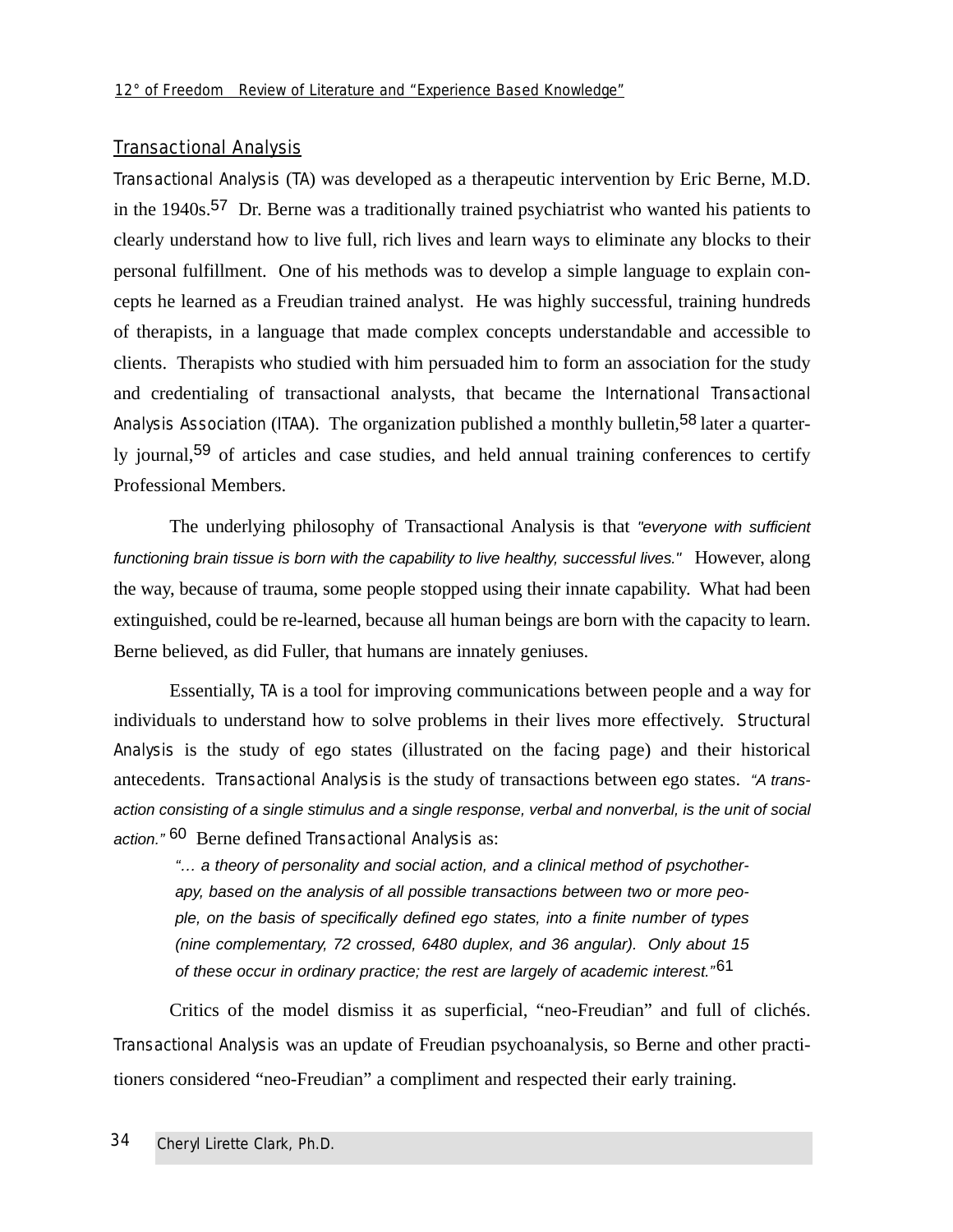# STRUCTURAL ANALYSIS OF EGO STATES



"The basic interest of transactional analysis is the study of ego states, which are coherent systems of thought and feeling manifested by corresponding patterns of behavior. Each human being exhibits three types of ego states. (1) Those derived from parental figures, colloquially called the Parent. In this state, he feels, thinks, acts, talks, and responds just one of his parents did when he was little. … performing the functions of a conscience. (2) The ego state in which he appraises his environment objectively, and calculates its possibilities and probabilities on the basis of past experience, is called the Adult … functions like a computer. (3) Each person carries within a little boy or little girl, who feels, thinks, acts talks, and responds just the way he or she did when he or she was a child of a certain age. … the child is not regarded as 'childish' or 'immature,' which are Parental words, but as childlike, meaning like a child of a certain age, … which may be anywhere between two and five years in ordinary circumstances. It is important for the individual to understand his Child, ... because it is the most valuable part of his personality."

-Dr. Eric Berne, What Do You Say After you Say Hello?62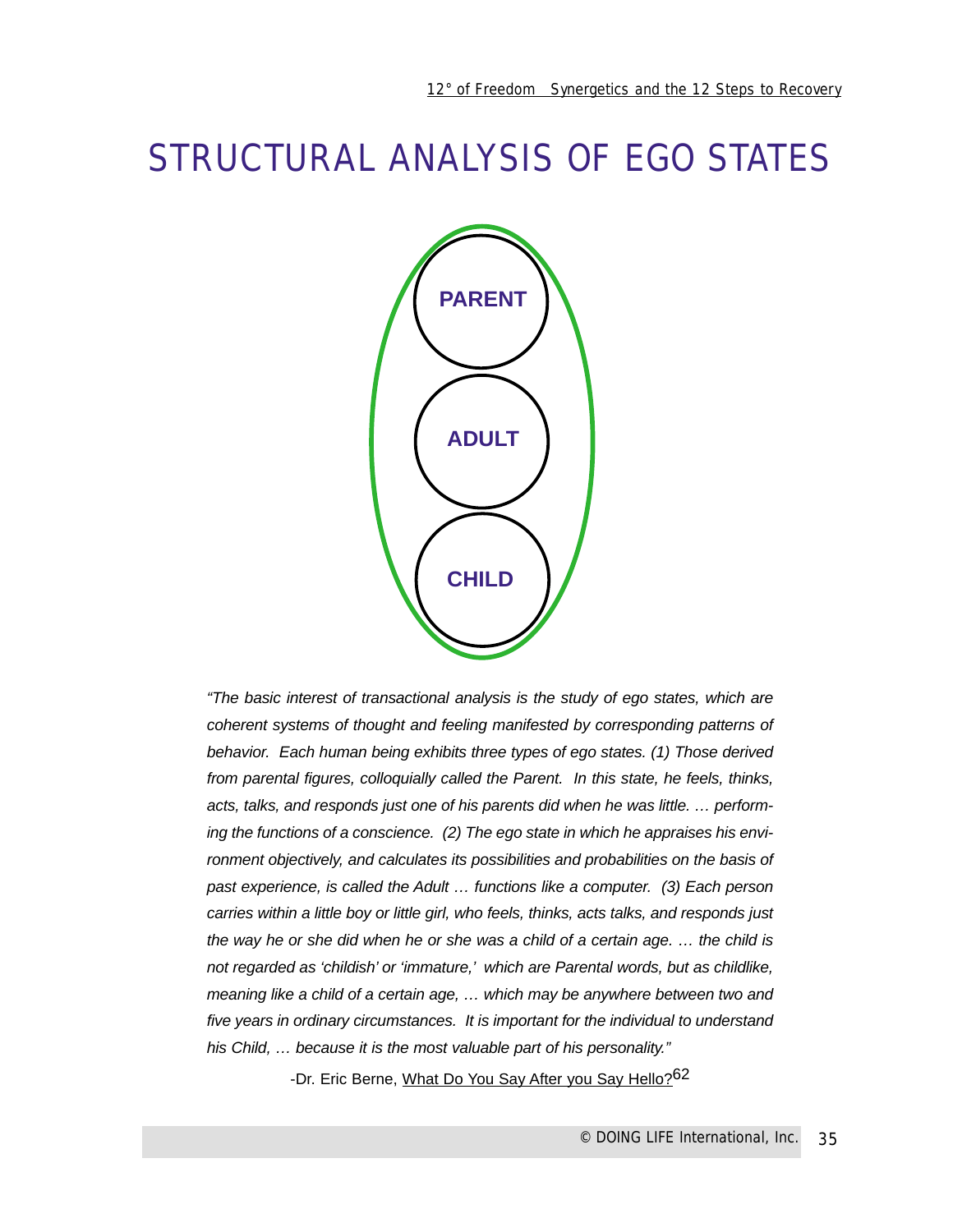Berne's intention was to involve clients thoroughly in their own recovery, to reduce the parental authority of the psychiatrist and empower the client as an equal partner in the therapeutic process. To make this possible, he used the simplest language and clear, easily understood words. Instead of the Freudian terms, id, ego and superego, the dynamics of which could only be thoroughly understood by a traditionally trained analyst, Berne said that ego states were a collection of experiences, memories, beliefs, attitudes, feelings and responses that could be identified in place and time. Berne recognized that the equality he sought in the therapeutic relationship might threaten some more traditional analysts, as they would have to give up their mystique and relate to clients in ways other than as Parent to Child.

### Game Analysis

Berne's book, Games People Play<sup>63</sup> and Thomas and Amy Harris' book, I'm OK, You're OK<sup>64</sup> were the two books which did the most to bring Transactional Analysis into mainstream popular culture. Each also introduced game analysis, a core component of TA. Game Analysis is the study of what goes wrong in communications. Berne defines a game as "a series of complementary ulterior transactions progressing to a well-defined, predictable outcome. …a recurring set of transactions, often repetitious, superficially plausible, with a concealed motivation..."<sup>65</sup> "Games" are defensive behaviors that result in a great deal of drama.

Stephen Karpman, M.D. was the first of Dr. Berne's principal disciples. He identified predictable roles in a "game", the primary ones being VICTIM, RESCUER, PERSECUTOR66 Karpman placed the roles on a down pointing triangle and discussed "one-upmanship" as a basic maneuver in a "game." PERSECUTOR and RESCUER are two halves of the "one up" position, each assuming *"I'm OK, You're Not."* They could not function without the VICTIM position, "one down" from which all games begin. (*"I'm Not OK, You Are—ha, ha"*) The illustration on the facing page is introduced in Step 2 of DOING LIFE!<sup>67</sup> to teach addicts how to recognize the language of drama, the first step to stopping games. Network and the other TLE™ are environments designed to interrupt game playing behaviors and to support participants to learn and practice effective problem solving and communications skills.

Games are a defense against pain. The principal game observed in clients who end up in prison is "Cops and Robbers". Berne describes "Cops and Robbers" as an Underworld game<sup>68</sup> in which the basic motivation is the same as the children's game "hide and seek" - to get found after a sufficiently thrilling amount of time in hiding. Ostensibly, the overt transaction is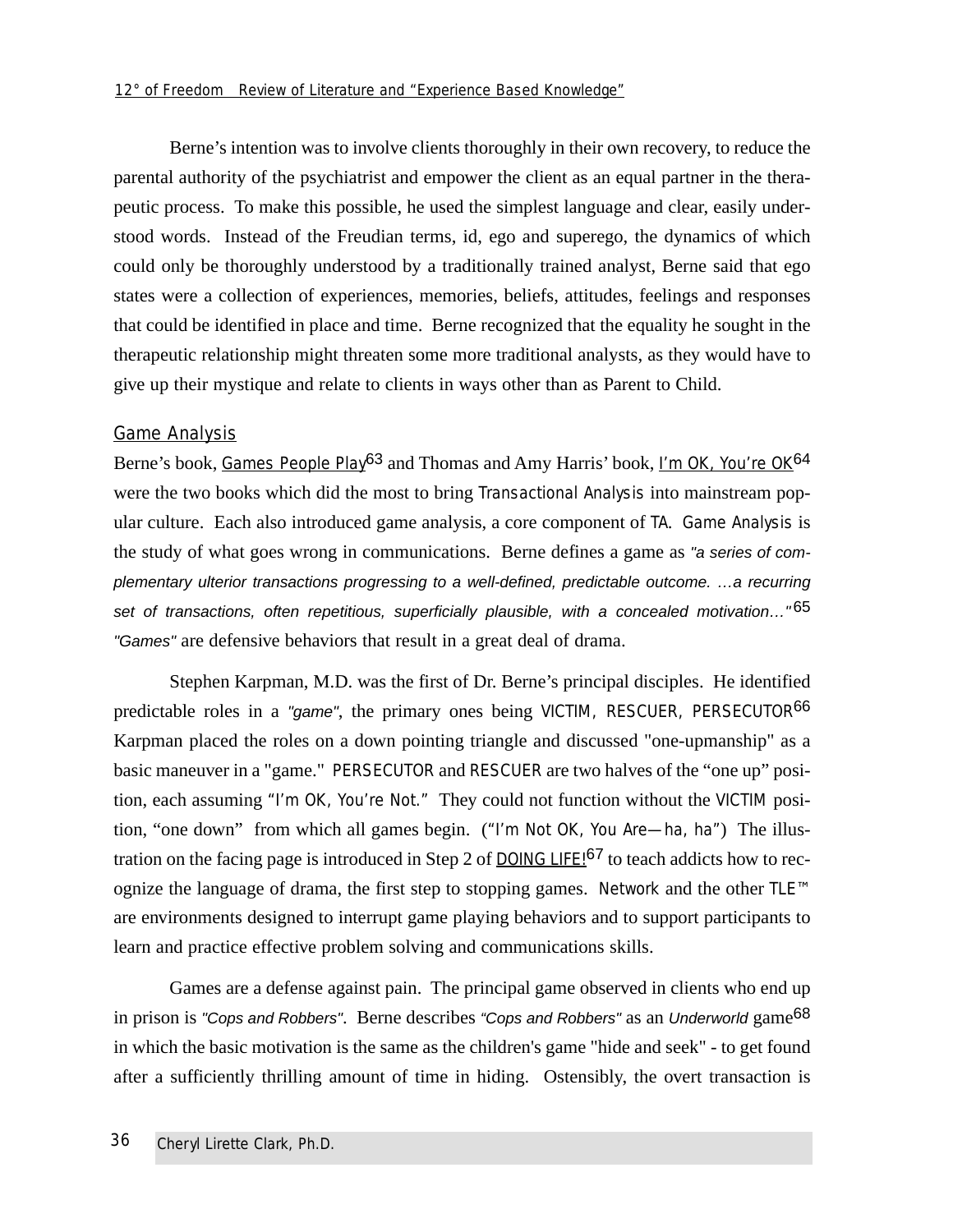# THE DRAMA TRIANGLE



# KEYS TO THE THREE POSITIONS

|                                                                               | <b>Persecutor</b>     | <b>Rescuer</b>                | <b>Victim</b>                        |  |  |  |
|-------------------------------------------------------------------------------|-----------------------|-------------------------------|--------------------------------------|--|--|--|
| <b>Position</b>                                                               | I'm OK, You're Not    | I'm OK, You're Not            | I'm Not OK, You Are                  |  |  |  |
| <b>Behavior</b>                                                               | Attacks<br>Aggressive | Enables<br>Passive-Aggressive | (Ha, Ha!)<br>Does Nothing<br>Passive |  |  |  |
| <b>Style</b>                                                                  | Yells                 | Soothes/Whispers              | Whines                               |  |  |  |
| <b>Perspective</b>                                                            | <b>Blames Others</b>  | <b>Takes Blame</b>            | <b>Blames Others</b>                 |  |  |  |
| - from Step 2, DOING LIFE! A Life Skills Program for Recovery from Addictions |                       |                               |                                      |  |  |  |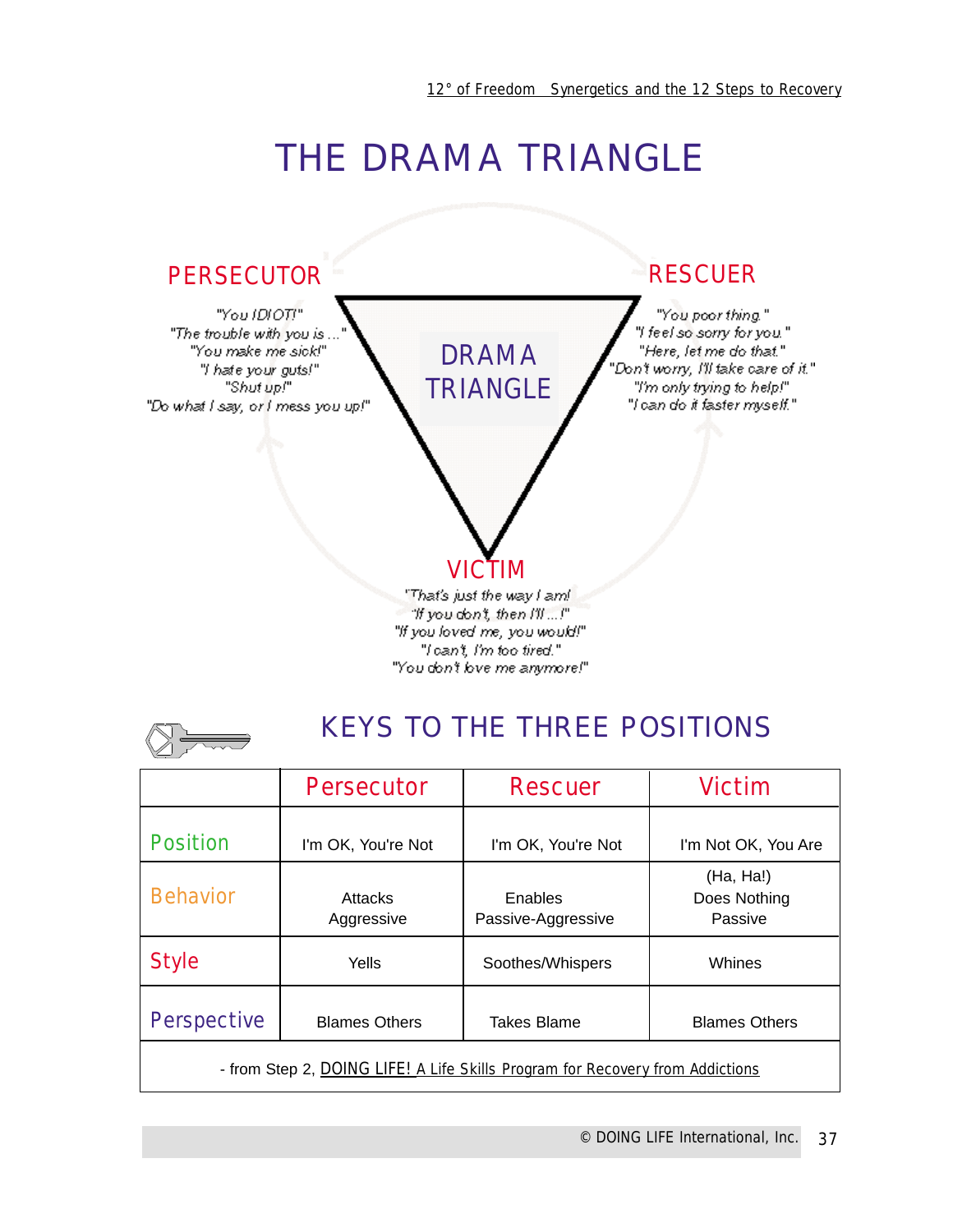avoiding detection, but on the covert or ulterior level, the player who is "it" leaves clues leading to capture. As Berne said, the payoff of Hide and Seek is the "chagrin at being found." If that happens too soon or not at all, the game is not fun. "*It*" has to get caught eventually in order to stay in the game.<sup>69</sup> Think about never being found in a game of hide and seek. That is far worse than being discovered too soon. "Robbers" who end up in prison always leave clues, so the "Cops" can catch them after an adrenaline rushing chase. In the words of Porter Waggoner in his song "Confessions of a Broken Man," "… these are all my fingerprints on this glass." (1963)

Offenders play "Cops and Robbers" as a way of life. Once they get into prison, they play a variation of the game that Ken Windes named "Cops, Cons and Counselors."<sup>70</sup> Shock Incarceration includes methods designed to interrupt the "games" played in correctional settings and teaches inmates how to live a game-free life. Crack cocaine is a predictable extension of a "speed junkie's" need for excitement. Drama, "the thrill of the chase," briefly meets the need for fun and excitement. It also frustrates that need when the offender is caught, and results in a vicious cycle. The "fun" turns into playing prison games both during and after incarceration.

### **Script Analysis**

Script analysis is another important focus of Transactional Analysis. In his first book with Transactional Analysis in the title,<sup>71</sup> Berne said of scripts:

"Games appear to be segments of larger, more complex sets of transactions called scripts … A script is a complex set of transactions, by nature recurrent, but not necessarily recurring since a complete performance may require a whole lifetime … the object of script analysis is to 'close the show and put a better one on the road.'"

In What Do You Say After You Say Hello? *The Psychology of Human Destiny*, published posthumously after his death in 1970, Berne explores the function of life scripts in as a tool for understanding why and how people make the choices they do. He begins the book by addressing the use of simple language he advocated, yet neatly establishes his knowledge and understanding of what he considered the unnecessarily technical and overly intellectual language of his profession. (A covert, duplex transaction, tongue in cheek, a favorite position with those he considered to favor intellectualizing over curing their patients.)

"Conventional psychotherapy ordinarily employs three different dialects: therapist-therapist, therapist-patient, and patient-patient, which are as different from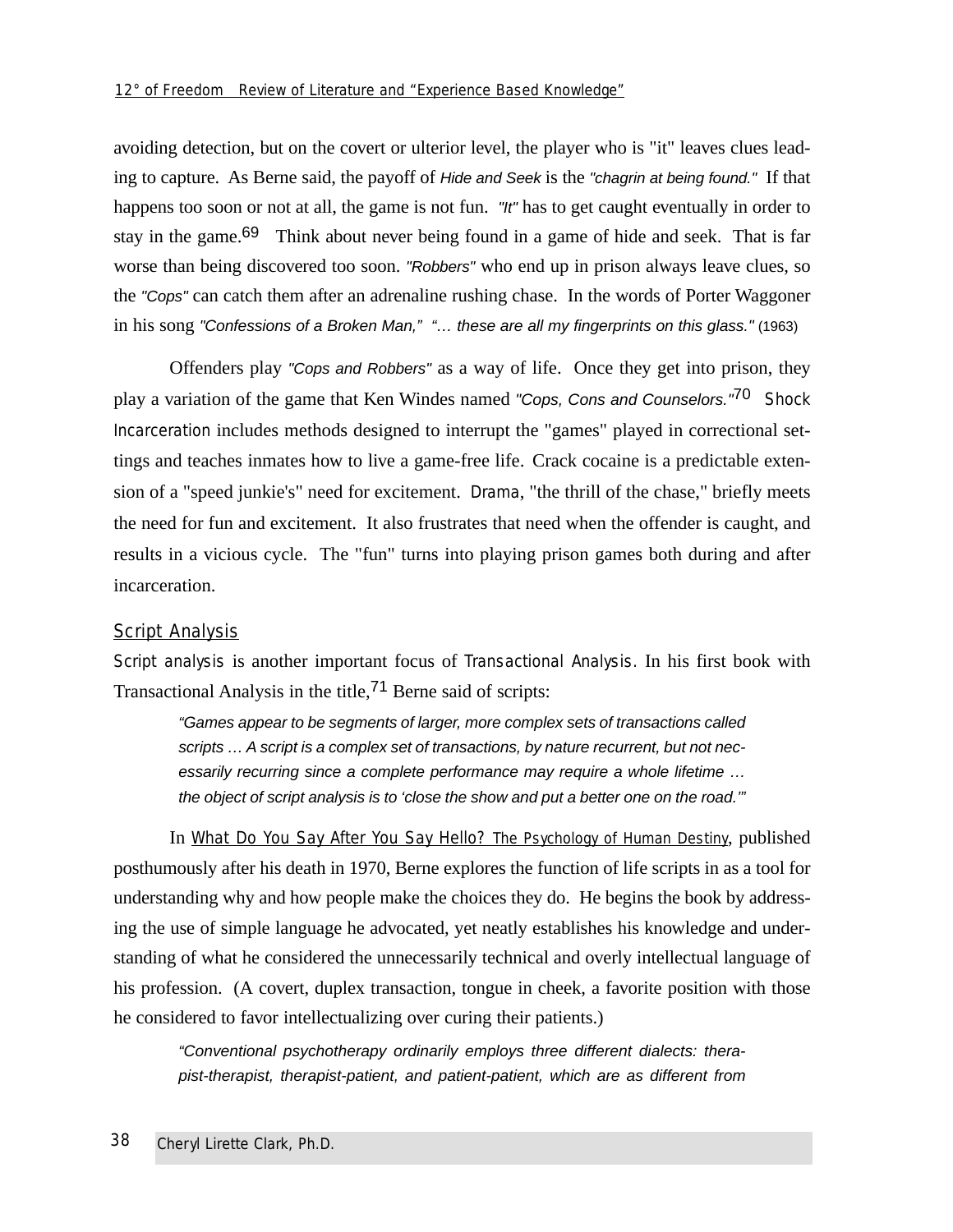each other as Mandarin and Cantonese, or ancient Greek and modern Greek. Experience shows that eliminating these as far as possible in favor of a Kua-yu or lingua franca of basic English increases the 'communication' which many therapists so ardently court … I have tried to avoid the fashion popular in the social, behavioral, and psychiatric sciences of masking uncertainty with redundance and vagueness with prolixity, a practice which has its origins in the Faculty of Medicine of the University of Paris in the fourteenth century.

This has led to charges of 'popularization' and 'oversimplification'—terms reminiscent of the old Central Committee accusations of 'bourgeois cosmopolitanism' and 'capitalist deviation.' Given the choice between the arcane and the open, between overcomplication and simplicity, I have thrown in with the 'people' tossing in a big word now and then as a sort of hamburger to distract the watchdogs of the academies, while I slip through the basement doors and say Hello to my friends."<sup>72</sup>

He opens his discussion of script analysis with the question, *What Do You Say After You Say Hello?*

"This childlike question, so apparently artless and free of the profundity expected of scientific inquiry, really contains within itself all the basic questions of human living and all the fundamental problems of the social sciences. It is the question that babies "ask" themselves, that children learn to accept corrupted answers to, that teen-agers ask each other and their advisors, that grownups evade by accepting the corrupted answers of their betters, and that wise old philosophers write books about without ever finding the answer. It contains both the primal question of social psychology: Why do people talk to each other? And the primal question of social psychiatry: why do people like to be liked? … It is no wonder that few people find the answer in their lifetimes, since most go through life without ever finding the answer to the question which precedes it: How do you say hello? …

This book answers four questions: How do you say hello? How do you say hello back? What do you say after you say hello? and principally, the plaintive query, What is everybody doing instead of saying hello?"<sup>73</sup>

Berne then lays the groundwork for understanding Transactional Analysis, Games and Script. He reviews the basic principles of Transactional Analysis and recommends those without background in the model to his other works. He reviews Structural Analysis, Transactional Analysis proper and Time Structuring as an introduction to Game and Script Analysis:

"… The need to structure time is based on three drives or hungers. The first is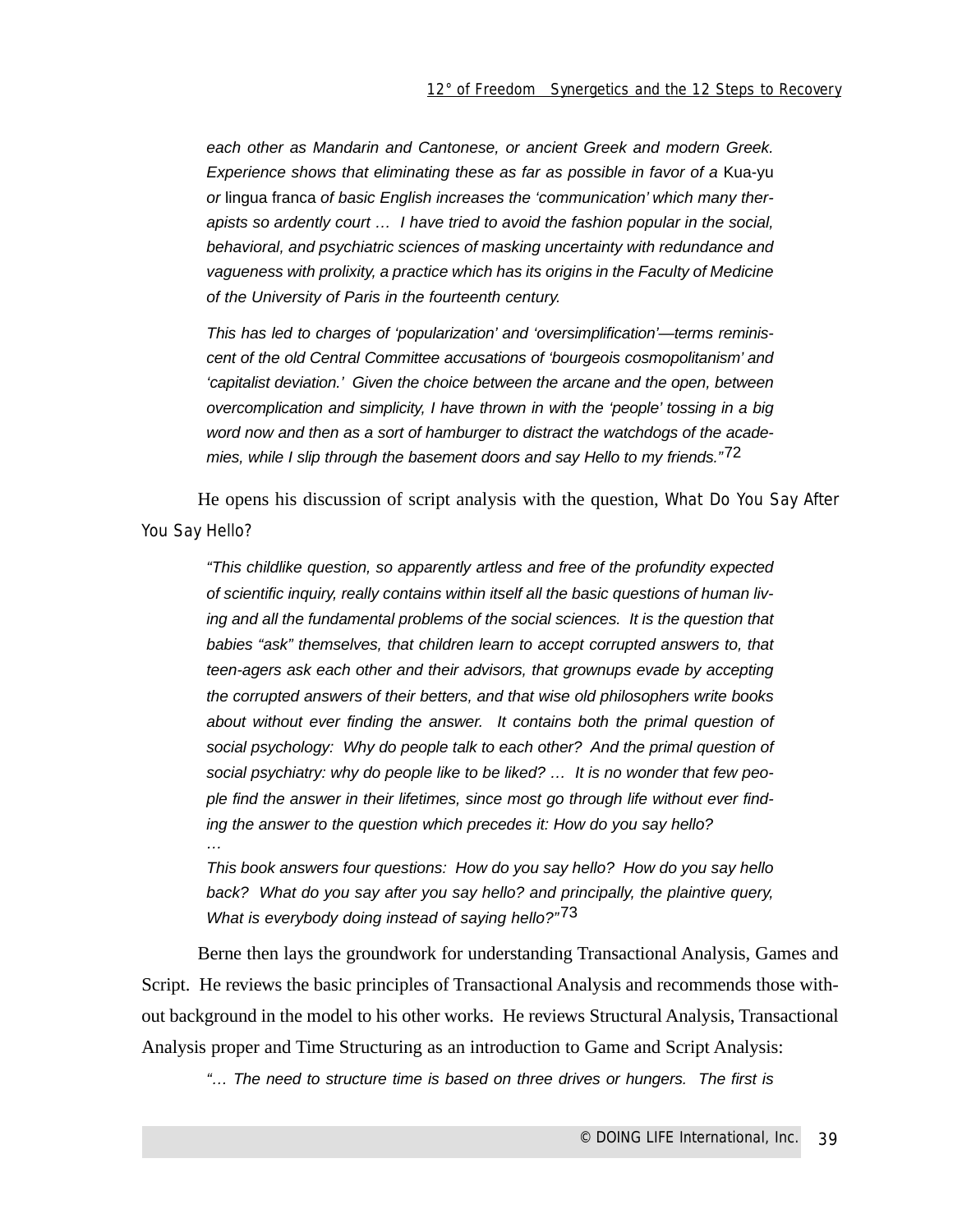stimulus or sensation hunger. Far from trying to avoid stimulating situations, ... most organisms, including human beings, seek them out. … the second drive is recognition hunger, the quest for special kinds of sensations which can only be supplied by another human being, or in some cases, by other animals. … The third hunger is structure hunger, which is why groups tend to grow into organizations, and why time-structurers are among the most sought after and the most highly rewarded members of any society. …

… Thus if two or more people are in a room together, they have six kinds of social behavior to choose from. At one extreme the limiting case is withdrawal, in which the people do not overtly communicate with each other. … Next to withdrawal, … the safest form of social action is rituals. These are highly stylized interchanges which may be informal or … formalized into ceremonies which are completely predictable. … Rituals are programmed …by tradition and social custom. …

The next safest forms of social action are called activities, … commonly called work, in which the transactions are programmed by the material that is being worked with, … Next in order are pastimes, which are not as stilted and predictable as rituals … largely socially programmed by talking about acceptable subjects in acceptable ways, ... leading to the next form of social action, ... games.<br>...

Beyond games lies the other limiting case of what can take place between people, which is called intimacy.

… Each person, in addition, has a preconscious life plan, or script, by which he structures longer periods of time—months, years, or his whole life—filling them with ritual activities, pastimes, and games which further the script while giving him immediate satisfaction, usually interrupted by periods of withdrawal and sometimes by episodes of intimacy."<sup>74</sup>

Time structuring as described by Berne is useful as a basis for understanding Control Theory, discussed later in this Review of Literature as one of the other major elements of the TLE™, DOING LIFE! and other substance abuse treatment programs developed for offenders. Based in human needs, Control Theory also addresses the importance of stimulus hunger, recognition hunger and structure hunger, and the need to structure time in meaningful ways to get one's needs met. All of the ways of structuring time are pathways to getting needs met. When needs are not met positively, negative solutions will do as a response to the hungers that drive all living beings. A beating is as much a response to stimulus hunger as is a hug.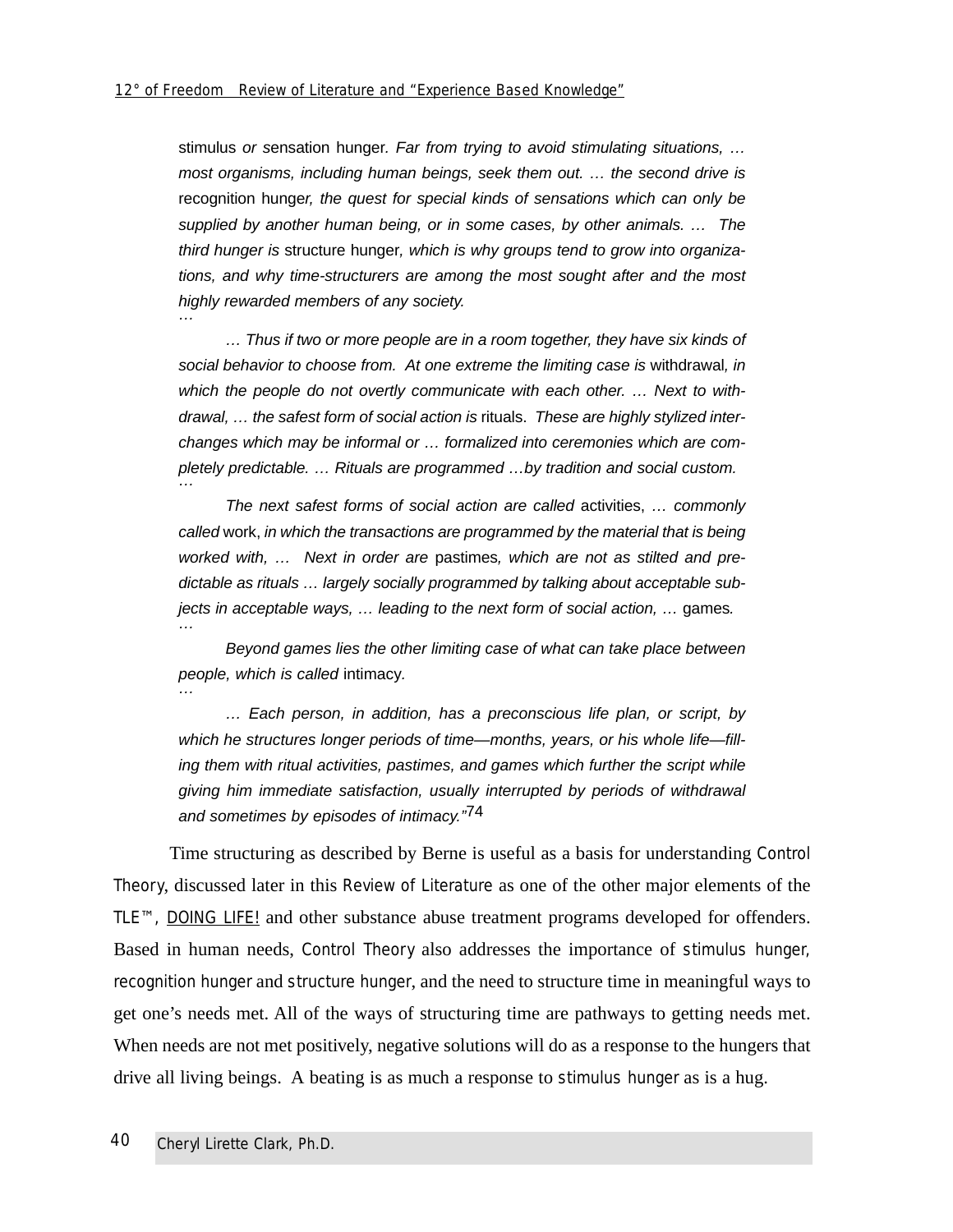A gang meets the needs for recognition hunger as well, sometimes, in some cases, sadly—better than a family. Stealing and doing drugs meet the need for structure hunger as much as a job does. Drinking in a bar or attending an AA meeting also meets the same needs. Obviously, the different responses lead to different games and life scripts. "A winner is someone who succeeds in what he says he is going to do. A loser is someone who fails to accomplish what he sets out to do.<sup>"75</sup> When offenders are taught to recognize and respect their needs, they can learn to get them met positively. When they know how to get their needs met positively, they no longer have to structure their time negatively.

One of Berne's principal disciples, Dr. Claude Steiner,76 offered this definition of Script theory.

"Script analysis can be called a decision theory rather than a disease theory of emotional disturbance. Script theory is based on the belief that people make conscious life plans in childhood or early adolescence which influence and make predictable the rest of their lives. … Like diseases, scripts have an onset, a course, and an outcome. … because scripts are based on consciously willed decisions rather than on morbid tissue changes, they can be revoked or undecided by similarly willed decisions."<sup>77</sup>

Steiner treated alcoholics and addicts for much of his career. He approached addiction as a poor solution to problems, a script choice that could be resolved through the study of one's life script. In his first book, Games Alcoholics Play, Steiner posited that alcoholics who had resolved their life script issues could drink socially without becoming addicted again. This highly controversial position resulted in a great deal of criticism. Rather than be threatened by the criticism, Steiner was open to feedback and conducted serious research to test his theories. The death of his beloved mentor, Eric Berne, from the same heart condition that had taken Berne's father's life at the same age, served to convince Steiner more than ever of the compelling power of script decisions. While Steiner remained committed to the idea that one could resolve one's life script, he bowed to the reality that most are not able to give up their script, even when they wish to.

Berne had commented early in the development of TA that most people did not come to therapists to change, but rather to be more comfortable with who they are. Script is what gives one's life meaning and structure. Script defines one's identity and provides a blueprint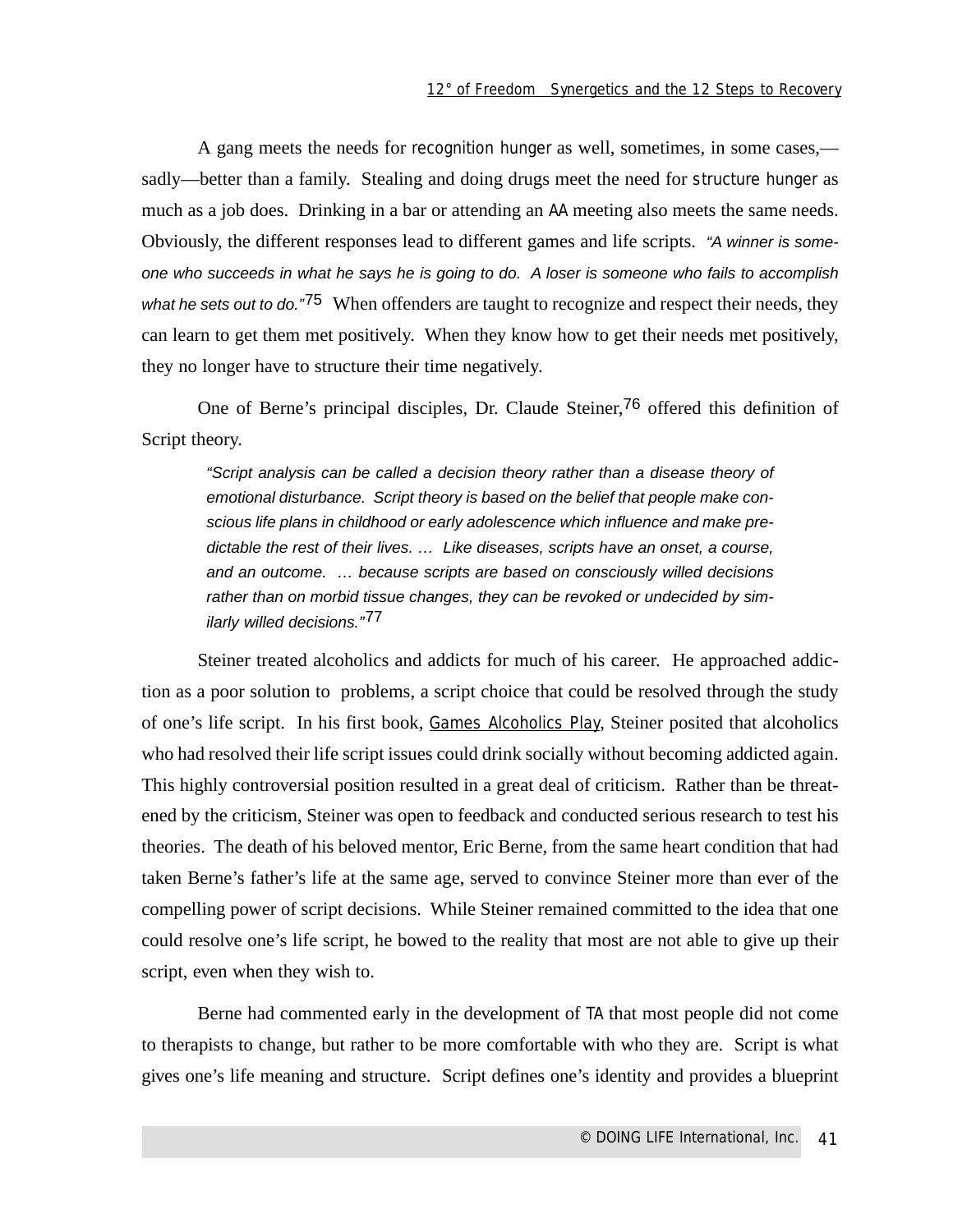for choosing one's work, friends, lovers and life lessons. To give up one's script feels like giving up oneself, thus making it very hard to become "script free," the goal of script analysis.

Steiner conceded this in what might seem to be a reversal of his earlier position about the ability of script-free alcoholics to drink socially. Rather, he acknowledged the powerful hold script has on people. By the time Steiner wrote Healing Alcoholism, longer experience working with alcoholics taught him that most alcoholics were unable to master social drinking. He therefore counseled his clients to meticulously follow the 12 Step philosophy and "Just for Today, Don't Drink." He continued to believe in the power of script, however, modified his approach and counseled abstinence to avoid the temptation for addicts and alcoholics to fall back into self-destructive, alcoholic scripts. Steiner found the 12 Steps to be a powerful tool for changing one's alcoholic script and recommended Alcoholics Anonymous as the most effective tool for recovery from addiction that he had found.

Dr. Martin Groder<sup>78</sup> introduced Transactional Analysis to the federal maximum security prison at Marion in a therapeutic community (TC) known as Asklepieion. Marion Federal Correctional Institution was the new Alcatraz, the last stop for the most violent offenders. Asklepieion was a blend of Synanon, the first therapeutic community for addicts and alcoholics, started by recovering alcoholic Chuck Dederick,<sup>79</sup> and TA. Groder had intended to focus on TA as the primary tool of Asklepieion, but found he needed a more confrontive model to be effective with the sociopaths and psychopaths confined to the mental health unit at Marion, so developed a blended model, with the Synanon Game as the primary intervention in the environment.

The Asklepieion model was so effective that the Federal Bureau of Prisons appointed Groder as Unit Manager of an Asklepieion unit at Butner F.C.I. in North Carolina. The Groder Octahedron was the structure for his model, a unified design integrating affective, behavioral, cognitive, physical and "suprapersonal" theories of change. Groder begins a paper on his work in prisons with:

"When working with psychopaths, I found that there was no one method that was good enough; or, to put it another way, there was nothing they couldn't corrupt if they got wind of how it worked. They were very adamant to get wind of how it worked, because they were very interested in corrupting it. Inversely, of course, they were also trying to see if it was really worth changing, because if the method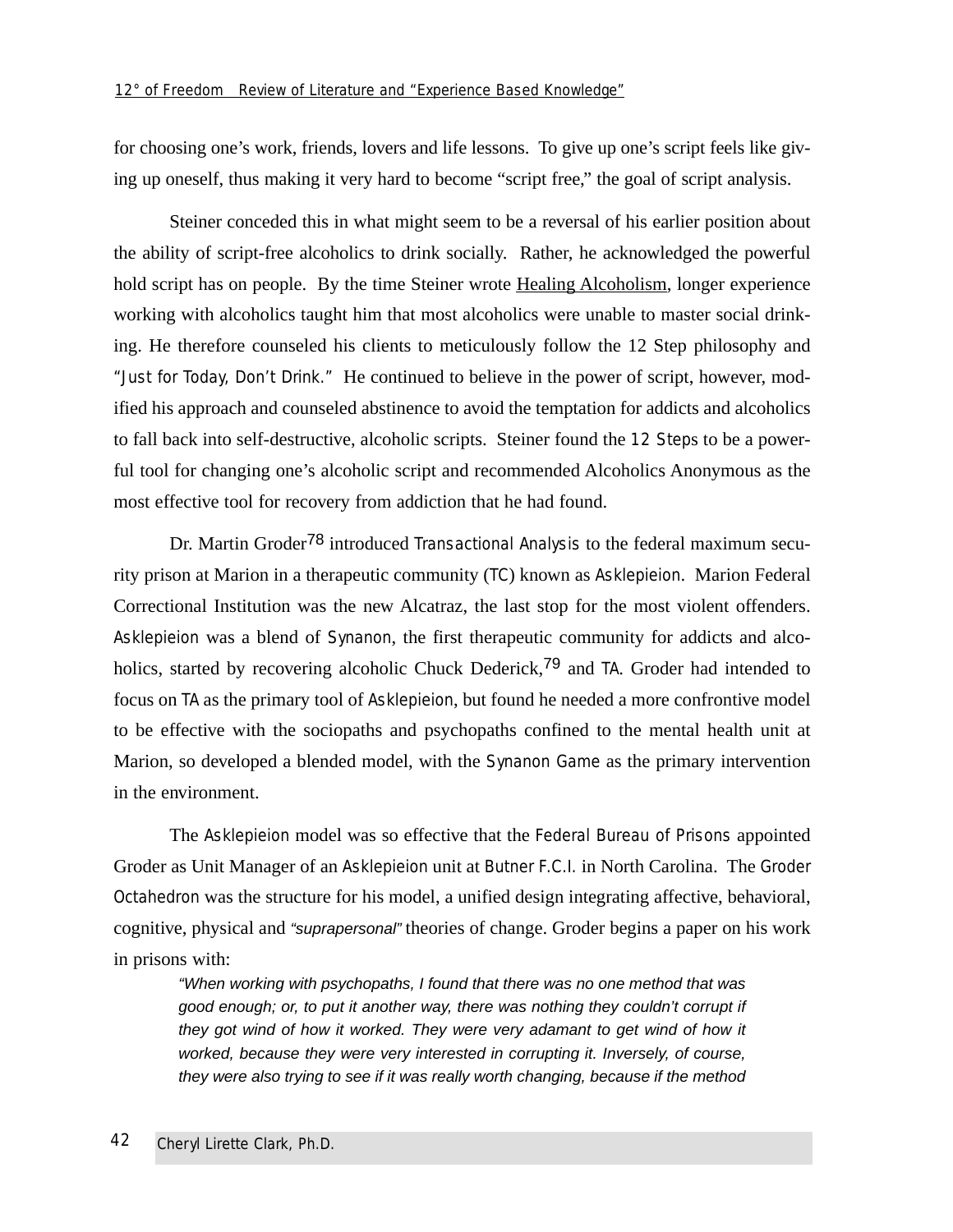was corruptible, then everything in the world was a bad joke anyway, as they already knew. …

In the Butner project I was doing, I ended up realizing that there are six major points of view about what's wrong with or what needs to be changed in people who are "unhappy." They are represented by the six points of an octahedron." $80$ 



#### **Groder Octahedron**81

The six points of the Octahedron can also be represented on the six vectors of the Tetrahedron, with the four points of the Tetrahedron unifying the system even more efficiently. One of the residents of the Asklepieion program at Marion, Ken Windes, so totally transformed his life through the methodology, that despite being sentenced to life without possibility of parole, he was recommended for release after being transferred to other F.C.I.s to begin Asklepieion units. Free for more than 30 years, Windes continues to train therapists and lead "The Game," a powerful approach to transformation, blending Synanon and TA. Windes was one of the consultants who supported the development of Network in 1977-1978. The Game is one of the core Tools of the TLE™.

Many therapists in the ITAA enhanced their work with the study of Gestalt Therapy, 82 which integrated more of the affective domain and body work with clients. Fanita English, Richard Erskine, Muriel James and Dorothy Jongeward were among those who published integrated approaches to treatment, blending TA and Gestalt.<sup>83</sup> Joseph Zinker's work<sup>84</sup> as a Gestalt therapist, added a powerful dynamic to the more cognitively oriented model of Transactional Analysis. James and Jongeward published a book of exercises which integrated the study of life scripts with Gestalt exercises that became a best seller, BORN TO WIN: Transactional Analysis with Gestalt Experiments.<sup>85</sup> This book is a guide to self-exploration of life script and a tool for effective change.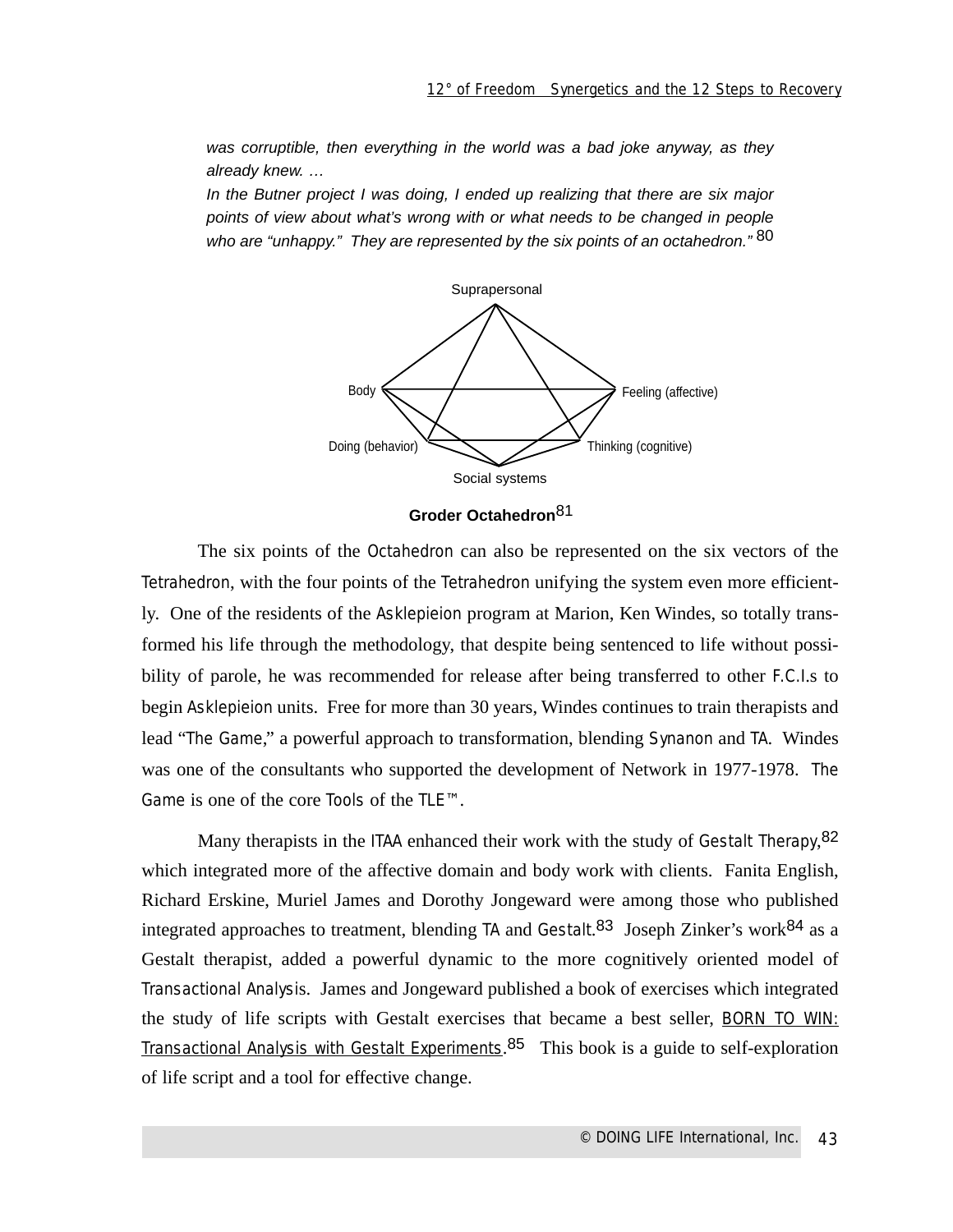#### Imaginal Education

The Imaginal Education program, taught in Orleans Parish Prison, New Orleans, LA during the 1960s, is the basis of much of the decision making material in the TLE™ and DOING LIFE! A group of people from the Ecumenical Institute volunteered in the prison, teaching literacy and decision making skills. One very bright, young inmate, who worked as a literacy volunteer with the Institute while he was serving his 18 month sentence for forgery, experienced a deep, personal transformation as a result of his work with program volunteers.

Out of this experience, he decided to dedicate the next ten years of his life to training volunteers for prisons and jails, as a way of making amends for his youthful indiscretions. He developed and taught the Thresholds Program to citizen volunteers willing to go into county jails to teach decision making to inmates. A genius in every sense of the word, he also completed undergraduate, graduate and medical degree programs at New York University and Harvard University during this time. While completing his psychiatric residency at Harvard Medical School, he began to work toward a Doctorate in theology and taught in the Divinity School there.

The basic premise of the Thresholds program was that "criminal behavior is one manifestation of a functional deficit in decision making ability."<sup>86</sup> In other words, all humans have the unique capacity to make decisions, yet criminals do not use their capacity well when it is time to put that ability to work. As in Transactional Analysis and Synergetics, the guiding Vision of Thresholds was that everyone is born with the genetic makeup that allows them to make decisions. Humans are genetically encoded with the creative ability to think, learn and solve problems. Anyone who has been around infants and toddlers has empirical evidence of that. Yet, in the process of growing up, people use faulty thinking and make poor choices. Criminal behavior is one result of poor decision making, imprisoning people out of their poor choices.

The Thresholds program taught a process for making choices that was facilitated through group and individual processes. Based in Edward de Bono's<sup>87</sup> accelerated learning techniques, and in existential philosophy, spiritual philosophies and principles, Thresholds offered an exciting approach to teaching and learning. The Thresholds Manual<sup>88</sup> included lesson plans for teaching seven steps to decisions. The seven steps were: 1. See Your Situation Clearly, 2. Know What You Want, 3. Expand Your Possibilities, 4. Evaluate, 5. Decide, 6. Act, and 7. Ratification.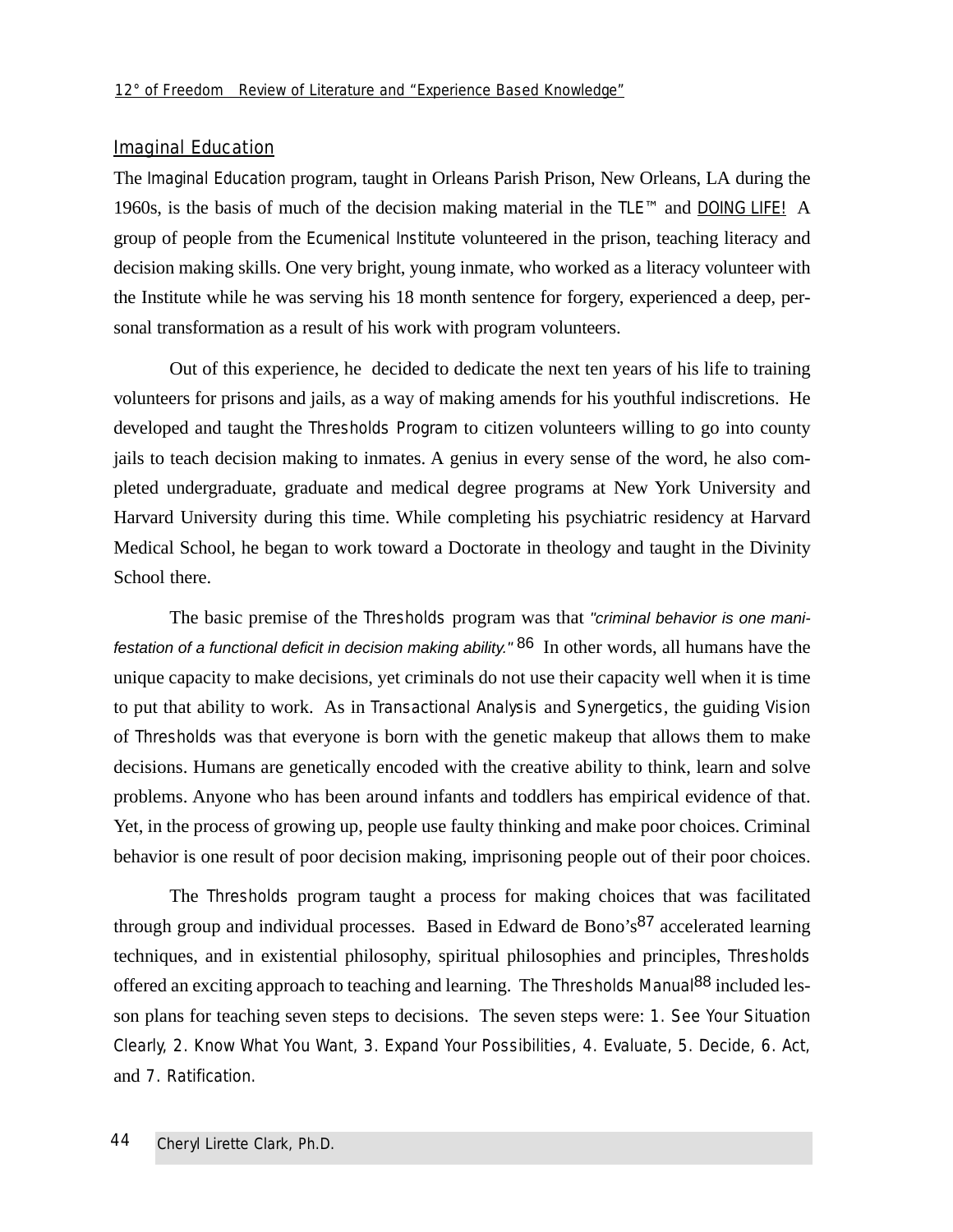In later years, the seven steps became five, combining step 4 and 5, to become Evaluate and Decide and incorporating the Ratification Step into the Action Plan. The five steps<sup>89</sup> became: 1. See Your Situation Clearly, 2. Know What You Want, 3. Expand Possibilities, 4. Evaluate and Decide, 5. Plan for Action.

### 5 STEPS TO DECISIONS

As illustrated in The Facilitator's Guide to S.M.A.R.T. Choices!, ©2000



"Predict Life's Alternatives Now." - Iyanla Vanzant, Acts of Faith Meditations for People of Color, ©1996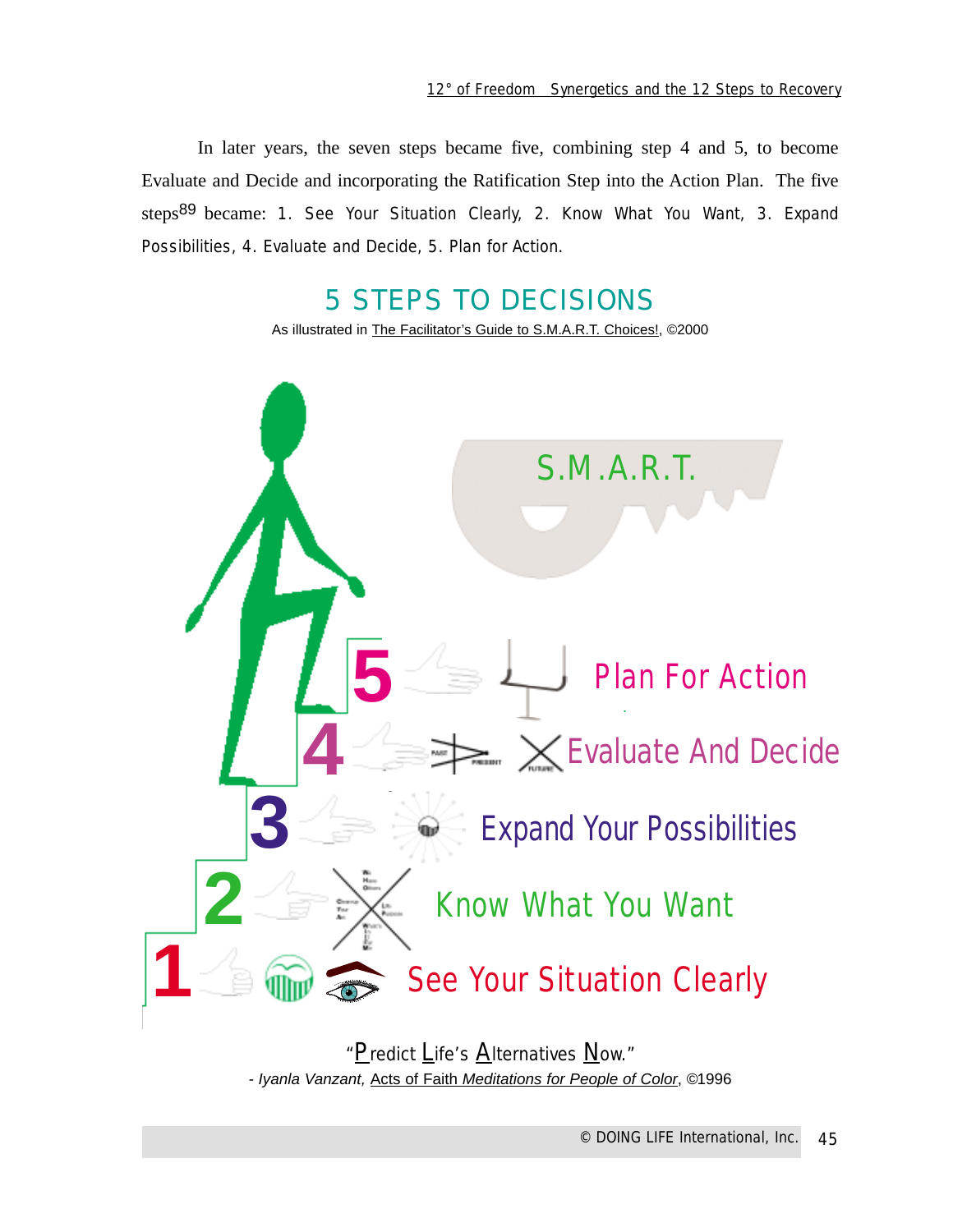#### Thresholds Curriculum

Thresholds focused on spiritual and metaphysical principles underlying the cognitive steps to decisions. Training programs included the study of Dr. Edward de Bono's Lateral Thinking, 90 and others of his books, the metaphysical approach of Joseph Chilton Pearce, <sup>91</sup> Eastern philosophy including Sufism and spiritual forms of meditation, existential philosophy, Theology, metaphysics, decision making and alternative educational approaches to creativity and learning, years later called accelerated learning.<sup>92</sup> The Imaginal Education program was a dynamic, experiential approach to learning, a precursor to modern accelerated learning techniques.93 Training for trainers included presentation skills, story telling as a teaching tool, small group process, creative problem solving, meditation, movement and instructor skills for teaching the decision making curriculum, and background reading.

The Manual had 12 lesson plans to be delivered in a 12 week program in county jails; about the length of an average jail term. The lessons included both individual counseling sessions, called Micros and group sessions called Macros. All sessions, individual and group, were scripted and designed to support inmates to explore personal issues related to the lesson topics. Volunteers were essential to the process as the one-on-one attention was not affordable given limited budgets for jail staffing patterns. Each Micro took at least one hour and required that inmates prepare in-between sessions. Macros were group sessions lasting a minimum of two hours. The commitment from a jail was considerable given that there were generally 12 to 25 inmates participating in group sessions and additional blocks of time had to be scheduled for the individual Micros. The benefit to the jail was that Thresholds provided programs for inmates, keeping them busy and focused, at relatively minor costs for supervision. Session topics are outlined on the facing page.

Micros were one-on-one sessions, held in a counseling office with individual participants. The Micro counselor would lead the inmate through a series of questions on each of the topics listed here and have the inmate fill out a worksheet. Macro Sessions were led by a team of three or four volunteers following a lesson plan that had the same structure throughout. Each session opened with a ritual that the group chanted together, such as *"I am somebody!"* or *"We are the people who create the future!"* Rituals reflected the theme of the session. Next a brief lecturette introduced the topic, followed by a structured conversation, an Artform Exercise, then an interactive workshop and ended with a closing ritual. Lesson plans were precisely laid out, including the positioning of key words and symbols on a chalkboard.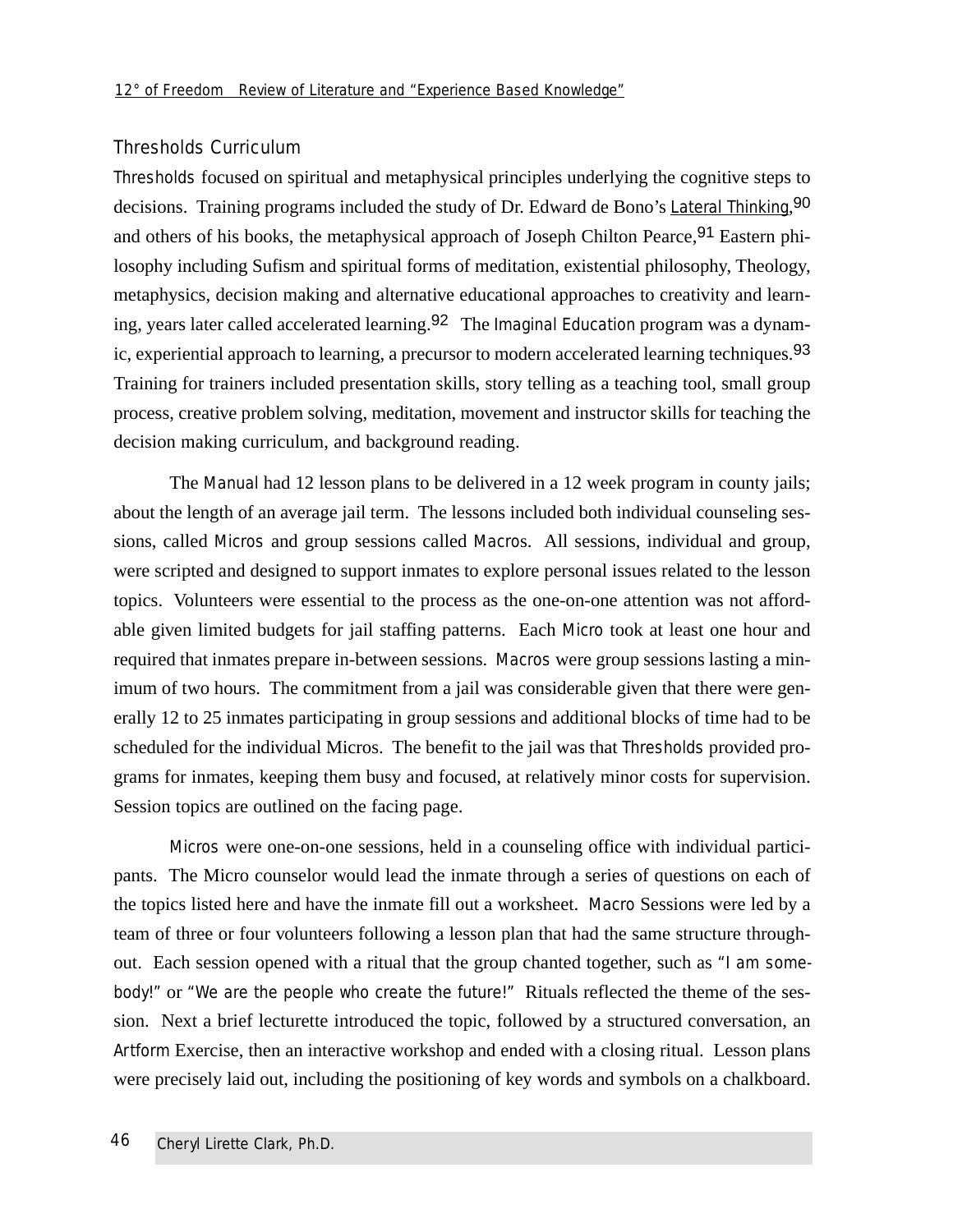| <b>THRESHOLDS</b> |                                                                    |                                 |  |  |
|-------------------|--------------------------------------------------------------------|---------------------------------|--|--|
| <b>Micros</b>     |                                                                    | <b>Macros</b>                   |  |  |
|                   | <b>I.</b> External Situations: Fact Gathering                      | See The Situation Clearly       |  |  |
|                   | II. Internal Situations: Feeling Gathering                         | I Am Accepted                   |  |  |
|                   | III. I Am Accepted                                                 | Know what You Want              |  |  |
|                   | IV. Response Patterns: Know What You Want                          | <b>Expanding Possibilities</b>  |  |  |
| V.                | <b>Expanding Possibilities</b>                                     | <b>Evaluating and Deciding</b>  |  |  |
|                   | VI. Evaluating Possibilities/Making a Decision                     | Acting On Your Decisions        |  |  |
| VII.              | <b>Plan For Action</b>                                             | Freedom to Choose Your Attitude |  |  |
|                   | <b>VIII.</b> Attitudinal Possibility                               | <b>Choosing Responsibility</b>  |  |  |
|                   | IX. Responsibility                                                 | <b>Economic Style</b>           |  |  |
| X.                | Economic Style: How To Use Your Time,<br>Money, Energy and Talent. | Personal Style                  |  |  |
| IXI.              | Personal Style: How Will I Relate?                                 | Social Style                    |  |  |
| XII.              | Social Style: Participation in Life                                | Celebration and Affirmation     |  |  |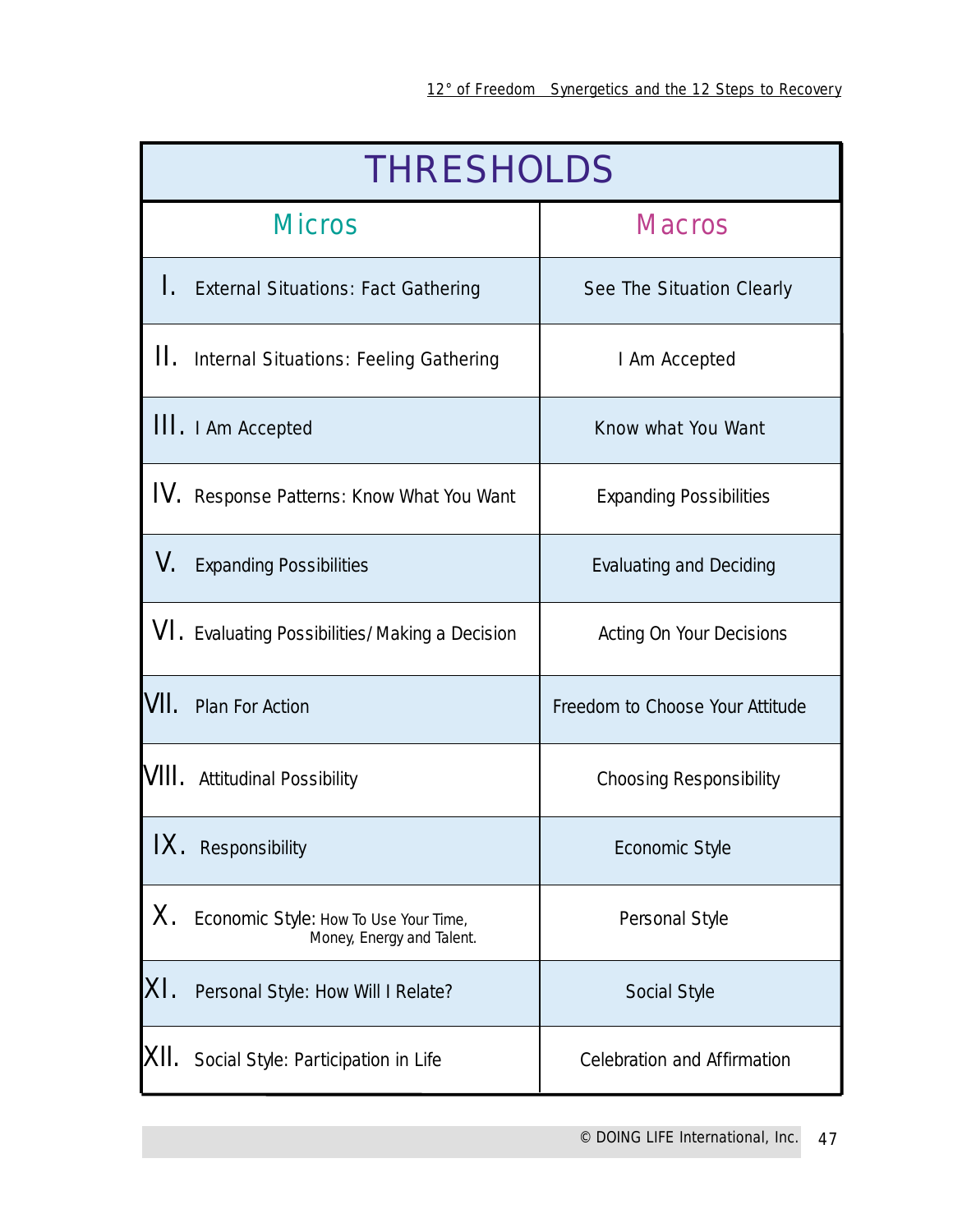### Artform Process

The Artform process was one of the principal teaching tools of the Thresholds program. Later adapted for the TLE™ and DOING LIFE!, the Artform was designed to develop critical thinking skills. Based in the work of a philosopher named Suzanne Langer,93 an Artform is a structured exploration of a life issue, focused on a work of art. Artforms are designed to practice and reinforce the 5 Steps to Decision Making and to support people to express themselves clearly and effectively. The following explanation is taken from the "How to Teach" section of the Facilitator's Guide to DOING LIFE!

"… Artforms include music, books, movies, TV shows, a play, pictures, paintings, life - the possibilities are endless. Anything that relates to the Step that you are teaching can be used as an Artform. …

… The Artform process teaches creative thinking and clarity. It is designed to develop the ability to make finer and finer distinctions, an essential skill for problem solving. The more distinctions we make, the more possibilities we see in life. ...

An Artform … takes the participant through a series of questions which gradually build in complexity. … participants learn to express their own ideas and feelings. The skills taught through the Artform process lead to greater insight and flexibility. There is no right or wrong answer in an Artform, so questions are structured to be open ended and encourage creative problem solving.  $\ldots$ <sup>"94</sup>

For those who have difficulty learning in traditional educational settings, the Artform process seems to open up new pathways to learning and creative thinking. The research on Network, Shock Incarceration and Willard DTC confirm the effectiveness of this accelerated learning strategy. The freedom of being unrestricted by "right and wrong" answers gives permission to participants to explore their own ideas without fear of censure.

It is the fear of failure that most inhibits learning. Absent this fear, research shows students in the  $\text{TL}^{\text{TM}}$  advancing as much as six and seven grade levels in three to six months, with an average for all participants of two to three years academic improvement in just 130 to 260 hours of academics, depending on their length of participation.

The parallels between the structure of the Artform questions and the 12° of Freedom is striking and is discussed in greater detail here in *Chapter V, DOING LIFE! 12° of Freedom in the 12 Steps to Recovery*.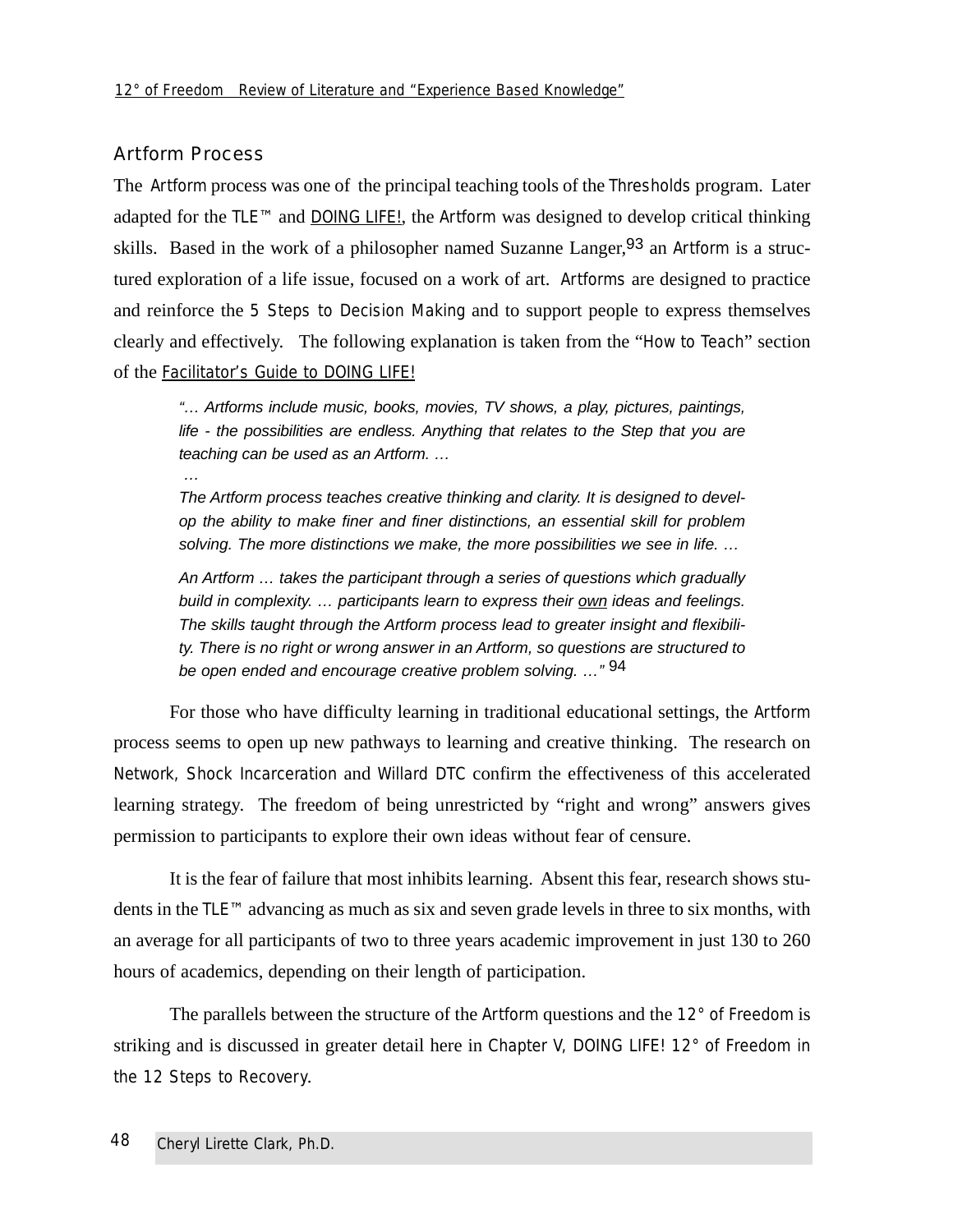# ARTFORM QUESTIONS

| <b>Type Of</b><br><b>Question</b> | <b>Question</b>                                                                      | <b>Task</b>     | <b>Purpose</b>                                |
|-----------------------------------|--------------------------------------------------------------------------------------|-----------------|-----------------------------------------------|
| <b>Objective</b>                  | "What stands out?"<br>(Object, phrase, situation<br>word, event, sound)              | Recall          | Perception<br>(Awareness)                     |
| <b>Subjective</b>                 | "What would you change?"<br>(Add/remove color, sound, etc.)                          | Involvement     | Opinion<br>(Feeling)                          |
| <b>Expressive</b>                 | "What else would you do?"<br>(Music, hang it, use it, leave)                         | Self-Expression | Personal<br>Response<br>(Involvement)         |
| <b>Interpretive</b>               | "What does it mean to you?"<br>(Give it a title, tell a story<br>word, event, sound) | Understanding   | Seeing The<br><b>Whole</b><br>(Conceptualize) |
| <b>Grounding</b><br>Personalize   | "Where in your life?"<br>(Felt, seen, done, experienced)                             | Internalizing   | (Insight)                                     |
| <b>Responsive</b>                 | "How would you summarize?"                                                           | Closure         | Completion                                    |

### RULES FOR PARTICIPATING IN AN ARTFORM:

- 1) Answer every question.
- 2) Answer the question asked.
- 3) Answer the questions differently than anyone else.

How to Teach DOING LIFE! 95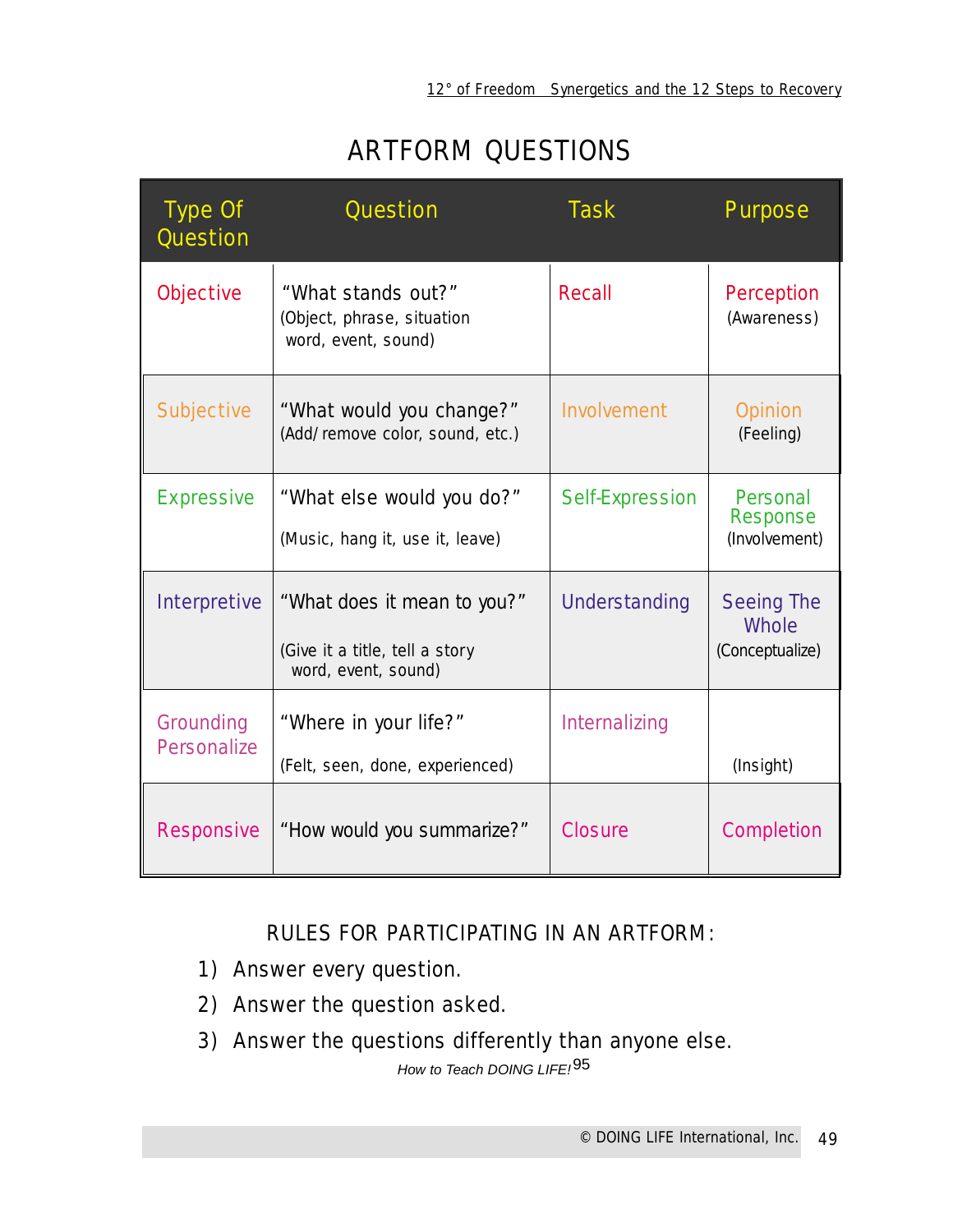### "You Are Accepted"

The essence of Thresholds is expressed in this article by the Reverend Paul Tillich.<sup>96</sup> In it, Rev. Tillich discusses the meaning of the words: sin, separation and grace. He begins:

> "'Moreover the law entered, that the offence might abound. But where sin abounded, grace did much more abound.' - ROMANS 5 : 20

These words of Paul summarize … the Christian understanding of life. To discuss these words, … has always seemed impossible to me. I have never dared to use them before. But something has driven me to consider … as the all-determining facts of our life: the abounding of sin and the greater abounding of grace.

… There are no substitutes for words like "sin" and "grace". But there is a way of rediscovering their meaning, the same way that leads us down into the depth of our human existence. … Let us therefore try to penetrate the deeper levels of our life, …

… sin does not mean an immoral act, … sin is the great all-pervading problem of our life … Perhaps the word 'sin' has the same root as the word 'asunder'. In any case, sin is separation. ..." 97

Like Fuller, Tillich wanted his audience (congregation) to explore the deepest meaning of the words he used, to embrace the depths of words that had lost their power through common usage, rigid dogma and careless assumption. He says, "in spite of the abounding of sin grace abounds much more." It is out of a misunderstanding of "sin" that punishment became such an integral part of corrections and criminal justice world wide. Modern correctional practices and philosophy grew out of religious tenants, fostered in this country in particular by the Quakers. That society has strayed so far from their original intent contributes to the escalation of incarceration of "offenders." Modern society chooses to punish those who "offend."

Punishment for sins is part of the "*Dark Ages thinking*"<sup>98</sup> Fuller encourages his students to challenge. In his paper, "Mistake Mystique" he too introduces a new way of thinking about sin, in the language of Synergetics. A scientist, Fuller expressed his understanding of this spiritual concept from the perspective of geometry and physics. He says:

"… Mistakes are sins only when not admitted. Etymologically, sin means omission where admission should have occurred. An angle is a sinus, an opening, a break in a circle, an omission in the ever-evolving integrity of the whole human individual.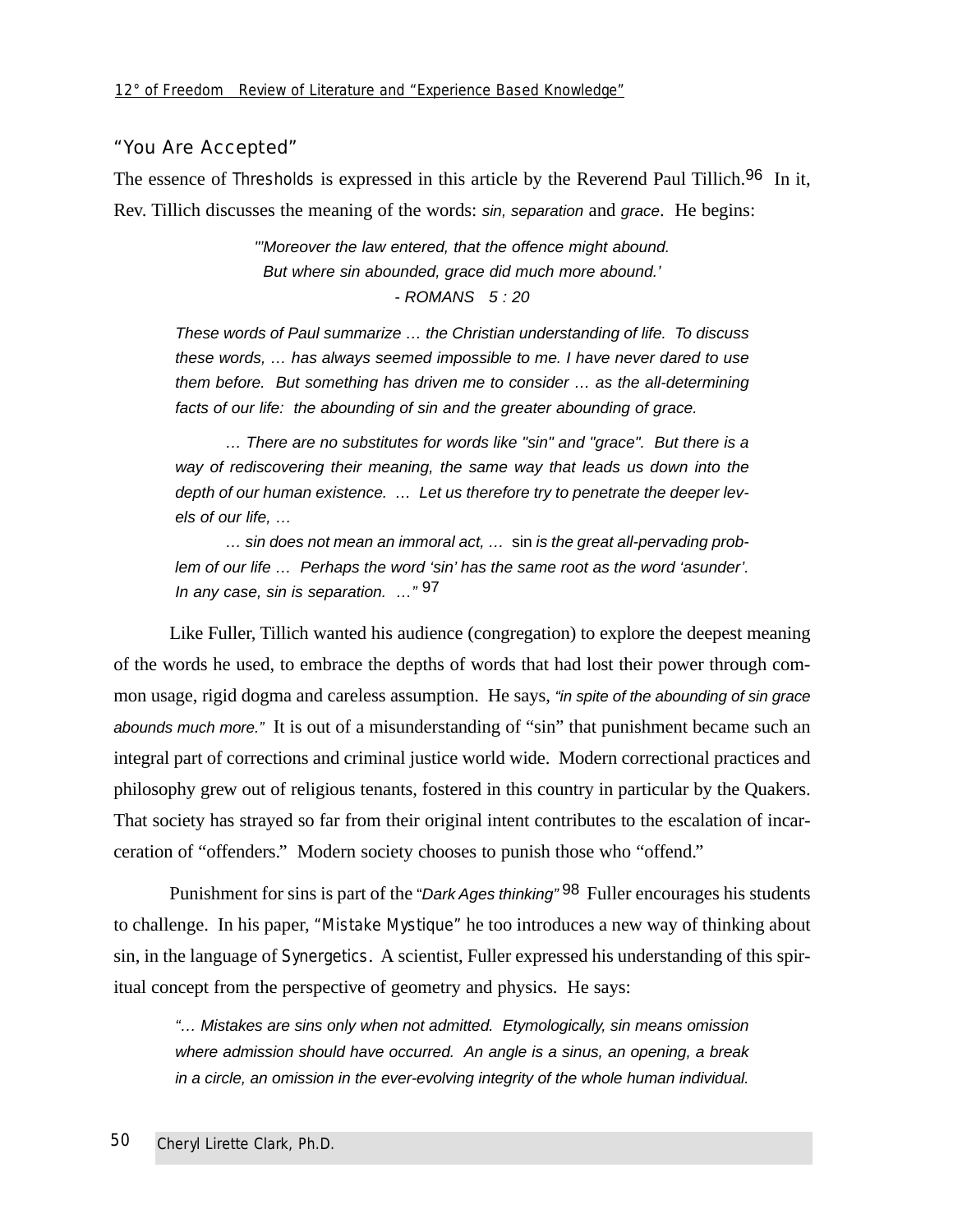

Human beings were given a left foot and a right foot to make a mistake first to the left, then to the right, left again, and repeat. Between the over-controlled steering impulses, humans inadvertently attain the between-the-two desired direction of advance. This is not only the way humans work  $-$  it is the way the universe works. This is why physics has found no straight lines; it has found a physical universe consisting only of waves."<sup>99</sup>

Step 2 in DOING LIFE! is based in these two articles. They speak directly to the essence of corrections as practiced in the TLE™ and taught in DOING LIFE! and S.M.A.R.T. CHOICES!. Both the Facilitator's Guide and staff training programs include experiential exercises studying these papers, to encourage a deeper understanding of the concept of "corrections" and challenging the idea of punishment as a tool for intervening in criminal behavior. While apparently unintentional, the striking similarity between Thresholds and the 12 Steps was the first step to the integration of the two models in the TLE™ and eventually into DOING LIFE!.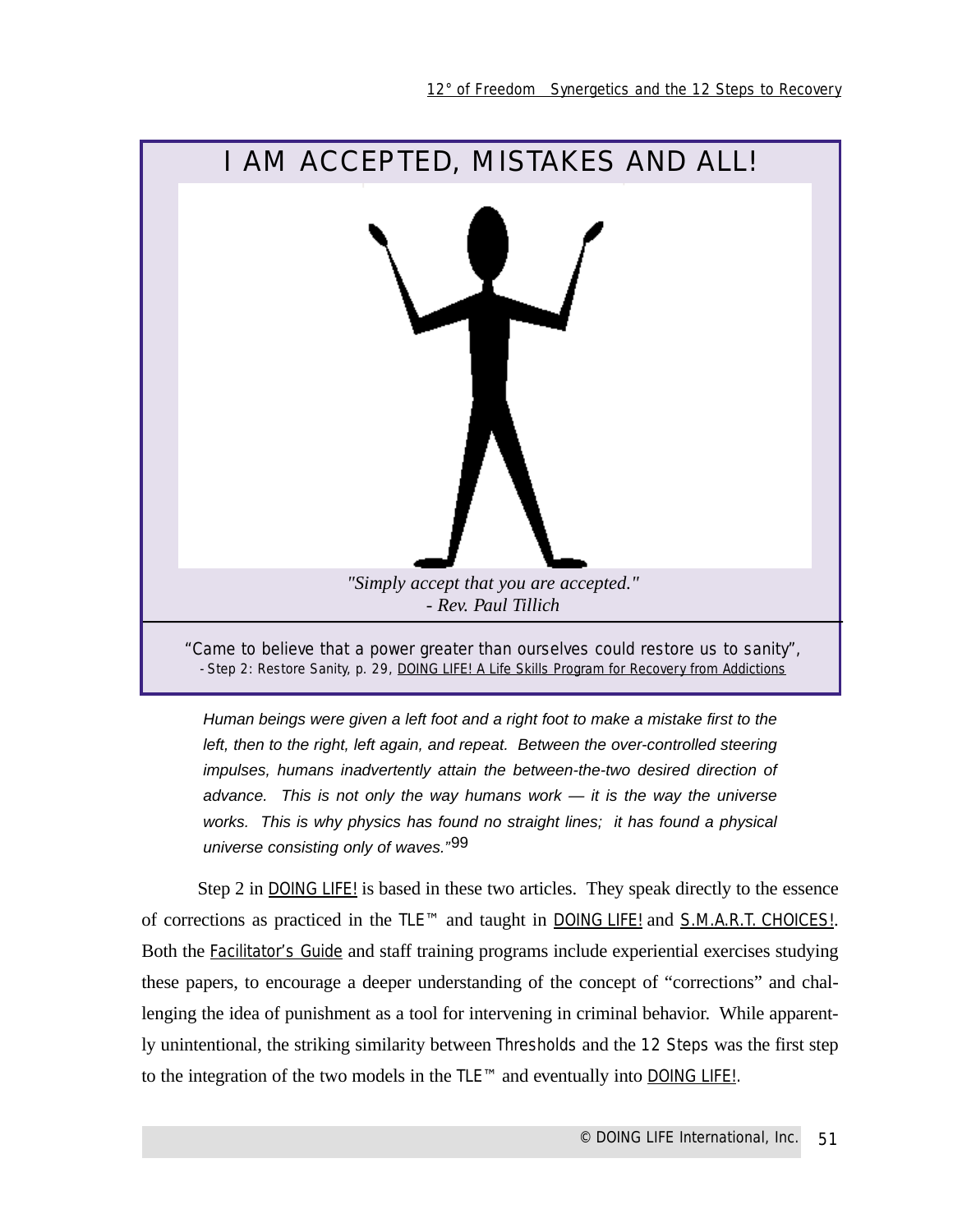#### Control Theory

Reality Therapy by Dr. William Glasser was another major influence on the development of the ideas presented here.100 Dr. Glasser's work with juvenile delinquents was discussed in this, his first book. Glasser has continued to refine his approach over the years and renamed the model he developed as Control Theory<sup>101</sup> and later in the 1990's, Choice Theory. The premise, briefly, is that one's actions are motivated by needs, which all human beings hold in common.

He begins Control Theory with the questions, "Why do we stop for red lights?" and "Why do we answer a ringing telephone?" In response to "Because it is red or ringing," he says, "No, we have a choice to stop or not or to answer or not. We stop because we want to avoid an accident or because we choose to obey the law. … We answer the telephone because we want to know who is there." Glasser says that if humans were simply a stimulus/response organism, as theorized by behaviorists like B. F. Skinner, they would be unable to avoid answering when they do not want to, yet humans do not always answer a ringing telephone. A person who has a compelling personal reason (i.e. rushing to a hospital in an emergency) might not always stop for a red light, because the emergency is the greater need. Behaviorist theories posit that humans are driven by stimulus/response as are lower beings, such as the rats in Skinner's mazes.102 Glasser says humans are thinking, choosing beings, controlled from an internal awareness of needs, wants and desires.

Needs as identified by Dr. Glasser are: that which defines basic needs as "the need to survive and reproduce, ...to belong, ...the need for power, ...freedom ...and fun."<sup>103</sup> While reminiscent of Dr. Abraham Maslow's Hierarchy of Needs, the major departure is that Dr. Glasser says that there is no hierarchy when it comes to needs, no one need is more important than another. All needs are basic to human health and happiness, and equally important. As an example, he discusses suicide from despair at the loss of a loved one. He says, if the need to survive and reproduce were the dominant need (as posited by Maslow) then there would be no suicide, as the need to survive would take precedence over the need to belong.

Dr. Glasser's work was also informed by current research on the brain and how human beings think, information not available to Dr. Maslow when he began discussing needs. Dr. Glasser worked with an incarcerated population and had direct experience with the same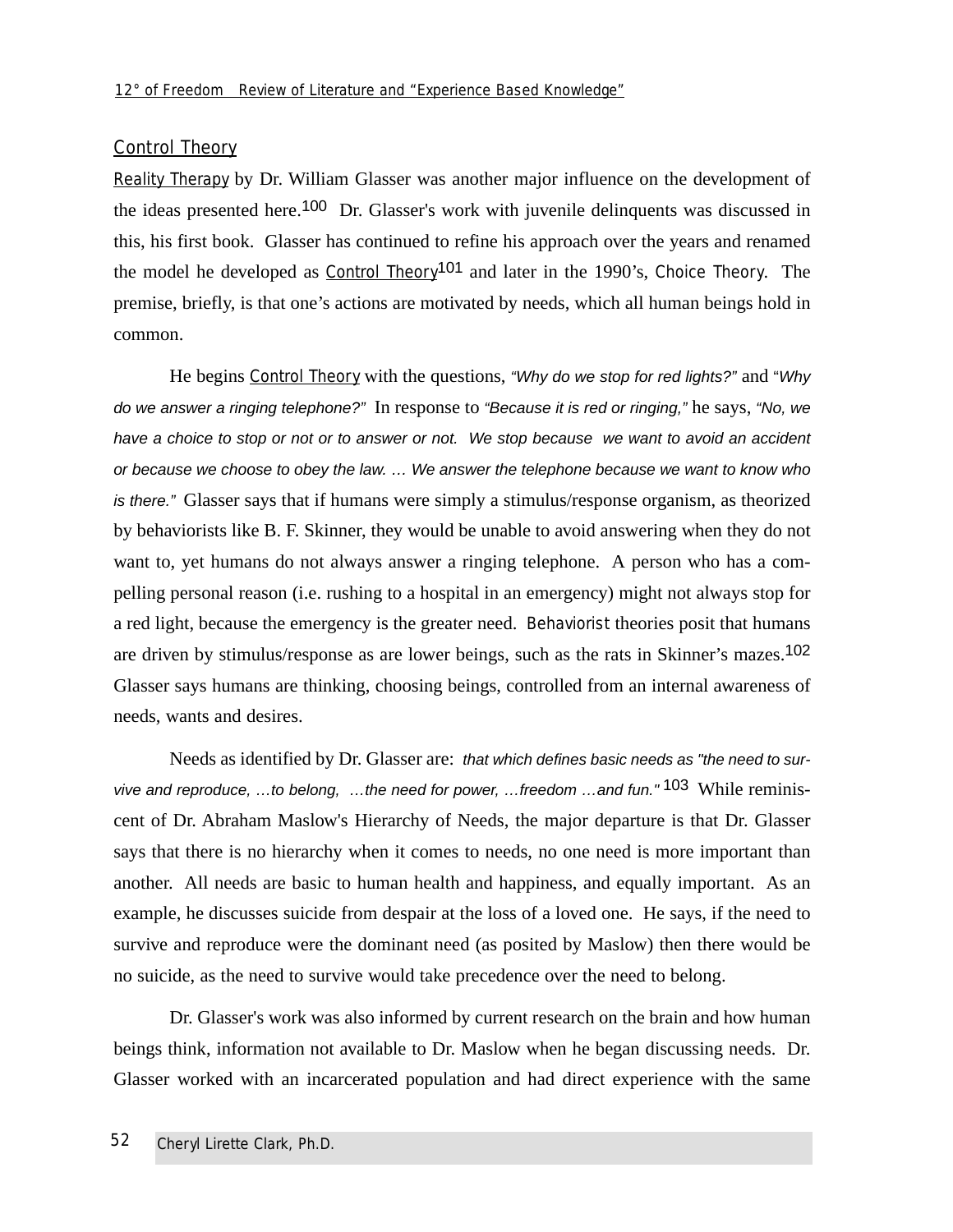issues that DOING LIFE! seeks to address. As with Transactional Analysis, Dr. Glasser also presented his theory in simple, easily understandable language.

Glasser identified three "Rs" of Reality Therapy as Reality, Responsibility, Right and wrong. He said that the juvenile delinquents with whom he worked needed to learn about Realistic limits in life and that freedom is based in Responsibility, that is the ability to take Right action and avoid doing wrong, no matter what circumstances one may deal with. Glasser defines Responsibility as "the ability to fulfill one's needs, and to do so in a way that does not deprive others of the ability to fulfill their needs<sup>"104</sup> Glasser says that humans must learn Responsibility to feel worthwhile.

Another operating premise of Network, Shock Incarceration and the DTC is that offenders do not feel worthwhile. They have low self-esteem, poor self-images and have resorted to drugs and alcohol as poor solutions to numbing the pain of their failures. They have not learned how to get their needs met appropriately.

The underlying basis of the Network philosophy, which has become the philosophy of the Shock Incarceration program and the Willard Drug Treatment Campus, is a theoretical model of the causes of delinquency known as "control theory." Part of a group of social and cultural support theories of criminality, control theory proposes that "nonconformity is a product of the failure of the social bond. Through the attachment of individuals to others, conformity is assured. When such attachments fail to develop or when they are disrupted, the internalization of legitimate norms becomes problematic.<sup>"105</sup> The goals and methods of Network, Shock Incarceration and Willard DTC, are consistent with attempts to counter some of the causes of delinquency as outlined in social control theory.

As one of the main proponents of this control theory of delinquency, Dr. Travis Hirschi has made a study of delinquent behavior and gangs. His book, Causes of Delinquency, proposes that "delinquent acts result when an individual's bond to society is weak or broken." <sup>106</sup> This bond consists of attachment to others, commitment to values, involvement in conventional activities, and belief in a positive value system. It is important to note that these four components of control, Attachment, Beliefs, Commitment and Involvement (ABCI) are the same attractions that lead to gang behavior. The assumption made by control theorists is that peo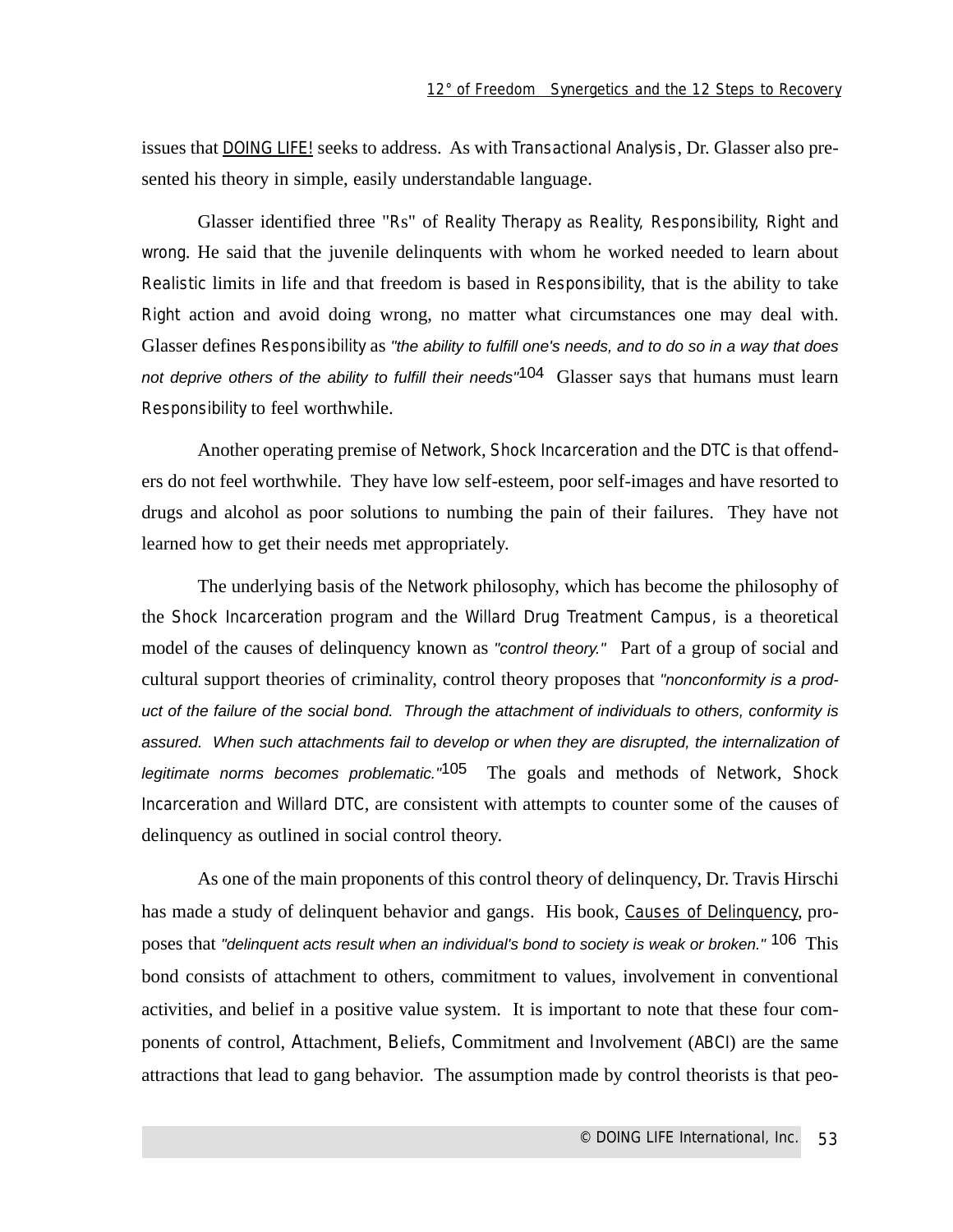ple who are at risk of engaging in criminal behavior are individuals whose bond to larger society has been weakened or broken.

Gangs are alienated youth's attempt to form meaningful bonds to significant others. Gangs meet all of Hirschi's conditions of control. Gangs are a result of a weakened bond to the larger society and it is the very power of the Needs Glasser identifies that leads to gang behavior. The colors, rituals, initiation rites, norms, rules, culture and codes all speak to the compelling drive to get important needs met. This concept is discussed more fully in the chapter, Every Day in America.

The focus of the  $\text{TE}^{\text{m}}$  is to repair the social bond, by teaching community living skills to participants in the context of a caring community. That these environments for change are established in prisons demonstrates that a caring community can exist anywhere that human beings choose to create support systems.

The study of decision making, Transactional Analysis, Gestalt, Rational Emotive Therapy, Cognitive theory, human development, learning theory and accelerated learning techniques, influenced the development of models that seek to restore or strengthen appropriate, responsible bonds to society that address alienation and encourage getting one's needs met in ways that do not interfere with others getting their needs met. Philosophy, principles, strategies and methods from those models have been incorporated into the TLE™.

F. Ivan Nye, another proponent of control theory, identifies four types of social controls on human behavior. They include: "compliance with rules, identification with role models, internal*ization of values, and autonomy.*"<sup>107</sup> The TLE™ teach offenders how to live within society's rules as a practical survival technique, how to select and learn from positive role models, to apply life-affirming values without compromising principles, and how to make autonomous decisions which lead to success. The staff who work in the TLE™ are carefully trained in the principles and methods as their roles are crucial to the community values taught in the programs.

Wells and Rankin summarized four elements of social controls on human behavior identified by F. Ivan Nye, which include: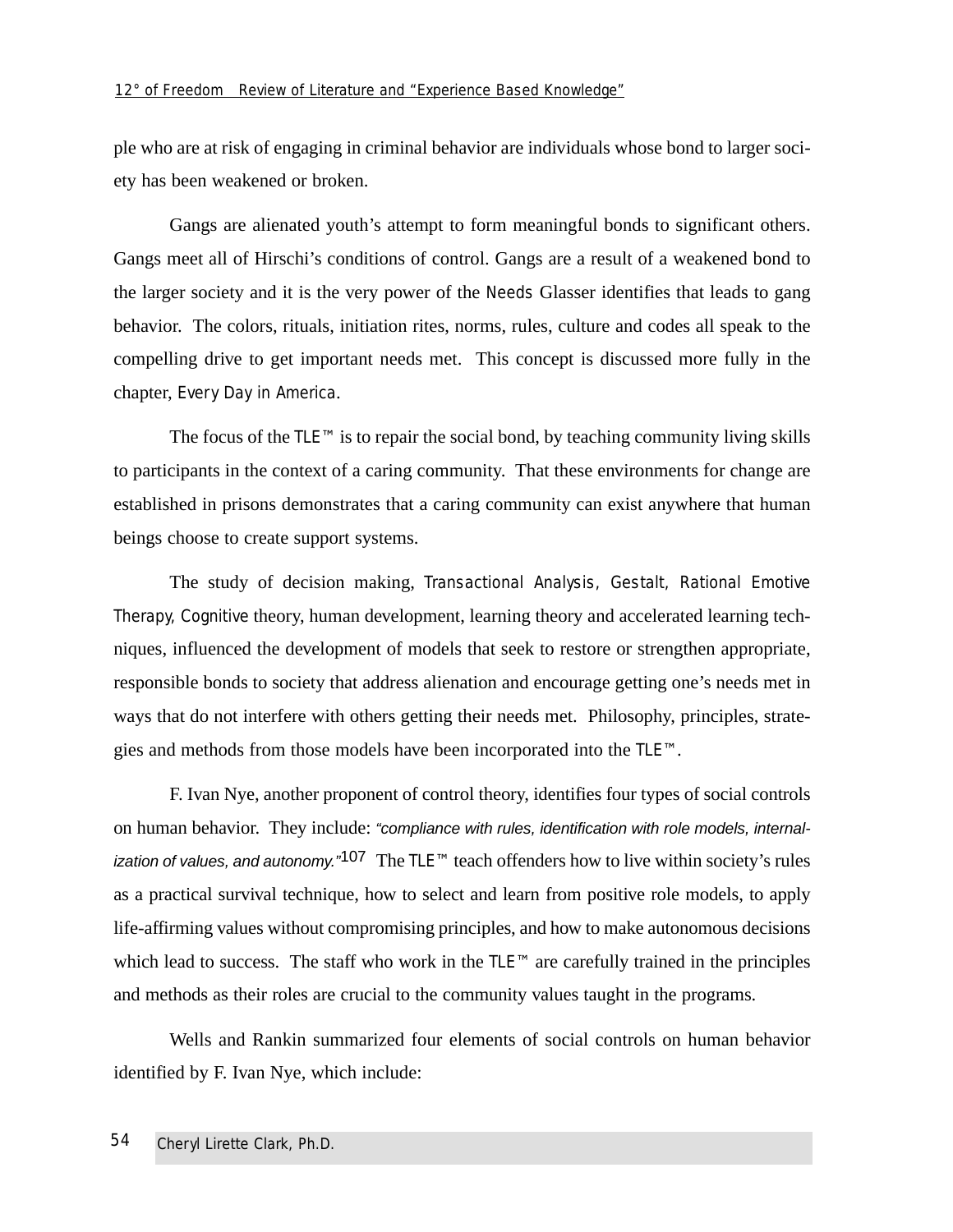## CONTROL THEORY ON THE TETRAHEDRON



Clark, 1998

(1) direct control, based on the application (or threat) of punishments and rewards to gain compliance with conventional norms;

(2) indirect control, primarily based on affectional attachment to, or identification with conventional persons, (especially parents);

(3) internalized control, based on the development of autonomous patterns of conformity located in the individual personality, self-concept or conscience;

(4) control over opportunities for conventional and deviant activities whereby compliance results from restricted choices or alternatives."108

The four control strategies outlined by Nye represent a continuum of mental and moral development, similar to those identified by Ericson and Piaget.<sup>109</sup> Problems result when only one of the four is emphasized, to the exclusion of the others.

Fuller addresses the issue of developing Autonomy as follows: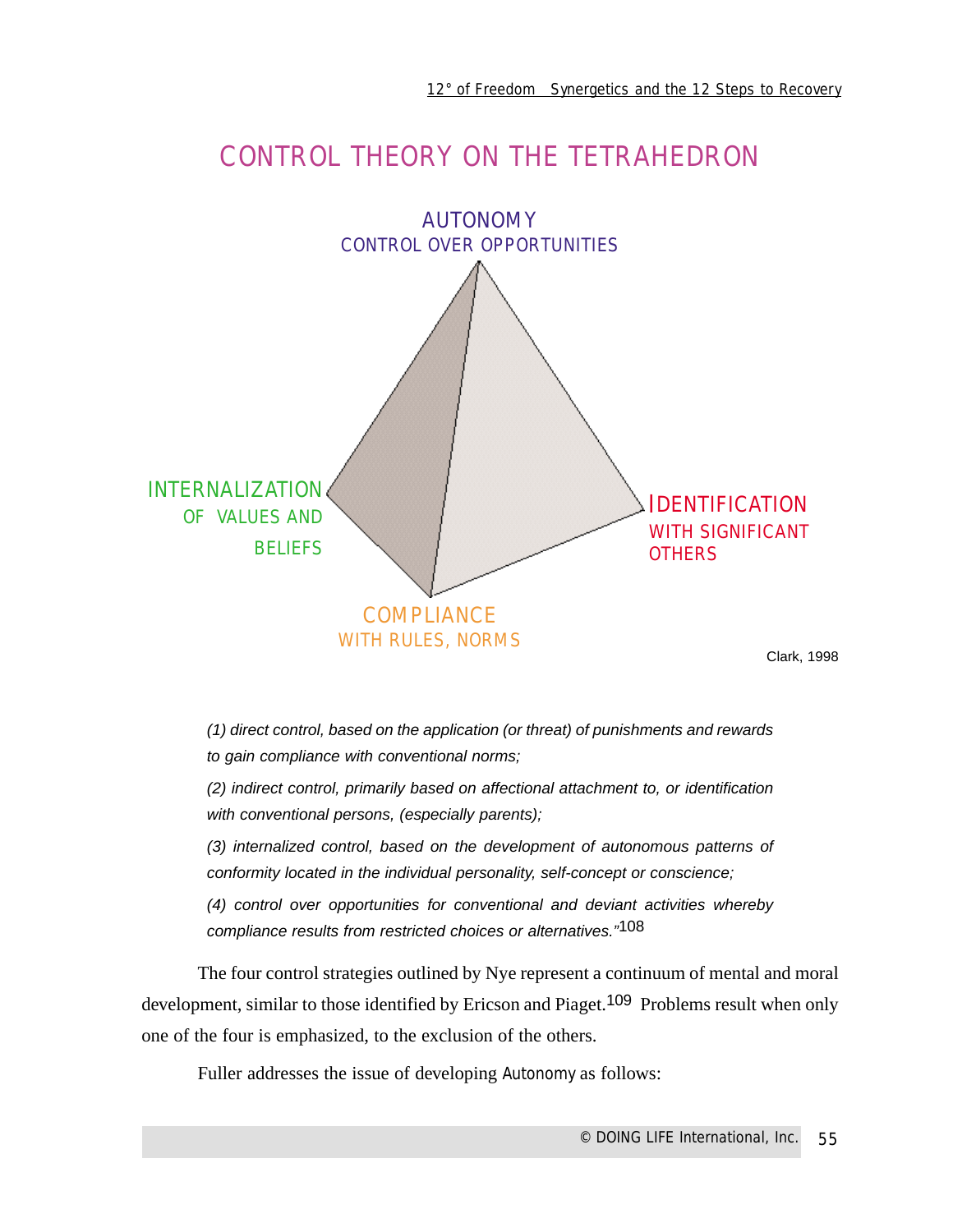"From my viewpoint, by far the greatest challenge facing young people today is that of responding and conforming only to their own most delicately insistent intuitive awarenesses of what the truth seems to them to be as based on their own experiences and not on what others have interpreted to be the truth regarding events of which neither they nor others have experienced-based knowledge.

This also means not yielding unthinkingly to "in" movements or to crowd psychology. This involves assessing thoughtfully one's own urges. … It involves thinking before acting in every instance." 110

In order to achieve true Autonomy, one must know and understand the reason for rules, have a solid sense of one's own values, gained from confidence in oneself and a steadfast focus on goals. The TLE™ are designed to support participants to learn skills that lead to Autonomy and Responsibility. Strategies for teaching these skills are discussed more fully here in Chapter IV: Environment is Stronger than Will.

For change to be lasting, all four strategies of the system must be present in a treatment program. One does not learn autonomy without a healthy respect for realistic limits. One learns about respect and other norms, primarily from one's family of origin, other important adults and significant peers. A person's norms reflect the norms of their family of origin. If one rejects larger society, the need for the social bond is so strong that one finds a way to meet that need. Gangs are one way to get needs met when they are not met positively.

A premise of the TLE™ is that if one cannot get one's needs met positively, then one will get them met negatively. Therefore the structure of the TLE™ support participants to learn how to identify what is most important to them and make decisions that will most support them to achieve those goals. To do this they learn the 5 Steps to Decisions: See Your Situation Clearly, Know What You Want, Expand Possibilities, Evaluate and Decide, and Plan for Action. Structures are in place to support participants to learn how to get their needs met and to give and receive support necessary for all in the environment to live joyfully and successfully. When one respects that rules support everyone in the environment, then compliance with those rules becomes part of a mutually supportive environment.

In his book, The Mask of Love, Corrections in America: Toward a Mutual Aid Alternative,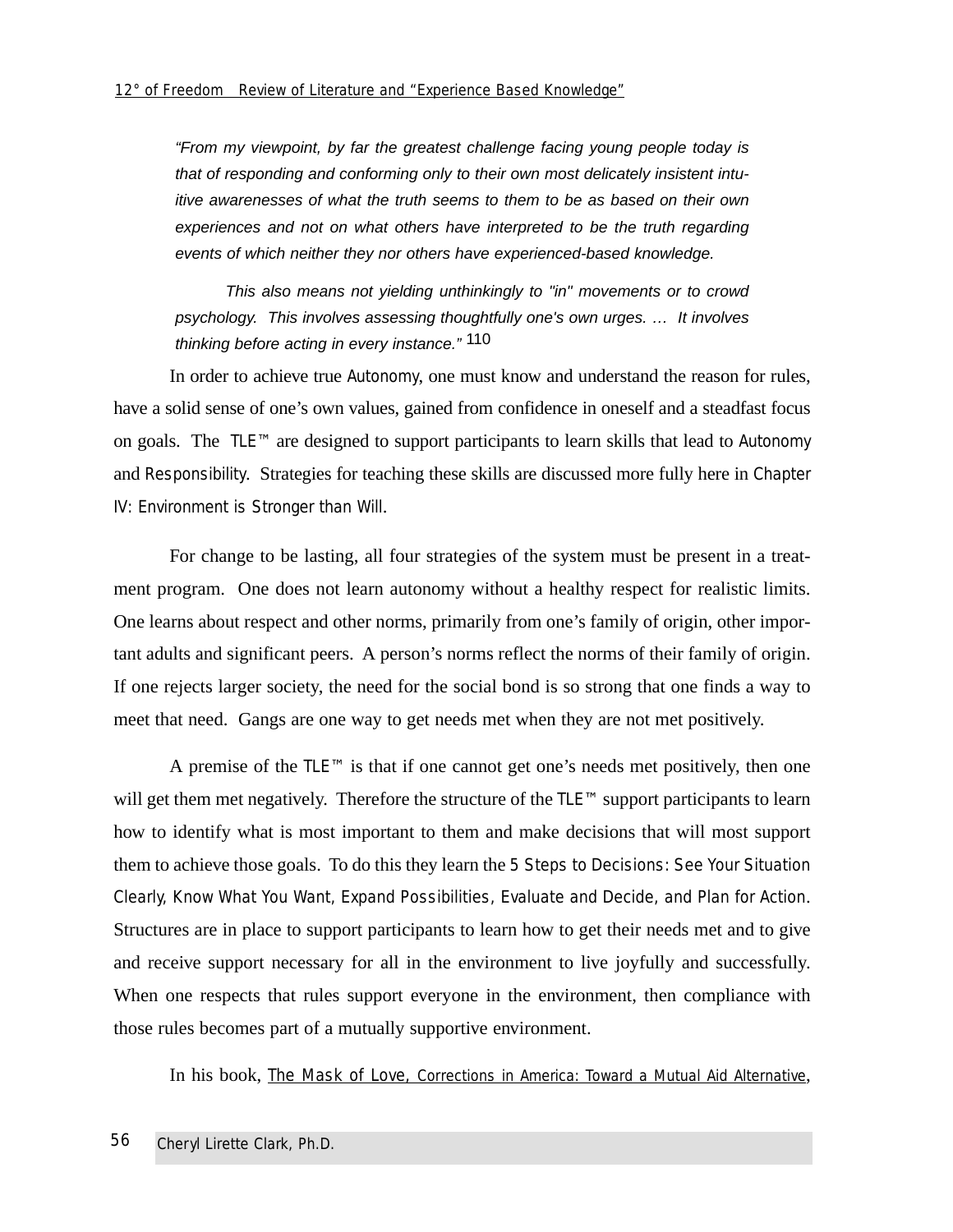about restorative justice, Dennis Sullivan speaks to what happens when one experiences a loss of control in getting one's needs met.

"Each of us, when confronted with instances where we have compromised ourselves, comes face to face with what I call admissions of self. These admissions of self are essentially a process where we recognize a compromised situation, one where we have been treasonous to ourselves, to the possibility of growing up some more, of becoming more whole, more sane, freer. Because these admissions counteract the conceptions we had lived by till then, those structures which had served us to the point of compromise, these admissions come hard. They bring pain and suffering. We are faced with more of the darkness of our existence, new fears, new impulses, the material of self we had not considered previously.

Oddly enough, without these confrontations with self we become immobile and sedentary. We grow like bulbous carrots deformed in rocky soil. After awhile we begin to decay. But with them we gain insight, a new sense of direction, increased awareness. In a somewhat magical way a path is charted for us to move along sanely amidst the pursuing complexity of life. ..."<sup>111</sup>

Sullivan encourages those interested in justice to continue to confront one's assumptions, compromises, behaviors treasonous to ourselves, as a way of supporting everyone in society to become more whole, more sane, freer. Another operating premise of the model presented here is that criminal behavior is a result of compromising oneself, a loss of integrity, thus a loss of control. Fuller says integrity is the essence of life and a result of speaking and acting only with good purpose. With integrity comes self-control.

Staff and participants in the TLE™ are taught how to make these admissions of self, through a variety of strategies, including daily Community Meetings, 112 work with the 12 Steps, particularly Step 4 and Step 10, The Game, <sup>113</sup> Clearings, Three Part Meetings and in counseling sessions.

The second community standard for the TLE™ is *"Speak and act with good purpose."*114 The other eight are S.M.A.R.T. guidelines for participants to use to evaluate themselves daily on how well they have done toward achieving that standard in particular as well as the others.

Fuller modeled this important strategy in his meticulous journals of his life that he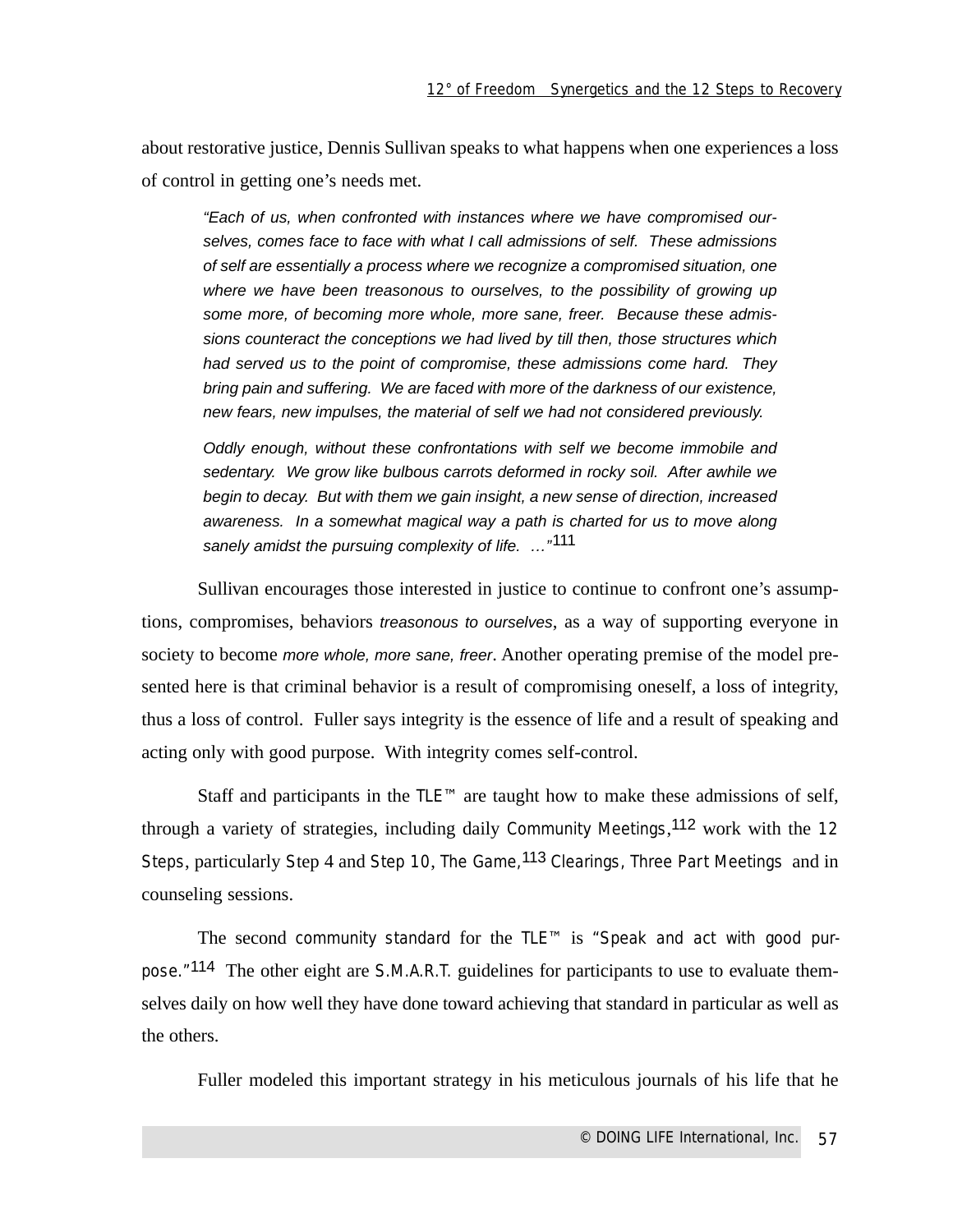named *Chronofiles*. He began this comprehensive journal at age 12, organized it at 27 and continued to keep his journals throughout his life. He spared himself not at all from the strict adherence to telling the truth about what he had done or failed to do in his life's journey. A number of other sources, including Einstein, Glasser, Goffman, and Gross<sup>115</sup> all speak to the power of journaling to develop clarity.

The 12 Steps<sup>116</sup> have their foundation in admitting the truth and living from that truth. From Step 1, "We admitted we were powerless over our addiction, that our lives had become unmanageable," to Step 5, "We admitted to God, to ourselves and another human being the exact nature of our wrongs" the 12 Steps are a path to self-control and personal power.

Step 4 requires "… a searching and fearless moral inventory of ourselves" and Step 10 says, "We continued to take personal inventory and when we were wrong, promptly admitted it." Step 4 and Step 10 provide the necessary Torque, the fourth and tenth Degrees of Freedom, to keep one moving forward from one's center.

As each restraint (Degree of Freedom) is applied to an object or situation, stability increases. In humans, the application of the 12° of Freedom through the 12 Steps to Recovery leads to autonomous self-control. Thus, is is no longer necessary for an outside agency (i.e. criminal justice) to exert control over an individual. Once a person has gained self-control through compliance with conventional norms, identification with significant others who are successful at mastering their lives, and internalization of positive values, one is capable of Autonomy.

The TLE™ and Fellowships of AA and NA offer positive communities to support each individual who chooses to be a part of them to learn strategies for success. All of the TLE™ are dedicated to supporting each individual to learn as much as he or she can about how to overcome limits and learn how to be responsibly successful in life.

The philosophy as presented on the facing page is painted on the walls of every  $\mathsf{TL}^{\mathsf{TM}}$ , Network, Shock Incarceration and at the Willard Drug Treatment Campus in New York State, in Louisiana's I.M.P.A.C.T. program, in Oregon's S.U.M.M.I.T. program and other TLE™ throughout the United States where staff have been trained in this model: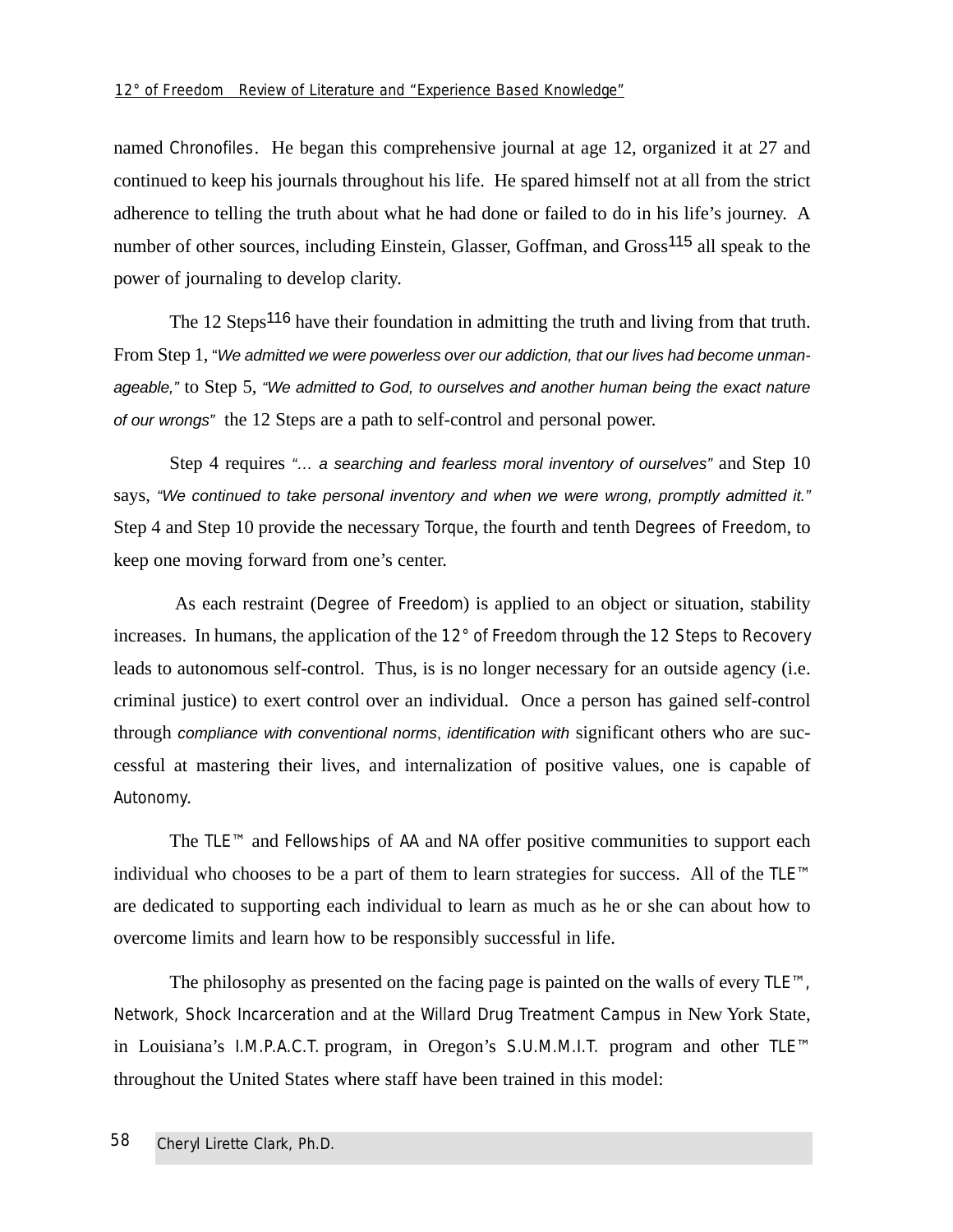SHOCK IS: (NETWORK, IMPACT, SUMMIT, WILLARD DTC, etc.)

- \* A POSITIVE ENVIRONMENT FOR HUMAN DEVELOPMENT IN A CARING COMMUNITY WHERE MEMBERS CAN HELP THEMSELVES AND EACH OTHER. STAFF AND PARTICIPANTS WORK TOGETHER TO ESTABLISH AND MAINTAIN POSITIVE, GROWTH-FILLED ENVIRONMENTS WITHIN PRISONS. COMMUNITY MEMBERS FOCUS ON CHANGE AND CONFRONT ATTITUDES WHICH ARE DESTRUCTIVE TO PARTICIPANTS AND THE LIFE OF THE PROGRAM. 117
- \* A PLACE TO SET GOALS AND PRACTICE BEHAVIORS THAT LEAD TO SUCCESSFUL LIVING.
- \* A DISCIPLINED LIFESTYLE BRINGING A PROCESS FOR EXAMINING ATTITUDES AND VALUES AND FOR LEARNING TO DEAL WITH STRESS.
- \* A CHANCE TO CHANGE, TO CONFRONT MISTAKES AND ACCEPT RESPONSIBILITY FOR OUR LIVES. 118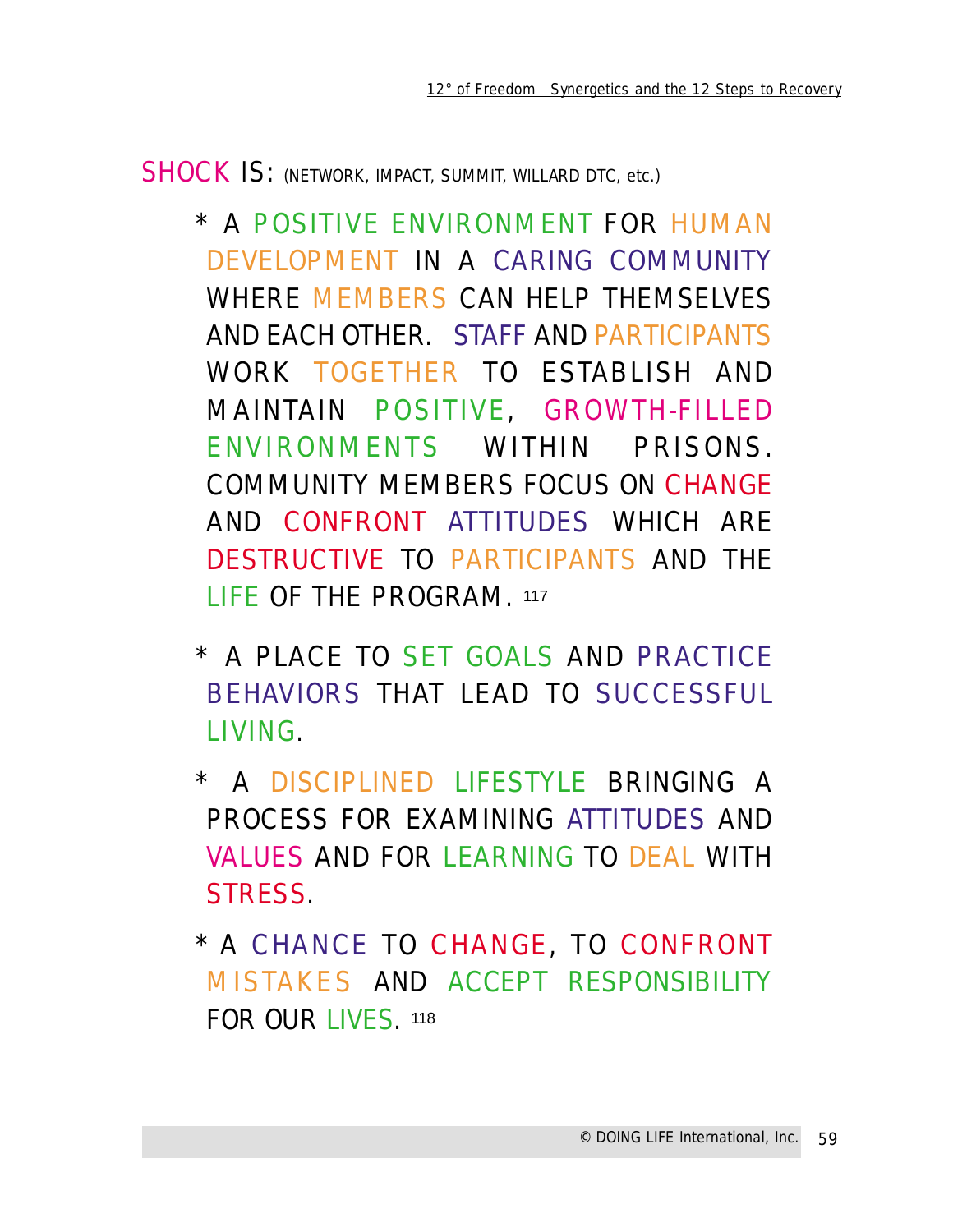### Neuro Linguistic Programming

Neuro Linguistic Programming<sup>119</sup> was developed by a psychology professor and a computer programmer as a result of daily discussions they had over lunch at the University where they taught in the 1970s. In brief, NLP teaches people how to access and use strategies for success in any endeavor they choose. The model's operating premise is that it is out of the images one holds of oneself, others and life that human beings make choices. Humans program their thinking and patterns of action, the brain's neural pathways, through language. Thus, Neuro-Linguistic Programming (NLP). As Henry Ford said, *"If you think you can, or you think you can't, you're right."* Poor choices imply poor strategies for making those choices. Successful strategies can be learned through human beings' unique tendency and ability to model behavior. To be successful, NLP proposes that one should find the most successful people to model and learn to duplicate their strategies.

NLP excels at teaching strategies for success. NLP identifies the three primary ways humans learn and process information as Visual, Auditory and Kinesthetic. The checklist from the book the way they learn<sup>120</sup> and illustrations on the facing page are used in the **Facilitator's** Guide to DOING LIFE! to introduce facilitators to NLP. In their first books, The Structure of Magic, Volume I and II, Bandler and Grinder say,

"What we have attempted to do … is not to create a new school of psychotherapy but rather to make understandable and learnable some of the language skills of some of the world's most talented psychotherapists. … Our approach to this was to distill and formalize the patterns of therapeutic interaction which are common to some of the leading clinicians of the many schools of psychotherapy. By formalizing these patterns, our belief is that they will become available as a tool for people helpers to have access to the resources of these therapeutic wizards."121

Those books provide step-by-step tools to study the structure of change and the specific strategies of some of the masters of the therapeutic process. When Richard Bandler, the computer programmer, and John Grinder, the psychologist, were developing the model, they wondered what separated the "master" therapists and change agents from those who were not as effective. To learn what made the difference, they decided to study the very best therapists they could find.122 Two of these were Dr. Milton Ericson and Dr. Virginia Satir, both world renown for their mastery in dealing with clients. Bandler and Grinder excelled at teaching oth-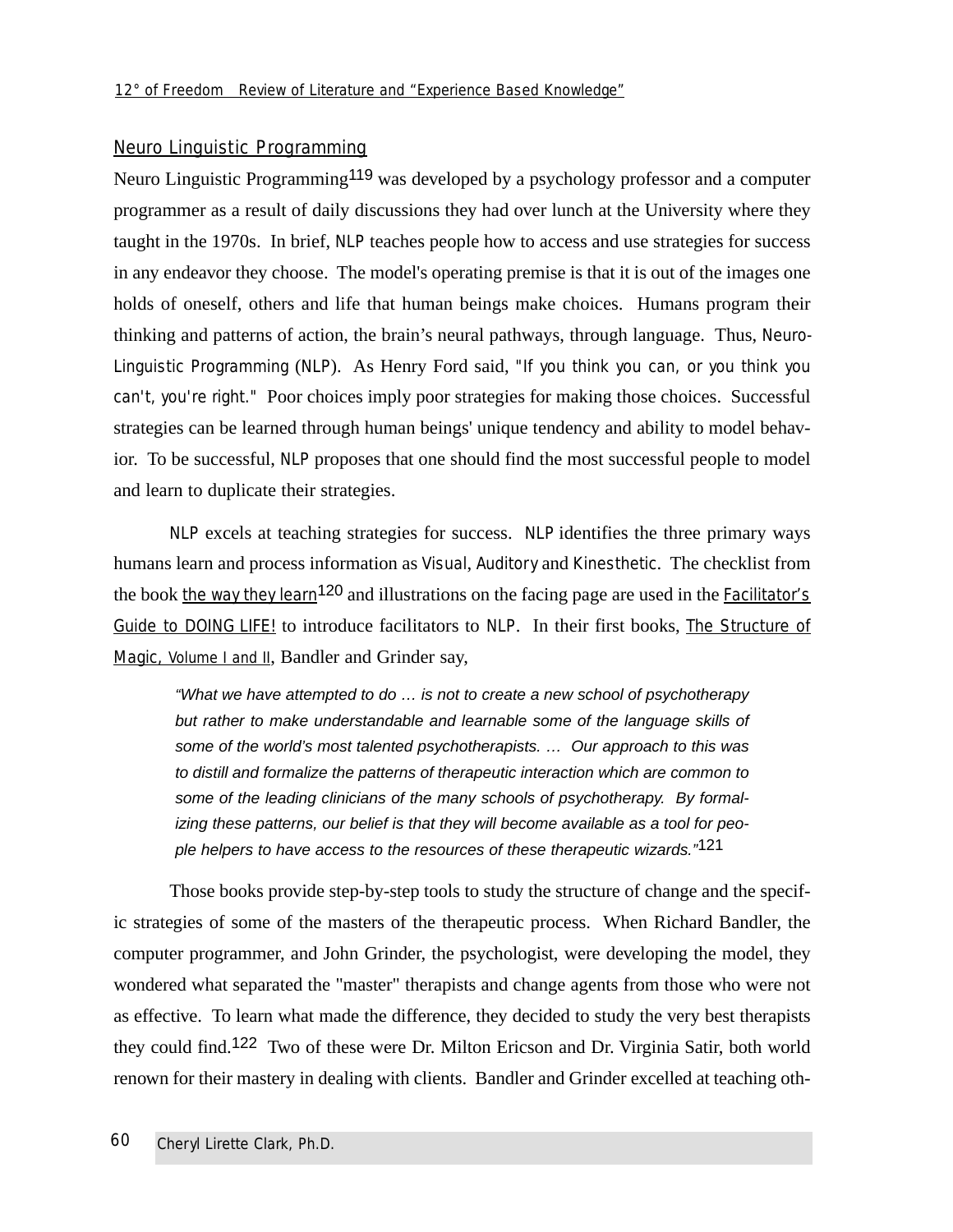# I LEARN BEST BY …

### VISUAL *"See It" Score:*

- I almost always prefer books that include pictures or illustrations with the text.
- \_\_ I seem to "daydream" when I'm trying to get a mental picture of what's being said.
- \_\_ I need to see an illustration of what I'm being taught before I understand it.
- I am drawn to flashy, colorful, visually stimulating objects.
- \_\_ I usually remember better when I can actually see the person talking.

# AUDITORY *"Say It" Score:*



- \_\_ I need to hear myself say it in order to remember it.
- \_\_ I would rather listen to a recording of a book than sit and read it.
- \_\_ I often need to talk though a problem aloud in order to solve it.
- I memorize best by repeating information aloud or to myself over and over.
- \_\_ I remember things easier when there is a rhyme or musical rhythm.

# KINESTHETIC *"Do It" Score:*

- \_\_ I have difficulty sitting still for more than a few minutes at a time.
- \_\_ I usually learn best by physically participating in a task.
- \_\_ I prefer to read books or hear stories that are full of action.
- \_\_ I remember best when I can do something with the information.
- \_\_ I almost always have some part of my body in motion.

### My best learning style is:

### My strongest learning mode is:

Checklist from the way they learn, by Cynthia Ulrich-Tobias (page 90) as presented in the Facilitator's Guide to DOING LIFE!, 123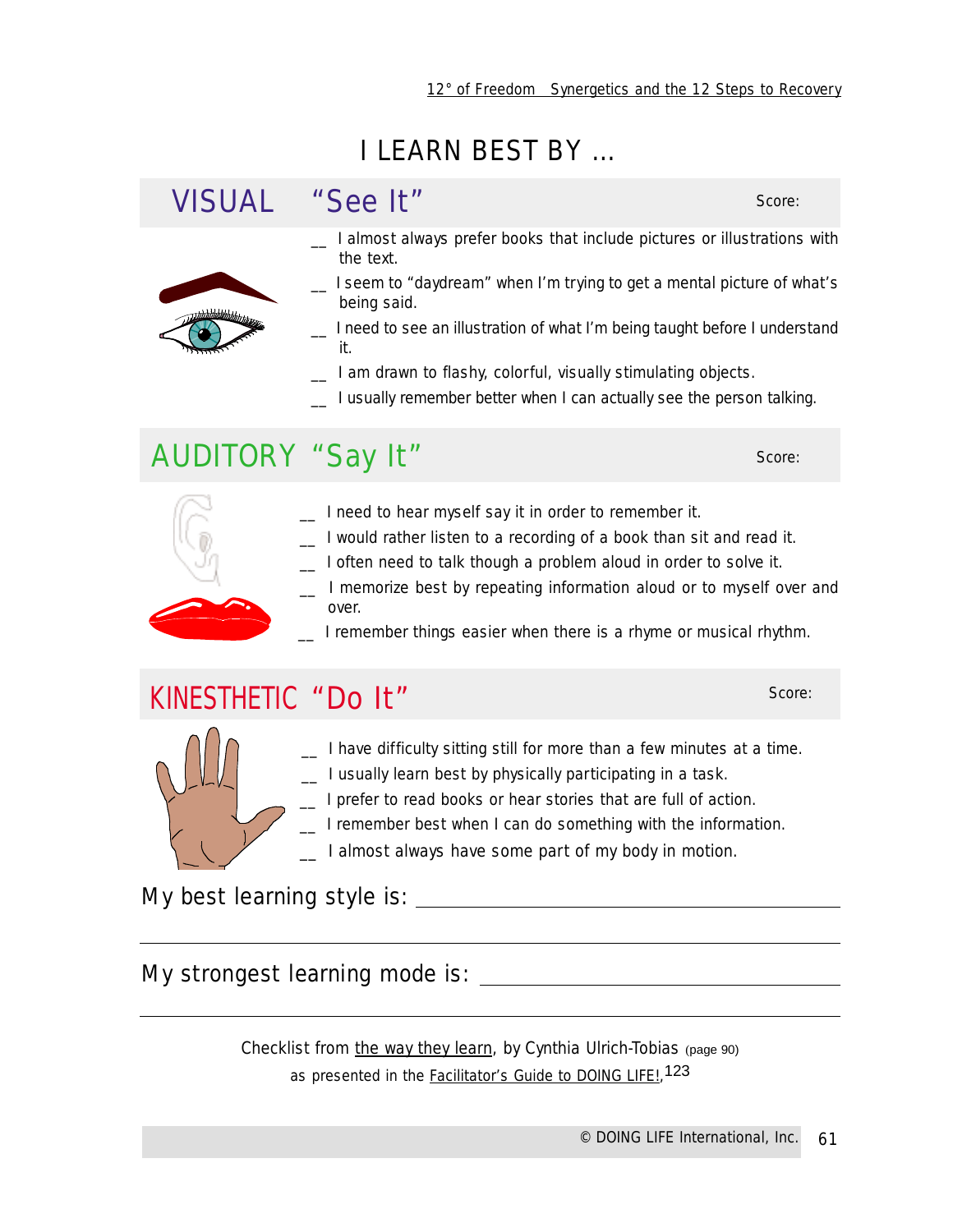ers how to learn from masters, by identifying, in exacting detail, the strategies they used to achieve extraordinary results. Their workshops focused on training clients to develop strategies for personal and professional mastery of skills.

While they wrote a number of books about NLP, the most effective way to learn the model is in experiential workshops, thorough practice of the methods and techniques. NLP helps one to analyze the structure of interactions (transactions) and to ask clarifying questions to support clients to become clear about goals, the effective strategies they have that help them to accomplish their goals and the interfering strategies that get in their way. NLP offers many specific tools to increase success and decrease defeat. By aligning language, breathing, posture and tone, one can learn to duplicate patterns of success and change *"Fear Into Power!"*

Anthony Robbins<sup>124</sup> has done a great deal to make this model accessible to audiences world-wide. Robbins is an example that the model provides a map for success, as he clearly establishes in his books, informational videos, and appearances as a consultant and instructor all over the world. He has become, as was his stated goal in 1983, *"one of the best known, most recognizable, presenters on the planet."* Today, Anthony Robbins is one of the most well known consultants and instructors of NLP in the world. He has that recognition because of how effectively he uses, models and teaches NLP. He set some very specific goals for himself when he started, which included that he would be the most well known NLP practitioner in the world in five years. This is particularly notable since he has accomplished that goal in grand fashion, as well as many other goals he set in 1983. In his book, Unlimited Power, Robbins introduces his plan for mastery of the desired "state" to accomplish any goal by defining the word "power."

"Power is a very emotional word. People's responses to it are varied. For some people, power has a negative connotation. Some people lust after power. Others feel tainted by it, as if it were something venal or suspect. …

… To me, ultimate power is the ability to produce the results you desire most and create value for others in the process. Power is the ability to change your life, to shape your perceptions, to make things work for you and not against you. Real power is shared, not imposed. It's the ability to define human needs and to fulfill them—both your needs and the needs of the people you care about. It's the ability to direct your personal kingdom—your own thought processes, your own behavior—so you can produce the precise results you desire."<sup>125</sup>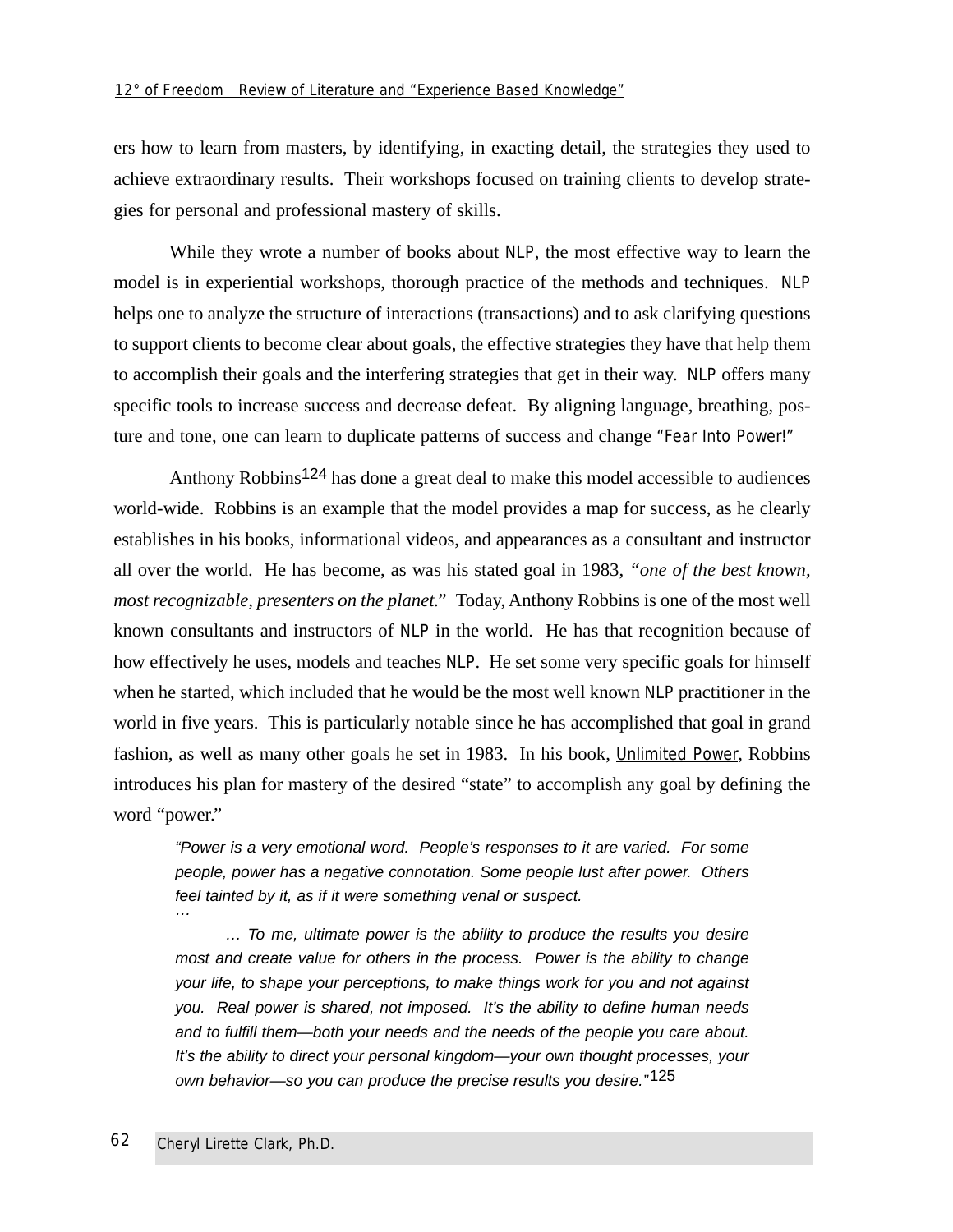Robbins addresses the difference between NLP and the "power of positive thinking."

"… Why aren't we all empowered, happy, wealthy, healthy and successful?

…

… Action is what unites every great success. Action is what produces results. Knowledge is only potential power until it comes into the hands of someone who knows how to get himself to take effective action. In fact, the literal definition of the word "power" is "the ability to act."

We all produce two forms of communication from which the experience of our lives is fashioned. First, we conduct internal communications: those things we picture, say, and feel within ourselves. Second, we experience external communications: words, tonalities, facial expressions, body postures, and physical actions to communicate with the world. Every communication we make is an action, a cause set in motion. …

Communication is power. Those who have mastered its effective use can change their own experience of the world and the world's experience of them. …

… How you feel is not the result of what is happening in your life—it is your interpretation of what is happening. … the quality of our lives is determined not by what happens to us, but rather by what we do about what happens."<sup>126</sup>

The following chart is an illustration of the influence of each of the various modes of communication based on research presented in the book, Communication and Instruction, by Bassett and Smythe.<sup>127</sup> It illustrates further the point Robbins makes about the power of congruent action.

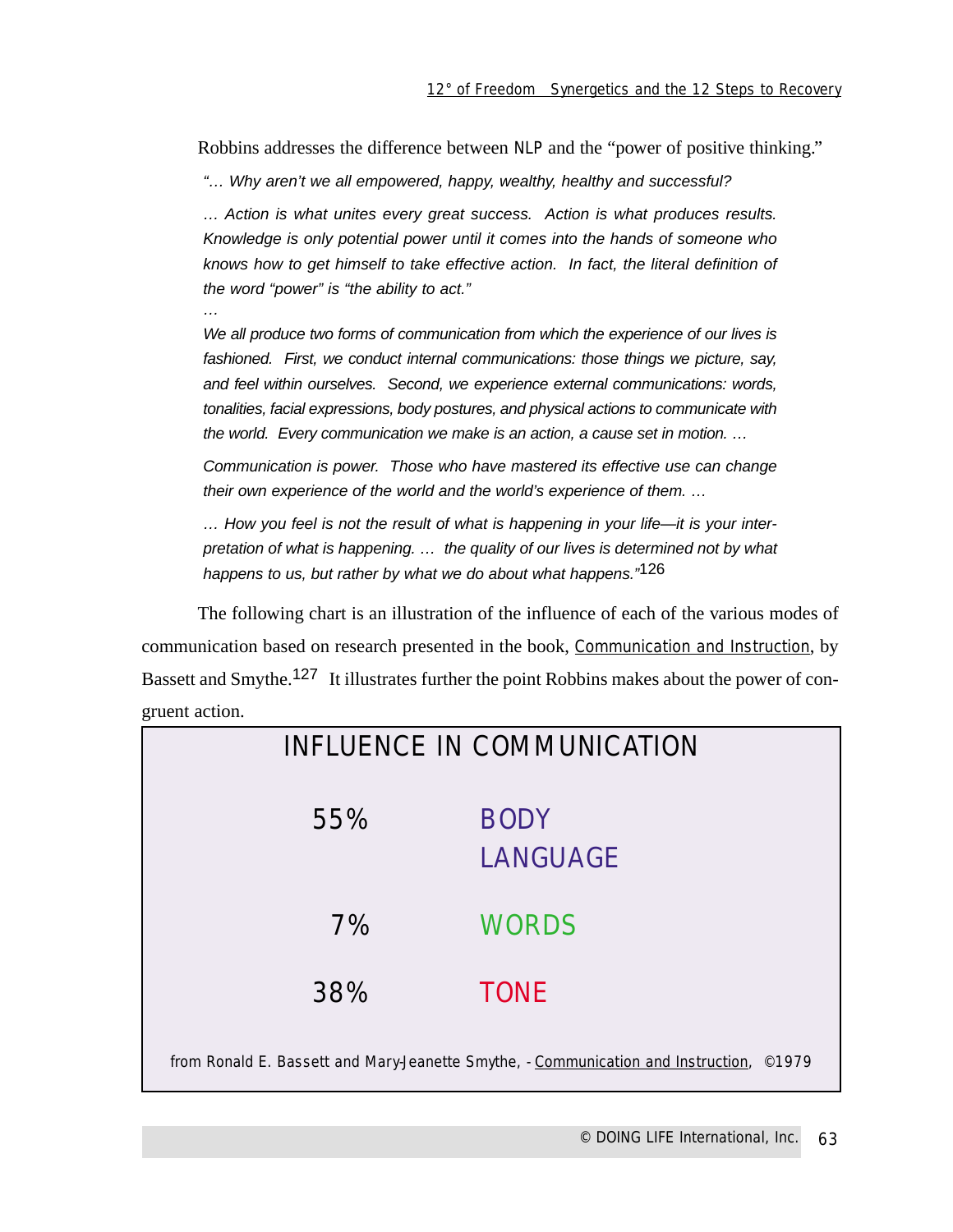This chart is presented in the Facilitator's Guide to DOING LIFE! and in staff training for the TLE™. Staff and facilitators are then taught specific strategies for enhancing their own communication and supporting the client population to learn strategies that build their own personal power. People learn to develop congruent physiology, language, and energy to accomplish the goals they set for themselves.

Note that words influence only 7% of communication. That is why the phrase, *"Do as I say, not as I do,"* has never worked for parents with their children. Human beings are unconsciously modeling all the time. Bandler, Grinder, Robbins and other NLP practitioners suggest that in order to be maximally effective, model successful people consciously. Walk like they walk, match their breathing patterns exactly, use the same words, inflections, tone, get inside their heads as much as possible and model their patterns to duplicate their success state.

Observing young children at play further highlights this point. Young children learn to be grown-ups by patterning their behavior after the behavior of the significant adults around them. If their models are successful and happy, they will learn the patterns of success and happiness, if they are depressed, angry or hostile, they will duplicate those patterns. For example, it is widely known that the Kennedy family was expected to come to the dinner table prepared to discuss world events, politics and history with their mother, Rose, and their father, Joe. This was passed on to their children in turn. As a result, the Kennedy clan are among the most influential families in the political and public service arena.

On the other end of the spectrum, a sad and chilling example of the power of modeling arrived at one of the Shock facilities in the form of several polaroid pictures of a three year old to his father, an inmate in Shock Incarceration. The boy was dressed in "gang" colors, an expensive leather jacket and \$150 high top sneakers, with several gold chains around his neck, holding a fist-full of \$20 and \$50 bills and flashing a gang hand sign. The inscription on the back of the picture said, "Candy money, poppy! I'm your little man. Come home soon!" Success in this family was defined by how much "stuff" they had, by material possessions.

If the father cannot change his patterns, when the child follows in his footsteps and begins to enter the criminal justice system a few short years in the future, a sociologist will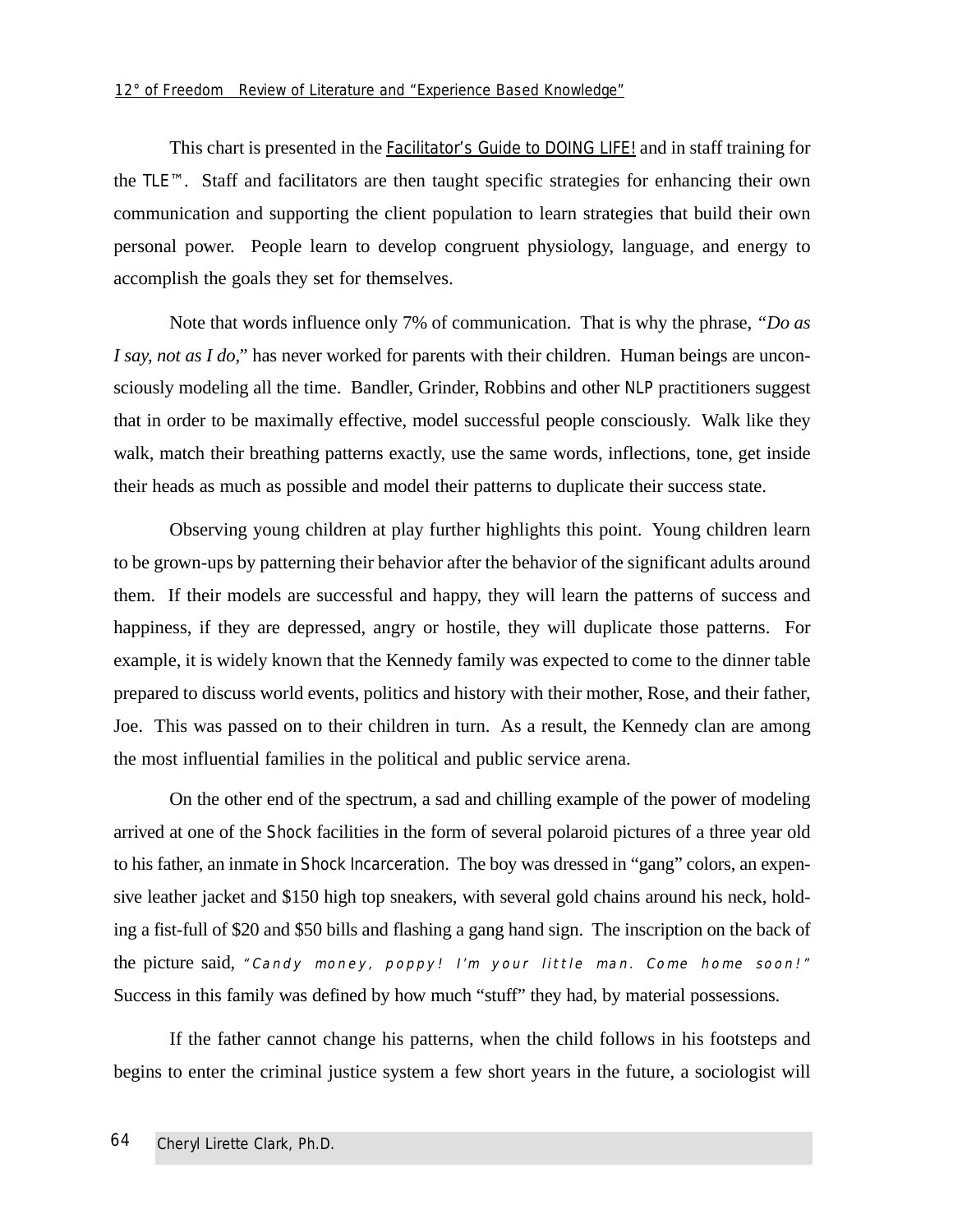describe them as a "criminogenic" family.

Staff in the  $TLE^{\pi}$  are taught the principles of modeling, as one of their primary functions is to be role models for the inmates in the program. A simple game, "Simon Sez" played at a fast pace periodically during training illustrates the impossibility of doing as "Simon Sez" rather than modeling what "Simon" is doing, as instructions for an action are shouted out while the leader is doing something very different than what "Simon Sez" to do.

NLP teaches people how to model excellence.

"Bandler and Grinder found that there are three fundamental ingredients that must be duplicated in order to reproduce any form of human excellence. They are really the three forms of mental and physical actions that correspond most directly to the quality of results we produce. …

The first door represents a person's belief system. What a person believes, … thinks is possible or impossible, to a great extent determines what he can or cannot do. … when you don't believe you can do something, you're sending your nervous system consistent messages that limit or eliminate your ability to produce that very result. If, on the other hand, you are consistently delivering to your nervous system congruent messages that say you can do something, then they signal your brain to produce the result you desire, and that opens up the possibility for it. …

The second door that must be opened is a person's mental syntax. Mental syntax is the way people organize their thoughts. Syntax is like a code. There are seven digits in a phone number, but you have to dial them in the right order to reach the person you want. …

The third door is physiology. The mind and body are totally linked. The way you use your physiology—the way you breathe and hold your body, your posture, facial expressions, the nature and quality of your movements—actually determines what state you are in. The state you're in will determine the range and quality of the behaviors you're able to produce.  $\ldots$ <sup>128</sup>

These three ingredients are unconscious habits most of the time. People are rarely conscious of how their beliefs, mental syntax and physiology reflect "who they are" and how they communicate. Human beings learn belief systems from their families of origin and oth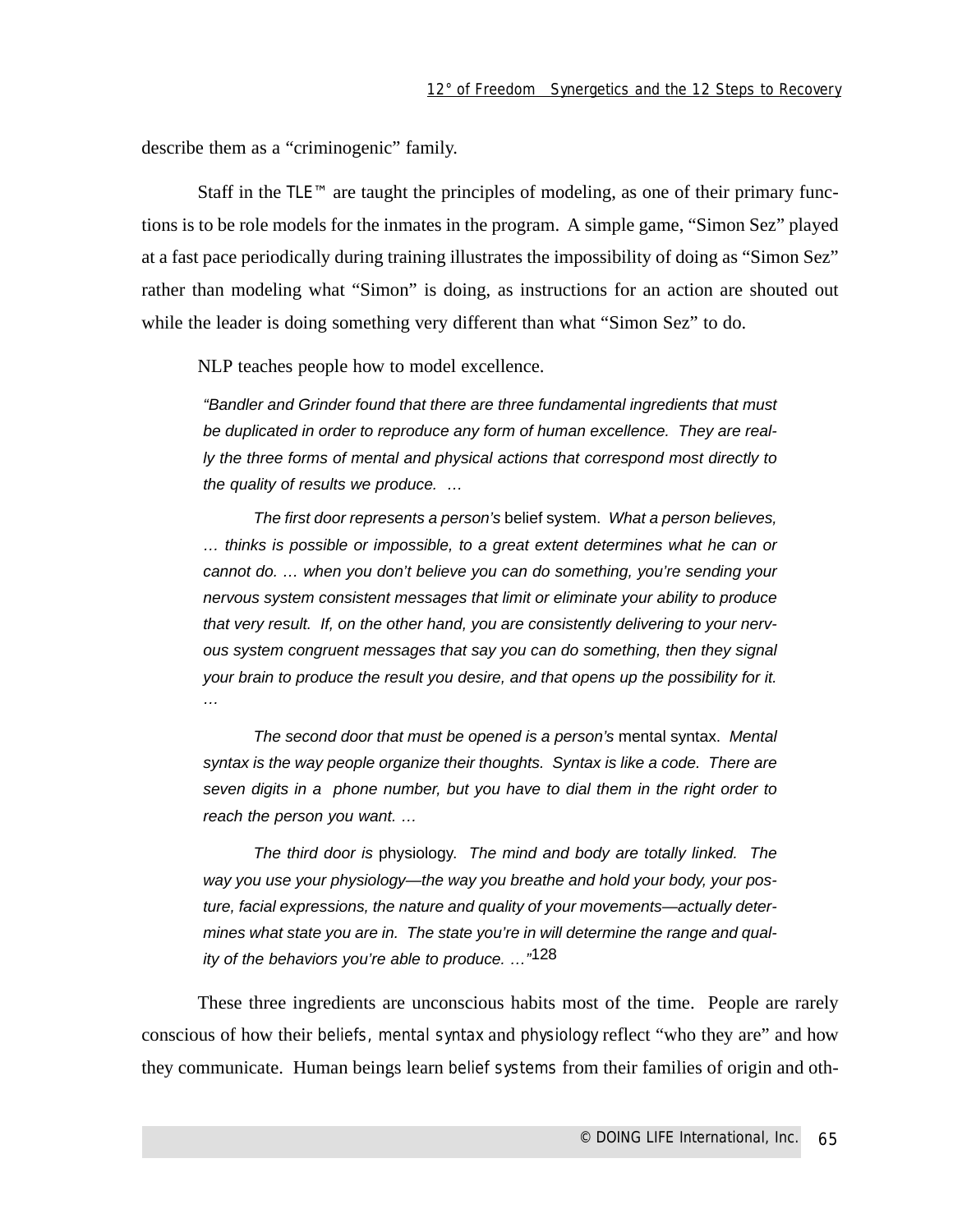ers who significantly impact their lives. As the Kennedy clan learned to value public service and the use of personal power in what they consider "good" works, *"*Poppy's little man*"* is learning to value material things, the "stuff" of instant gratification. In a Step 4 exercise where inmates are asked to list their assets and liabilities, one inmate listed "15 gold chains, two signet rings, a Lexus and a Rolex" as assets. When he was reminded that none of those things had helped him stay out of prison, he argued a while, then began to think about what assets he had that did not "cost" him his personal freedom. Indeed, a graduate some years later was killed for his gold cross and chain eight days after release.

In terms of mental syntax, experience shows inmates' patterns of thinking generally begin with *"I can't … I don't know … don't have … It's not fair …"* etc., and are sprinkled liberally with *"but"* and *"no."* Their physiology: body language, posture, facial expressions, even their way of dressing, usually expresses discouragement, defeat, hostility, shame and often defiance. When asked if they understand the term *"probable cause,"* they know the term, having been arrested many times. When it is suggested to them to define *"probable cause"* as "*probably I should arrest you,"* they understand the reasons for staff insisting that they change their posture, facial expressions and grooming to that of a winner, rather than a loser, and why they are expected to walk with pride and dignity, heads up, shoulders back, speaking and acting purposefully and clearly.

The TLE™ teach them how specifically to alter their facial expressions, to stand straight and move with purpose, to speak effectively and to adopt the stance ("state") of a winner. Examples of successful people, including recovering addicts, now successful ex-convicts and others who overcame defeat are offered, discussed and modeled. For example, a Step 9 exercise has them watch Dr. Martin Luther King's "I Have A Dream" speech, discuss it in the Artform process, memorize the portion of it that begins with the cadence "I have a dream ..." and deliver it in front of their community group in Dr. King's cadence, duplicating his posture, tone, gestures and passion. In part, that section says:

"**I have a dream** that one day on the red hills of Georgia, sons of slaves and the sons of former slave-owners will be able to sit down together at the table of brotherhood.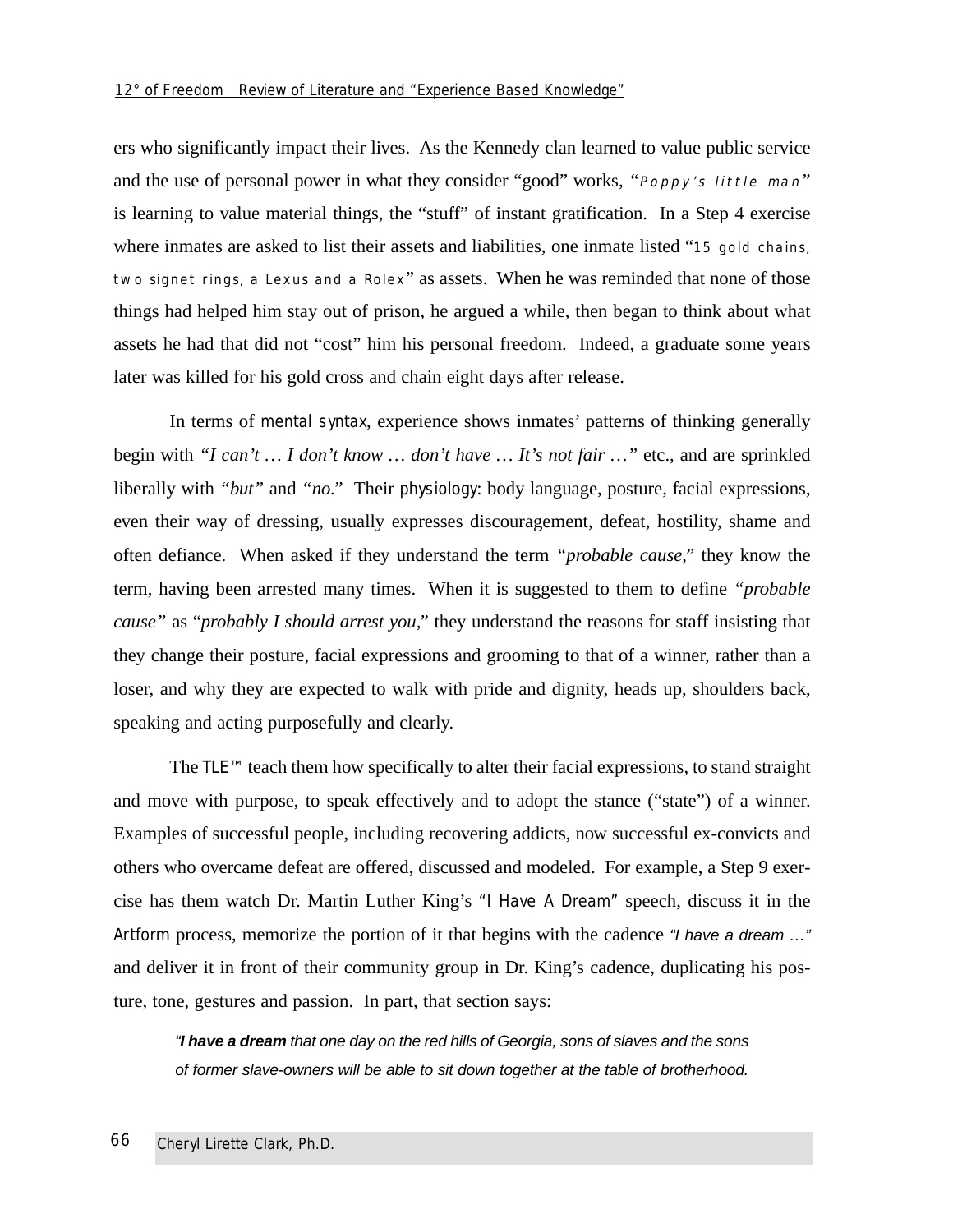**I have a dream** that one day, even the state of Mississippi, a state sweltering with the heat of oppression, will be transformed into an oasis of freedom and justice.

**I have a dream** my four little children will one day live in a nation where they will not be judged by the color of their skin but by the content of their character. **I have a dream today!** 

**I have a dream** that one day, … little black boys and black girls will be able to join hands with little white boys and white girls as sisters and bothers. **I have a dream today!**"129

Inmates then write their own, personal "I Have A Dream" speech, using the same type of phrasing, rhythm and cadence and deliver it to their group. Finally, they write home to someone who matters to them to tell them about it. If they have no one at home, they write a letter to themselves. Their letters are expected to specify commitments about how they will work to achieve their dream. This exercise integrates the methodology of NLP, accelerated learning techniques and is based in the principles of Synergetics and Transactional Analysis.

Books like Iyanla Vanzant's The Value in the Valley, A Black Woman's Guide Through Life's Dilemmas,<sup>130</sup> and Nelson Mandela's Long Walk to Freedom,<sup>131</sup> are assigned to help inmates learn how to reframe negative experiences in ways that they can learn from them.

In their books,<sup>132</sup> Bandler and Grinder offer highly technical, exacting explanations and descriptions of their observations of the patterns and techniques of the master therapists they studied. As their first attempts to expose the methodology, they developed comprehensive flow charts, schematics and tables to illustrate the patterns and techniques.

The explanations are complex and sometimes difficult to follow. Most people who learned the methods well, learned them from exposure to their workshops and used their books to remind them of the concepts covered there. Many of the books that came later, written by students of Bandler and Grinder, are much easier to follow and more practical as tools to teach the techniques.

One student of John Grinder, Dr. Genie Z. Laborde133 has done an excellent job of teaching NLP techniques in a practical, down-to-Earth way in her book, Influencing with Integrity, *Management Skills for Communication and Negotiation*. In it, Laborde presents many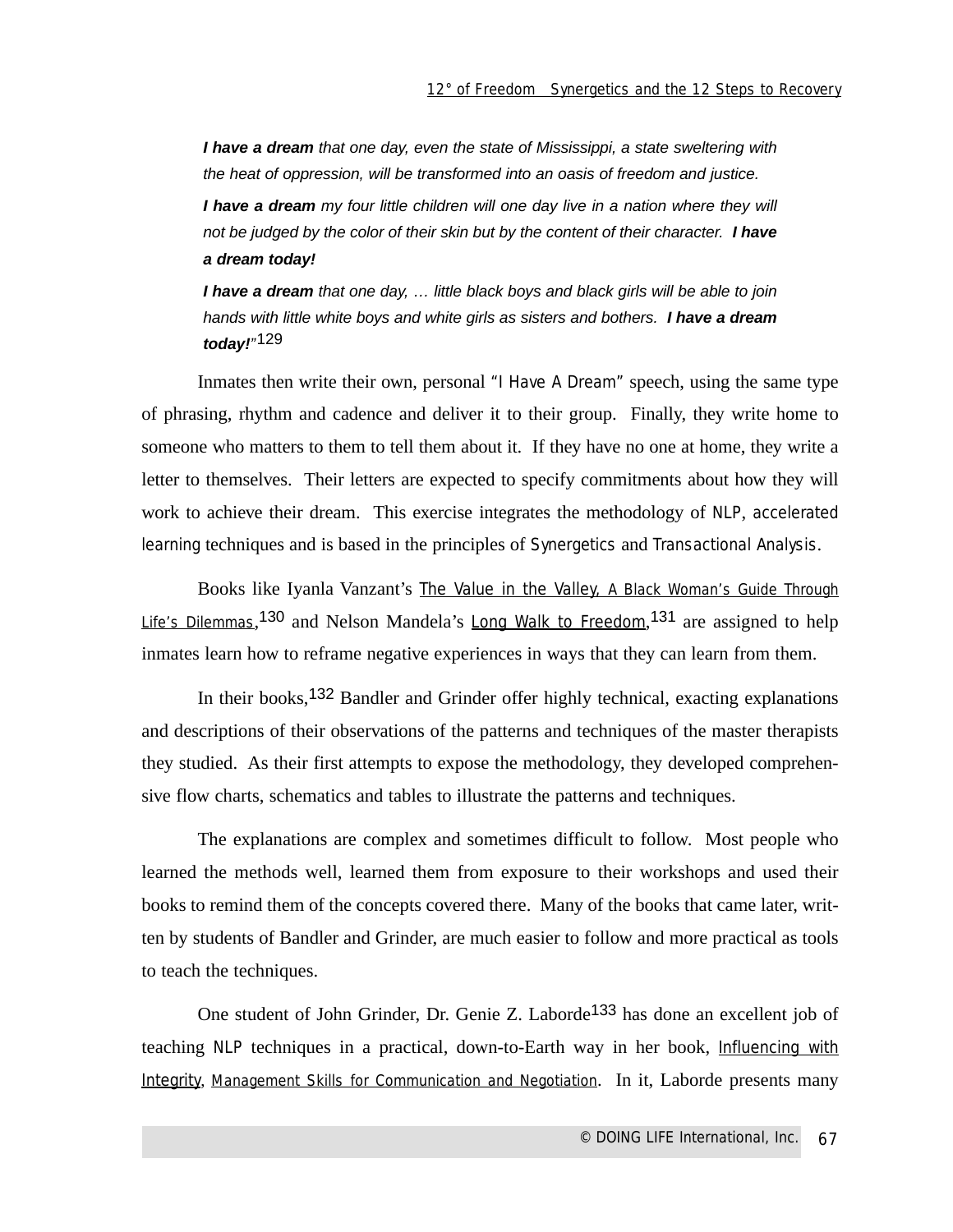specific methods for anchoring NLP into one's repertoire in clear, immediately accessible language, with illustrations and useful exercises. The illustrations on the facing page are adapted from *Chapter 5, The Five Finger Pointers*. This is one example of how Laborde has readers anchor NLP strategies in their physiology, a most effective accelerated learning technique. Readers use illustrations of the hands as templates for learning the skills.

"The time has come to deal with words and what they may mean in a particular communication process. … the content of a communication. Until now we have been concerned with the process of communication, not the content. The content is much less important than facial expressions, body postures, and the sounds of the voice (tone, timbre, tempo, volume) according to linguistics experts like Mehrabian and Birdwhistell. Yet content does matter, and we do need to understand what the other person is saying. Mutual understanding (is) … especially important … between two people or twenty. … To use these procedures, you need to know about five questions called the Pointers.

The Pointers have a distinguished lineage. Their great-grandparents are Alfred Korzybski and Noam Chomsky. Korzybski pointed out that the map of something is not the same as the territory it represents, and the word is not the thing named. …

Chomsky added the idea that impoverished and inadequate mental maps of reality are the result of glitches (malfunctions) in our perceptual and thinking processes.

John Grinder and Richard Bandler … took these earlier ideas, added new insights, and created the Meta Model to explain how language works. … Originally, the Meta Model filled two books, volumes I and II of The Structure of Magic. John Grinder ... reduc[ed] these two books to five questions.

The first two Pointers clarify nonspecific nouns and verbs. The third Pointer questions rules like "shoulds" and "should nots." The fourth pointer is for generalizations. The fifth (thumb) is for changing comparators without antecedents (such as "better"). …

The first two Pointers uncover specific meanings that are idiosyncratic to the individual. The next two Pointers … are spotlights to illuminate holes, blanks, or glitches in your or the other person's thinking processes. Most of us have thinking habits that are less than optimal. Deletions, distortions, and generalizations are errors on our maps of reality that often block us from seeing answers to our problems.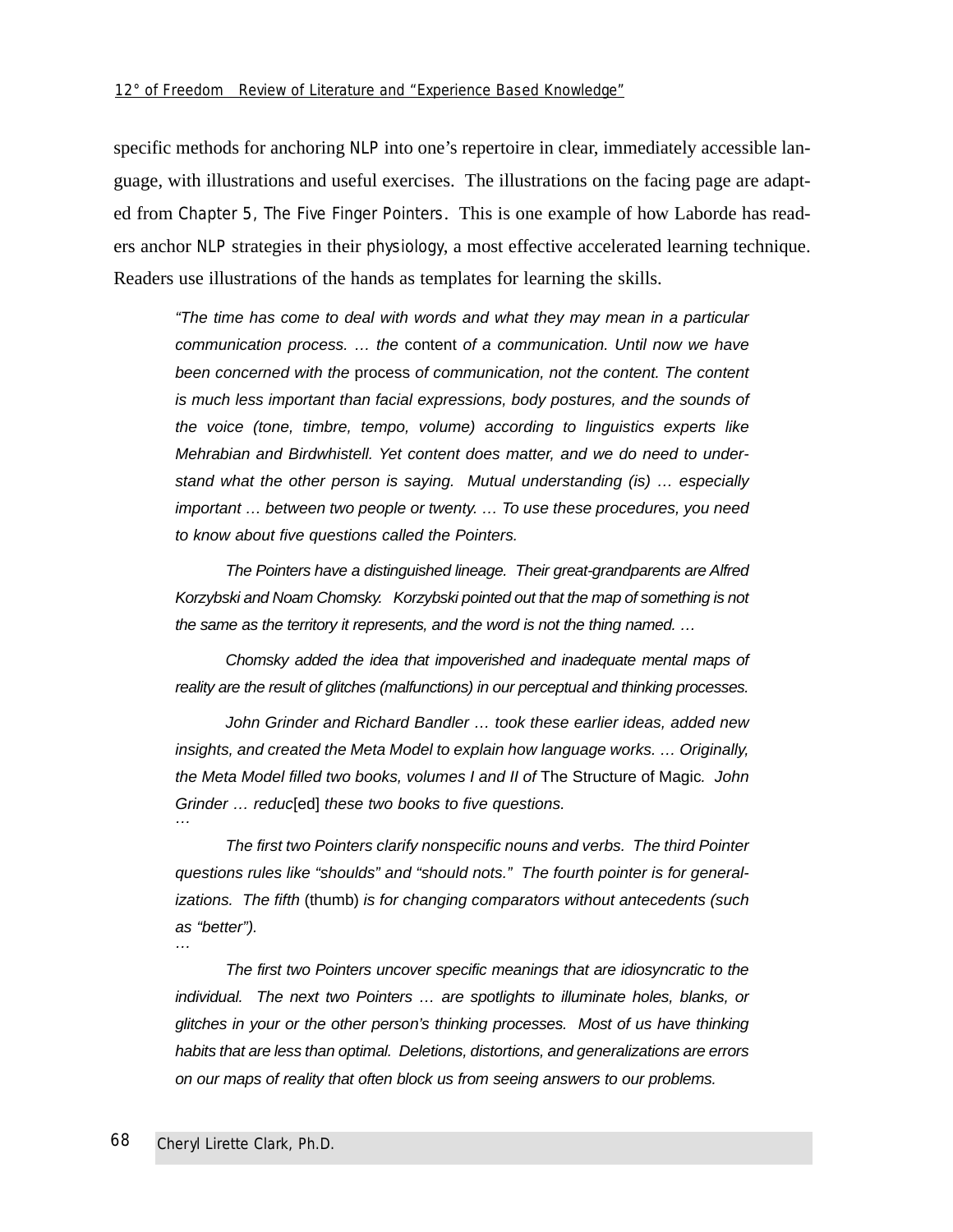

The fourth pointer works to expose the fallacy of generalizations. Generalization is a natural thinking process that makes it possible for us to open doors and turn doorknobs without thinking. Once we know what … and how …, we generalize this information to all doors and simply open them without a thought. … Obviously, we need generalizations to function in the world. …

On the other hand, inappropriate generalization can create unnecessary pain and limitations in behavior. … …

Words such as all, every and always will alert you to generalizations. … Few generalizations are true all the time. When we generalize, we ignore exceptions to the rule. …

The fifth and last Pointer [the thumb] is used for comparitors … such as better, worse, easier … Remember to use a Pointer only when the unexpressed information affects your own or the other's outcome. … as long as that question will elicit information you need."<sup>134</sup>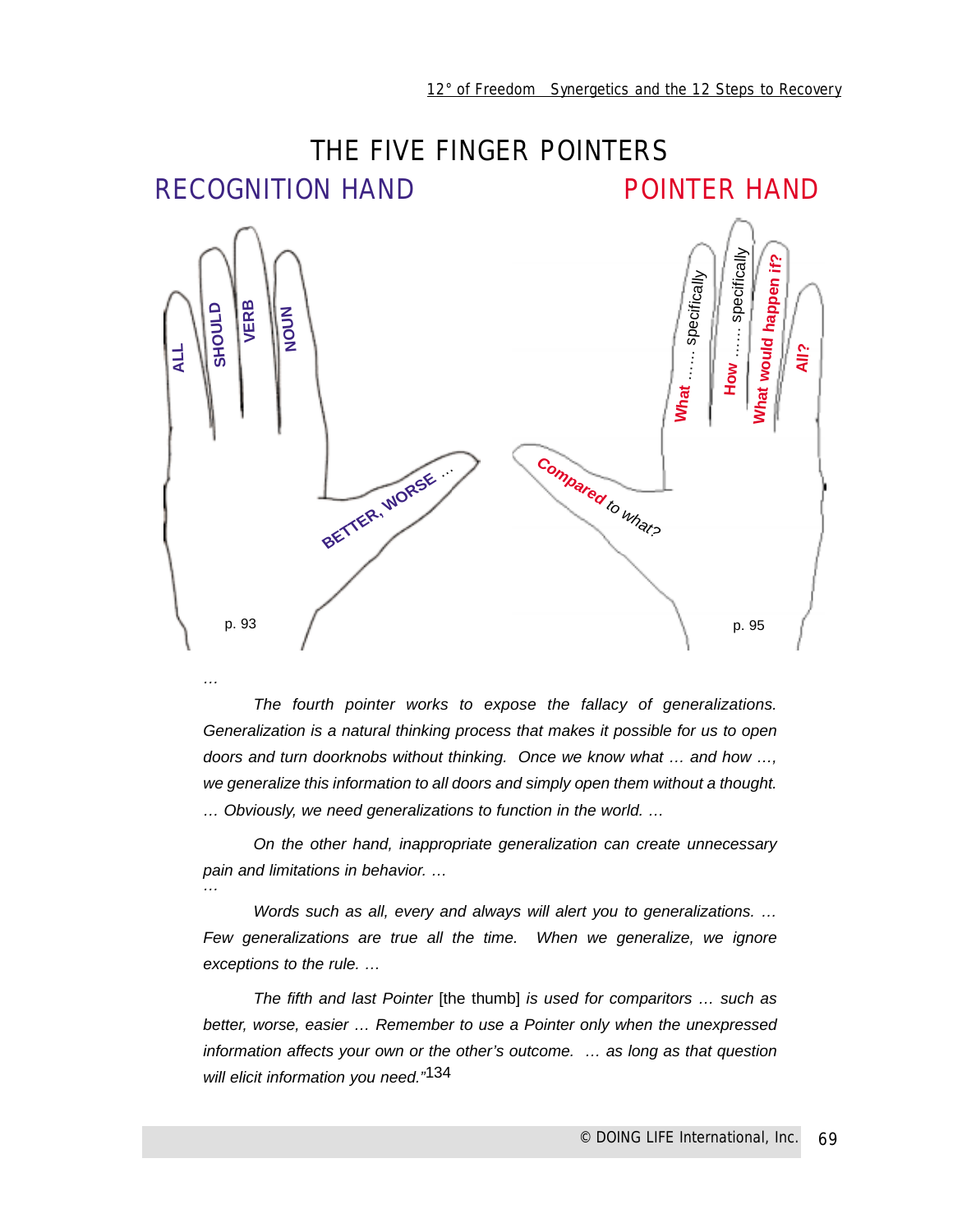#### *12° of Freedom Review of Literature and "Experience Based Knowledge"*

Laborde's book is full of these practical exercises for learning to gain control over one's thoughts, language and choices. NLP is one of the most effective tools for teaching the structure of effective communication and success strategies. It offers specific tools for teaching how to think clearly and effectively. As her work is geared to business people, she focuses on improving the quality of written and verbal communications in business settings. However, everything she discusses is easily translated into a therapeutic or accelerated learning setting. It is very useful in teaching inmates how to present themselves effectively and to "sell" themselves to prospective employers. These techniques have been integrated into the TLE™ and staff training. Chapters include:  $135$ 

> Outcomes (See/Hear/Feel Sensory Data) Rapport (Matching Tone or Tempo … Breathing … Rhythms …Postures) Perception + Thinking –> Communication Sensory Acuity (Unconscious Visible Responses) The Five Finger Pointers Meeting Procedures Syntonic Sales Techniques Flexibility and Negotiating

NLP is congruent with the Synergetics model discussed here. Fuller defined words as "The first industrial tool." He believed the conscious use of precise language to be essential to child development and learning. Discussing the innate capacity of children to learn, Fuller said,

"If parents take the trouble to speak clearly, to use their language effectively, to choose appropriate words, the children are inspired to do likewise. If the parents' tones of voice are hopeful, thoughtful, tolerant, and harmonious, the children are inspired to speak likewise. If the parents are not parroting somebody else, but are quite clearly trying to express themselves, nothing encourages more of the intuitions of the young life to commit itself not only to further exploration but to deal competently in coordinating its innate faculties. However, if the parents indicate that they are not really trying, or relapse into slang cliches, slurred mouthings, blasphemy, anger, fear, or intolerance, indicating an inferiority complex which assumes an inability of self to attain understanding by others, then the children become discouraged about their own capability to understand or to be understood."<sup>136</sup>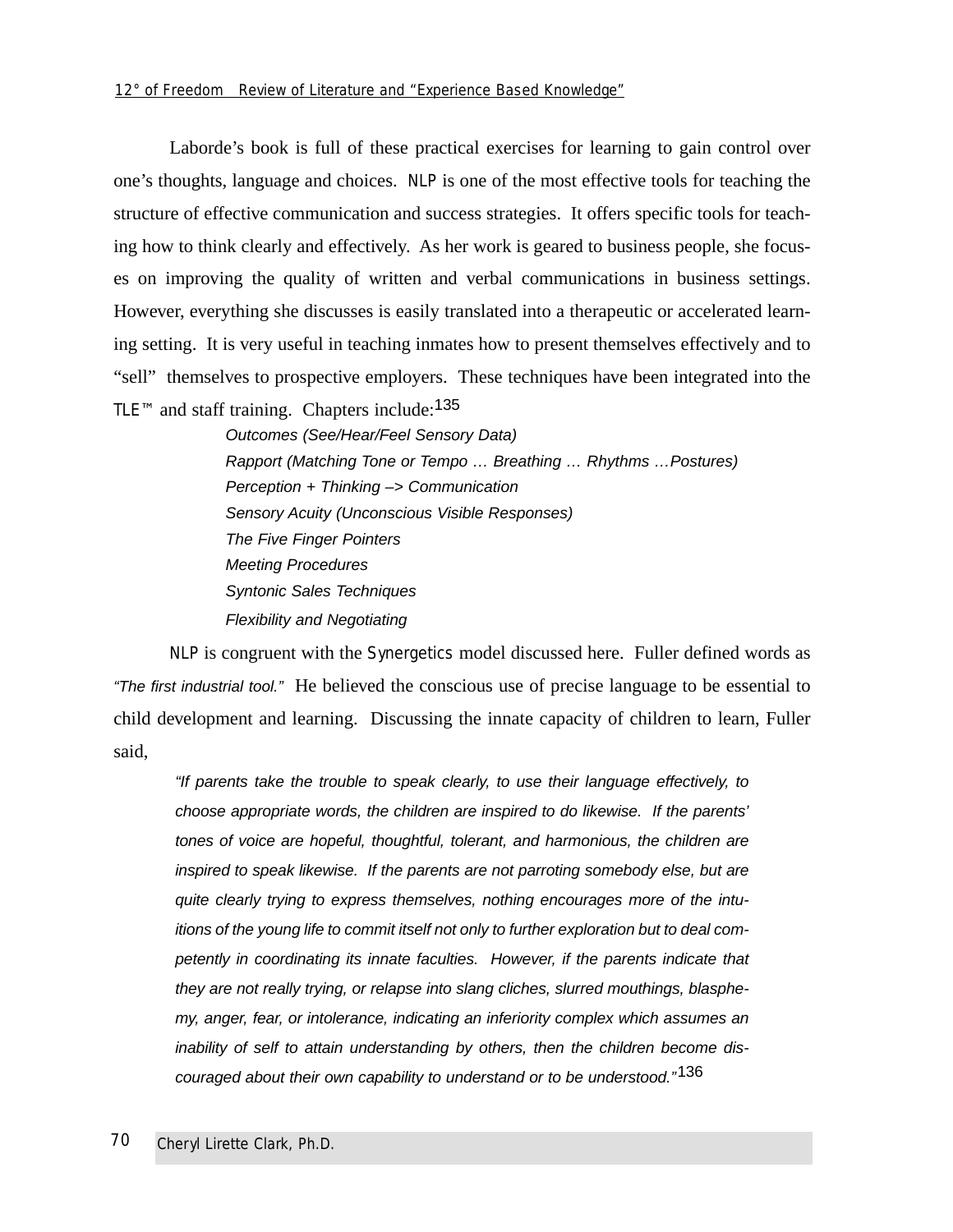As most inmates come from impoverished backgrounds, the attention to language Fuller encourages has rarely been part of their development. Rather, the offender population's language most often reflects the "slang cliches, slurred mouthings, blasphemy, anger, fear, or intolerance," Fuller says indicates an *inferiority complex*. Chapter II: Every Day in America, addresses this issue and discusses one approach to the solution introduced in the TLE™. The Community Standards of the TLE™ expect participants to *"*speak and act supportively" (Standard #2) and go on to define, in Standards 3 through 9, *"HOW specifically"* such communication is most effective. The Standards are discussed in detail in Chapter IV: Environment is Stronger Than Will. Participants evaluate themselves in daily Community Meetings, using these Standards as a *comparator* for effective behavior.

Another helpful discussion of NLP is found in Unlimited Power, A Black Choice, 137 by Anthony Robbins and Joseph McClendon III. McClendon is noted as an authority in the African-American community and a head trainer for Robbins Research International. McClendon introduces the book with a story about a frightening assault perpetrated on him by three "rednecks" who jumped him and viciously beat him solely because he was black, in the wrong place at the wrong time, having stopped at a gas station late at night to fix his broken motorcycle chain. When he eventually got to the police station, he says he was treated like a perpetrator rather than the victim.

McClendon describes the bitterness he nurtured and nursed as a result of this terrifying, dehumanizing experience, what he called his "pity party." Later, a friend invited him to attend an NLP seminar, where he met Anthony Robbins and his life was transformed by the experience. He committed to teaching his "black brothers and sisters" the skills that had been so personally freeing for him.

As 64.3% of offenders incarcerated in this country are people of color, including 46.2% African-American origin, Unlimited Power, A Black Choice offers useful insights into the unique challenges of this ethnic group who are over-represented in the prison population. The book teaches skills for mastery and success, of learning to use personal power to manage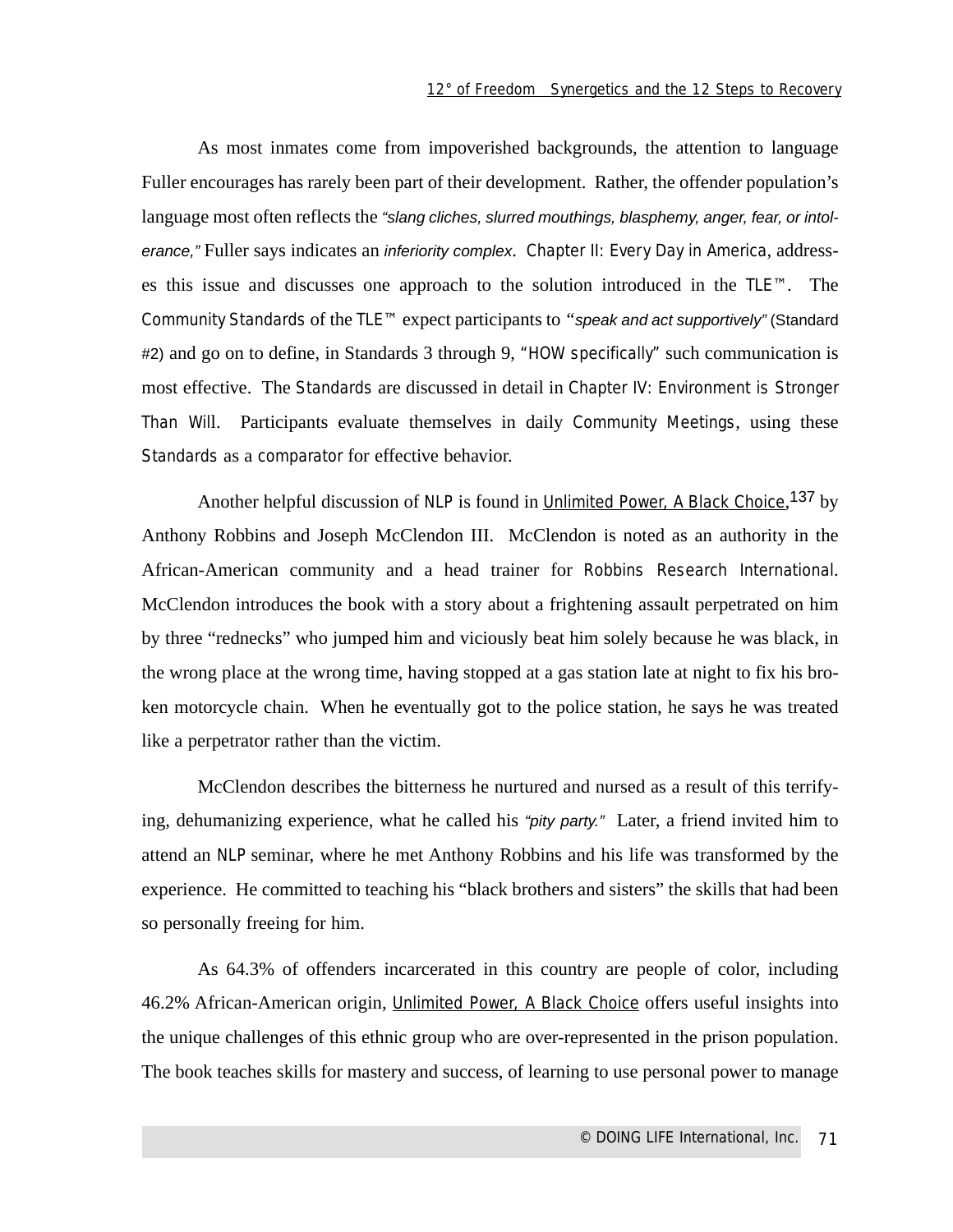one's life and outcomes.

"In our opinion, real power is the ability to create the results you desire while simultaneously adding value to the lives of others. Ultimate power is the ability to shape and control your own life. It's the ability to define human needs and fulfill themboth your needs and the needs of people you care about. It's the ability to direct your own thought processes, your own behavior, so you take hold of the steering mechanism of your life and determine your own destiny."<sup>138</sup>

Unlimited Power, A Black Choice offers many examples of successful African-Americans who have overcome significant obstacles to achieve their goals and provides stepby-step exercises to master effective communication skills, which begins by mastering one's internal state (of mind).

"**To master our lives, we must master the way we communicate to ourselves.** If we want to change our lives, we must change our actions, and our actions are fathered by our decisions.

…

### … **How we feel is not the result of what is happening in our lives—it is our interpretation of what is happening.**" 139

Jesse Owens, Wilma Rudolph, Bill Dower, Arthur Ashe, Michael Jordan, W.E.B. Dubois, Berry Gordy, General Colin Powell, Maya Angelou, Dr. Martin Luther King, Jr., Nelson Mandela, Marian Wright Edelman, are among those successful role models presented as mastering The Ultimate Success Formula:

- 1. Know your outcome.
- 2. Take massive action.
- 3. Have sensory acuity—notice what you are getting.
- 4. Change your approach until you get the results you want.<sup>140</sup>

NLP offers simple, clear, easily duplicated skills for developing successful communication strategies. The tools have been integrated into every aspect of the  $\text{TL} \mathbb{R}^m$ , in DOING LIFE! and in <u>S.M.A.R.T. Choices!</u>. The model is best learned through practice. Robbins says, "Repetition is the Mother of Skill."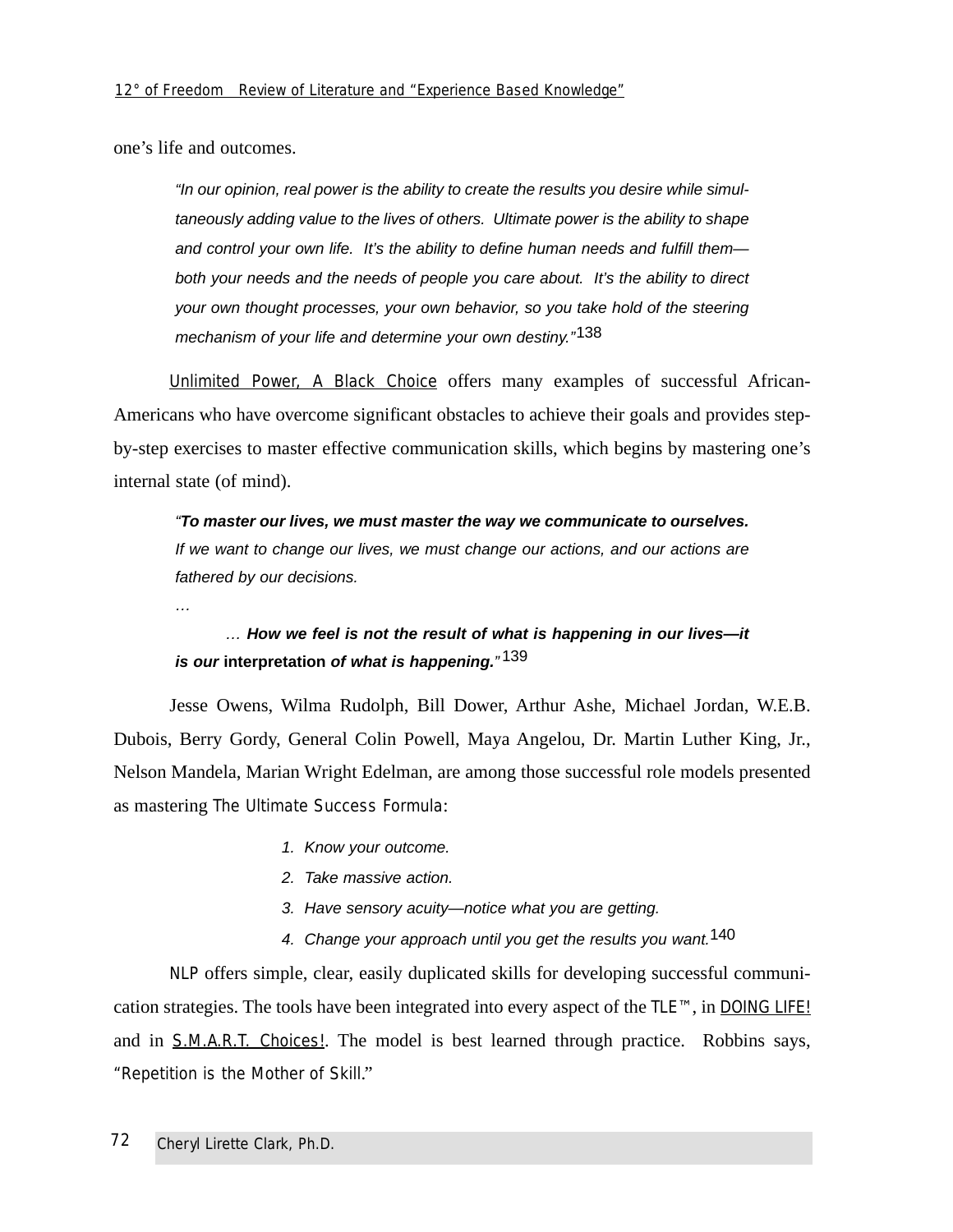### Family Therapy

One of the masters studied by Bandler and Grinder was Virginia Satir (D.S.W.).141 Dr. Satir has been most acknowledged for her phenomenal work with families. She was the first to develop the concept of treating the family system. She steadfastly refused to see an "identified patient" as the "problem" and lovingly demonstrated how families could identify and correct disfunction through recognizing and changing patterns of communication. Virginia was known affectionately by therapists throughout the world as *"the Grandmother of Family Therapy*.*"* She had an indomitable spirit which pervaded everything she did and wrote. Her legacy to the world was joy in family life. Her books, among them, Conjoint Family Therapy and Peoplemaking, continue to speak to her students from a space of deep compassion.

Virginia Satir was a most warm, compassionate, loving and nurturing person. From the first moment when she began to speak, the space of any of the training sessions she conducted was transformed into a haven of peace and serenity. It did not matter if she was working with families, psychiatrists, therapists, inmates or teachers; everyone Virginia touched reported feeling totally safe and supported to be the best that they could be.

Studying with Virginia Satir was an experience of boundless grace and unconditional love. Her workshop with women in the Network Program at Bedford Hills Correctional Facility transformed the prison gymnasium into sacred space. The healing that took place with those abused, seriously damaged women, some of them incarcerated for life in prison for the murder of their abusers, was breathtaking to witness. Faces totally transformed in the space of a day and the tone of the Network units maintained that quiet, powerful presence for months after Virginia was there. Inmates and staff alike continued to embody her message. The training programs she conducted for psychiatrists and mental health staff or those who worked in Network facilities were powerful experiences of love and commitment. No one who was blessed to be in Virginia's presence was unaffected by her.

Virginia's presence shines through her video tapes and writings as well. Those who were never graced with her presence can be grateful for her gift of expressing complex ideas in dynamic, picturesque ways. When speaking of writing, Virginia said *"Always use juicy*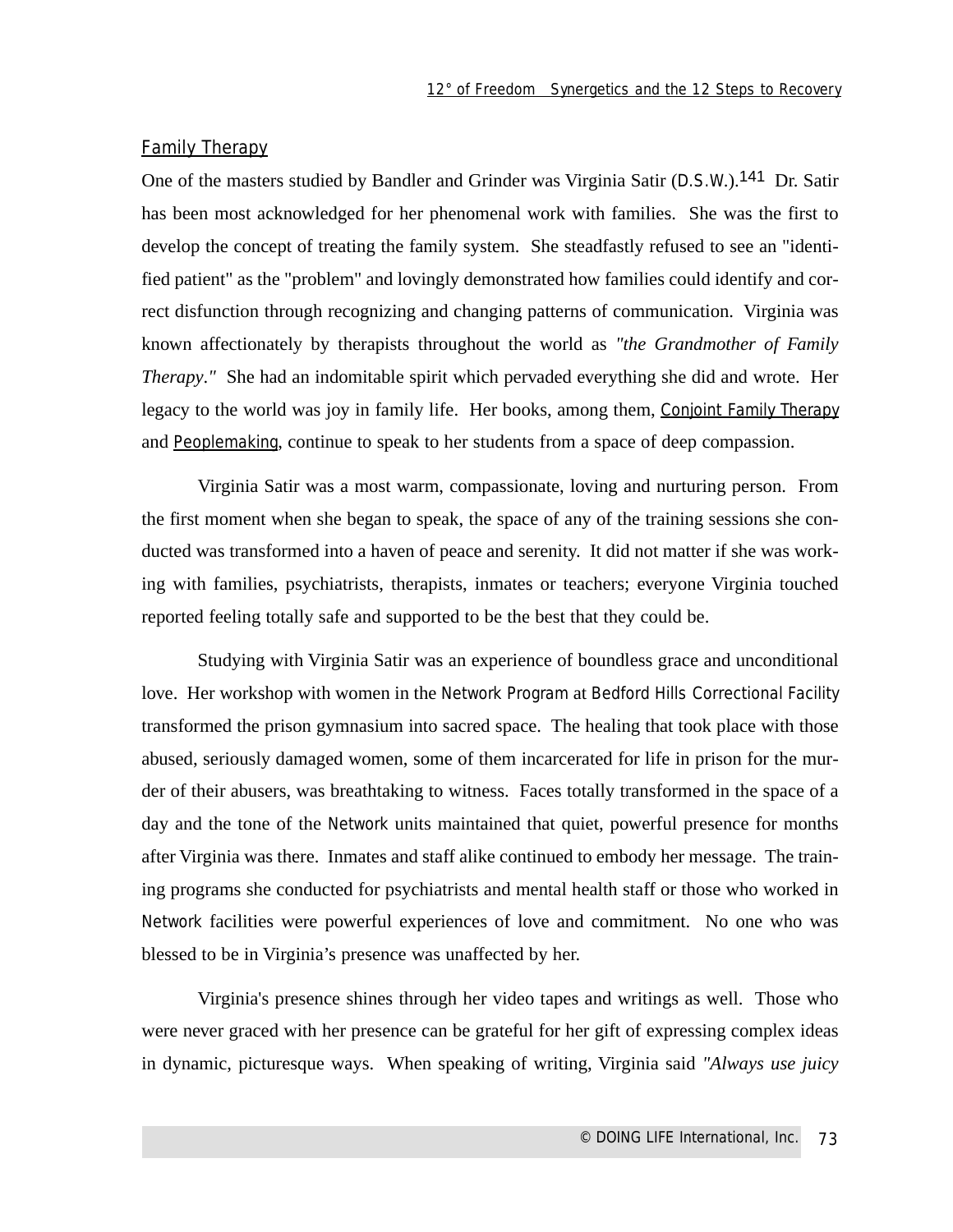*words when you write. People love juicy."* Peoplemaking contains the essence of her philosophy and is an enjoyable, easy to read text, written for families. It contains a wealth of experiential exercises designed to free people from the bonds that limit their personal effectiveness and communication. Virginia's death was a great loss, mourned by people all over the world. She taught always with the deepest respect for the people with whom she worked, who felt unconditional love in her presence. Virginia had a wholistic perspective, she opens Peoplemaking with:

"Seven years ago, I wrote a book called Conjoint Family Therapy, which was aimed primarily at professional people who were trying to help families with their pain. Since then I have received many requests for a new book for families that deals with family process. This book is a partial answer to those requests.

Since I don't believe that the last word has been or ever will be spoken about anything, I have continued to experiment with new aspects of self-worth, communication, system, and rules within the family. ...

All of the ingredients in a family that count are changeable and correctable—individual self-worth, communication, system and rules—at any point in time. In fact, I would go so far as to say that any piece of behavior at a moment in time is the outcome of the four-way interplay of the person's self-worth and body condition of that moment, his interaction with another, his system, and his place in time and space and situation. If I have to explain his behavior, I have to say something about all these facts, not just one, then I must also look to see how each part influences the other.

I believe that what is currently going on is the natural consequence of the experience of one's own life. It need bear little or no relationship to either the awareness or the intent of the individual. Old pains are propagated and made stronger by current interaction about them.

There is hope, then, that anything can change."124

It was this philosophy that so inspired the transformation of family systems as played out in daily life in interactions with others. Satir's model made it possible for families judged "hopeless," to change their patterns of relationship. This guiding philosophy has much to offer the "broken" children of "dysfunctional" (a word Virginia would never use) families who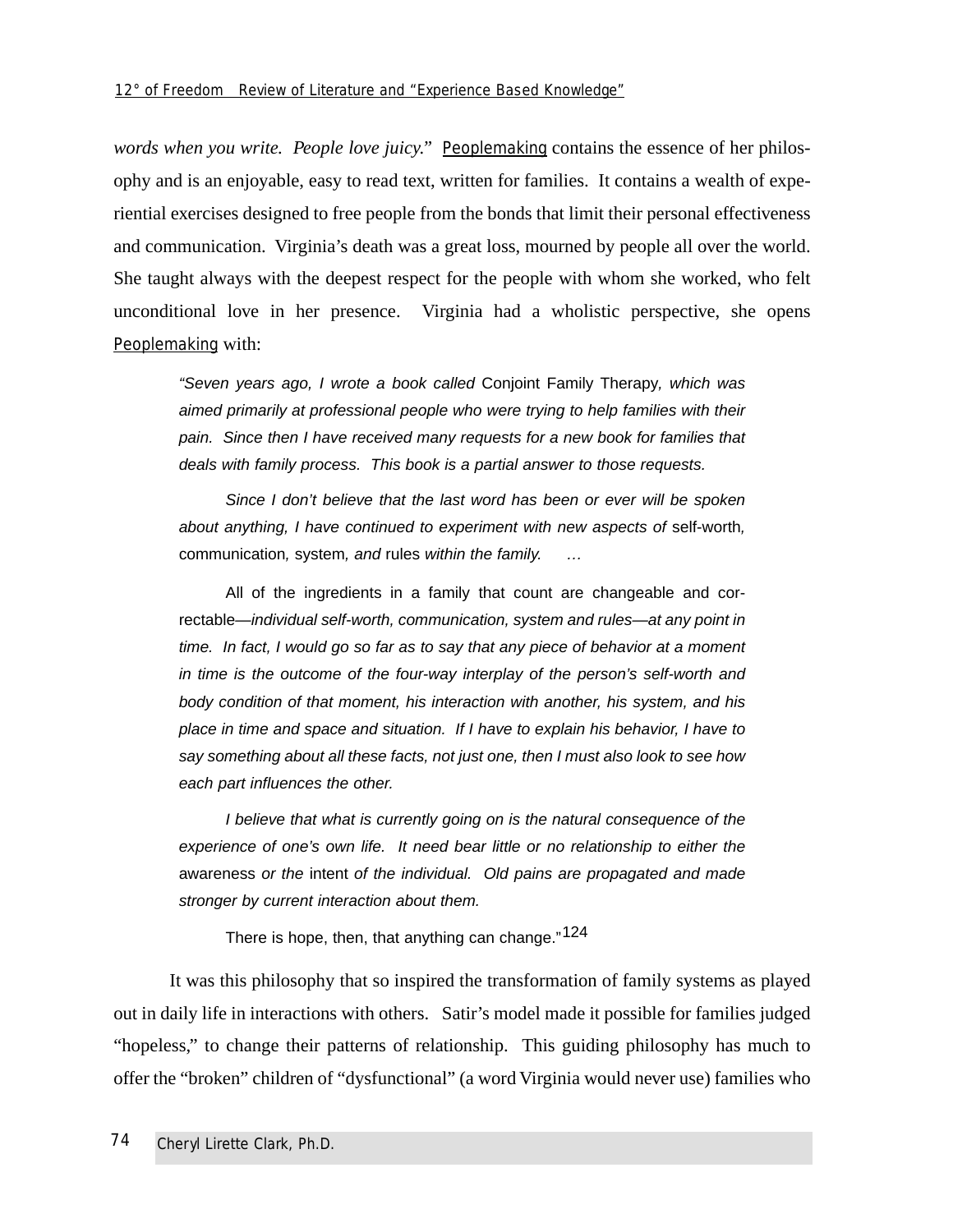end up in prisons. Virginia was committed to improving the quality of life for all families. To do that she looked for patterns of interaction and ways to improve communications.

"… Family life is something like an iceberg. Most people are aware of only about one-tenth of what is actually going on—the tenth that they can see and hear—and often think that is all there is. … Just as a sailor's fate depends on knowing about the iceberg under the water, so a family's fate depends on understanding the feelings and needs and patterns that lie beneath everyday family events. …

In this age of expanding knowledge about the atom, outer space, human genetics, and other wonders of our universe, we are also learning some new things about people's relationships with people. …

Over the years I have developed a picture of what the human being living humanly is like. He is a person who understands, values and develops his body, finding it beautiful and useful; a person who is real and honest to and about himself and others; a person who is willing to take risks, to be creative, to manifest competence, to change when the situation calls for it, and to find new ways to accommodate what is new and different, keeping that part of the old that is still useful and discarding what is not.

When you add all this up, you have a physically healthy, mentally alert, feeling, loving, playful, authentic, creative, productive human being; one who can stand on his own two feet, who can love deeply and fight fairly and effectively, who can be on good terms with both his tenderness and toughness, know the difference between them, and therefore struggle effectively to achieve his goals.

The family is the "factory" where this kind of person is made. You, the adults, are the peoplemakers.

In my years as a family therapist, I have found that four aspects of family life keep popping up in the troubled families who come to me for help. They are—

the feelings and ideas one has about himself, … self-worth;

the ways people work out to make meaning with one another, … communication;

the rules people use for how they should feel and act, which eventually develop into … the family system; and

the way people relate to other people and institutions outside the family, … the link to society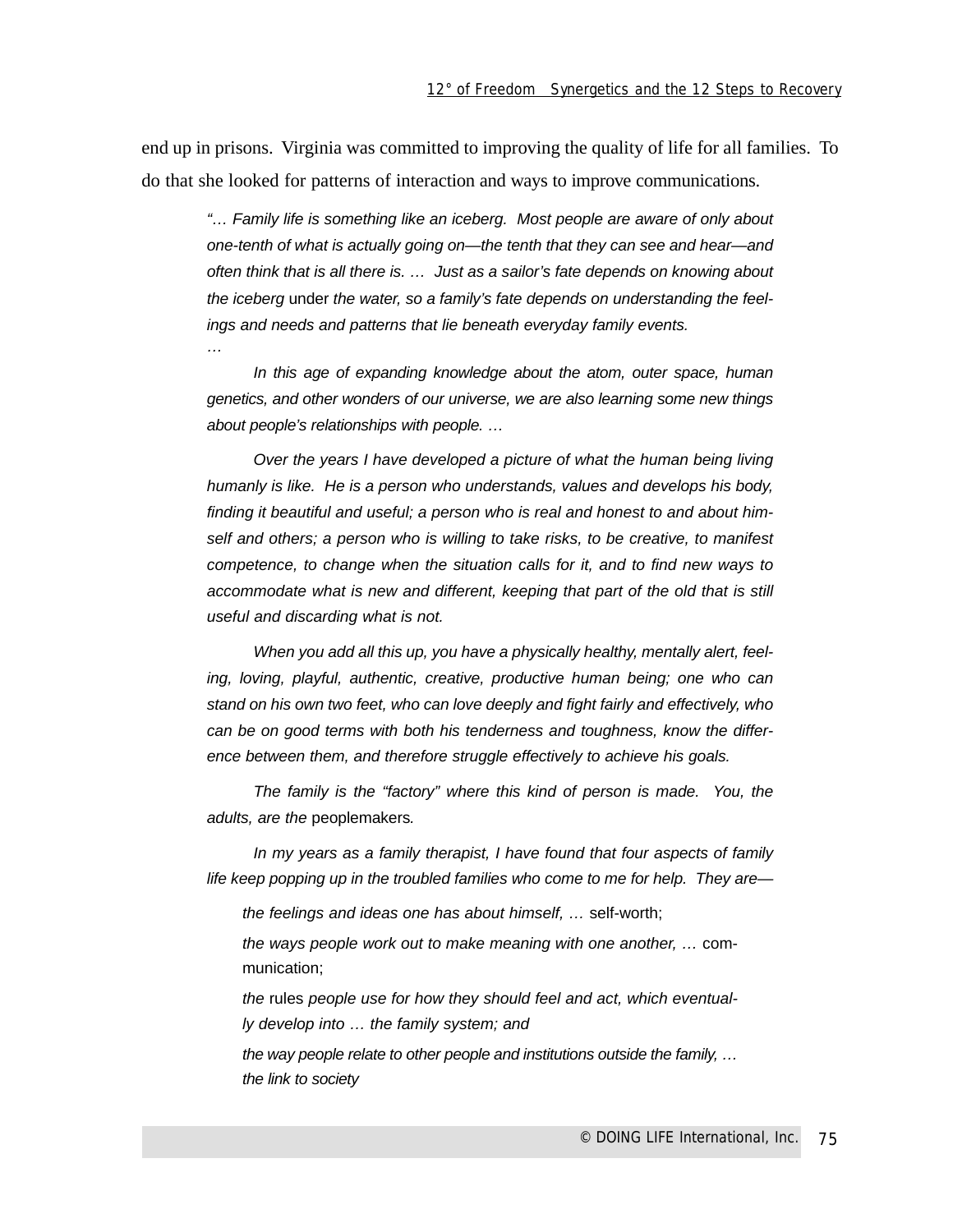No matter what kind of problem first led a family into my office—whether a nagging wife or an unfaithful husband, a delinquent son or a schizophrenic daughter I soon found that the prescription was the same. To relieve their family pain, some way had to be found to change those key four factors. In all these troubled families I noticed that—

self-worth was low;

communication was indirect, vague, and not really honest; rules were rigid, inhuman, non-negotiable, and everlasting; and the linking to society was fearful, placating, and blaming.

Fortunately, I have also had the joy of knowing some untroubled and nurturing families … In these vital and nurturing families, I consistently see a different pattern—

self-worth is high;

communication is direct, clear, specific and, honest; rules are flexible, human, appropriate, and subject to change; and the linking to society is open and hopeful. …

… I have learned that families everywhere have certain working parts in common, too. In all families—

every person has a feeling of worth, positive or negative; the question is …Which is it?

every person communicates: … How and what happens as a result? every person follows rules; …What kind, and how well do they work for him? every person is linked to society; ...How, and what are the results?"<sup>143</sup>

Virginia taught that these basic things are true no matter what the family: intact, single-parent, natural, foster, alternative or adopted. To be happy and healthy, people need to be clear about their patterns of relating to others and their own needs. Her loving acceptance of all with whom she worked shines through as she expresses her goal for Peoplemaking:

"… to help you discover how … to reduce problems and increase the vitality and joy you can find with one another. Think of my words not as the voice of a socalled expert, but as the accumulated experience of someone who has shared the happiness and sorrow, the hurt and anger and love, of many families.

I am not going to scold anyone in this book. … I should probably pin medals on many of you for doing the best you know how with a difficult situation."<sup>144</sup>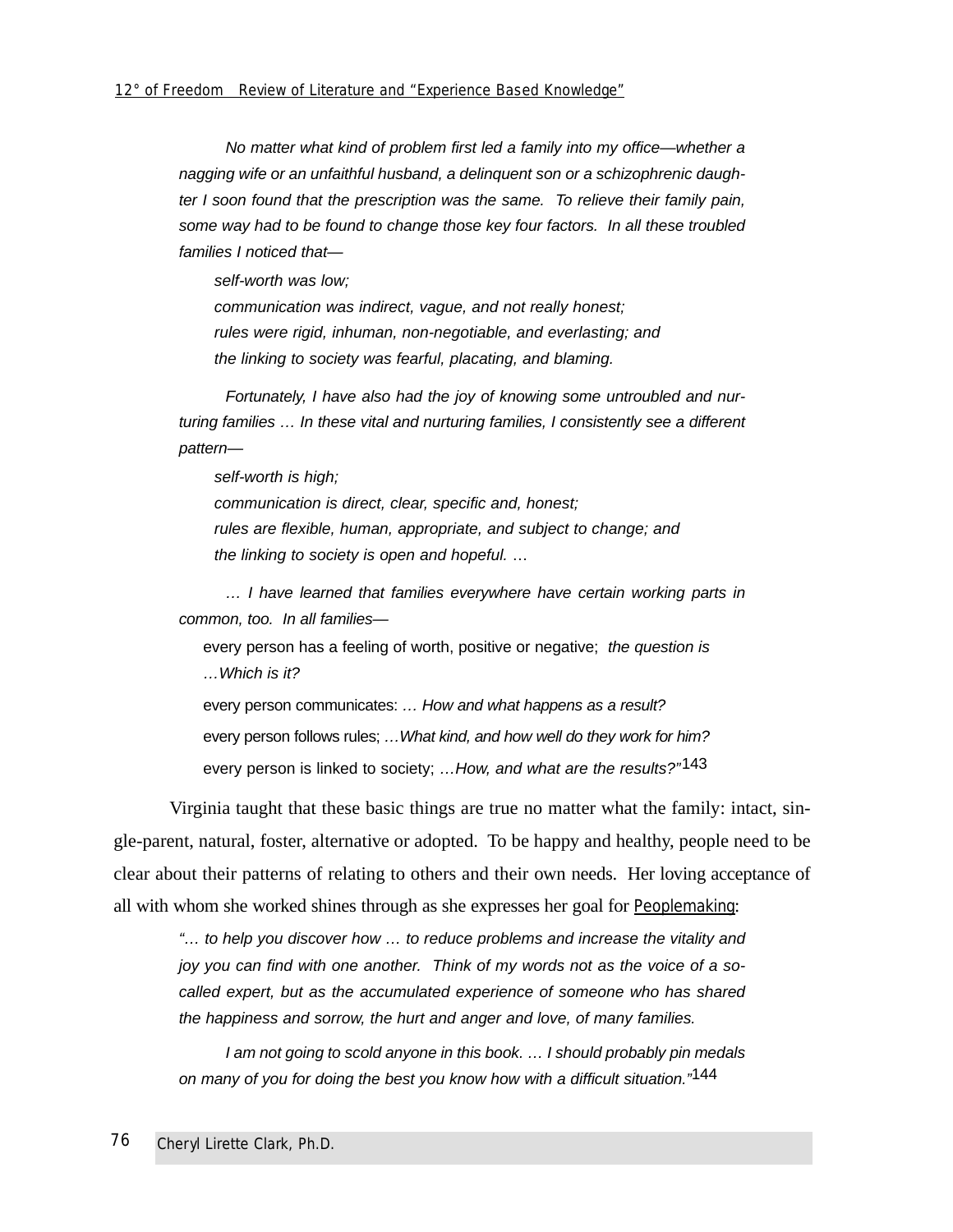As one in forty children in the United States has a parent in prison, and each participant of the TLE™ has an average of 1.5 children, the guidelines Satir presents in Peoplemaking are a vital part of Transition Planning for all participants. Parenting classes, including diapering, bathing, heath and nutrition are an essential part of the program. This is a population that begins by having their first child at the painfully young age of 13. There have been 32 year old grandmothers in the program and men with as many as nine children by age 27.

The people in prison are themselves the babies of babies. They have no idea how to parent, let alone communicate in ways that are nurturing and supportive. They are often neglected, many brutally abused, physically scarred and seriously damaged when they arrive in the program. One young woman confessed to having murdered her baby in a crack crazed state and leaving the infant's body in a dumpster. She sobbed as she told the story, frightened that she would lose control and do something like that again if she could not master her addiction. She herself had been so badly beaten that her hands were crushed, fingers bent backwards and weak, and she was scarred from burns and lye all over her body.

Most of the participants in the  $\mathsf{TL}^{\mathsf{TM}}$ , male and female, are in agony over the harm they have done to their families and children. They may try bravado, as if they are untouched by it, however, their grief is profound and deep, and accounts for much of the lashing out they do against other inmates and staff while they are in the program. Their drug abuse is a defense against the pain they do not want to feel. While they are in the TLE™, that defense is not available to them, although on rare occasions, someone has had a drug smuggled into the visiting room or succumbed to the temptation of stealing a beer while on a worksite in a public park. Staff are trained to recognize defenses against pain and to work from the healing principles Satir espouses in her books.

Community Standards<sup>145</sup> that reinforce the Philosophy presented earlier on page 59, support each participant to develop a strong sense of self and build self esteem; to learn how to communicate effectively; to follow appropriate rules; and bond with the society that is their therapeutic community while they are in the TLE™. Each participant must memorize and live by 10 General Orders, that reflect the Community Standards and social rules of the larger soci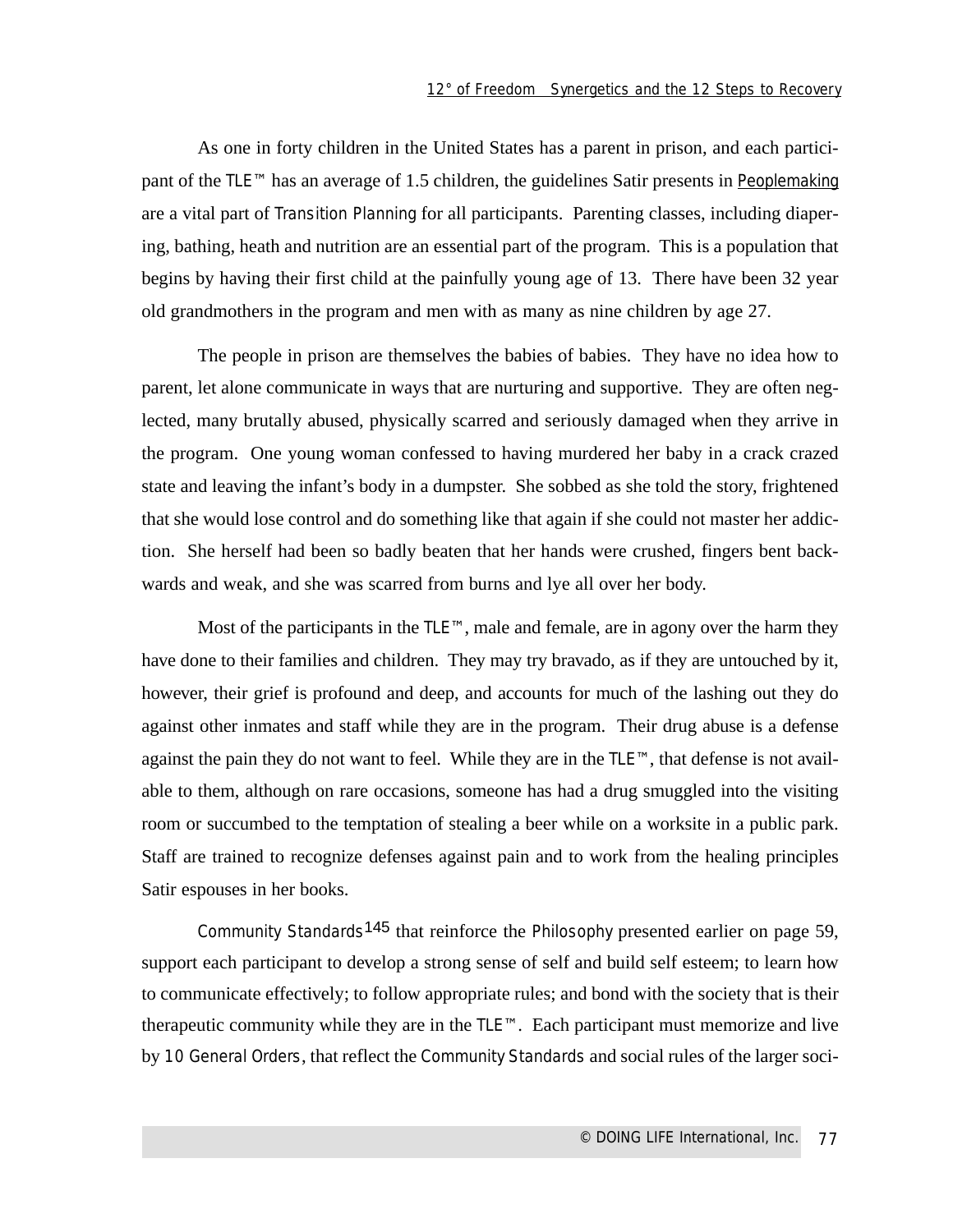ety. They learn how to translate these skills into their life after release and how to build loving, supportive families. The 10 General Orders and Community Standards are presented in Chapter IV: Environment is Stronger Than Will.

Virginia identified four Patterns of Communication that result from stress and in upset and discomfort. These patterns are reminiscent of Berne's patterns of "Covert" or "Duplex" Transactions in Game Analysis. 146

"The four patterns of communication … are: placating, blaming, computing, and distracting. …

It is important … to understand that every time you talk, all of you talks.Whenever you say words, your face, voice, body, breathing, and muscles are talking too.…

What we are essentially talking about in these four patterns of communication are double-level messages. In all four instances your voice is saying one thing, and the rest of you is saying something else. ..."147

Dr. Satir would put her clients in the exact body positions, breathing, speaking, moving and speaking in the same tone as typical of one of the four patterns. She would then help people move out of these "stuck" positions by changing their faces, bodies, breathing, stance and tone, little by little. The changes in how people felt and responded were dramatic. It was this mastery that attracted Bandler and Grinder to study with her and present a model for others to duplicate her strategies in **TRANCE-Formations**.<sup>148</sup> Some of these exercises have been incorporated into pre-release workshops in the TLE™. Virginia ends Peoplemaking with:

"I used to feel that the atom bomb would get us, but now I feel, if anything does, it will be our distressing, unloving, inhuman relationships with one another that divides us into "haves" and "have nots," the bosses and the bossed, and consequently into gross human indignity, which many seem to have decided they will die rather than continue to endure.

Old, traditional, entrenched, familiar human attitudes die hard. It is a question of whether the old attitudes will die and new ones be born or that civilization dies out. I am working on the side of keeping civilization going with new values about human beings.

I hope that now, you are too."149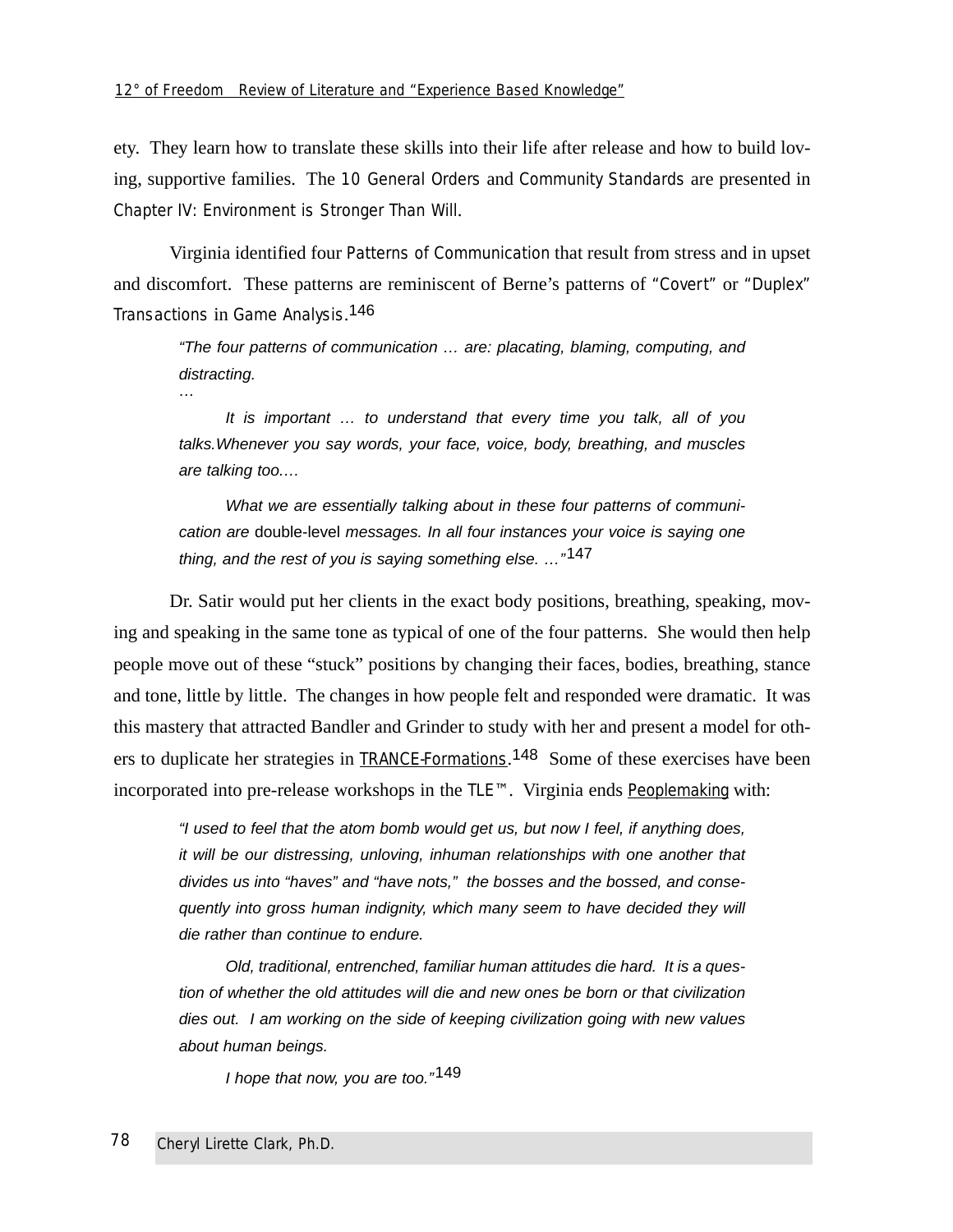#### Accelerated Learning

…

One of the earliest pioneers of accelerated learning techniques was Dr. Edward de Bono,<sup>150</sup> though the model was not known as accelerated learning at that time. Dr. de Bono was concerned with developing creativity and with the study of The Mechanism of Mind, how the creative thinking process works. In one of his most popular books, Lateral Thinking, *Creativity Step by Step*, de Bono says,

"Lateral thinking is closely related to insight, creativity and humour. All four … have the same basis. But whereas insight, creativity and humour can only be prayed for, lateral thinking is a more deliberate process. It is as definite a way of using the mind as logical thinking—but in a very different way. …

The most effective way of changing ideas is not from outside by conflict but from within by the insight rearrangement of available information. … leads to huge leaps forward. …

When ideas lead information ... progress is rapid. ... an insight tool. Insight, creativity and humor are so elusive because the mind is so efficient. The mind functions to create patterns out of its surroundings. Once the patterns are formed it becomes possible to recognize them, to react to them, to use them. … …

… The mind is … a special environment which allows information to organize itself into patterns. This self-organizing, self-maximizing, memory system is very good at creating patterns …

But inseparable from the great usefulness of a patterning system are certain limitations. … it is extremely difficult to restructure them for the patterns control attention. Insight and humor both involve the restructuring of patterns. … Lateral thinking involves restructuring, escape and the provocation of new patterns.

Lateral thinking is closely related to creativity. But whereas creativity is too often only the description of a result, lateral thinking is the description of a process. One can only admire a result but one can learn to use a process. …

Lateral thinking is concerned with the generation of new ideas. … New ideas are the stuff of change and progress in every field from science to art, from politics to personal happiness.

Lateral thinking is also concerned with breaking out of the concept prisons of old ideas. This leads to changes in attitude and approach; to looking in a different way at things which have always been looked at in the same way. Liberation from old ideas and the stimulation of new ones are twin aspects of lateral thinking.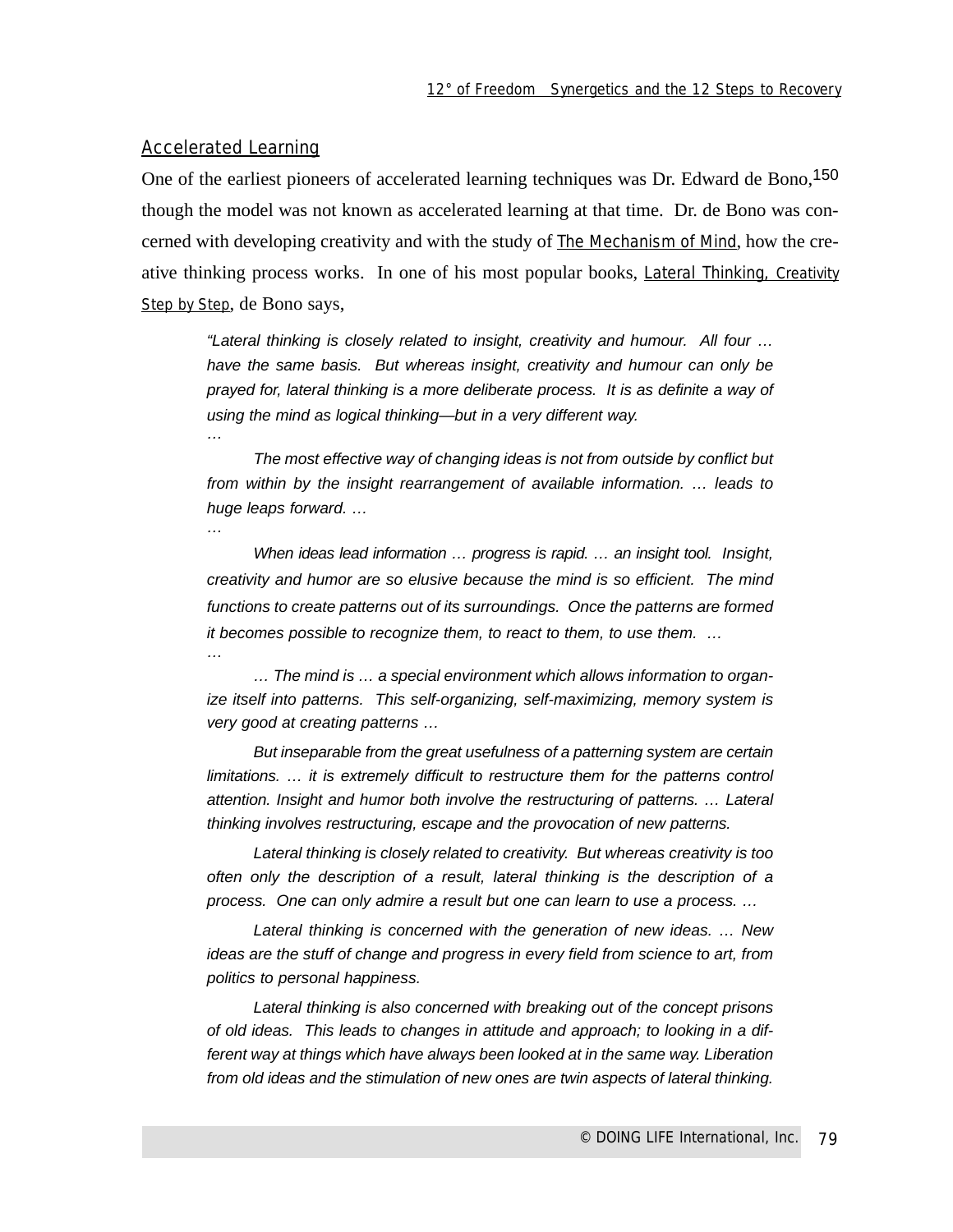… In lateral thinking one may have to be wrong at some stage in order to achieve a correct solution; in vertical thinking (logic or mathematics) this would be impossible. In lateral thinking one may deliberately seek out irrelevant information; in vertical thinking, one selects out only what is relevant.

Lateral thinking is not a substitute for vertical thinking. Both are required. They are complementary. Lateral thinking is generative. Vertical thinking is selective.

Lateral thinking enhances the effectiveness of vertical thinking. Vertical thinking develops the ideas generated by lateral thinking. … Vertical thinking is used to dig the same hole deeper. Lateral thinking is used to dig a hole in a different place. …

… (W)e shall always make less than the best use of available information unless we know how to create new patterns and escape from the dominance of old ones."151

Learning to use the process of lateral thinking is the prime focus of de Bono's work. His books and workshops were all concerned with teaching people how to think creatively, with breaking out of the concept prisons of old ideas. In later years, as more came to be learned about  $\text{The}$ Mechanism of Mind, the differences between lateral thinking and vertical thinking came to be commonly referred to as "right brain" (lateral) and "left brain" (vertical) thinking. Lateral Thinking was written as a step-by-step guide to developing creative thinking skills. Dr. de Bono instructs his readers that his books are not intended to be read like texts, rather they were written to be used, to learn and practice the skills of creativity. His works are full of exercises designed to "stretch" and challenge the thinker, to develop new insights and new ways of thinking.

Lateral Thinking compares and contrasts lateral and vertical thinking, teaches the basics of how lateral thinking challenges assumptions, through suspended judgment, reversal, brainstorming, the use of analogies, random stimulation; using new words to create new patterns, *(*"PO is to lateral thinking what NO is to logical thinking. NO is a rejection tool. PO is an insight restructuring tool");<sup>152</sup> and exercises designed to stimulate creative problem solving and innovation. Practice is the key to lateral thinking. It can be taught and strengthened through regular use. Studies showed increases in general intelligence through the use of lateral thinking.

Through de Bono's pioneering work, a new approach to education was born, in some cases leading to dramatic breakthroughs for whole cultures. One such effective educational

…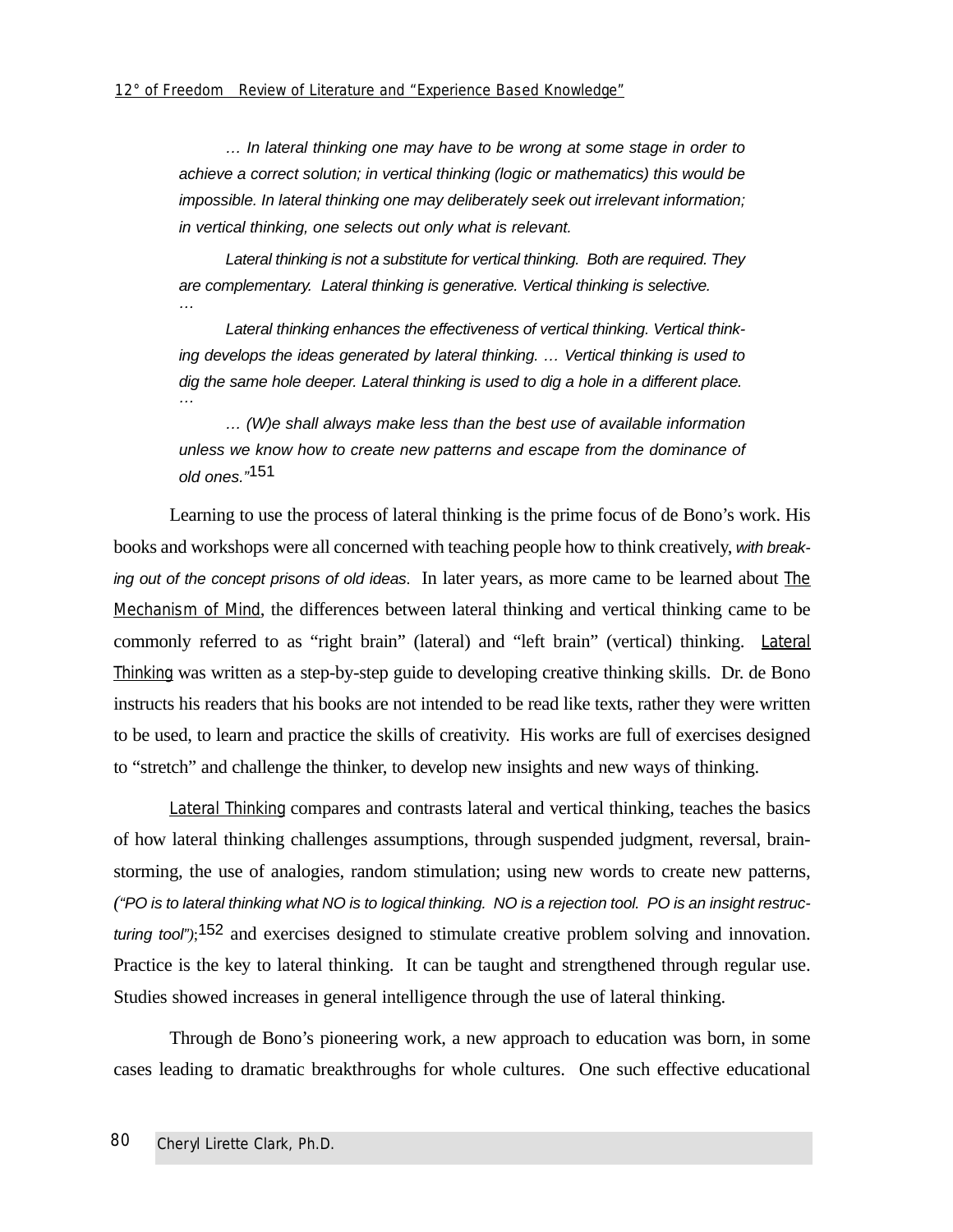breakthrough based on de Bono's work was documented in the book, The Right to Be Intelligent, by Luis Alberto Machado. Machado reports on the revolutionary work he did as Minister of State for the Development of Human Intelligence in Venezuela, starting with pregnant mothers in pre-natal groups, through neo-natal programs, to schools and into adulthood. Machado applied de Bono's Thinking Course to every aspect of Venezuelan culture. His goal was to increase literacy throughout the culture. According to his reports, the applications he directed resulted in dramatic increases in intelligence nationally, an average of 20 points overall.<sup>153</sup>

Machado believed, "The difference between a primitive man and a civilized one is not biological; it is educational." His little book, only 63 pages long, is beautifully written in a poetic style that makes a compelling case for improving the quality of education for all. He says:

"THE FUNDAMENTAL job of the state is education.

To govern is to educate.

There cannot be a more important task for government than to strive to augment the people's intelligence.

Today, government should be then, the teaching of intelligence."<sup>154</sup>

The Thresholds program was solidly based in de Bono's work as were many of the approaches to accelerated learning presented here. Machado, de Bono, Burglass and all of the accelerated learning practitioners discussed here, believe, as did Fuller, that the most important job of education is to teach human beings *how* to think effectively. Machado stands solidly on the "nurture" side of the "nature vs. nurture" debate saying, "It is not nature that explains the cultural diversity among peoples. The diversity of behavior and custom is the fruit of learning."155 His position is compared and contrasted with opposing views in Chapter II: Every Day in America.

Two of Buckminster Fuller's students, Marshall Thurber and Bobbi DePorter, developed courses for entrepreneurs and an accelerated business school based on Synergetics. 156 They have taught these concepts in countries all over the world. The Introductory course was called Money and You, Management by Agreement (\$&U) and introduced Fuller's principles of Synergetics to business leaders and owners in an accelerated learning format. Thurber later developed Secrets of Powerful Presentations, also based on the principles of Synergetics, that taught platform and presentation skills to instructors and presenters. These two courses now have thousands of graduates throughout the world.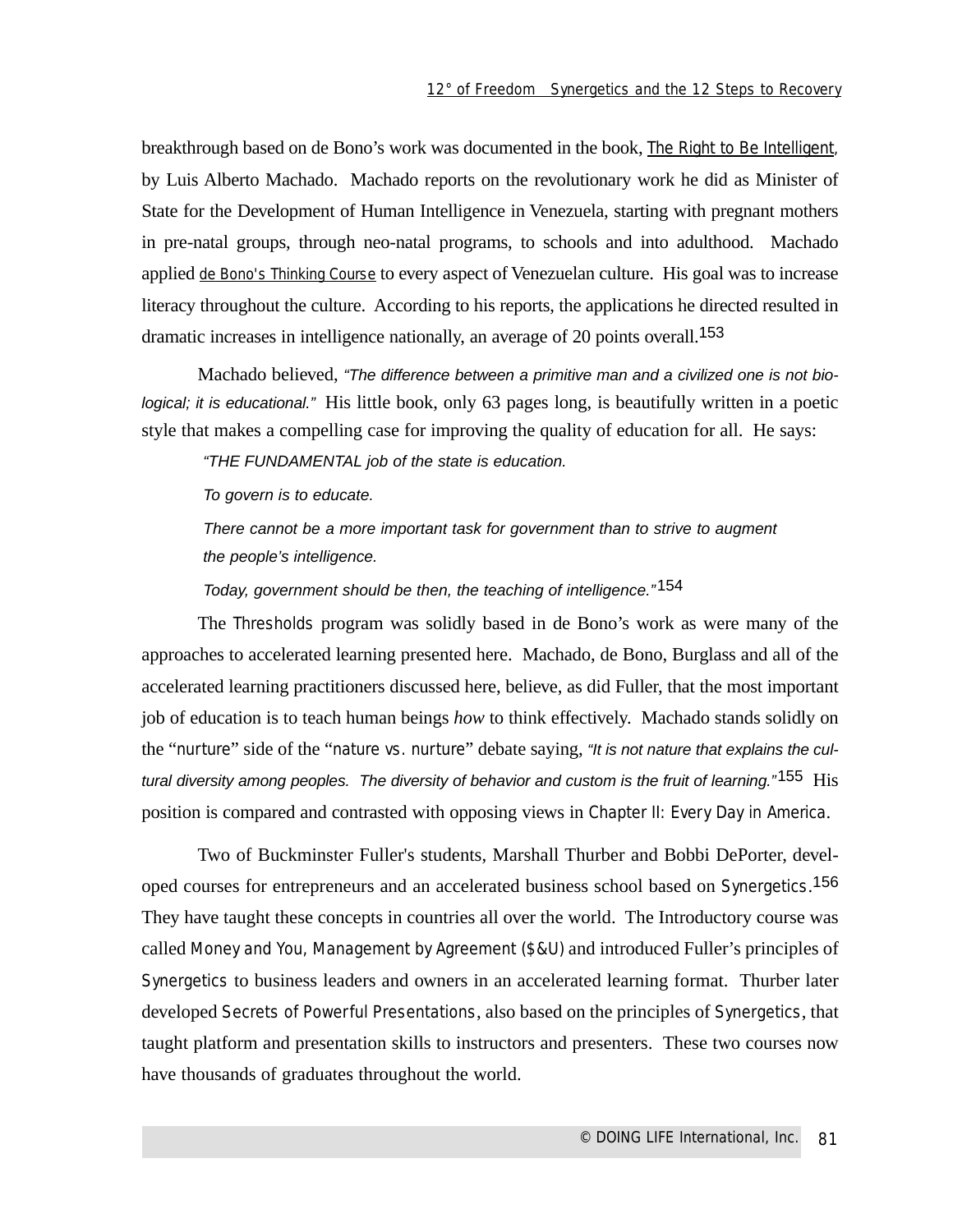#### *12° of Freedom Review of Literature and "Experience Based Knowledge"*

The Burklyn Business School was a six-week, (later compressed to four weeks) intensive business school for entrepreneurs, an accelerated business course in accounting, management, marketing, computer technology, finance, creative problem-solving, a variety of whole brain learning techniques, including mind mapping, memory, presentation skills, planning P.E.R.T. (Progress Evaluation and Review Techniques)<sup>157</sup> and Synergetics. DePorter begins her first book, Quantum Learning: Unleashing the Genius in You, speaking of the Burklyn experience:

"Imagine a business school with a curriculum so powerful that students emerge after only six weeks saying things like, "It gave me more ammunition than four years of college!" A school where business people not only learn a great deal about theory and practice, they also build their self-confidence, feel more successful in their lives, and have fun—all at the same time. A business school that strengthens the body and nurtures the soul while educating the mind.

There was such a place — the Burklyn Business School, … Burklyn taught conventional subjects such as marketing, negotiation, and accounting, but in an unconventional way. While all the well-known business schools were turning out specialized professional managers for major corporations, Burklyn was producing entrepreneurs who learned a lot about themselves as well as business.

We began with the premise that an entrepreneur needs a thorough understanding of business as a whole, not just one highly specialized area. So we approached the subjects we taught as entire experiences, rather than "material" to be digested and regurgitated. …

Whether we're enrolled in school, or are just "students of life," the most valuable thing to learn is how to learn. For this reason, the first week of Burklyn's … curriculum was spent on basic learning skills such as note-taking, memory, and speed-reading. At the same time, the school sought to create an atmosphere of safety and trust among students and instructors. ... the focus on the whole brain, enabled students to study more effectively and absorb and recall an awesome amount of technical material. …"158

Students agreed, and Burklyn always ran sold-out programs with waiting lists for programs that eventually were offered world-wide. Following the success of the Business School, and at the request of parents who attended Burklyn and wanted a similar experience for their children, DePorter then developed an educational program for teenagers called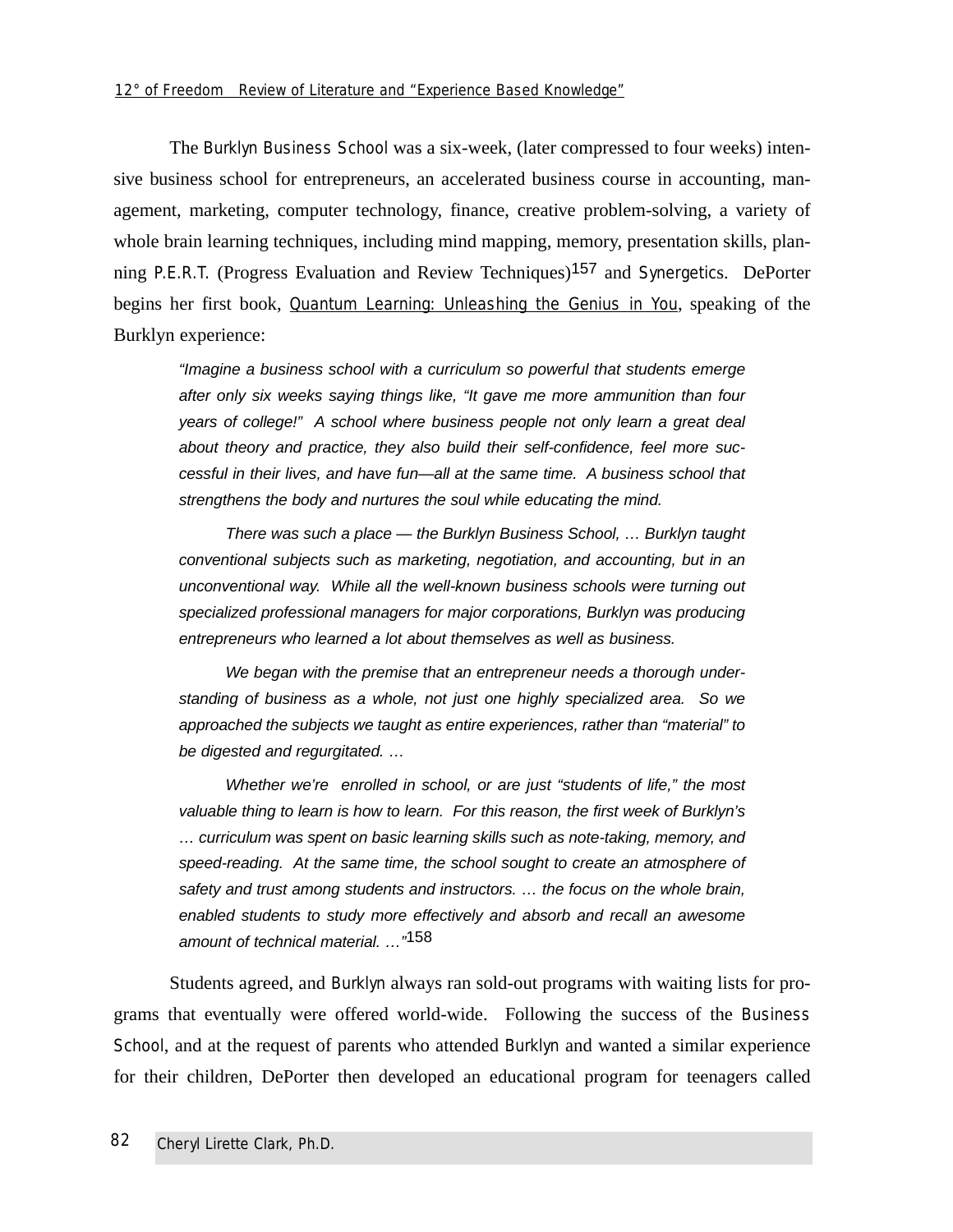*SuperCamp*. That ten day experience also integrates the Universal Principles developed and tested by Fuller, and accelerated learning techniques, first developed by Dr. Georgi Lozanov in Bulgaria. Ostrander and Schroeder wrote Super-Learning about Lozanov and his methodology, describing how to establish accelerated learning environments.159 DePorter and Thurber brought Lozanov to the United States in 1979 to teach the principles of Suggestopedia. 161

In *SuperCamp* adolescents learn strategies to enhance their learning style from the games and exercises in the course. *SuperCamp* teaches students how to learn better, faster and have more fun while learning. Classes include: memory, mind mapping, super reading, computers, creativity, test taking, math skills, challenge courses and other learning basics.160 DePorter has written three books about the accelerated learning strategies taught in *SuperCamp* and Burklyn: Quantum Learning, Quantum Business and Quantum Teaching.

The theme of *SuperCamp* and the books DePorter has written is, *"All Roads Lead to Success."* In other words, there is no one best way to learn. Students have many possible learning styles and all of them can be used effectively to help students learn better, faster and easier. *SuperCamp* methodology eliminates the stress that inhibits learning and increases excitement and challenge. Another important slogan in *SuperCamp* is *"Learning Is Fun and Easy!"* DePorter says, "The curriculum at SuperCamp is a combination of elements, developed from a philosophy that learning can and must be fun." 162 *SuperCamp* is:

"… a precisely orchestrated combination of three elements: academic skills, physical achievements and life skills. … We believe that learning is a lifelong proposition people can undertake joyfully and successfully. We believe the whole person is important — the intellectual, the physical, and the emotional/personal. And we believe that high self-esteem is an essential ingredient in the makeup of healthy, happy learners.

To support this philosophy, we take great care in setting up the environment so that all students feel important, safe, and comfortable. This begins with the actual physical environment, which is beautified with plants, art , and music. A room must feel right for optimum learning to take place.

The emotional environment is important too. At our programs, instructors are expert at building rapport, and after they've established an emotional safety zone, they expose students to challenges at which they find themselves suc-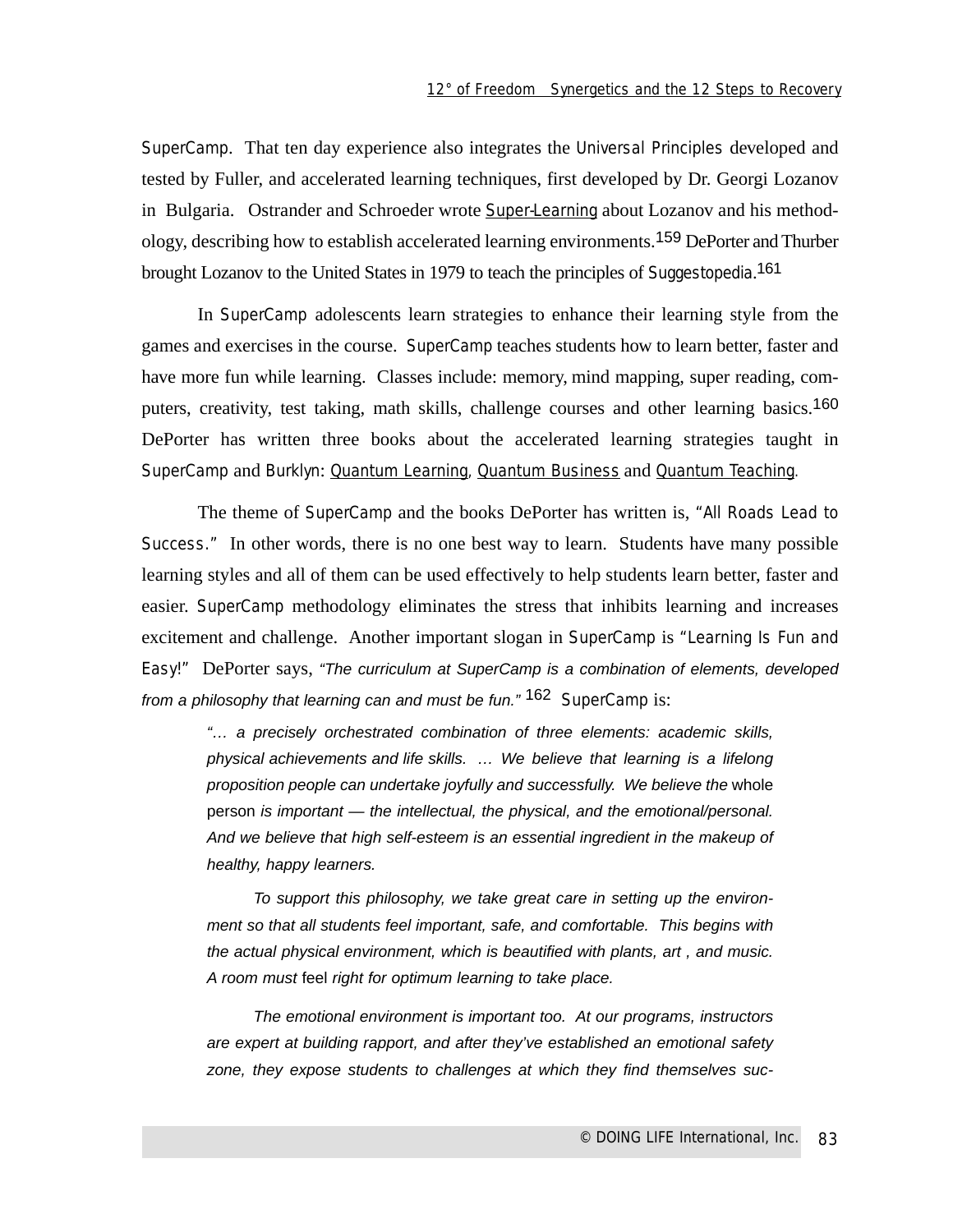#### cessful time after time. It's an empowering experience."163

Early in the program, to overcome many of the blocks to learning the students have built up from years of frustrating, even traumatic learning experiences, physical challenges are introduced in a ropes course, designed to build confidence while taking students through gradually increasing levels of breaking through their assumptions about their limits. "It's a frightening day for many students, and most of them start the day thinking they can't possibly go through with it. Every person succeeds, however, and the "high" this success brings is transferred directly into the classroom.<sup>"164</sup> The "breakthrough" experiences, including breaking boards with their bare hands, encourage students to break through the negative self-talk that has contributed to the learning challenges they have experienced in the past.

There is apparently a chemical "breakthrough" in the brain that accompanies this "high." After an accelerated learning workshop for Thresholds volunteers, a mother once wrote back after her 16 year old son had broken boards and learned memory anchors. He had come to the resort where the workshop was held with his mother, and was allowed to participate in the training as he chose to. His mother had spoken of her dread—and his—at report card time and of his morning panic attacks, spent vomiting in the bathroom, too frightened to go to school. She reported that he was reading easily and well for the first time in his life.

The chart on the facing page illustrates the elements in the *SuperCamp* learning program. The model is another wholistic perspective on learning, reflecting Fuller's philosophy, previously stated, that "Human organisms are systems. They are complex but very important systems of energetically operative integral tools."<sup>165</sup> Accelerated learning recognizes that the whole person is involved in learning, one's physical, mental, spiritual and emotional state all affect how information is taken in and used.

"Quantum Learning has its roots in the work of Dr. Georgi Lozanov, a Bulgarian educator who experimented with what he calls "suggestology" or "suggestopedia." His premise is that suggestion can and does affect the outcome of the learning situation, and every single detail provides either positive or negative suggestion. Some of the techniques he uses to provide positive suggestion are seating students comfortably, using background music in the classroom, increasing indi-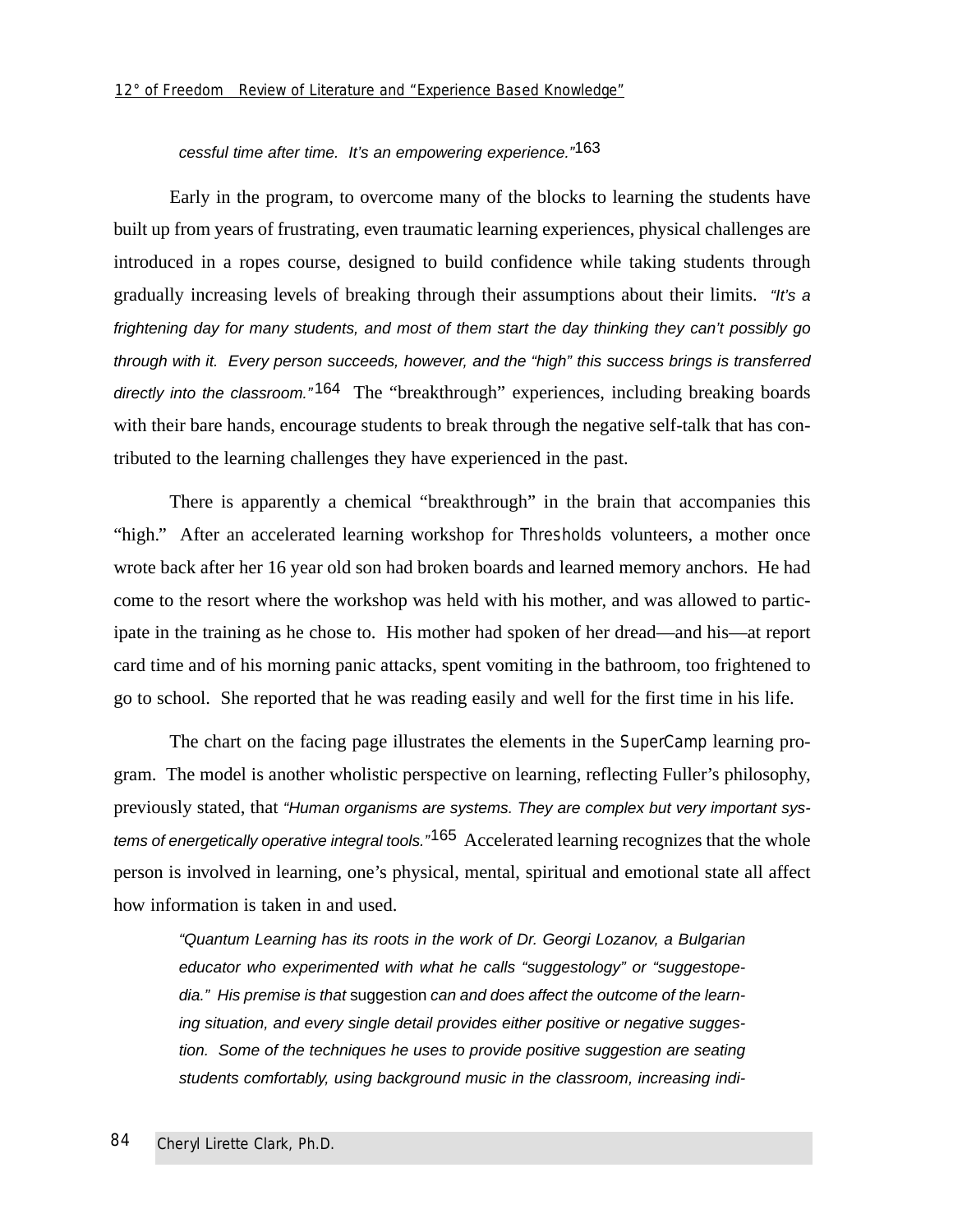# **Quantum Learning is a body of** learning methods and philosophies proven effective for all ages.

- Quantum Learning, Relearning How to Learn<sup>166</sup>



85 *© DOING LIFE International, Inc.*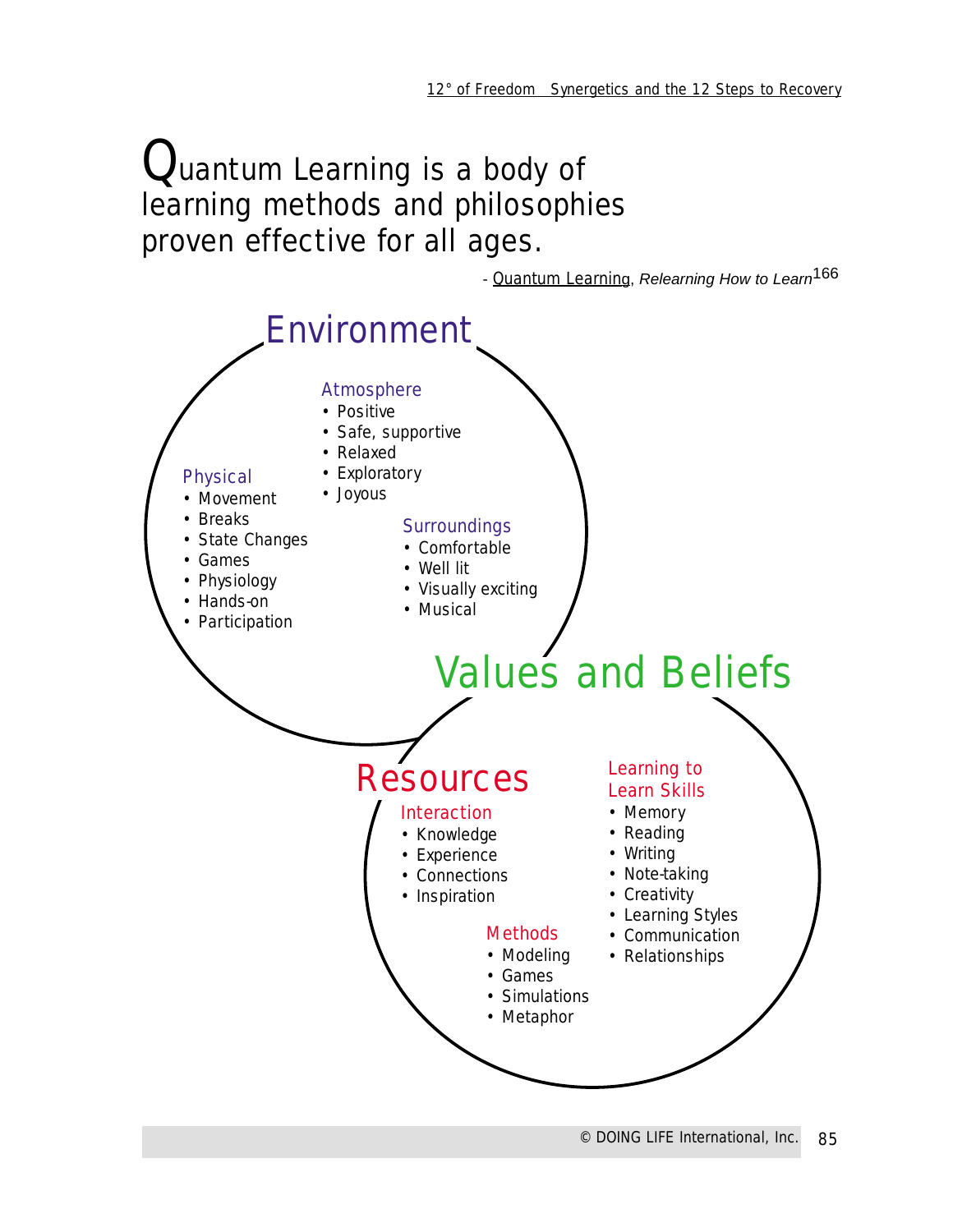vidual participation, using posters to suggest greatness while reinforcing information, and having a teacher well-trained in the art of suggestive instruction.

Another term used almost interchangeably with suggestology is 'accelerated learning.' Accelerated learning is defined as 'enabling the student to learn with impressive speed, little conscious effort, and a great deal of pleasure.' It brings together elements that at first glance don't appear to have a lot in common: fun, games, colors, positive thinking, physical fitness, and emotional health. … all these elements work together to produce an effective learning experience."<sup>167</sup>

Quantum Learning is a summary of the strategies and methods used in *SuperCamp*. It is set up in an accelerated format, with content and data on the left hand pages, and illustrations, pictures and exercises on the right. Information is "chunked down" for ease of retention. Of the results of the amazing success of *SuperCamp*, DePorter says,

"Academically, the results are dramatic. We've seen students make incredible leaps, like the girl who raised her grade point average (GPA) from a 1.8 to a 4.0, and the boy who raised his SAT scores a combined 390 points!

But grades aren't the only area where students benefit. One teen's parent wrote, "SuperCamp was one of the best things we have done for our son; yesterday he brought home the best report card he has had since ninth grade. He also learned that an A is not the most important factor; enjoying learning and selfmotivation are equally beneficial." 168

In their book Super-Learning Ostrander and Schroeder provide a step-by-step process for creating an accelerated learning program and offer background on the development of the methodology. They introduce the methodology by saying:

"… We need to learn how to learn. That's what this book is about, learning how to learn better and without stress. … this book is also about how you can apply this learning skill in a great many areas of your life."<sup>169</sup>

In *Chapter 4: What Makes Superlearning Tick?,* Ostrander and Schroeder offer guidelines for individualized learning programs using the methods Lozanov developed.

"The two basic secrets are relaxed state and synchronized rhythm. When you sit back and imbibe information you're in the middle of a smoothly-orchestrated whole. Yet Lozanov and others synthesized the elements from extremely diverse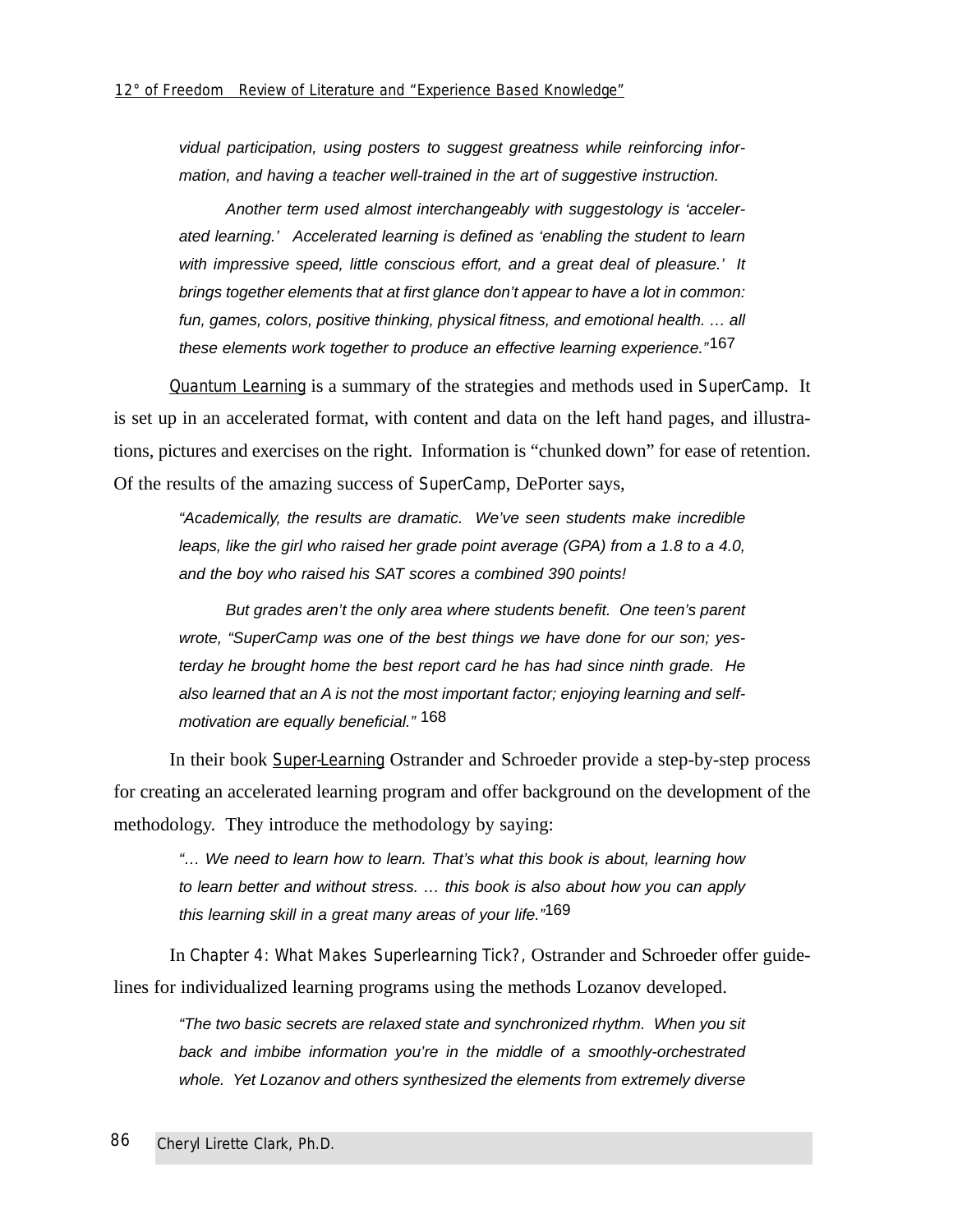fields. It was this diversity that at first drove some specialists to near frenzy trying to figure out what makes superlearning tick. …

Superlearning is a form of holistic education; it involves both body and mind working in harmony. It's based on the idea that the mind is able to learn faster and more easily when the body is running at a more efficient level."<sup>170</sup>

Fuller said, "Specialization leads to extinction." In order to understand how accelerated learning works, one must become a comprehensivist and approach learning from a wholistic perspective. Specialists were frustrated when they first attempted to duplicate the success of Lozanov's methods largely because they were approaching the model in an attempt to duplicate discrete components. When they began to approach the model wholistically, considering the student as a whole system, they were much more successful.

Lozanov had studied for years with people with "supernormal" abilities, "yogis with supermemory, and instant calculators. Instruments showed that the moment these people performed astonishing mental feats, their bodies were in a state of rest … they did not strain, will, or coerce the mind to function. It happened effortlessly. It actually seemed to happen because physical and mental effort weren't involved."171

DePorter discusses the importance of factoring in the various learning styles each student presents, another reason for the *SuperCamp* slogan, *"All Roads Lead to Success."* Using techniques from NLP, whole brain learning techniques and other models of accelerated learning, *SuperCamp* also employs the Gregorc thinking/learning style inventory. Gregorc identified four basic styles, which he called concrete sequential, abstract sequential, concrete random and abstract random. 172

Each learning style is unique and handles information in a specific, clearly identifiable pattern. The terms, Abstract and Concrete identify the ways an individual perceives or *takes in* information. The terms Sequential and Random identify the way one organizes or *uses* the information taken in. While some individuals score equally on all four dimensions, most people tend to prefer one style over another. All are capable of learning and creative thinking. Each has his or her own unique approach to taking in and using information.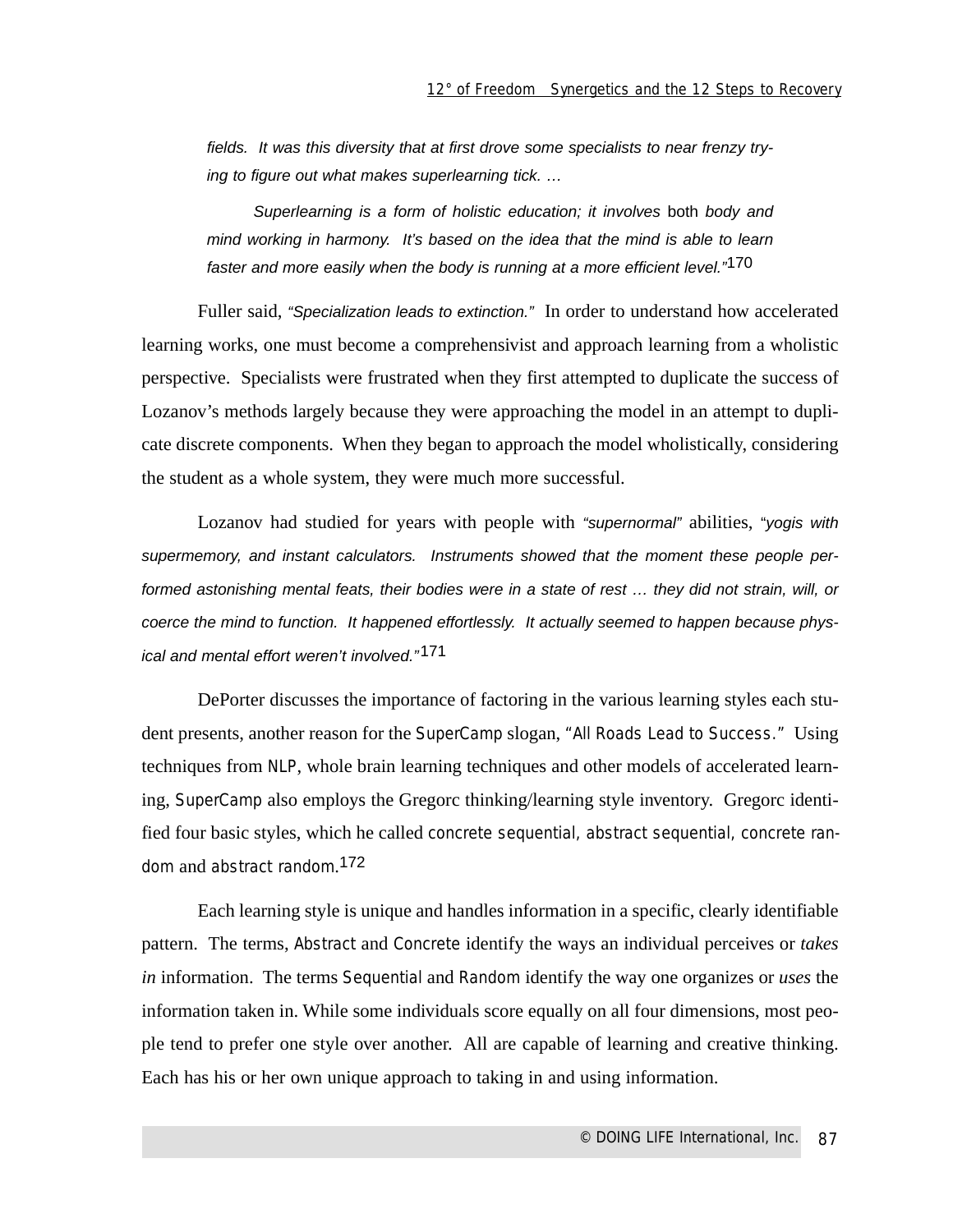#### *12° of Freedom Review of Literature and "Experience Based Knowledge"*

Abstract thinkers visualize, they take in information in terms of concepts, they live in the world of ideas. Concrete thinkers take in information best from their five physical senses, sight, smell, touch, taste and hearing. Random thinkers tend to be more "right-brain," creative thinkers, they organize in chunks, make intuitive leaps when they process information. Sequential thinkers are most comfortable when they follow steps in sequence; they are very logical, practical thinkers.

The graph on the facing page is an adaptation of this model used in training programs for the TLE™, DOING LIFE! and S.M.A.R.T. CHOICES! The graph is set up to underscore the differences in "right brain" and "left brain" thinking styles. Each hemisphere tends to take in and apply information differently. "Right brain" thinkers tend to think in pictures and operate from feelings and intuition. "Left brain" thinkers tend to be more logical and organized; they are concerned with factual information.

This instrument for evaluating learning styles was developed by a *SuperCamp* instructor, John Parks LeTellier and presented in **Quantum Learning**.<sup>173</sup> The model was later adapted for managers and entrepreneurs as a Leadership Styles instrument, introduced in Quantum Business.

Other accelerated learning techniques incorporated into *SuperCamp* and introduced in DePorter's books include the following topics as introduced in **Quantum Learning**:

- **Relearning How to Learn** Making learning fun and easy.
- **The Limitless Power of Your Mind** A discussion of accelerated learning theory.
- **The Power of WIIFM —**What's In It For Me?
- **Setting the Stage** The Right Learning Environment, Music, Comfort, Visual Reminders
- **Cultivating a Winning Attitude** What Would You Do If You Knew You Couldn't Fail?
- **Discovering Your Personal Learning Style** NLP, Gregorc Learning Styles, Brain dominance
- **Techniques of High-Tech Note Taking** Mind-Mapping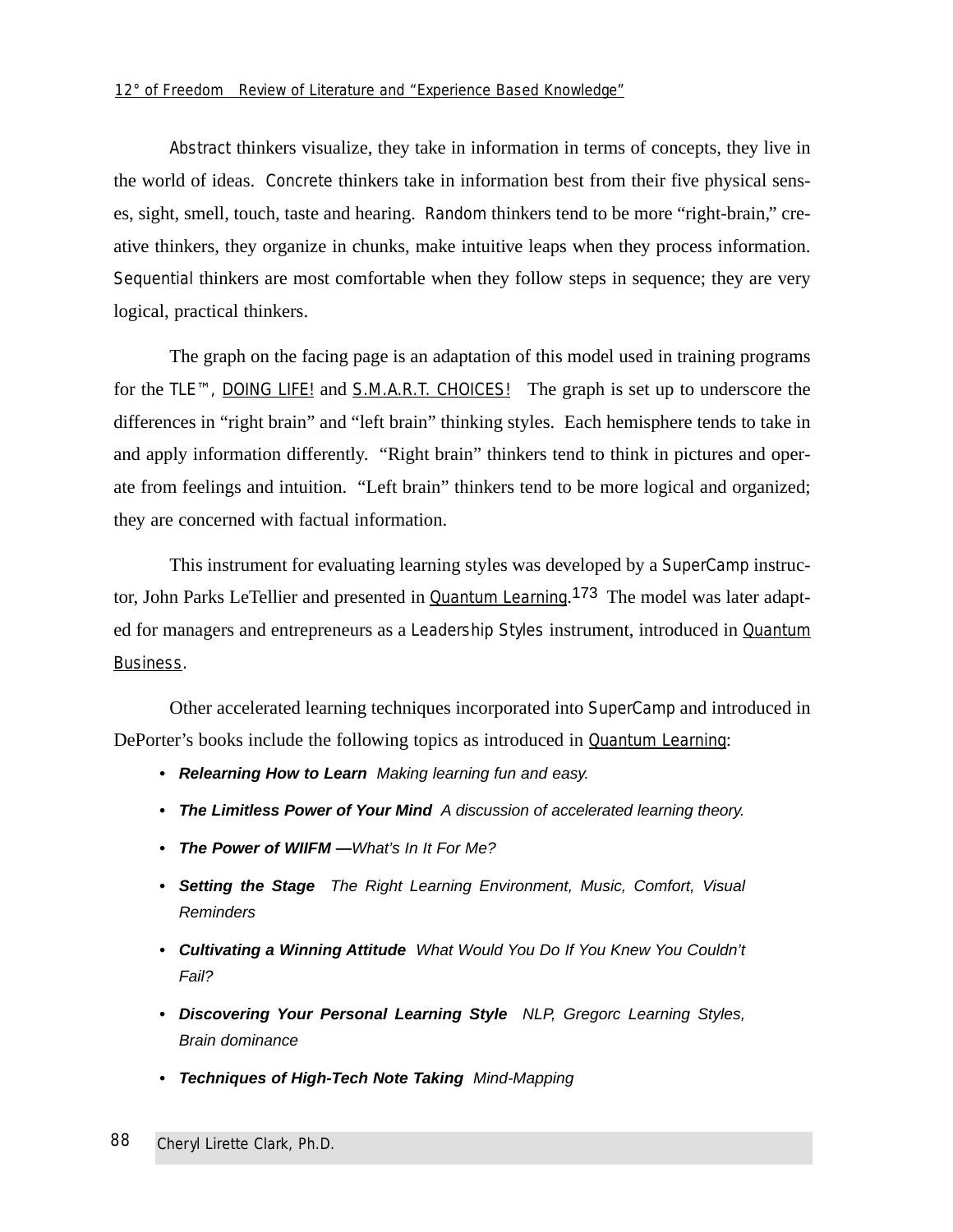Learning Styles *by John Parks LeTellier, SuperCamp Instructor (from Quantum Learning* and Quantum *Business, by Bobbi DePorter)*  $\varphi$  $\varphi$  $\diamond$  $\mathcal{E}$  $\%$  $\mathscr{C}$ z Qo  $\varphi$  $\varphi$  $\mathcal{O}_{\lambda}$  $\sim$ **Abstractive Abstract** Randon  $\hat{\mathcal{C}}_{\mathcal{O}}$ 50 60 40  $\mathcal{P}_O$ જે જે ⊰∂ ⊰∂  $\mathcal{V}_O$  $\mathcal{L}_{\mathcal{O}}$ Abstract Left Hemisphere **Right Hemisphere** 



*"No one is thinking if everyone is thinking alike."* - General George S. Patton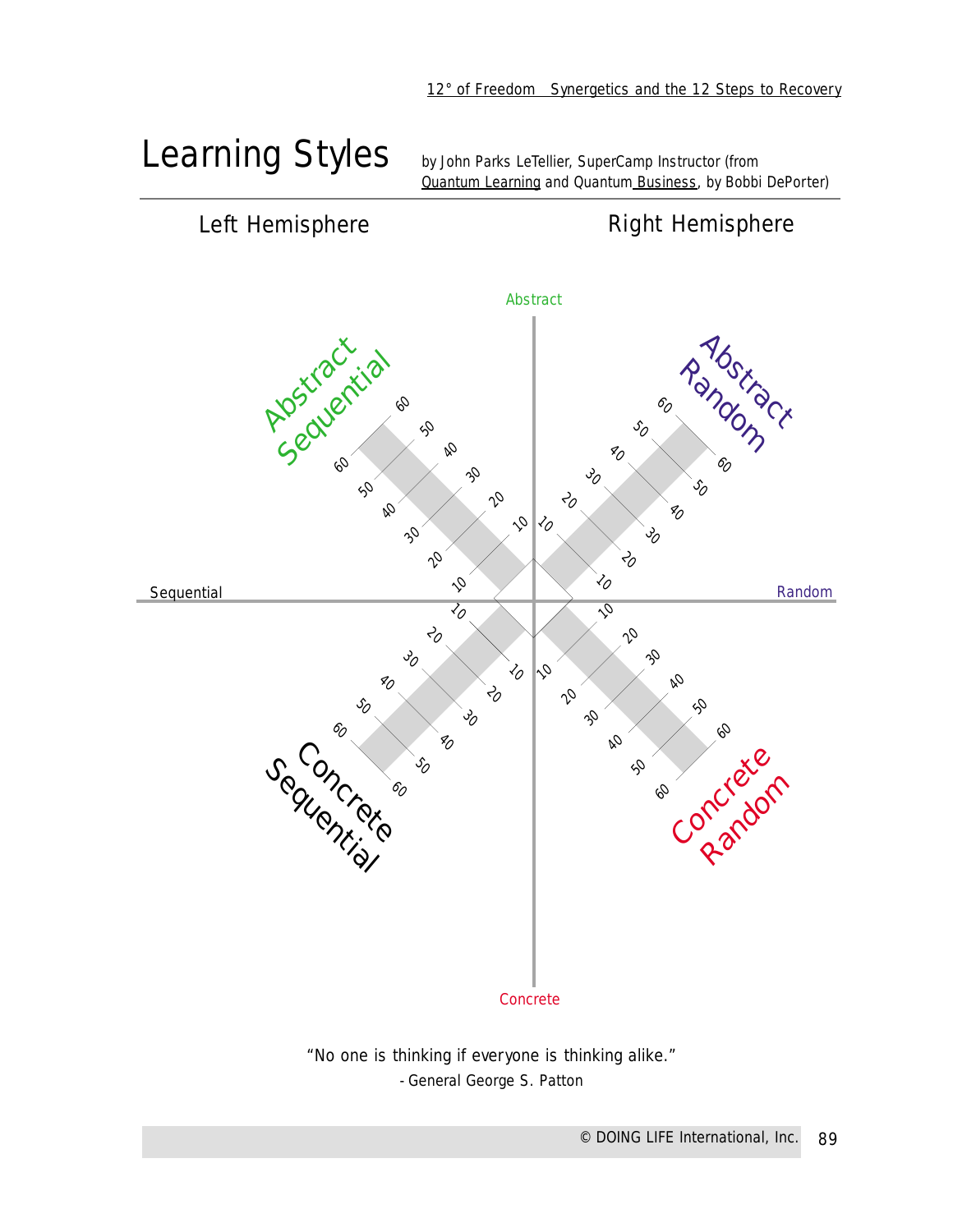- **Write With Confidence** Brainstorming, vivid imaging
- **Work Your Own Memory Miracles!** Memory anchors, techniques for accelerated memory
- **Blast Off with Power Reading** Accelerated reading techniques
- **Thinking Logically, Thinking Creatively** Creative problem solving, "Outcome thinking"
- **Making that Quantum Learning Leap** Reviewing builds memory, the importance of Closure

All of the chapters in DePorter's books are set up in an accelerated learning format, designed to maximize learning among all learning styles. Each chapter begins with a checklist, a WIIFM, uses illustrations throughout and ends with a page for notes, entitled "I Know I Know." The books are fun and easy, reflecting the accelerated learning strategies DePorter incorporates into all of her workshops and *SuperCamp*.

The illustration on the facing page shows the four learning and leadership styles on the Tetrahedron, in the areas corresponding to the areas of greatest strength. The styles have been placed on the Tetrahedron to illustrate different areas of focus. Remember, Fuller points out that there is no up or down in Universe, therefore this is not a hierarchy, rather it is a symbolic representation of the various roles people take on, with which they are most effective.

Concrete Random styles are innovators. They inspire Vision. They are the bringers of change and great beginners of projects. They do not enjoy the nuts and bolts of follow-up and hop from one idea to another.

Abstract Random styles are people-oriented. They tend to be personable, "in-touch" with others, very social and empathetic. They gather the Physical Tools to make people comfortable. They can get lost in trying to "fix" people or things.

Concrete Sequential styles have a great ability to focus, and to ground ideas in practical reality. They are most effective at Ballistics, at the bottom line. When it is time to put an idea to work they evaluate how well it is working on a practical basis. Sometimes they are seen as abrupt and demanding.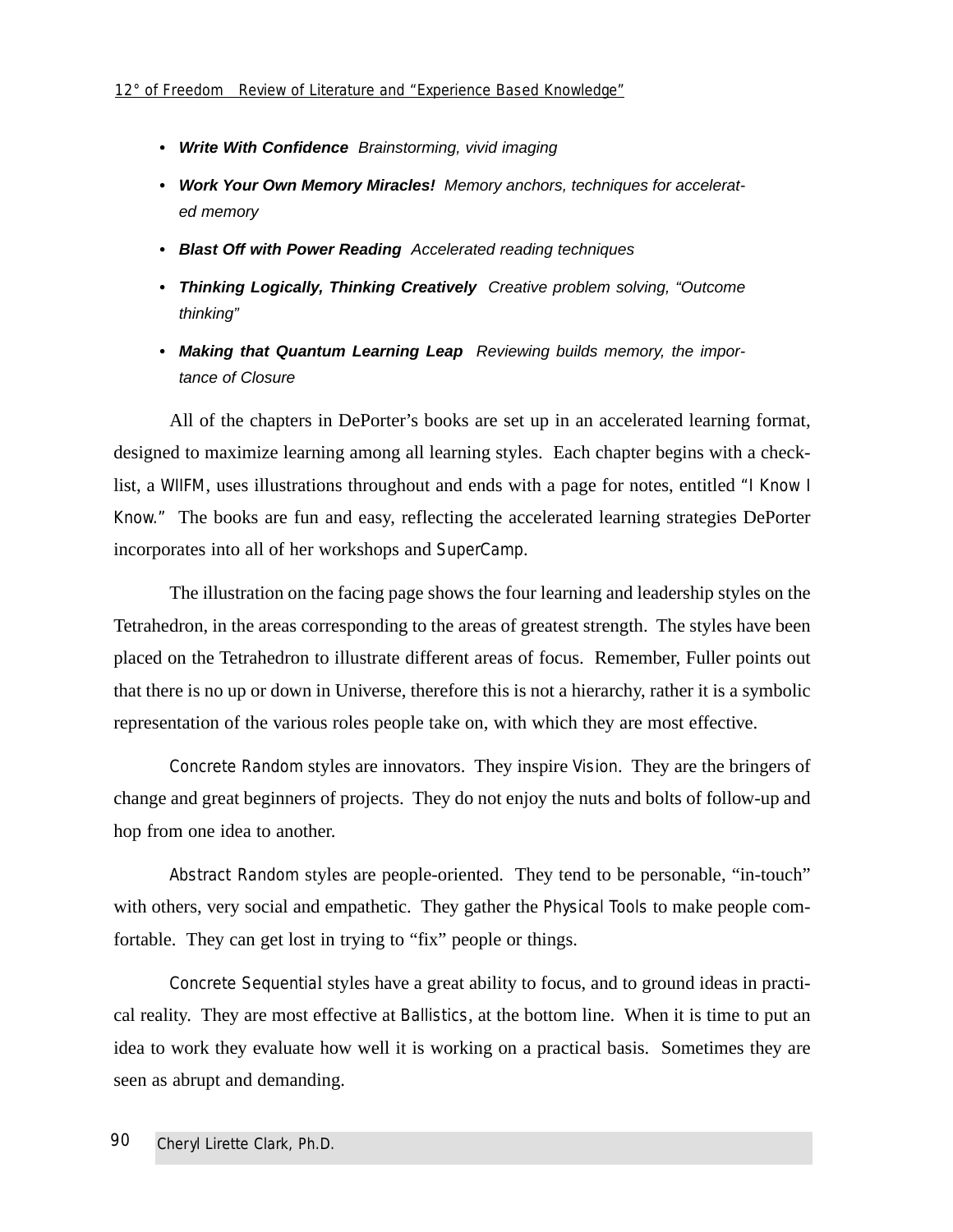# LEARNING STYLES ON THE TETRAHEDRON



Abstract Sequential styles are the Planners. They do their "homework", research and report on how well a job was done. A drawback for them is when asked for the time, they prefer to start by telling you how and why to make a watch.

Together, all of these styles form an excellent team. Each has strengths that contribute to effective work. No style exists in a vacuum, each person has some characteristics of each of the styles. Having information about the ways in which one functions most effectively helps one to operate from strengths and know how to build in those areas where one is less skilled.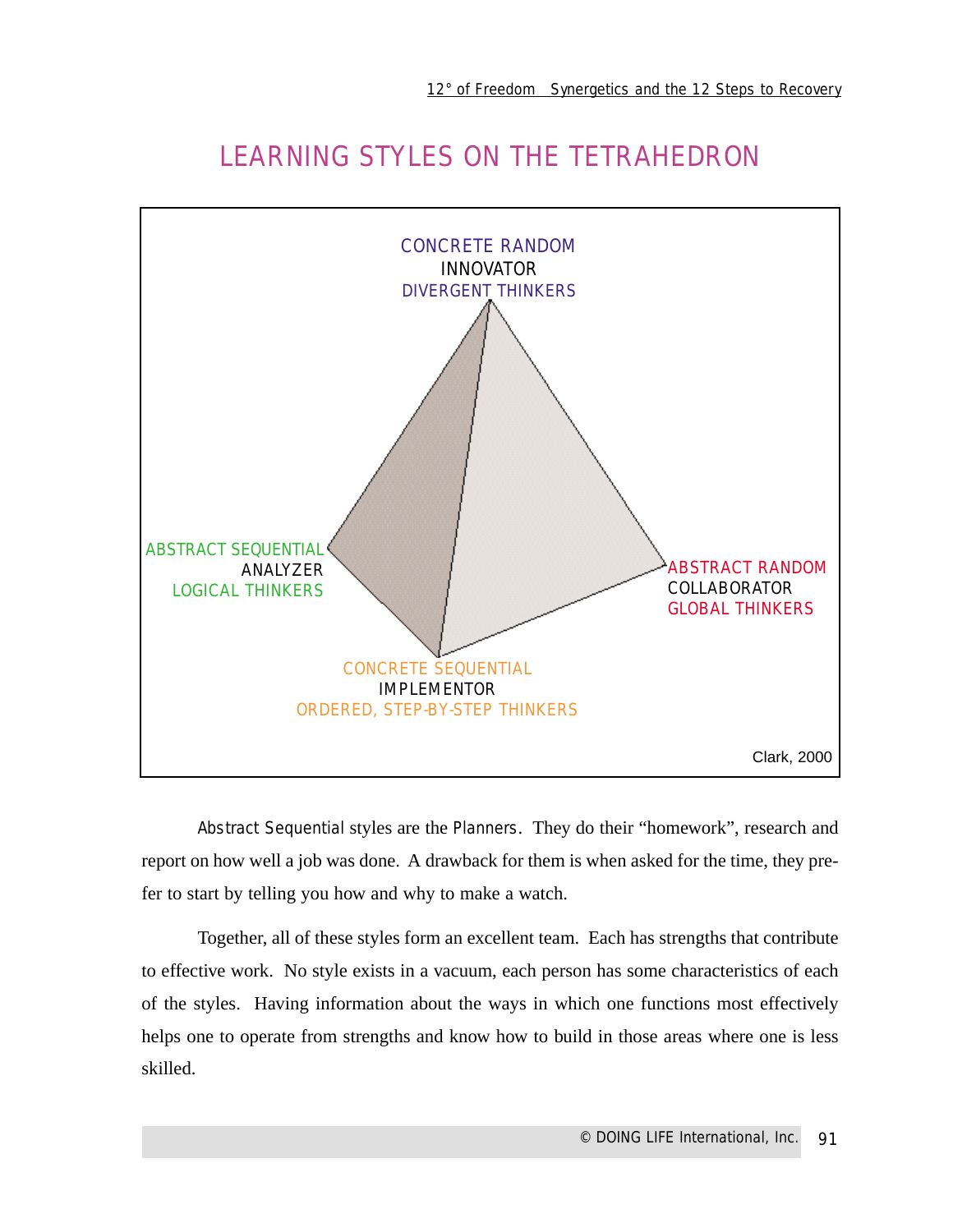One of DePorter's initial partners in *SuperCamp* was Eric Jensen.174 Jensen taught creative thinking skills in the Burklyn Business School, has since founded his own educational organization, Turning Point for Teachers; and has written a number of books, developed video and audio tapes on accelerated learning strategies, among them: Super-Teaching, Student Success Secrets and Brain Based Learning and Teaching.

In Super-Teaching, Jensen sums up the tone of his methodology. He says, **"**The purpose of teaching is to provide for your students an experience of their own greatness." Jensen has dedicated himself to becoming the most effective teacher he can be, and his work has become a standard in leading edge teaching techniques.

In Chapter Two of Super-Teaching, Jensen talks about different attitudes among teachers. He says these attitudes are the "values or underlying premises ... how top teachers think of themselves, their job and their students." It is his opinion that one's beliefs define one's results. When teachers truly believe they can make a difference, they do. If one believes that there is nothing one individual can do to change anything, nothing will change.

The *"How to Teach DOING LIFE!"* section of the Facilitator's Guide, presents the operating premises that Jensen believes contribute to an extraordinary teaching experience:

- **You are the cause of your own experience.** The choice is yours, and the responsibility for the results is also yours.
- **Reality is personal.** Everyone sees a sunset differently. Allow everyone their point of view and they will allow yours. What they see is valid to them, and deserves to be respected.
- **It's your job to enter the student's world.** If you want to give directions to someone who is lost, you need to first find out where they are. You will get better results if you learn about the perceptions and experiences of living with addiction, leading them from there, instead of trying to coax them to come to you.
- **There are no failures, only outcomes and feedback.** Believing that mistakes are "bad" or "wrong" is a hoax that we all bought into as children and society has perpetuated. The truth is, in fact, that the most effective way humans learn is by making mistakes and corrections. And, if you or they are not making mistakes, or afraid to make them, you are not stepping out to learn, to become a more well-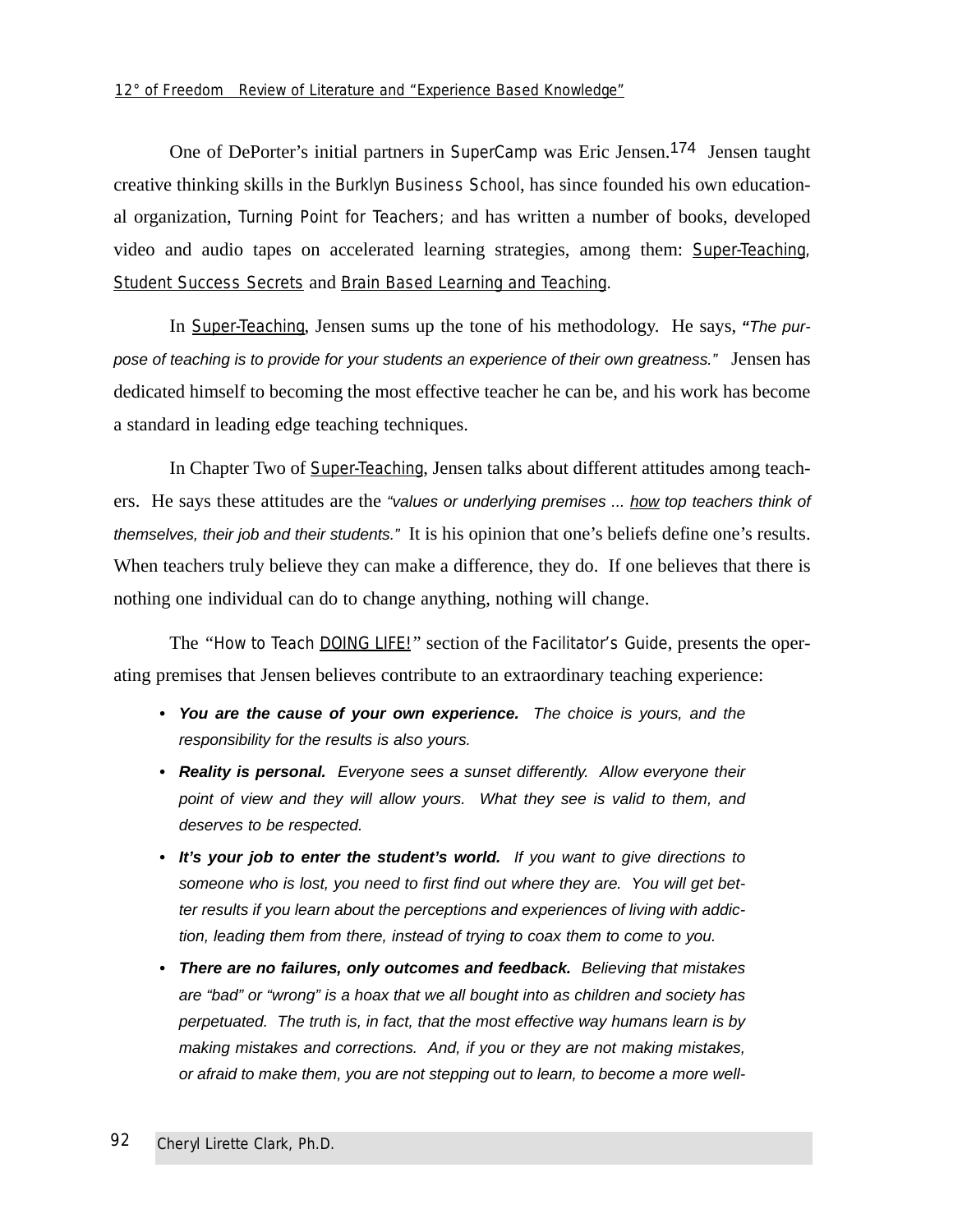rounded, better human being.

**• There are no resistant or learning disabled students.** This may or may not be true, but if you facilitate from a position that holds this to be true, your results will get better.175

Both DePorter and her partners and Jensen and his team have created unique programs based in sound learning theory and principles, and creative, accelerated learning techniques. The accelerated learning techniques applied in the TLE™, DOING LIFE! and S.M.A.R.T. CHOICES! are based primarily in these models, greatly enhanced the earlier models developed by de Bono and introduced in Thresholds.

Marva Collins,176 another brilliant educator, discusses her experience of differing learning styles when she speaks to teachers about improving the learning environment. She says of the children who come to her school, having been excluded from more traditional settings as learning "disabled": *"Don't tell me these children cannot learn. I don't know any of the rap songs they sing, yet they can sing every word. If they can do that with rap songs, they can do it with Chaucer or Shakespeare. They can learn the Canterbury Tales."*177 She has first graders reciting passages from Shakespeare's plays and reading Langston Hughes. They understand what they are reading and use it in their daily lives.

Students learn history, math skills, poetry, literature, science, all of the subjects that they might study in a traditional school. However, many of Mrs. Collins' students have been excluded from schools as difficult, learning disabled, behavioral problems or "problem" children. That they thrive in her school is testimony to her commitment that all children are capable of learning. Her books, including, Values: Lighting the Candle of Excellence, offer practical exercises for learning from a deeply loving perspective.

Marva Collins' work is discussed here in Chapter II: Every Day in America, a discussion of the "nature/nurture" debate. Collins believes as did Fuller, that children are born geniuses. In order to accomplish the miracles she produces every day, Collins, as does DePorter and many educators who want to improve the quality of education, works outside of the system. Traditional systems resist change. Fuller said that is why he worked fifty years into the future, to keep those who would doubt from trying to stop his creative process.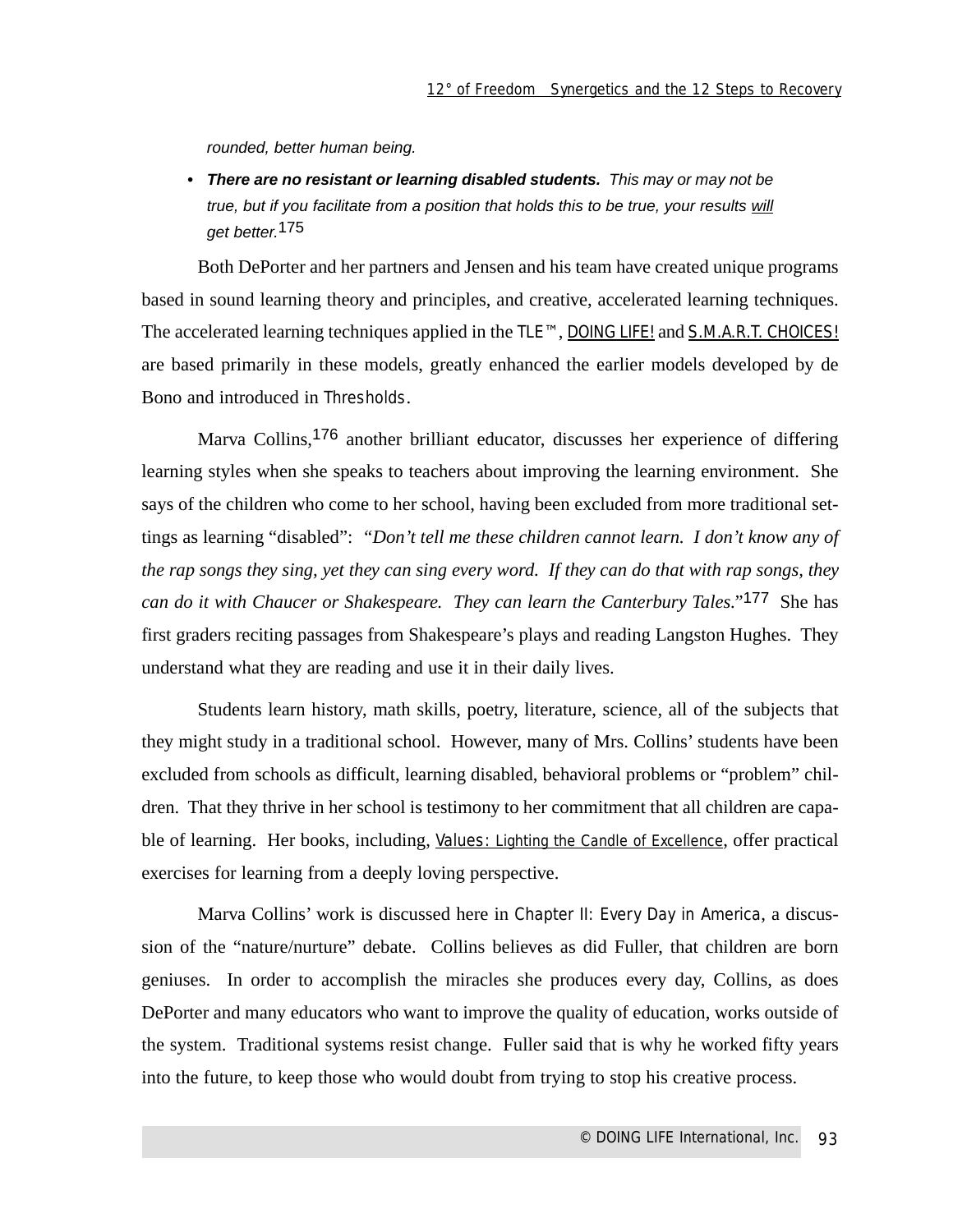### Mind Mapping

Mind Mapping is a highly effective accelerated learning technique for note taking. Mind Mapping is a simple way to take notes and remember ideas. This technique was developed by Tony Buzan.<sup>178</sup> A Mind Map is a visual way of taking notes. The "rules" encourage learners to have fun and be creative. Instead of whole sentences, a Mind Map uses key words, symbols or pictures to sum up an idea.

Buzan has written several books about this methodology, teaching people to take notes more effectively and quickly, increasing their memory of even very difficult topics simultaneously. Using Both Sides of Your Brain introduced the method and taught the skills. The book consists of eight chapters focusing on different Mind Map methods and begins with eight mind maps of the chapters, summarizing visually all of the content of each chapter. Buzan has written a number of other books, including The Brain User's Guide, and Make the Most of Your Mind. These books deal with integrating the right and left hemispheres of the way the mind learns most efficiently. Mind Mapping is a key method for accelerating learning in the TLE™. Inmates begin learning to Mind Map in their first week in the environment.

DOING LIFE! and S.M.A.R.T. Choices! use Mind Maps throughout the workbooks. All right hand pages in these books are either Mind Maps illustrating the ideas discussed on the left hand pages, or exercises designed to engage the reader in the learning process. This document is illustrated throughout using Mind Maps of concepts presented. The following is the introduction to Mind Mapping as presented in **DOING LIFE!** The illustration on the facing page is a Mind Map of the concepts discussed.

"You know the expression, "A picture is worth a thousand words." … Mind Mapping is like a picture you draw.

You can Mind Map anything ... a tape, story, book, class, a movie, talk or an event. …

A Mind Map works the way your mind thinks. It has a central theme and ideas flow from there, just like your mind does when you have a new idea. Thoughts rarely come in an organized manner. Our minds bounce around, from idea to idea as we think about things. Take a look at the next page. This is a Mind Map of the ideas we are presenting on this page. There are four basic parts of a Mind Map They are: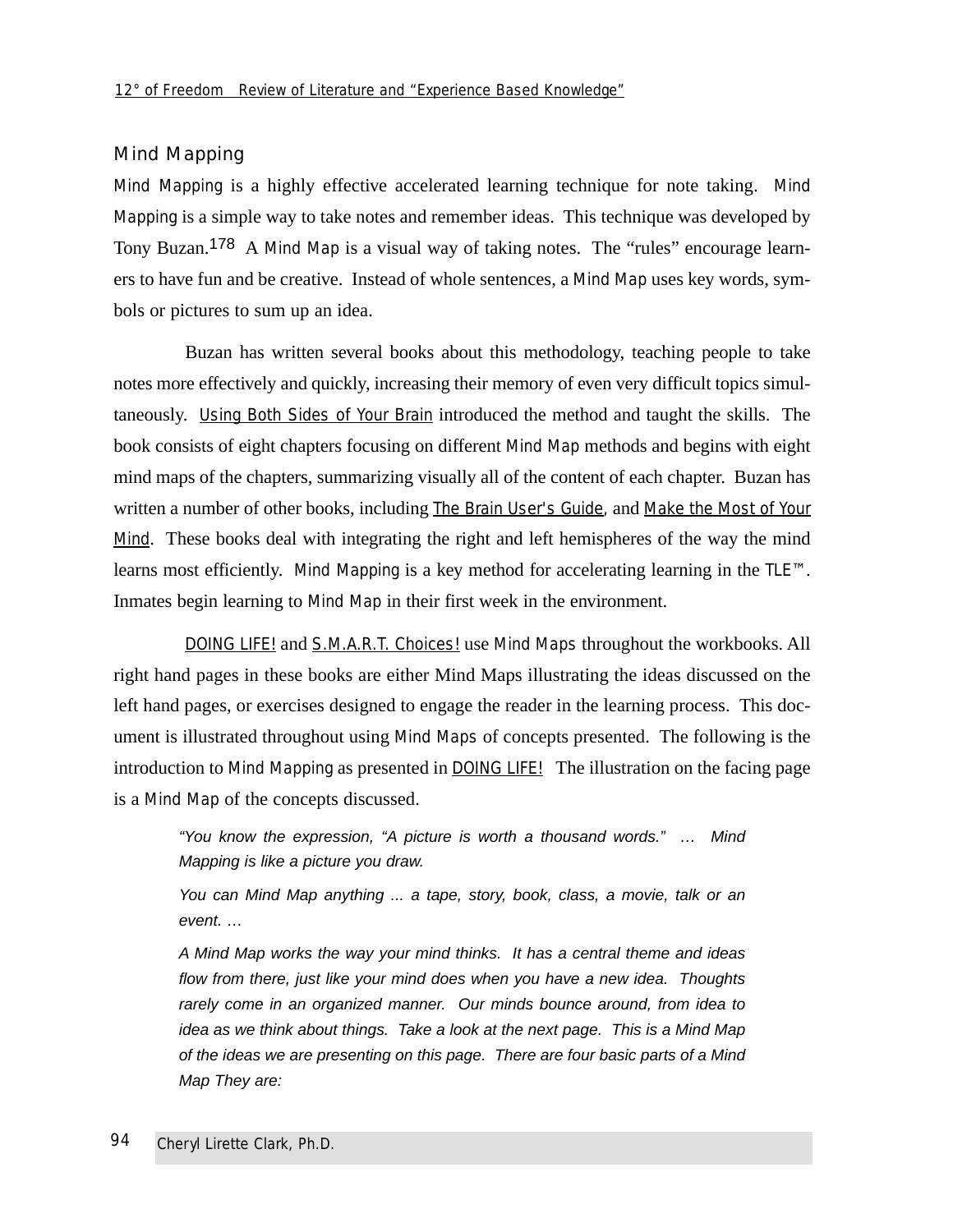

## MIND MAPPING

- **Theme** is what the Mind Map is about. Because it is the central idea of the Mind Map, the Theme is placed in the center of the page.
- Purpose answers the question, "Why?" It is the reason for the Mind Map.
- **Methods** tell you "How?" something is done. A Method tells you what to do, or sometimes what not to do. Methods are steps to getting things done.
- **Results** are what you have at the end, your outcome or finished product. Results answer the question, "What?"179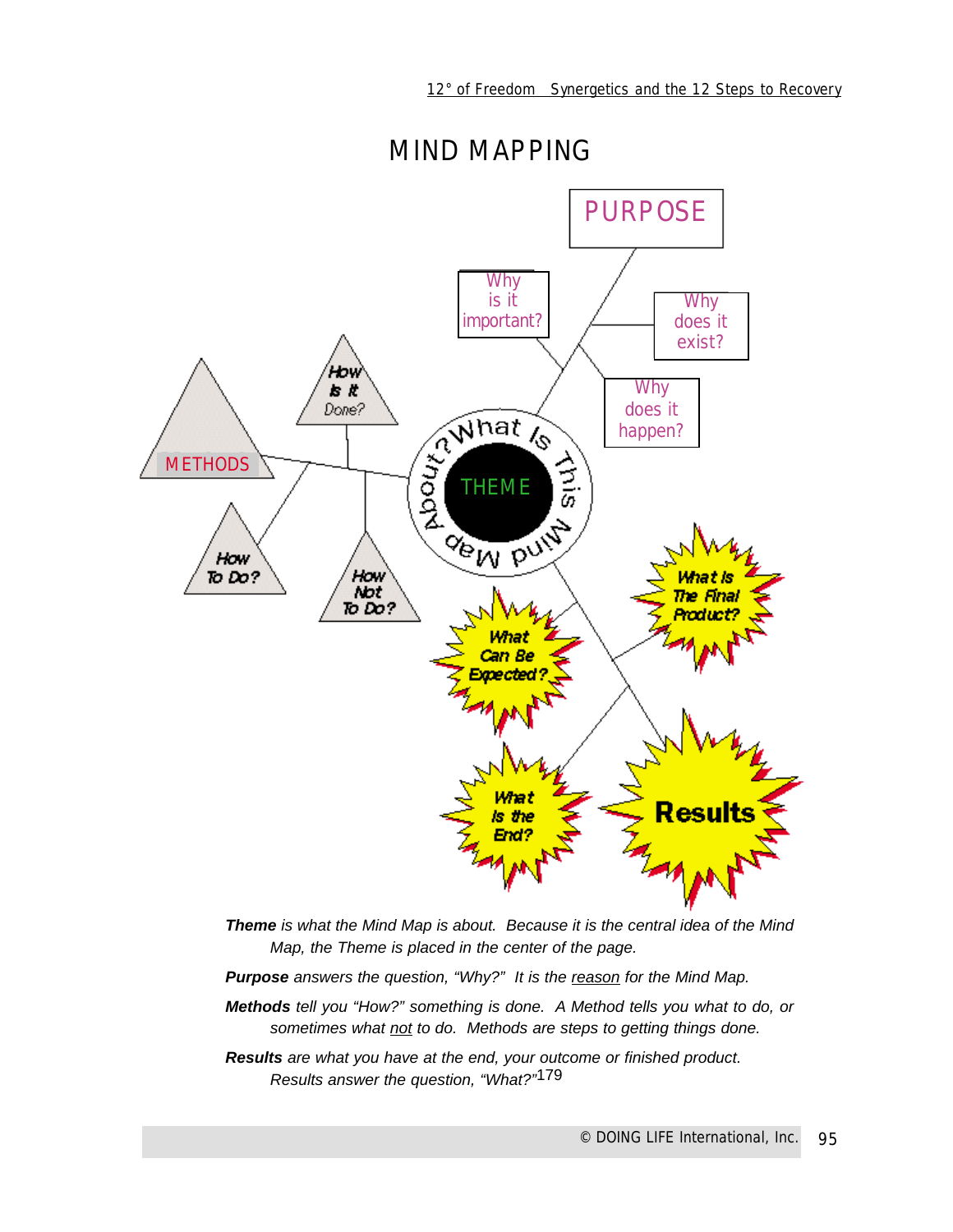#### Bodymind Connection

There are many holistic health practitioners who have influenced the work described here. The bodymind methods integrated into the wholistic approach of the TLE™ and DOING LIFE! include meditation, focused breathing, yoga, holistic health and other transpersonal approaches to healing. All of these models work with the breath as the doorway to the connection with spirit. The illustration on the facing page reflects the synergetic principles of the wholistic approach. The grounded lotus position, providing a stable base for meditation is a tetrahedron.

Yogi Amrit Desai brought the teachings of his master, Swami Kripaluvanand, to the United States in the 1960's. While attending a college of art and working in Philadelphia, Yogi Desai taught Yoga classes to support himself and his family. His methods became so popular that he was asked to begin an Ashram (spiritual retreat center) where his students could live and study with him. This first Asram, in Sumneytown, PA grew to be one of the largest Holistic Health Centers in the United States, Kripalu Center for Holistic Health, and moved in the early 1980's to Lennox, MA.180

Kripalu Center is both a residence for practitioners and a conference and workshop center where guests from all over the world come for seminars and workshops on holistic health, including body work, massage, yoga, communications, work and play, diet and nutrition, communication and self-expression, meditation and spiritual attunement, relationships and living a supportive lifestyle. The Self-Health Guide: *A Personal Program for Holistic Living*, was written in response to guests who asked for "something I can take home to continue the work I started here," and includes questions and answers on the topics studied in workshops. The Science of Meditation translates Swami Kripaluvanand's approach to meditation.181

Leonard Orr and Sondra Ray developed a model for working with the breath around repressed or suppressed trauma, beginning with the birth trauma. They named the model Rebirthing and led workshops throughout the world, teaching the methodology to counselors and therapists. Sondra Ray's introductory workshop was called The Loving Relationships Training (LRT). This approach is described in her most famous book, Loving Relationships. <sup>182</sup> Sondra also wrote Rebirthing in the New Age with Leonard Orr and has written a number of other books about her methods.183 Bob Mandel, the Director of the LRT, and his wife, Mallie, continue to lead workshops and seminars in many countries over the planet, training counselors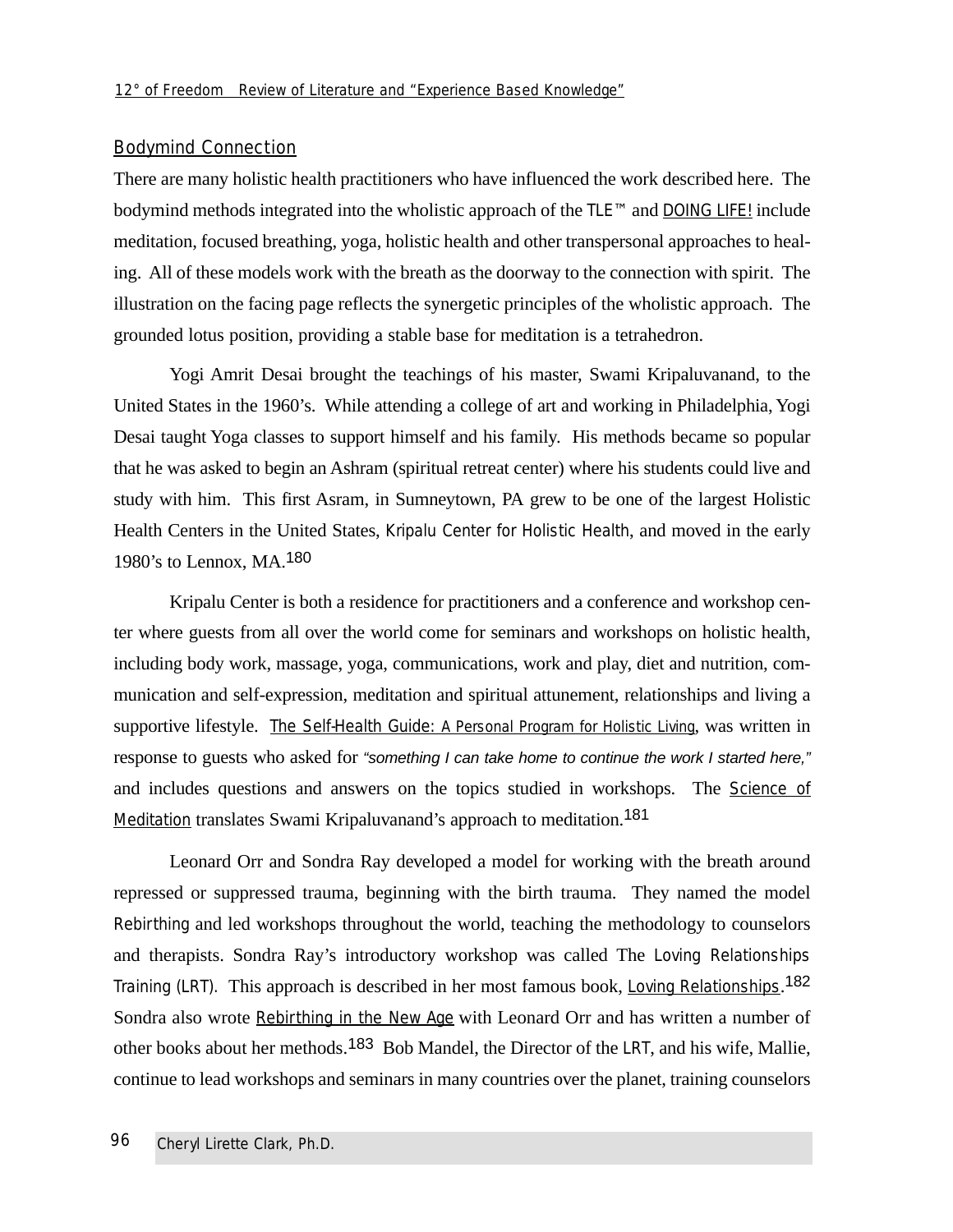

*"What you can't feel, you can't heal."*

"Rebirthing, a simple but subtly powerful breathing experience, puts you in touch with the pleasure of being alive and allows you to see your birth as an exciting, if confusing and frightening, interruption in the journey of your spirit into a wonderful world. ... Rebirthing enables you ... - to get the rage out and connect with the love that abounds in the universe.

In rebirthing all you actually do is lie down and breathe. … for two hours or more you do 'connected breathing.' What happens is fairly astounding. On the most superficial levels, your body wakes up. That ancient numbness … begins to melt away, … until the energy breaks through your resistance like a river breaking a dam and you feel enormous release and relaxation throughout your body."

- Bob Mandel, <u>Open Heart Therapy</u>, <sup>184</sup>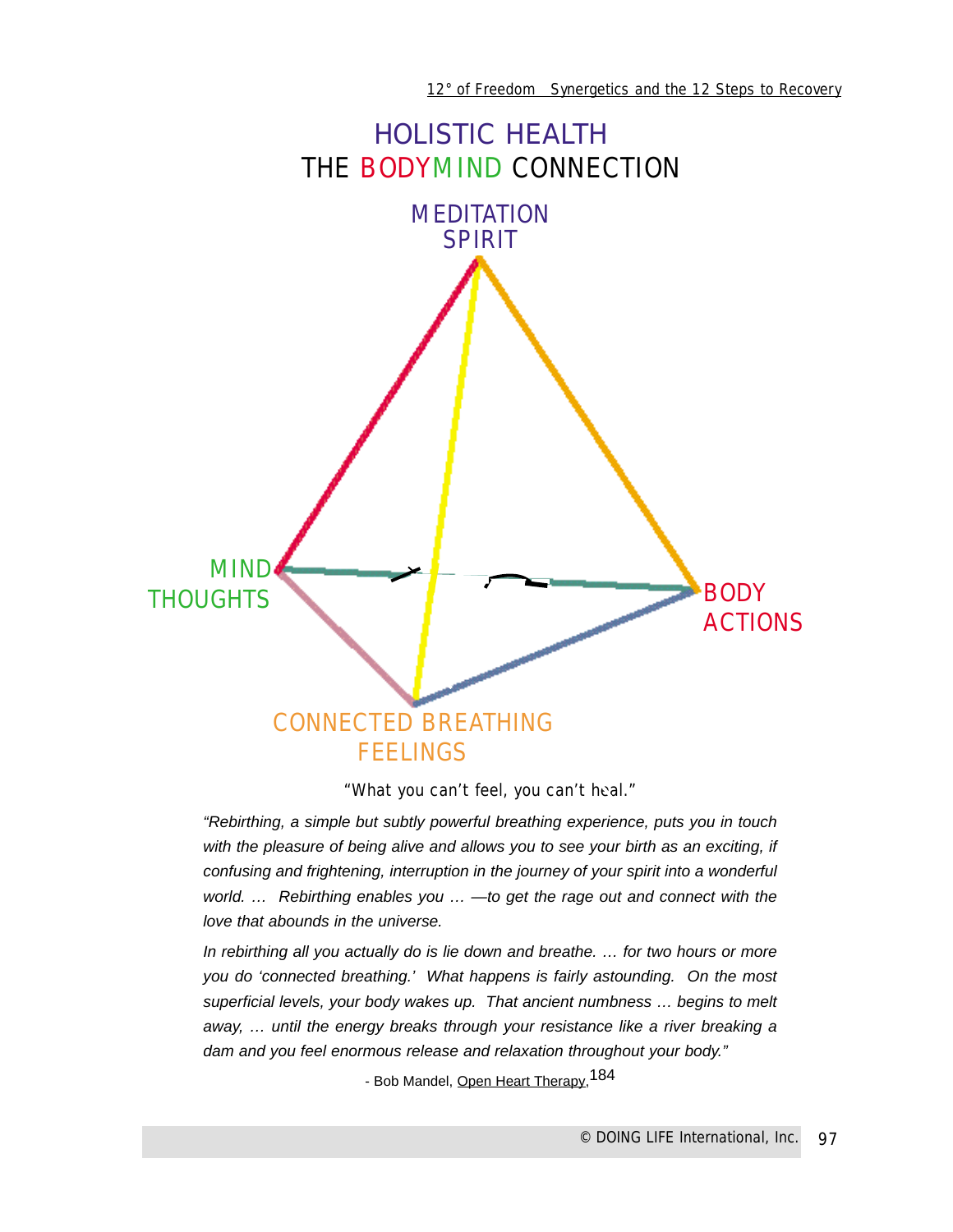in an extensive certification course for "rebirthers". Mandel's first book, Open Heart Therapy, is presented as a "how to" book on the art of creating, maintaining and cultivating loving relationships in one's life.

Step 11 of the 12 Steps to Recovery addresses this focus by saying, "We sought through prayer and meditation to improve our conscious contact with God as we understood Him, praying only for knowledge of His will for us and the power to carry that out." Each training session for the TLE™ and DOING LIFE! introduces staff to simple methods for leading breathing exercises in a manner similar to the way it is introduced in the *How to Teach* section of the Facilitator's Guide to DOING LIFE!:

"Although our brains only weigh, on average, two to three pounds, they use 20% of the oxygen we breathe. If we hold our breath our brain doesn't get the oxygen it needs and we stop learning.

Participants may get uncomfortable when you ask them to confront the mistakes of their past and unconsciously hold their breath. The exercises in **DOING LIFE!** are challenging, and participants may "go unconscious" or start to "check out" or "nod off." These signs are indications that people are not breathing fully. If you notice yourself or the participants getting sleepy, hungry, bored, or angry, or find yourself thinking about other things while you are working through the Steps, take a break, drink some water and do some focused breathing. These reactions are clues that you're not breathing fully. All it takes to get back on track is to relax and concentrate on breathing deeply and smoothly.

To help yourself and participants focus and learn more easily, we suggest that you open each study session with at least five minutes of breathing exercises. The following is one type of guided breathing exercise that you can use with the group as you begin each session. As you get more familiar with leading a guided relaxation exercise, you can add your own variations to this model. For instance, you may want to guide the participants to reflect on how far they've come or where you will be leading them during the upcoming session. To help the participants relax, play light, rhythmic music softly in the background as you take them through this exercise. Several music titles for the breathing exercises are suggested in the **Resources** section of this Facilitator's Guide."185

Basic breathing exercises are among the primary tools for reintroducing addicts and offenders in the TLE™ to the connection between their thoughts, feelings, actions and their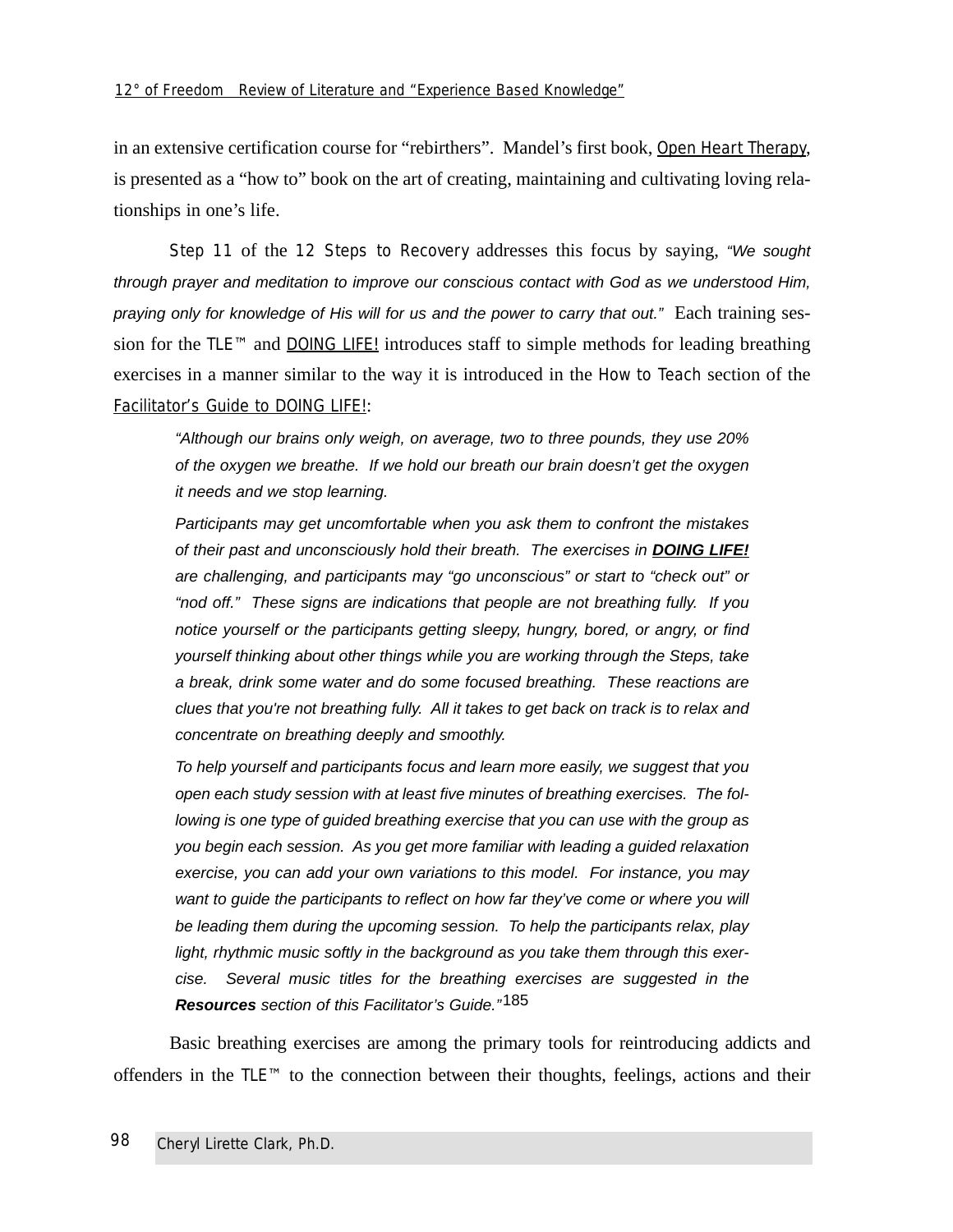# BREATHING IS IMPORTANT FOR LEARNING RELAX - BREATHE - FOCUS



*"As I inhale, I am filled with energy and inspiration. As I exhale, I let go of all tension and worry." - Cherie Clark*

DOING LIFE! introduces the breathing exercise designed to start each session:

"With your eyes open or closed, picture your whole body, not just your lungs, as a glass. … So inhale (breathe in) now and imagine that you are filling up your whole body, starting with your feet, with cool, refreshing water. Make your body the glass and fill from bottom to top. See the air filling your body, from the bottom of your feet to the top of your head and feel it as you take in the breath. … Listen to the sound of your breath as you inhale.

Now … empty the glass. When you empty a glass you pour out the water from top to bottom. As you exhale … see and feel the water pouring out from the top of your head and all the way out of your body. … You can't fill a glass that has something in it, ... be sure it is completely empty before you fill it again.

Breathe slowly ten times, in and out. …

To end and bring your focus gently back to being active, focus on the inhalation only, in your lungs, and let your exhalation go by itself. Chest breathing is a more active breath."

- How to Teach DOING LIFE!, Facilitator's Guide<sup>186</sup>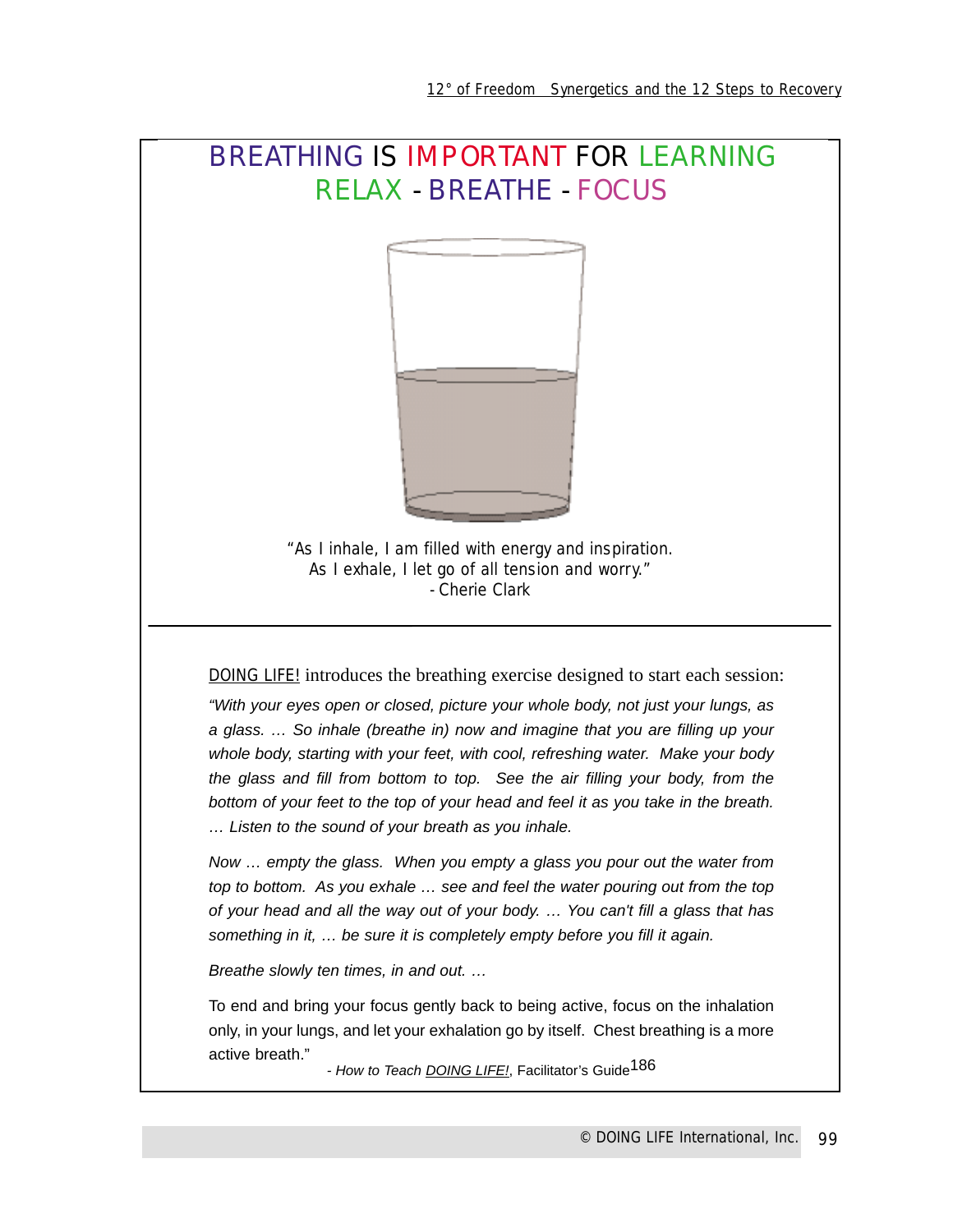essential nature, their spirit. Offenders participating in the programs begin every lesson with focused breathing. Staff of the TLE™ and facilitators for DOING LIFE! are trained to lead simple breathing exercises and are encouraged to regularly practice the skills to benefit themselves.

Al Huang, a T'ai Chi master, has been able to express the profound principles of this model into easily understood concepts for Western minds. He teaches the joy of the dance of life, ("Lila" in Sanskrit) through his workshops about the connection with spirit through focused breath and movement. Huang's T'ai Chi lessons are dances of love and laughter. His book of meditations on life and spirit, Quantum Soup, express his joy in the richness of all life. He says, "quantum is that elusive, cloudlike mystery of 'nonbeing' essence, which is best swallowed lightly in spite of its complexity."<sup>187</sup> The chapters and illustrations (his calligraphy) in the book are short, simple, yet profound meditations on the joy of life and the connectedness of all living beings.

Bo Lozoff has been leading meditation workshops in prisons for years. Initially, he was a student of Ram Dass, (Richard Alpert) of Harvard University fame. Lozoff went on to establish the Prison Ashram Project, a group that offered meditation workshops in prisons and spiritual literature to prisoners who request it.<sup>188</sup> The Prison Ashram Project has become the Human Kindness Foundation, which continues the work Lozoff started in the early 1970's. Lozoff was one of the consultants who contributed to the development of the Network Program and continues as a supporter of this work. Among his books, We're All Doing Time, a guide for getting free, offers practical exercises and advice for inmates who choose to use their incarceration as an opportunity to develop their spiritual dimension more fully. We're All Doing Time includes an overview of the philosophy guiding the Human Kindness Foundation, provides directions for meditation and other spiritual practices, and includes letters to and from Bo and prisoners all over the country.

All of these approaches use the breath as the primary vehicle for healing. It is important to recognize the difference between a "cure" and healing. Cures are medical interventions. The holistic view is that the body may need medical intervention to get one back on track, however, true healing comes from a conscious awareness of the body's ability, through focused breathing and conscious choices, to lead a balanced lifestyle.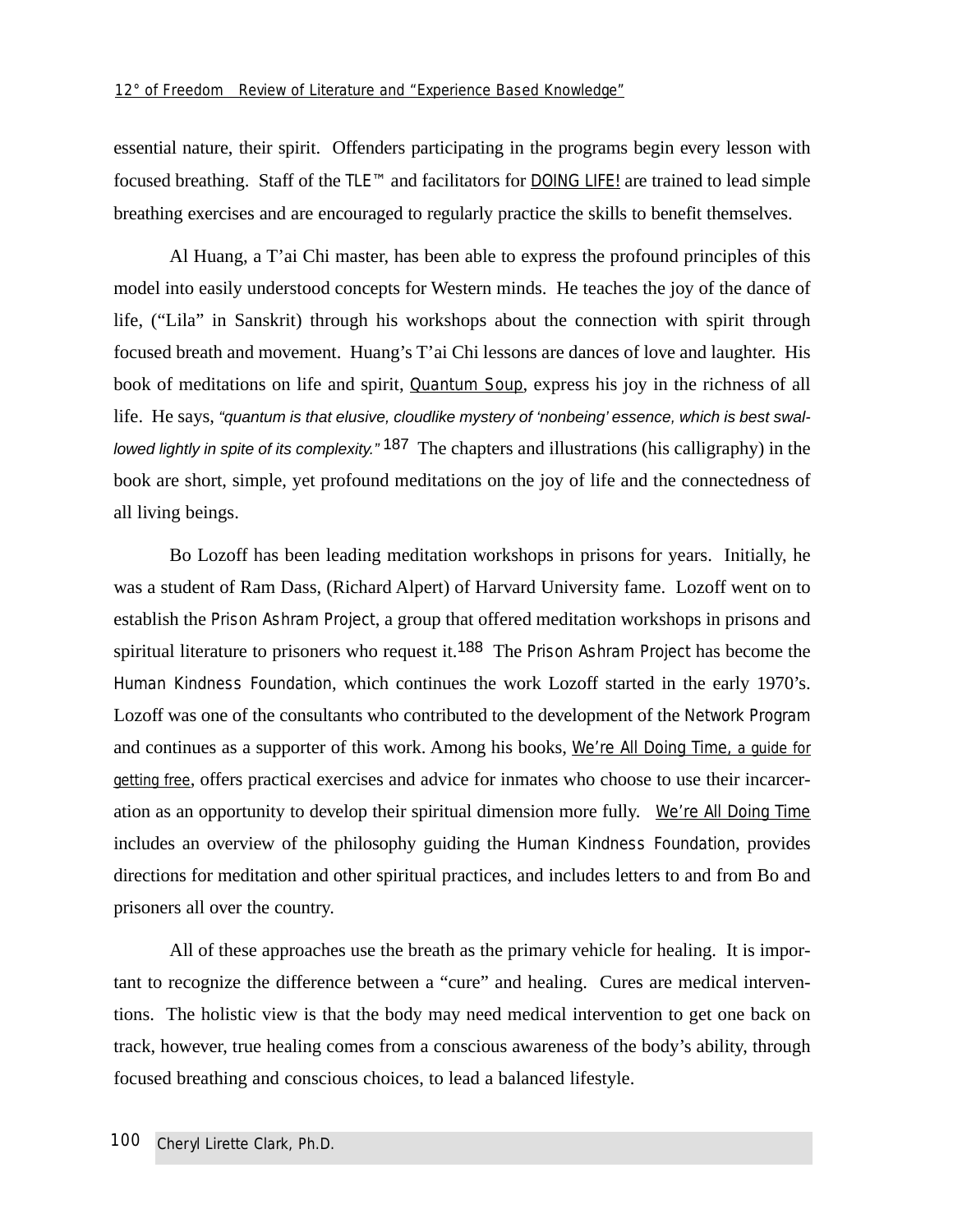#### Holistic Health and Wellness, Network Chiropractic

Dr. Deepak Chopra has become widely known for his breakthrough work with healing addictions, cancer and other serious, life-threatening illnesses.189 Dr. Chopra's work is based in his understanding of the bodymind connection as an expression of the spiritual dimension of all human beings. He says, "The word holistic, ... simply means an approach that includes the mind and body together." <sup>190</sup> Dr. Chopra's work is based in Ayurvedic principles, a philosophy of healing practiced in his native India for thousands of years. He learned these principles from his guru (teacher), Maharishi Mahesh Yogi, who first became popular in the West through his connection to the Beatles. Maharishi introduced the world to Transcendental Meditation.

Dr. Chopra has become world renown for his "miracle cures" of terminal cancer. One of his books, Quantum Healing, *Exploring the Frontiers of Mind/Body Medicine*, introduces his approach as follows:

"Quantum healing moves away from external, high-technology methods toward the deepest core of the mind-body system. This core is where healing begins. To go there and learn to promote the healing response, you must get past all the grosser levels of the body—cells, tissues, organs, and systems—and arrive at the junction point between mind and matter, the point where consciousness actually starts to have an effect."<sup>191</sup>

Dr. Chopra has written many books and produced audio and video tapes in which he explains the principles of Ayurvedic medicine and quantum healing that parallel the synergetic, Universal Principles Fuller discovered. Chopra's training as a physician in traditional Western medicine makes it possible for him to interpret the Ayurvedic system to Western physicians. Chopra defined his quantum healing approach as follows:

"If asked for an exact definition of quantum healing, I would say this: quantum healing is the ability of one mode of consciousness (the mind) to spontaneously correct the mistakes in another mode of consciousness (the body). It is a completely self-enclosed process. If pressed for a shorter definition, I would say simply that quantum healing makes peace. When consciousness is fragmented, it starts a war in the mind-body system. This war lies behind many diseases, giving rise to what modern medicine calls their psychosomatic component. The rishis might call it "the fear born of duality," and they would consider it not a component but the chief cause of all illness."<sup>192</sup>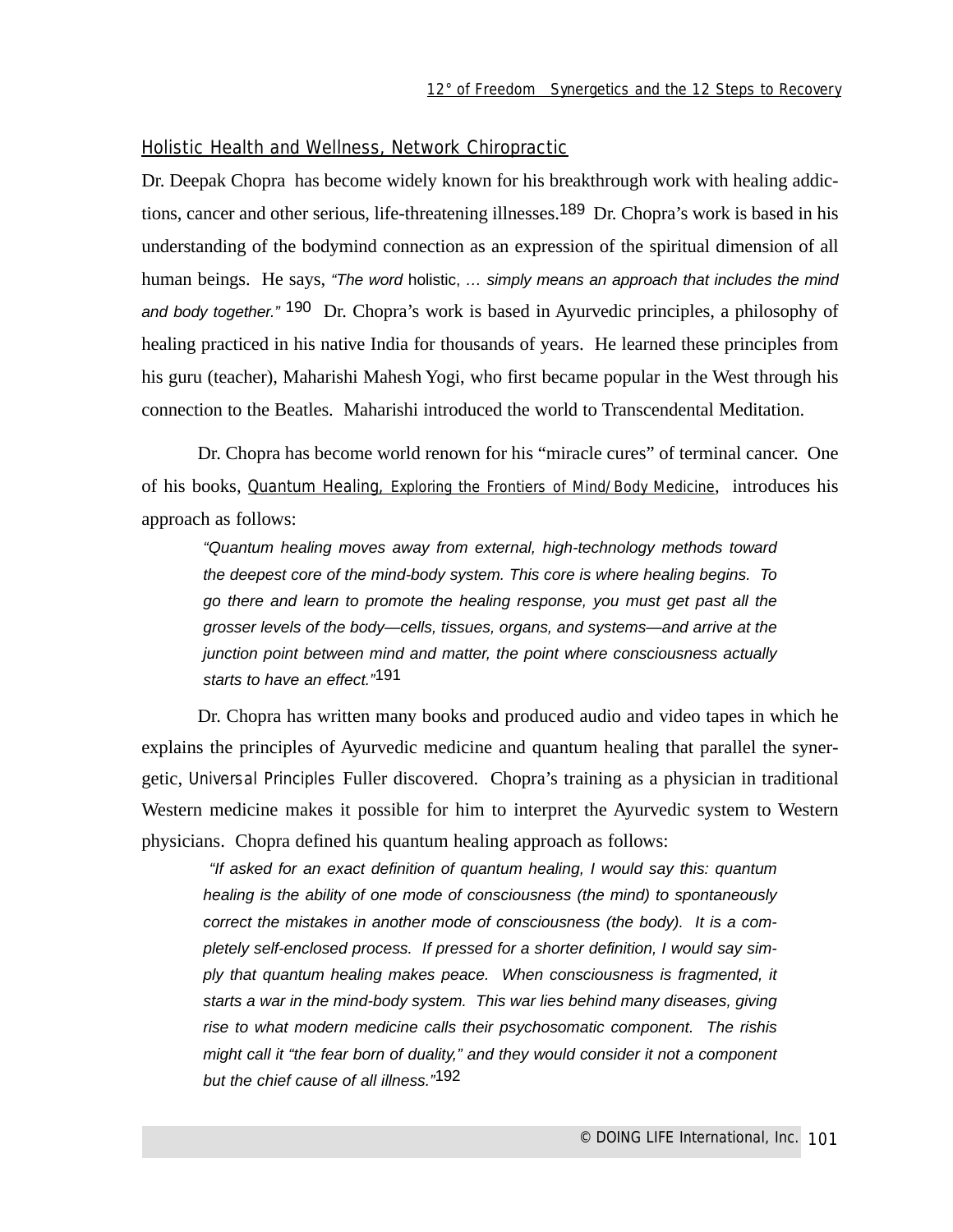Dr. Donald M. Epstein is a traditionally trained Chiropractor who developed a system called Network Chiropractic. Founded in the bodymind connection, it is a wholistic approach to healing. Epstein uses myths and fairy tales in his work, as metaphors for the life journey and healing process. Though he makes no references to them in his work, Dr. Epstein's model so exactly parallels the 12 Steps to Recovery that comparison seems obvious.<sup>193</sup>

As Fuller said of the Universal Principles, the test of a principle is that it will show up again and again in every arena. They are "always and everywhere true." This is certainly true of the 12 Stages of Healing. This book describes each of the stages of healing, their challenges and lessons. Epstein introduces his work by saying:

"In my work as developer of Network Chiropractic, I discovered that the healing process is made up of a sequence of twelve basic rhythms, or stages, of consciousness we pass through between 'hell' and 'heaven' in this lifetime. … each stage helps us reunite with aspects of ourselves that have been injured, betrayed, alienated, forgotten, abused, shamed, traumatized, ignored, or not forgiven.

I have always viewed integration and alignment as essential to the healing process, so I decided to call these rhythms 'the twelve stages of healing.' Although these stages are interconnected and interdependent, each one is also distinct, with its own rite of passage which is often a chaotic experience known as a healing crisis."194

Dr. Epstein acknowledges Dr. Deepak Chopra as one of the sources for his approach in the 12 Stages of Healing, and Dr. Bruno Bettelheim as another important influence.<sup>195</sup>

The chart on the facing page outlines the 12 Stages of Healing. Using chiropractic, quantum healing, myths and fairy tales, Epstein describes each stage of healing, the challenge facing the patient and specific steps for healing the *dis-ease* one feels at that stage through a focus on breathing techniques. In Stage 1, the lesson is to become aware that "something is wrong". Stage 2, is the search for "the magic genie" (Power greater than ourselves) who will help the sufferer heal. In Stage 4, the lesson to "reclaim our power" comes from a search within. In Stage 12, Community, the lesson is that each individual has unique gifts to bring to others and from new-found strength, seeks to "re-experience the rhythm of the earlier stages". From Stage 1 through each of the 12 Stages, the lessons of Network Chiropractic parallel the journey of the 12 Steps to Recovery. The models are compared here in Chapter III: 12° of Freedom.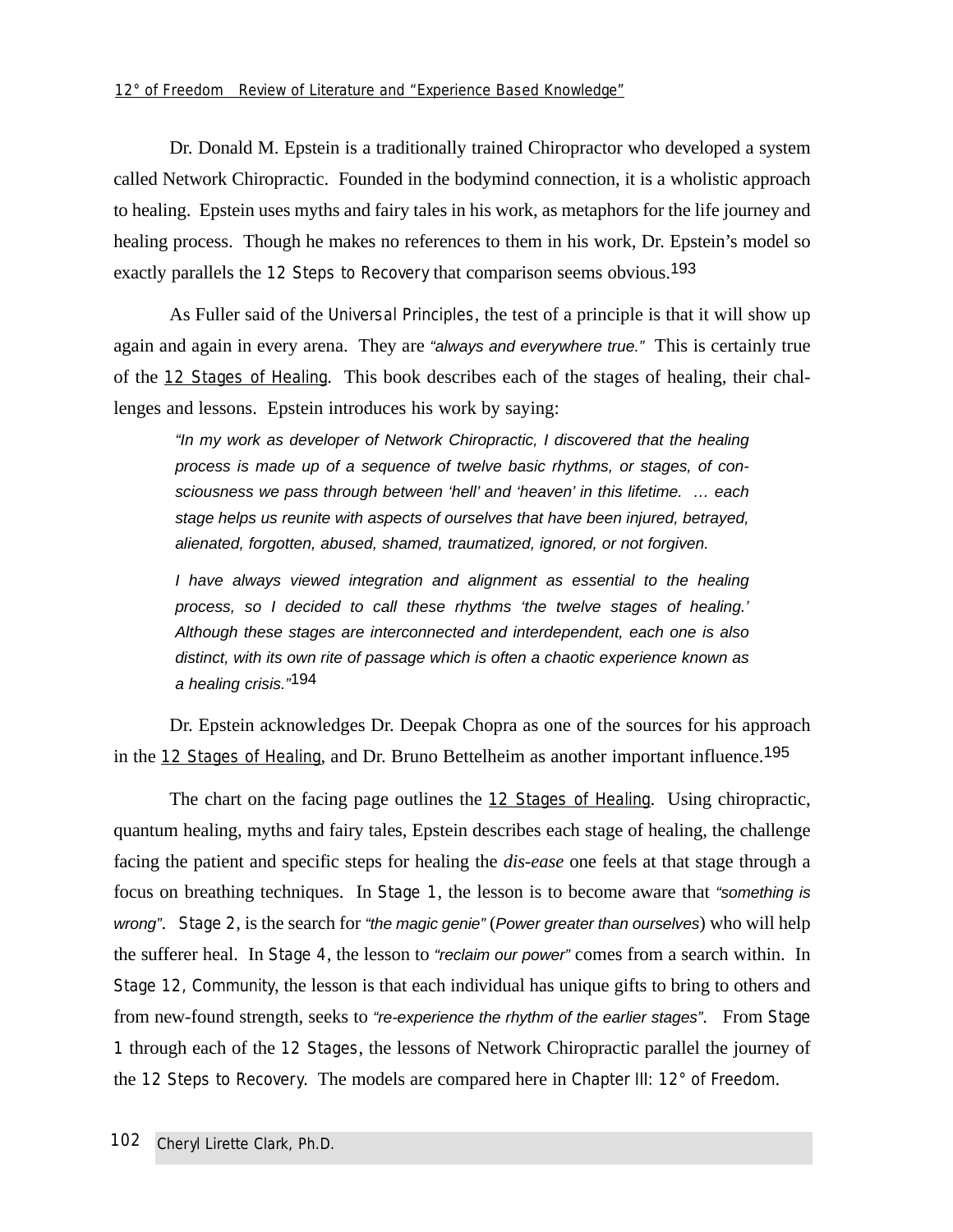# THE 12 STAGES OF HEALING

- Donald M. Epstein, D.C.

|                  | Stage 1: Suffering                         | <b>Right now I am helpless.</b><br>Nothing works at this time.                                                                                            |
|------------------|--------------------------------------------|-----------------------------------------------------------------------------------------------------------------------------------------------------------|
|                  | <b>Stage 2: Polarities &amp; Rhythms</b>   | There is a rhythm within me,<br>and I am within this rhythm.                                                                                              |
|                  | Stage 3: Stuck in a Perspective            | He who cannot change the very fabric of his<br>thought will never be able to change reality and<br>will never,  make any progress. Anwar Sadat            |
|                  | <b>Stage 4: Reclaiming Our Power</b>       | I take my power back. I honor my inner being.<br>I reclaim my wholeness.                                                                                  |
|                  | Stage 5: Merging with the Illusion         | "I wish to go back to my place<br>and see my beast again."<br>- Beauty in "Beauty and the Beast"                                                          |
|                  | <b>Stage 6: Preparation for Resolution</b> | I am flexible. I am building momentum.<br>I am ready. I t is OK to let go.                                                                                |
|                  | <b>Stage 7: Resolution</b>                 | The wheel does not break. ' Tis the band round<br>my heart that, to lessen its ache,<br>- "The Frog Prince"                                               |
|                  | <b>Stage 8: Emptiness in Connectedness</b> | I experience the fullness<br>of my emptiness.                                                                                                             |
|                  | Stage 9: Light Behind the Form             | "I am the bulb and Thou art the light within it.<br>The truth and the miracle is this: Thou art the<br><b>Bulb and the Light.</b> - Paramahansa Yogananda |
| Stage 10: Ascent |                                            | Be still and know that I am God                                                                                                                           |
|                  | Stage 11: Descent                          | It is right in the midst of life that we have to<br>develop and express all that is beautiful and<br>perfect and divine within our souls. Inayat Khan     |
|                  | Stage 12: Community                        | The modern quest for community<br>is a quest for one's personhood.                                                                                        |

*The essence of community is wholeness … It is one of the names of God. … - David Spangler*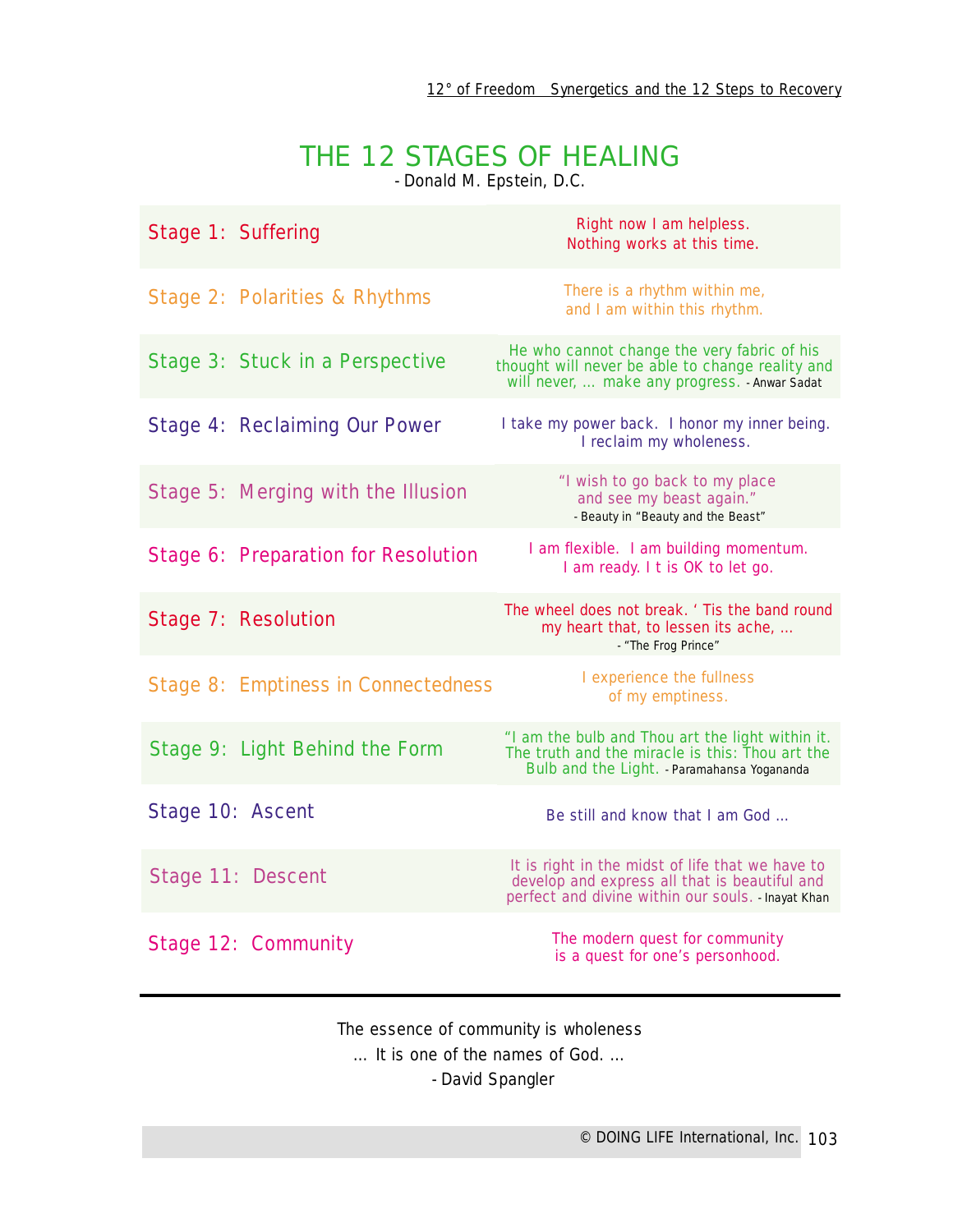## DOING LIFE!: A Synergetic Approach to Recovery from Addictions

DOING LIFE! is a synergetic integration the models discussed in this Review of Literature. The series is comprised of a set of 13 workbooks, an Overview and one for each of the 12 Steps to Recovery. Each workbook also includes one aspect of the five steps to decisions and is set up in the same basic format. All workbooks begin with a definition of the terms to be worked with as participants learn to apply the concepts in their own lives. Left hand pages cover concepts and right hand pages illustrate symbols, or guide readers through exercises to apply and ground the Step in their own experience.196

The workbooks are between 28 to 44 pages long, depending on the material covered. The content is "chunked down" to avoid overwhelming addicts with the task ahead of them as they take "one step at a time." The facing page outlines the topics covered in each workbook. DOING LIFE! is set up to be used individually, as a self-study guide to the 12 Steps, or used with groups, with each participant working though the exercises and sharing their experience with members of the group.

The **Facilitator's Guide to DOING LIFE!** is a set of lesson plans for staff, paid or volunteer, who facilitate the work with **DOING LIFE!** The Guide is set up to introduce facilitators to the purpose, methods and intended results of DOING LIFE! The first section of the Guide, *About DOING LIFE!*, discusses the role of a facilitator, how the Guide is set up, a statement of the "problem" to be addressed, and the who, what, where, when, why and how of the program. Section 2, *How to Teach DOING LIFE!* introduces accelerated learning methods and teaching strategies. Each of the next sections introduce one of the Steps, with *Objectives* to be covered in each workbook, the purpose of the Step and definitions of any terms highlighted. Each section also includes: *What to Notice,* an Artform for the Step and *Other Resources,* including *Background Reading, Musical Notes*, and other *Artform Suggestions*. 197 As with the workbooks, left hand pages cover content and right hand pages illustrate concepts or include space for the facilitator's notes. The last section of the Guide includes an extensive, annotated *Resource Section*, with a *Bibliography.*

Here, Chapter V: **DOING LIFE!**: 12° of Freedom in the 12 Steps includes topic headings and illustrations from each of the workbooks with a discussion of the lessons of each Step.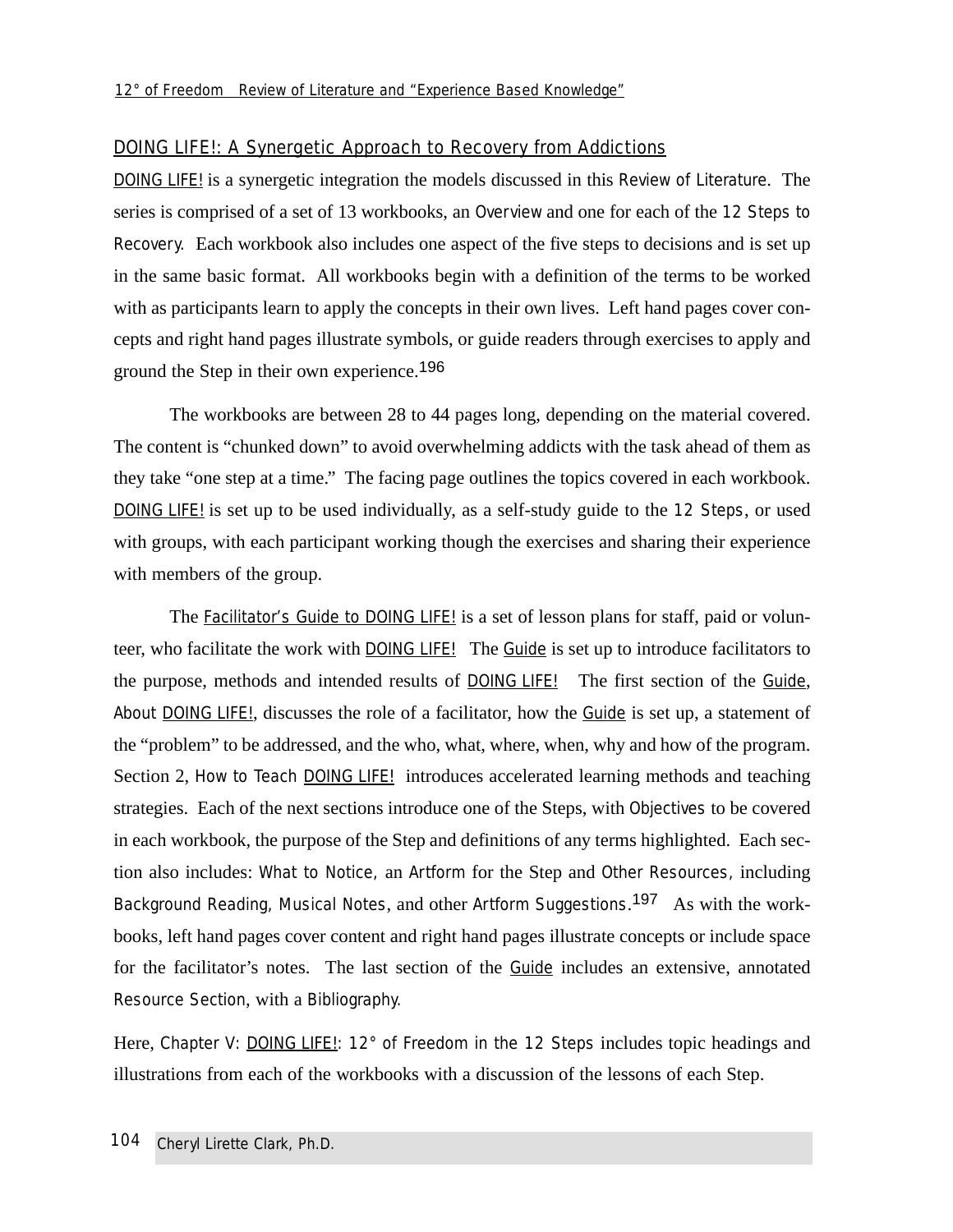## TAKING 12 STEPS TO THE FUTURE

| <b>STEPS</b>             | TO RECOVERY                                                                                                                                                                                    | TO DECISIONS                      |
|--------------------------|------------------------------------------------------------------------------------------------------------------------------------------------------------------------------------------------|-----------------------------------|
|                          | We admitted that we were powerless over<br>our addiction, that our lives had become<br>unmanageable.                                                                                           | <b>See Your Situation Clearly</b> |
| $\overline{2}$           | Came to believe that a power greater than<br>ourselves could restore us to sanity.                                                                                                             | <b>You Are Accepted</b>           |
| 3                        | Made a decision to turn our will and our lives<br>over to the care of God as we understood Him.                                                                                                | <b>Know What You Want</b>         |
| $\overline{4}$           | Made a searching and fearless moral<br>inventory of ourselves.                                                                                                                                 | <b>Expand Possibilities</b>       |
| 5                        | Admitted to God, to ourselves and to another<br>human being, the exact nature of our wrongs.                                                                                                   | <b>Evaluate and Decide</b>        |
| 6                        | Became willing to have God remove all these<br>defects of character.                                                                                                                           | <b>Action Plan</b>                |
| $\overline{\phantom{a}}$ | Humbly asked Him to remove our<br>shortcomings.                                                                                                                                                | <b>See Your Attitude Clearly</b>  |
|                          | Made a list of the people we had harmed and<br>became willing to make amends to them all.                                                                                                      | <b>Accept Responsibility</b>      |
|                          | Made direct amends to those we had<br>harmed, except when to do so would injure<br>them or others.                                                                                             | <b>Know Your Resources</b>        |
|                          | Continued to take personal inventory and<br>when we were wrong, promptly admitted it.                                                                                                          | <b>Expand Your Personal Style</b> |
|                          | Sought through prayer and meditation to improve<br>our conscious contact with God as we under-<br>stood Him, praying only for knowledge of His will<br>for us and the power to carry that out. | <b>Evaluate Your Social Style</b> |
|                          | Having had a spiritual awakening as a result of these<br>steps, we tried to carry this message to others and<br>to practice these principles in all of our affairs.                            | <b>Celebrate In Action</b>        |

From **Facilitator's Guide to DOING LIFE!**, About DOING LIFE!198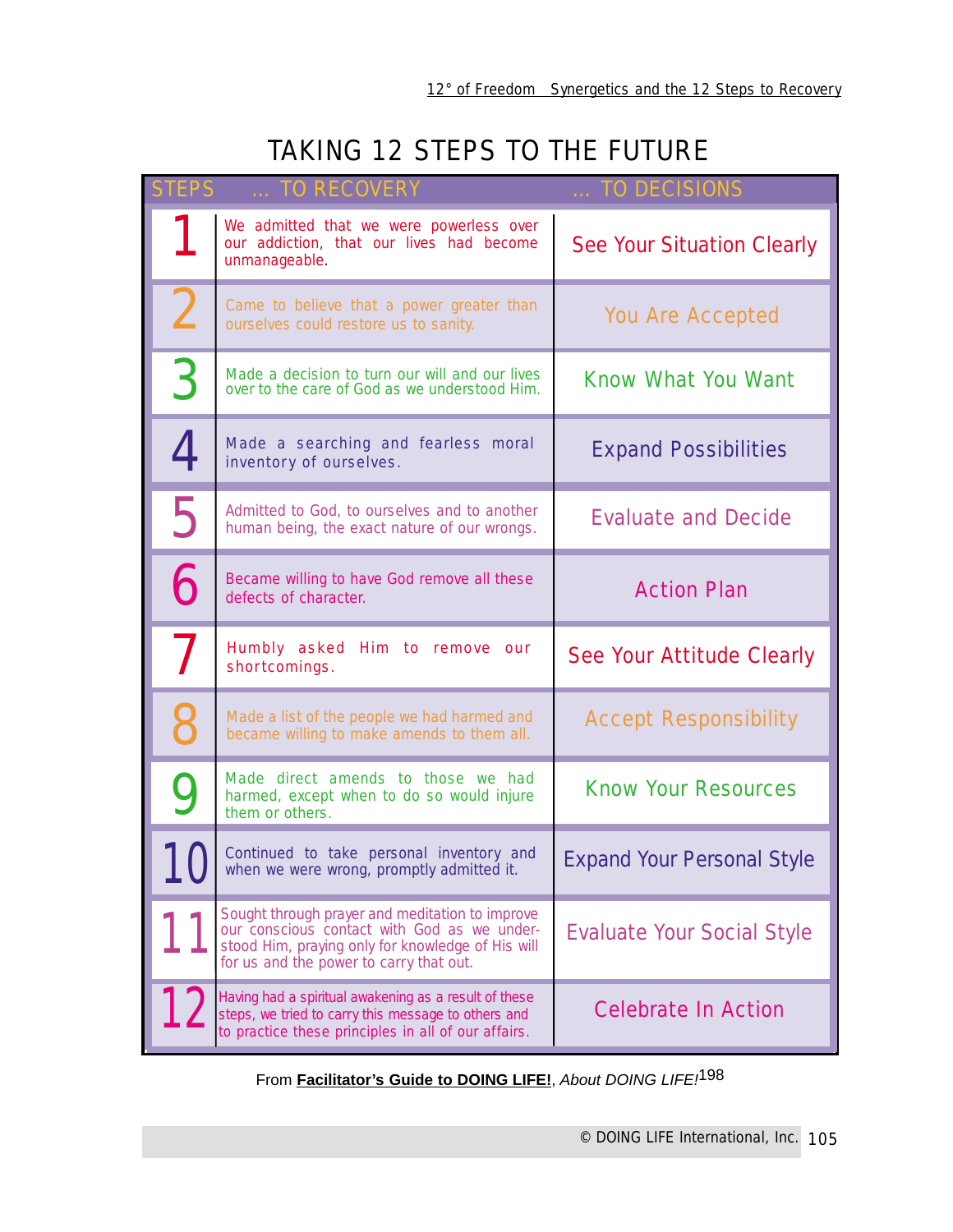*"Raise the Curtain on a New and Universally Propitious Era of Humans in Universe"* DOING LIFE! is one attempt to add value in people's lives, by creating an artifact that can support all people to live successfully; to support everyone to live by principles which may help to *"raise the curtain on a new and universally propitious era of humans in universe."*199

This document presents the foundation of a new approach to recovery from addictions, solidly based in a tradition that was formalized more than 65 years ago, in Alcoholics Anonymous. AA has continued to grow since its founding on June 10, 1935, (the day Bill W. had his last drink) to become the largest and most successful self-help program in the world.

Even more importantly, the perspective on the 12 Steps taken here, as based in the Universal Principles discovered by Fuller, offers a common sense approach to living for *anyone*, not only addicts. By focusing on the fundamental principles underlying the 12 Steps, they become a pathway to success for everyone, regardless of situation or circumstance. This perspective on the 12 Steps offers a Specific, Measurable, Attainable, Realistic and Timely (SMART) plan for grounding the Steps in one's own life, and putting them into action.200

The facing page illustrates the light spectrum making up the Tetrahedron vectors as presented by Fuller in Synergetics in his last book, Cosmography. The vectors represent six degrees of freedom, becoming twelve on a positive/negative continuum.

The radiation vectors are ephemeral, "disintegrating because held together only at one end of each of its two-ended energy-magnitude-manifesting vectors. The disintegrating vectors' free ends' can be angularly aimed, i.e. focused.<sup>"201</sup> The three gravitational vectors are grounded, coherent, connected at all three angles, "with no open ends, ergo, constituting an inherently closed system having twice the coherence of the equal energy-magnitude-vectored radiation."202

The 12° of Freedom as vectors on the Tetrahedron allow for the expansion and contraction necessary in any program supporting stable growth. As with the seasons of the year, expansion and contraction are two halves of the continuum of life and growth. This concept, with all of the 12° of Freedom will be discussed in Chapter III: 12° of Freedom and Chapter V: DOING LIFE! 12° of Freedom in the 12 Steps to Recovery.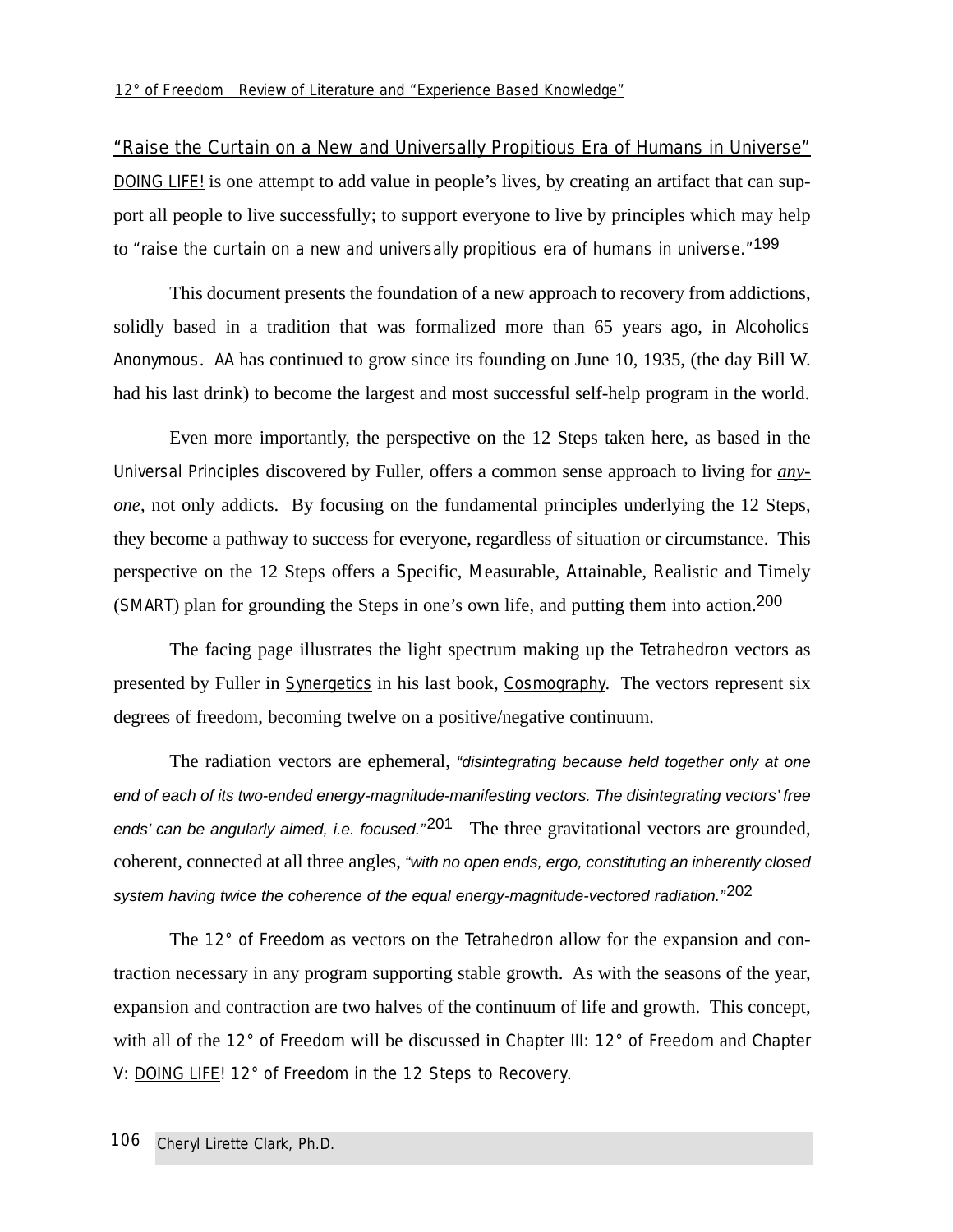## EXPANSION - CONTRACTION:

*"Expansion is radiant divergence and contraction is gravitational convergence."*

- R. Buckminster Fuller

ASTRONAVIGATION



"The whole complex of omni-interaccommodative generalized principles thus far found by science to be governing all the behaviors of universe altogether manifest an infallible wisdom's interconsiderate, unified design, ergo an a priori, intellectual integrity conceptioning, as well as a human intellect discoverability.

This is why youth's self-preparation for planetary caretakership involves commitment to comprehensive concern only with humanity's welfaring; all the experimentally demonstrable, mathematically generalized principles thus far discovered by humans, and all the special case truths as we progressively discover them — the universally favorable synergetic consequences of which integrating commitments, unpredictable by any of those commitments when they are considered only separately, may well raise the curtain on a new and universally propitious era of humans in universe."<sup>204</sup>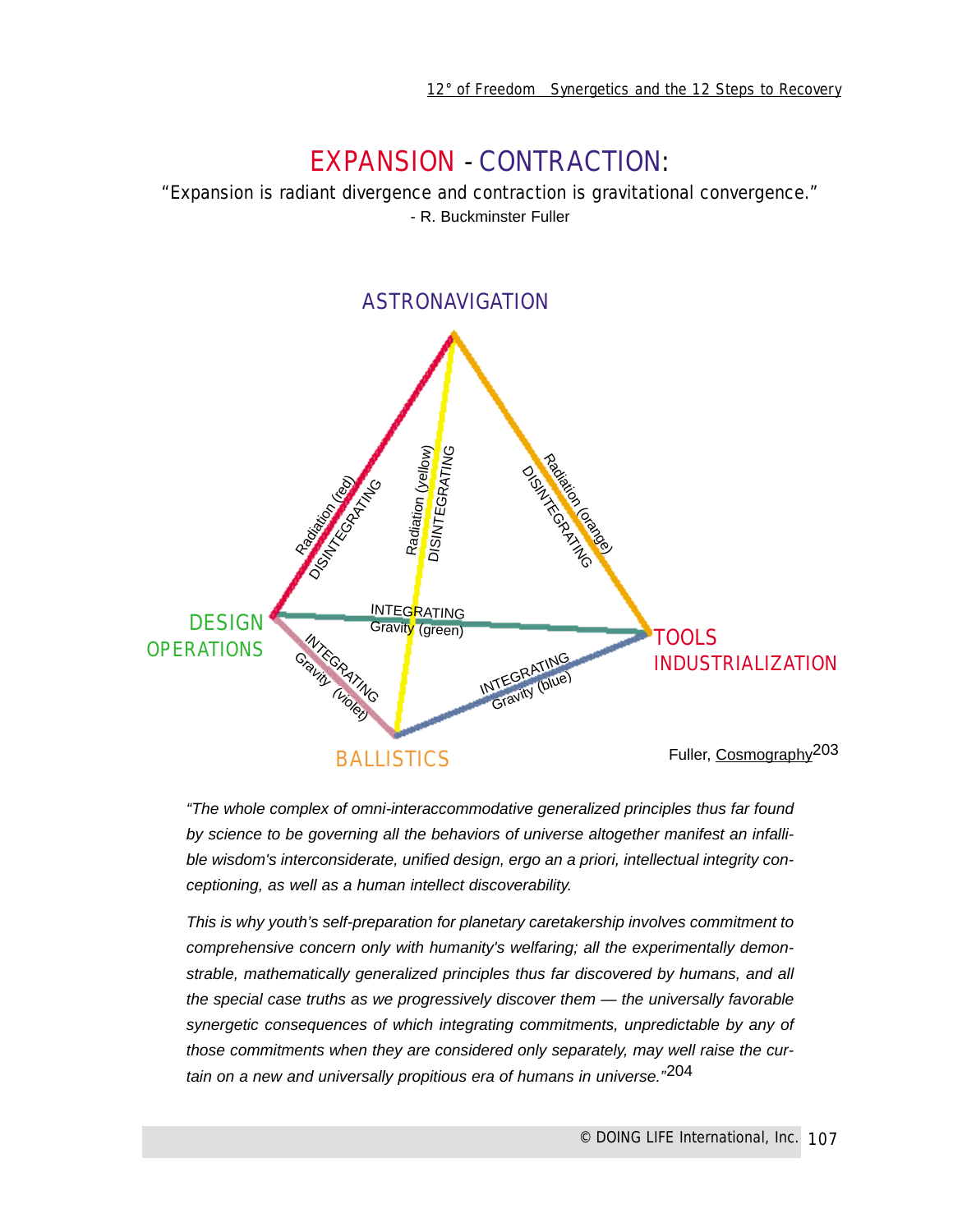S.M.A.R.T. Choices! focuses on the decision making aspects of this model, teaching the structure of thinking, i.e., *how* to think, not *what* to think, using five simple steps to decisions. Those five steps are illustrated here on page 45, in the Imaginal Education section of this Review of Literature.

S.M.A.R.T. Choices! supports one to learn how to think for oneself by, in Fuller's words,

"… not yielding unthinkingly to "in" movements or to crowd psychology. This involves assessing thoughtfully one's own urges. It involves understanding but not being swayed by the spontaneous group spirit of youth. It involves thinking before acting in every instance. It involves eschewing all loyalties to other than the truth and love through which the cosmic integrity and absolute wisdom we identify inadequately by the name "God" speaks to each of us directly -- and speaks only through our individual awareness of truth and our most spontaneous and powerful emotions of love and compassion."<sup>205</sup>

Learning to think for oneself is a challenging task. With the proliferation of media and world-wide, instantaneous communications now available, all with access to the media are trying to influence both what and how the public thinks. Whether politicians, musicians, ministers, tele-marketers, news reporters, advertising campaigns, or simply those with access to the Internet and direct mailing, the public is constantly assaulted with a barrage of propoganda. The ability to distinguish fact from bias is more crucial now than ever before. S.M.A.R.T. Choices! is one attempt to help people learn how to think through issues and learn how to trust their own "individual awareness of truth" while remaining in touch with their "most spontaneous and powerful emotions of love and compassion." It is the intention of S.M.A.R.T. Choices! to encourage those who use the program to operate from "truth and love through which the cosmic integrity and absolute wisdom  $\ldots$  speaks to each of us directly." $^{206}$ 

Chapter II: Every Day In America, explores the question of *"Who goes to prison and* why?"; a discussion of the "nature vs. nurture" debate which asks: "Are addicts and offend*ers "born that way" or do their experiences shape them?"*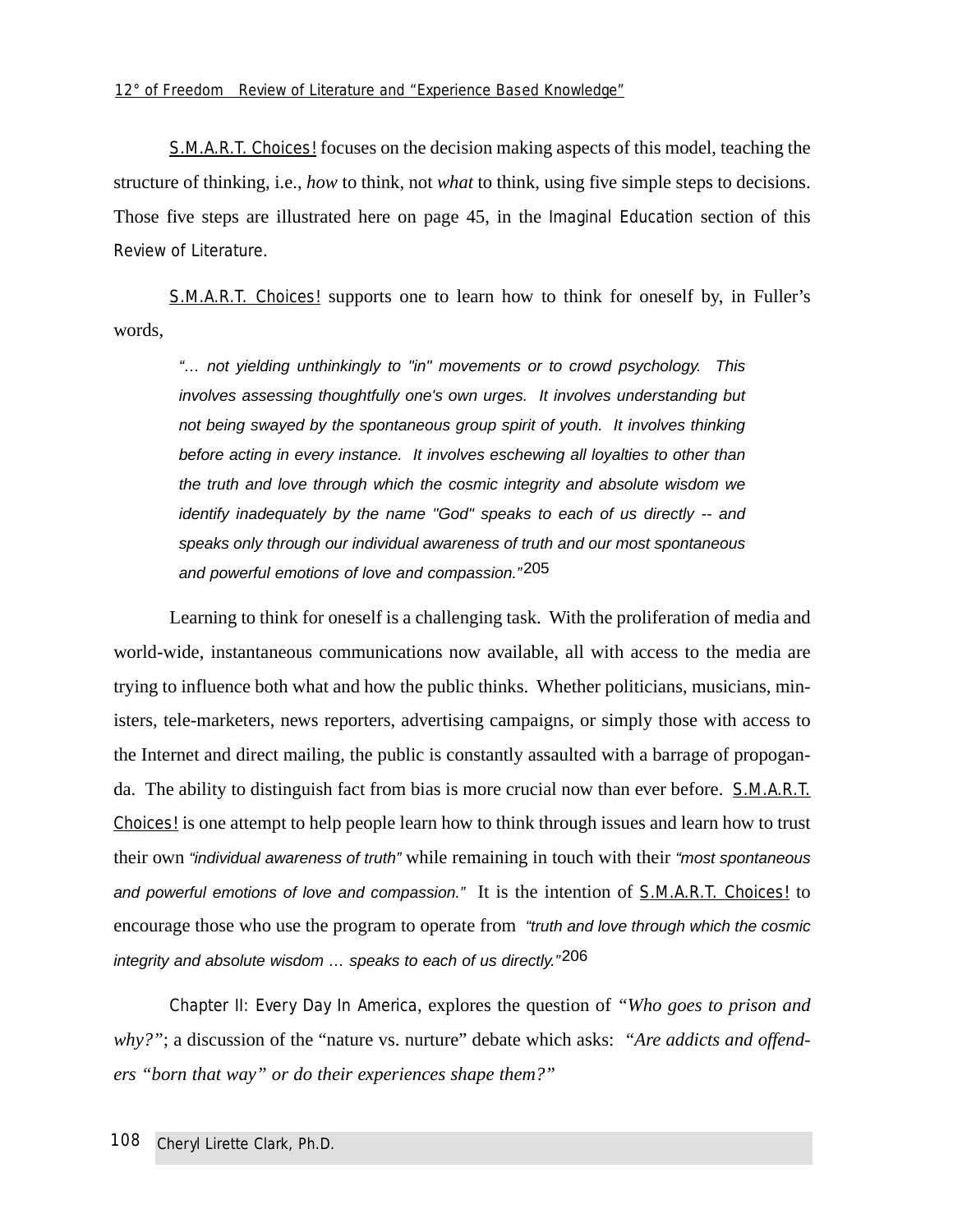# S.M.A.R.T. Choices! Are:









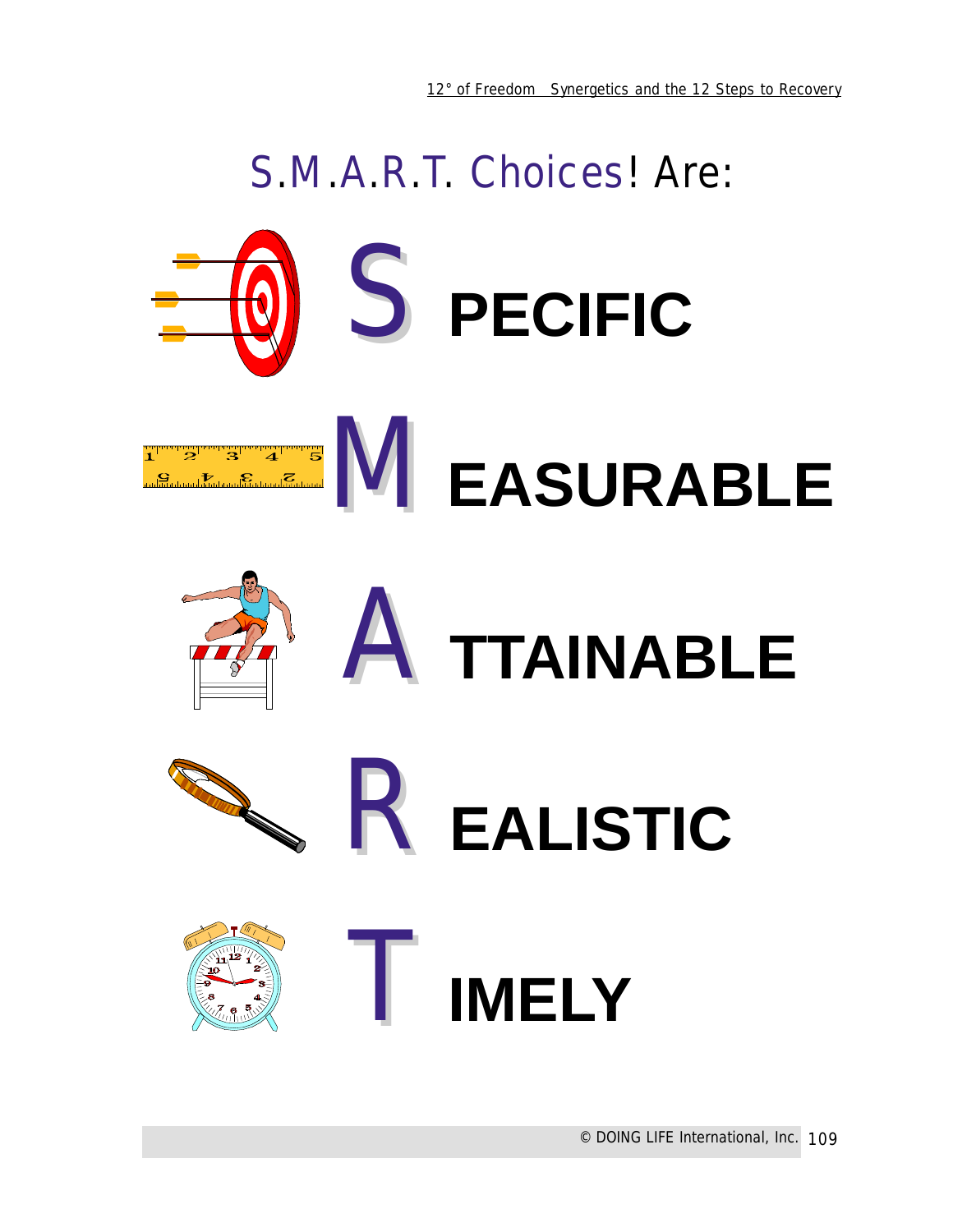## **FOOTNOTES**

### Introduction

1. Clark, Cheryl L. - *Network Program Plan*, 1978, unpublished document of the New York State Commission of Correction, Albany, NY

- *Network Program Procedural Manual,* 1979, revised and updated: 1981, 1983, 1985, unpublished document of the New York State Commission of Correction and the Department of Correctional Services, Albany, NY

- *Shock Incarceration, Program Procedural Manual*, 1987, 1988, unpublished document of the New York State Department of Correctional Services, Albany, NY, updates with R. W. Moscicki, 1989, 1991, 1994, 1996

- *Willard Drug Treatment Center, Program Procedural Manual*, 1995, 1996, with Mary T. Bogan, Ronald W. Moscicki, Sandra Polakow and Edna Smith

- 2. Clark, Cheryl L., Lisa Matheson and Mary Bogan DOING LIFE! A Life Skills Program for Recovery from Addictions, ©1996, DOING LIFE! International Inc., Buffalo, NY, Toronto Clark, Cheryl L. and Lisa Matheson - Facilitator's Guide to DOING LIFE!, ©1997, DOING LIFE! International Inc., Buffalo, NY, Toronto, Canada
- 3. Fuller, R. Buckminster in collaboration with E. J. Applewhite, Synergetics I: Explorations in the Geometry of Thinking, Preface and Contribution by Arthur L. Loeb, Harvard University, ©1975, Macmillan Publishing Co. Inc., NY
- 4. Edmondson, Amy A Fuller Explanation: The Synergetic Geometry of R. Buckminster Fuller, ©1987, Birkhauser, Boston, Basel, Stuttgart
- 5. Fuller, R. Buckminster And It Came to Pass Not to Stay, Macmillan Publishing Co Inc, NY - Ideas and Integrities, ©1963, Collier Books, Macmillan Publishing Co. Inc., NY

- Intuition, ©1970, Impact Publishers, San Luis Obispo, CA

- Lectures at the Burklyn Business School, (video and audio tapes) 1981 - 1983, Del Mar, CA

- *"Mistake Mystique",* (pp. 91-100, Intuition, ©1970, Impact Publishers, San LuisObispo, CA, and in R. Buckminster Fuller on Education, ©1979, (pp. 142-148) The University of Massachusetts Press, Amherst

- Nine Chains to the Moon, ©1938, 1963, Southern Illinois University Press

- Operating Manual for Spaceshipearth, ©1969, Southern Illinois University Press

- R. Buckminster Fuller on Education, 1970 - 1979, The University of Massachusetts Press, Amherst

- *"Breaking the Shell of Permitted Ignorance" ,* ©1972 (pp. 9-12)

- *"Children: The True Scientists"* ©1977 (pp. 149-155)

- *"Emergent Humanity—Its Environment and Education"* ©1965 (pp. 86-113)

- TETRASCROLL: Goldilocks and the Three Bears, A Cosmic Fairy Tale, ©1975, 1982, St. Martin's Press, NY

Fuller with Applewhite, Synergetics I, op. cit.

Fuller, R. Buckminster in collaboration with E. J. Applewhite, Synergetics 2: Explorations in the Geometry of Thinking, ©1979, Macmillan Publishing Co. Inc., NY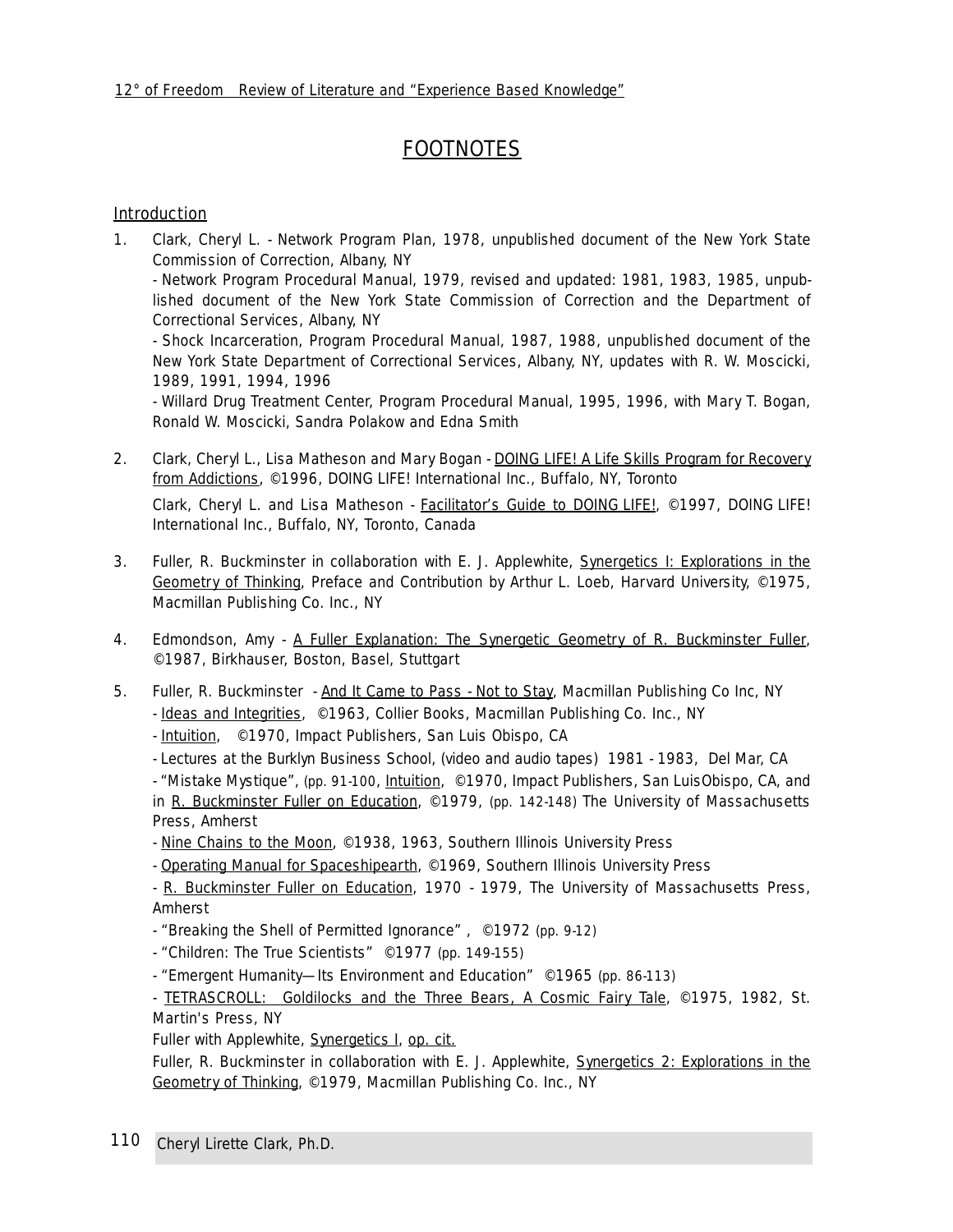Fuller, R. Buckminster and Anwar Dil - Humans in Universe, ©1983 Mouton, NY Fuller, R. Buckminster with Kiyoshi Kuromiya, Adjuvant, COSMOGRAPHY: A Posthumous Scenario for the Future of Humanity, ©1992, Macmillan Publishing Co. Inc., NY - Critical Path, ©1981, St. Martin's Press, NY

- 6. National Institute of Justice Statistics, 1997
- 7. Edmondson, Amy A Fuller Explanation, op. cit.
- 8. Fuller, Synergetics 2, op. cit
- 9. Alcoholics Anonymous World Services Inc. Alcoholics Anonymous, ©1939
- 10. Berne, Eric, M.D. Games People Play, ©1954, Grove Press, Inc., NY - A Layman's Guide to Psychiatry and Psychoanalysis, ©1947 Simon and Schuster, NY
- 11. Burglass, Milton, M.D. and Mary Grace Duffy, M.S. Thresholds: a decision making course, 1966, 1972, Bucks County, PA 1974 Correctional Solutions Foundation, Cambridge, MA
- 12. Fuller, Critical Path, op. cit.
- 13. Bassett, Ronald E. and Mary-Jeanette Smythe, Communication and Instruction, ©1979, Harper and Row Publishers
- 14. Williams, Roy H. The Wizard of Ads, ©1998, Bard Press, Austin, TX, excerpt from p. 178

#### **Synergetics**

- 15. Fuller, Synergetics I, op. cit.
- 16. Fuller, Synergetics 2, op. cit, p. xxiv
- 17. Fuller, *"Mistake Mystique",* op. cit.
- 18. Fuller, Synergetics 2, op. cit., p. 83
- 19. Clark, Cheryl L. *Network Program Plan*, op. cit. - *Network Program Procedural Manual,* op. cit. - *Planning Guide,* Juvenile and Adult Boot Camps, ©1996, American Correctional Association, Lanham, MD *Shock Incarceration, Program Procedural Manual*, op. cit. - *Willard Drug Treatment Center, Program Procedural Manual*, op. cit., Clark, Matheson and Bogan - DOING LIFE!, op. cit. Clark and Matheson - Facilitator's Guide to DOING LIFE!, op. cit. Clark, Cheryl L. and Lisa Matheson*,* - S.M.A.R.T. CHOICES! An Accelerated Life Skills Program for Making Decisions that Work, ©1999, DOING LIFE! International Inc., Buffalo, NY, Toronto Clark, Cheryl L. and Lisa Matheson - Facilitator's Guide to S.M.A.R.T. Choices!, ©2000, DOING LIFE! International Inc., Buffalo, NY, Toronto, Ontario
- 20. Fuller, with Kuromiya Critical Path, op. cit.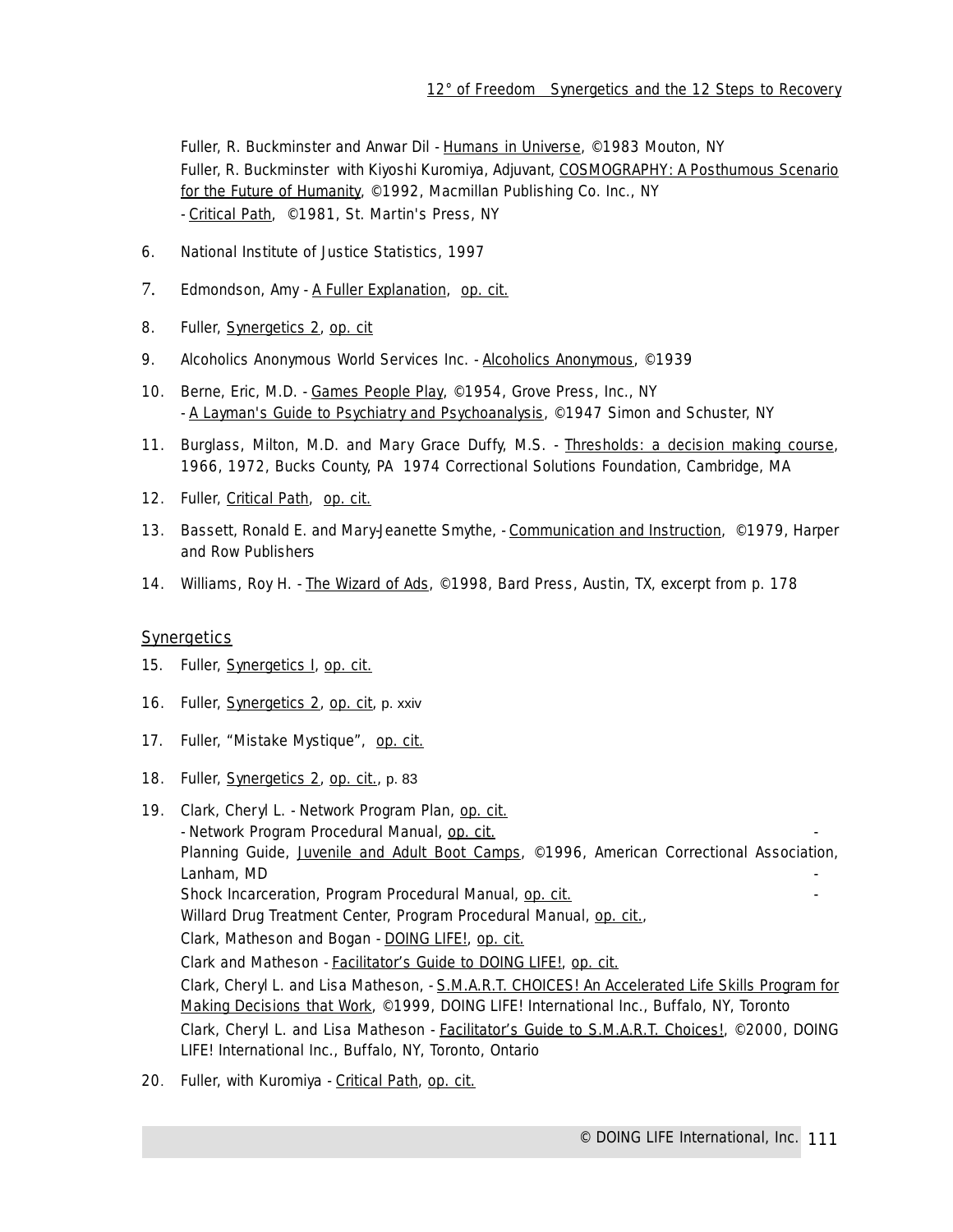- 21. Ibid., pp. 233 239
- 22. Ibid., p. 249
- 23. Fuller, *"Mistake Mystique",* op. cit.
- 24. Ibid.
- 25. Ibid.
- 26. Brenneman, Richard J. Fuller's Earth, a Day with Bucky and the Kids, ©1984, St. Martin's Press, NY - R. Buckminster Fuller on Education, 1970 - 1979, The University of Massachusetts Press, Amherst
	- *"Breaking the Shell of Permitted Ignorance" ,* ©1972 (pp. 9-12)
	- *"Children: the True Scientists"* ©1977 (pp. 149-155)
	- TETRASCROLL: Goldilocks and the Three Bears, A Cosmic Fairy Tale, ©1975, 1982, St. Martin's Press, NY
- 27. Fuller, R. Buckminster *"Emergent Humanity—Its Environment and Education"* ©1965 (pp. 86-113)
- 28. New York State Department of Correctional Services and New York State Division of Parole, Albany, NY -Annual Report to the Legislature: Shock Incarceration in New York State (First Annual through Twelfth Annual 1988 - 2000) Unpublished reports by the Division of Program Planning, Research and Evaluation and the Office of Policy Analysis and Information Pennsylvania Prison Society, Philadelphia, PA
- 29. Ibid.
- 30. Flanagan, T., D. Clark, D. Aziz, B. Szelest, *Compositional Changes in a Long-Term Prisoner Population: 1956-89* The Prison Journal - Volume LXXX - Number 1 Spring-Summer1990, The Pennsylvania Prison Society, Philadelphia, PA
- 31. Fuller, *"Mistake Mystique",* op. cit.
- 32. ABC, CBS, CNN, NBC, MSNBC
- 33. USA TODAY, November 9 16, 1994
- 34. Lozoff, Bo We're All Doing Time, ©1985, Seventh printing (revised) in 1994, Foreword by His Holiness, the Dalai Lama, Prison-Ashram Project, Durham, NC
- 35. Flanagan, Clark, et. al., *Compositional Changes,* op. cit.
- 36. DePorter, Bobbi with Mike Hernacki Quantum Learning: Unleashing the Genius in You, ©1992 Bantum Doubleday Dell Publishing Group, Inc., NY
- 37. DePorter, Bobbi, Mark Reardon and Sarah Singer-Nourie Quantum Teaching: Orchestrating Student Success, ©1999, Allyn and Bacon, Boston, London, Toronto, Sydney, Tokyo, Singapore Jensen, Eric P. - Brain Based Learning and Teaching, ©1995, Turning Point Publishing, CA - Student Success Secrets, ©1989 Barron's Educational Series, Inc. - Super-Teaching, ©1988 by Eric Jensen, Turning Point for Teachers, Del Mar, CA
- 38. Fuller, with Kuromiya Critical Path, op. cit.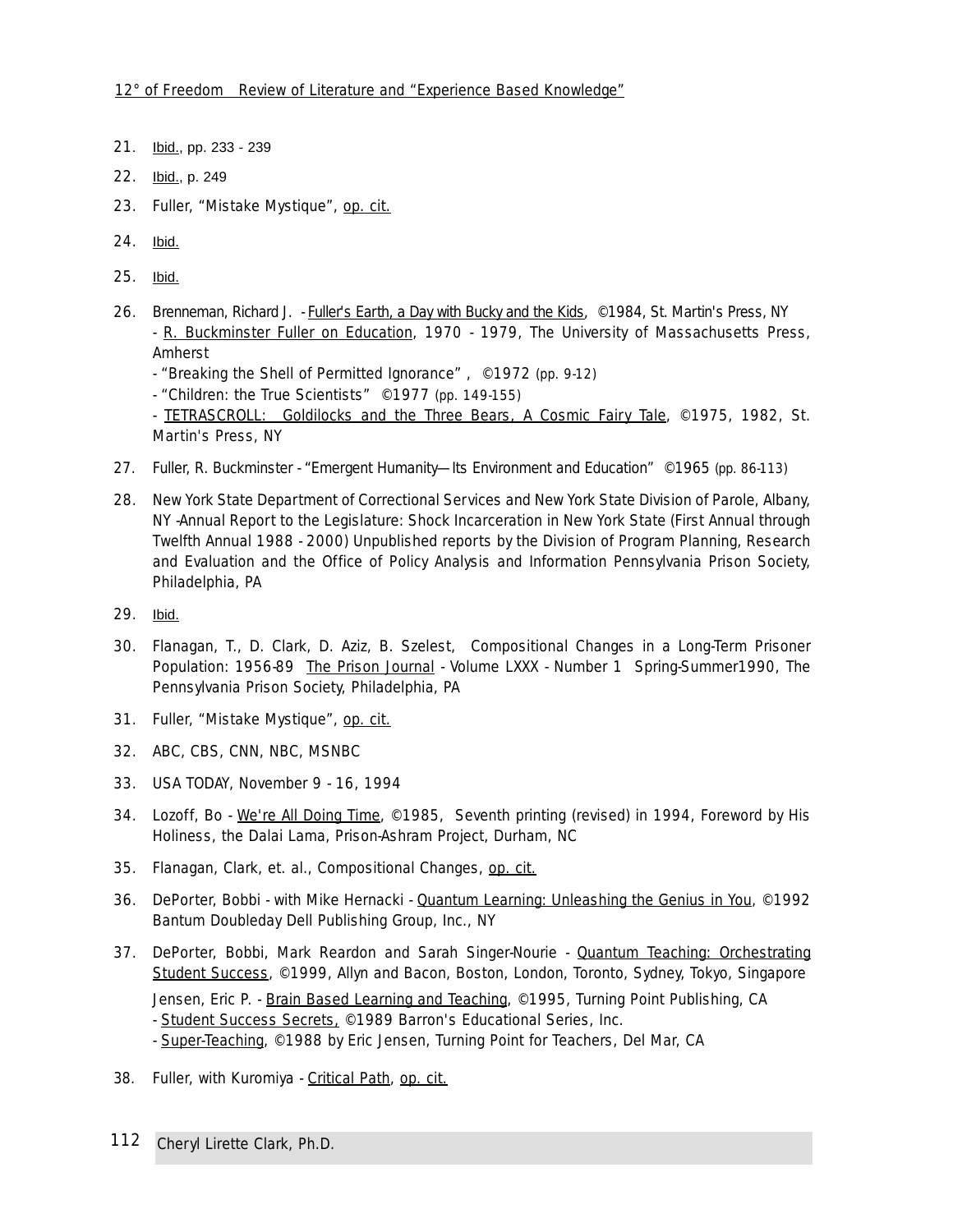- 39. Fuller, *"Mistake Mystique",* op. cit.
- 40. Aziz, David *Shock Incarceration Evaluation: Preliminary Data*. Albany: New York State Department of Correctional Services, Shock Incarceration Legislative Report, Unpublished, 1988 Aziz, David, Paul Korotkin and Donald Macdonald - *Shock Incarceration Program Follow-Up Study*, August 1990. Albany: New York State Department of Correctional Services, Division of Program Planning Research and Evaluation. Unpublished, 1989

Clark, Cherie L., David Aziz and Doris MacKenzie - *"Shock Incarceration in New York: Focus on Treatment",* 1994, U.S. Department of Justice, National Institute of Justice

Clark, Cherie L. and David Aziz, Ph. D - *"Shock Incarceration in New York: State Philosophy, Results and Limitations",* Correctional Boot Camps: A Tough Intermediate Sanction, ed. by Doris Laton MacKenzie and E. Hebert, 1996, U.S. Department of Justice, National Institute of Justice Correctional Association of New York. - *Observations and Proposals Regarding New York State's Shock Incarceration Program. Albany*: Correctional Association of New York, March 1991

MacKenzie, D. L. and James W. Shaw - *Inmate Adjustment and Change During Shock Incarceration: The Impact of Correctional Boot Camp Programs. Justice Quarterly, 7, no. 1* (1990): 125-150

MacKenzie, D. L. and Claire C. Soural. *Boot Camp Survey: Rehabilitation, Recidivism Reduction Outrank Punishment as Main Goals*, Corrections Today, October 1991, pp. 90-96

MacKenzie, D. L. and Claire C. Soural. - *Inmates' Attitude Change During Incarceration: A Comparison of Boot Camps With Traditional Prison*, Justice Quarterly, Vol. 12 No. 2, June 1995, ©1995 Academy of Criminal Justice Sciences

MacKenzie, Doris L., (1990) *Boot Camps: Components, Evaluations and Empirical Issues*. Federal Probation September 1990

MacKenzie, Doris L., *The Parole Performance of Offenders Released from Shock Incarceration (Boot Camp Prisons): A Survival Time Analysis.* Paper presented at the American Probation and Parole Association 14th Annual Training Institute, Milwaukee, WI, 1989

#### Alcoholics Anonymous and Narcotics Anonymous

- 41. White, William L. Slaying the Dragon, *The History of Addiction Treatment and Recovery in America*, ©1998, p. 127, Chestnut Health Systems/Lighthouse Institute, Bloomington, IL
- 42. Mower, O. Hobart The New Group Therapy, ©1964, D. Van Nostrand Company, Inc., Canada
- 43. Alcoholics Anonymous World Services Inc. Alcoholics Anonymous, ©1939 World Service Office - Narcotics Anonymous, ©1982, 1984, 1987, 1988, by Narcotics Anonymous World Service Office, Inc., Van Nuys, CA, USA and Mississauga, Ontario, Canada
- 44. White, Slaying the Dragon, op. cit., p. 132
- 45. Alcoholics Anonymous, op. cit., pp. xxiii-xiv
- 46. Ibid., pp. xxv-xxx
- 47. White, Slaying the Dragon, op. cit
- 48. **Ibid.**, pp. 132-133
- 49. Mower, The New Group Therapy, pp. iii-vi
- 50. White, Slaying the Dragon, op. cit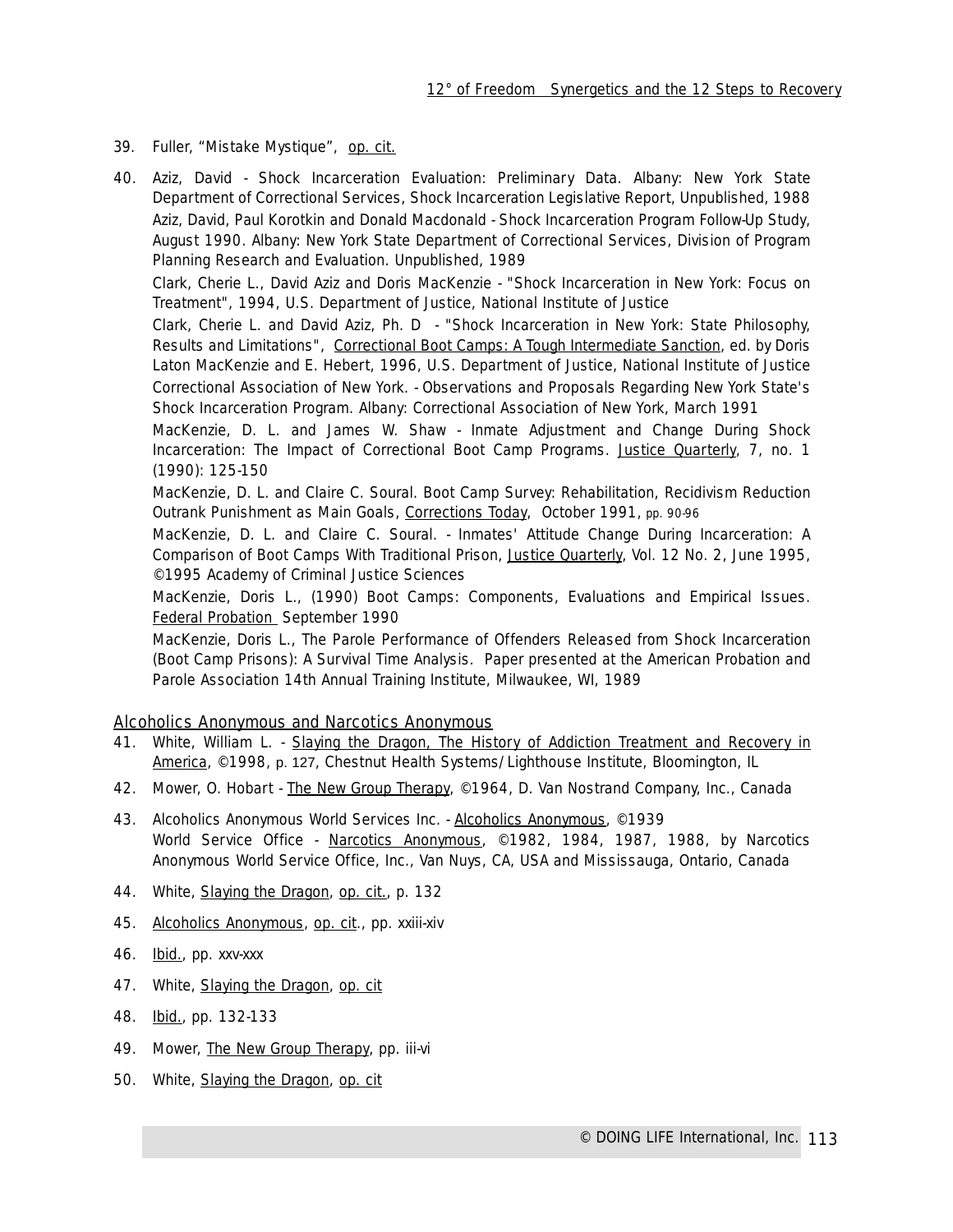- 51. Ibid., p. 128 a quote from Dr. Bob and the Good Oldtimers, 1980, World Service, Inc.
- 52. Friedman, David, Ph.D. *Drugs and the Brain*, National Institutes of Health, 1993-356-790, U.S. Government Printing Office, Bethesda, MD

Koob, George F. and Floyd E. Bloom - *Cellular and Molecular Mechanisms of Drug Dependence,* Science, Vol. 4, November 1988, (pp. 715 - 723)

Mathias, Robert - *"Studies Show Cognitive Impairments Linger in Heavy Marijuana Users",* May/June 1996, NIDA Notes, NIH Publication No. 96-3478, U.S. Department of Health and Human Services, National Institute on Drug Abuse, Rockville, MD

McCaffrey, Barry R. - *Reducing Drug Use and its Consequences in America*, Office of National Drug Control Policy, August, 1997Washington, D.C.

Nash, Madeleine - *The Chemistry of Addiction*, TIME, Vol. 149, No. 18, May 5, 1997 (pp. 68 -76)

National Institute on Drug Abuse - *How Drug Abuse Takes Profit Out of Business. How Drug Treatment Helps Put It Back*, 1991 1992, NIH Publication No. 93-3571, U.S. Department of Health and Human Services, National Institute on Drug Abuse, Rockville, MD

Nestler, Eric J. - *Molecular Mechanisms of Drug Addiction,* The Journal of Neuroscience, July 1992, 12(7): (pp. 2439-2450)

Volkow, N. D., G.-J. Wang, M.W. Fischman, R.W Foltin, J. S. Fowler, N.N. Abumrad, S. Vitkun, J. Logan, S.J. Gatley, N. Pappas, R. Hitzemann, & C.E. Shea- *Relationship between subjective effects of cocaine and dopamine transporter occupancy,* NATURE, Vol. 386,April 1997, (pp. 827 - 830)

- *Decreased striatal dopamine responsiveness in detoxified cocaine-dependent subjects,* NATURE, Vol. 386, April 1997, (pp. 830 - 833)

- 53. National Institute on Drug Abuse F- *Evidence Builds That Genes Influence Cigarette Smoking*, NIDA NOTES, Volume 15, Number 2, U.S. Department of Health and Human Services, National Institutes of Health, Bethesda, MD
- 54. Webster's Third New International Dictionary of the English Language Unabridged, ©1961, 1993, Merriam Webster, Inc., Phillipines, Springfield, MA
- 55. Alcoholics Anonymous, op. cit., pp. 48 49
- 56. Alcoholics Anonymous World Services Inc. Twelve Steps and Twelve Traditions, ©1952, 1953, 1981, by the A.A. Grapevine, Inc.

#### Transactional Analysis and Gestalt

57. Berne, Eric, M.D. - A Layman's Guide to Psychiatry and Psychoanalysis, ©1947 Simon and Schuster, NY

- Beyond Games and Scripts, ©1968, Grove Press, Inc., NY

- Principles of Group Treatment, ©1966, Grove Press, Inc., NY

- The Structure and Dynamics of Organizations and Groups, ©1963 Grove Press, Inc.
- 58. International Transactional Analysis Association, Inc. Transactional Analysis Bulletin, Vol. 1, January 1962 - Volume 9, No. 36, 1971, San Francisco , CA
- 59. International Transactional Analysis Association, Inc. Transactional Analysis Journal, Vol. 1971 Vol. 15, No 4, 1985, San Francisco , CA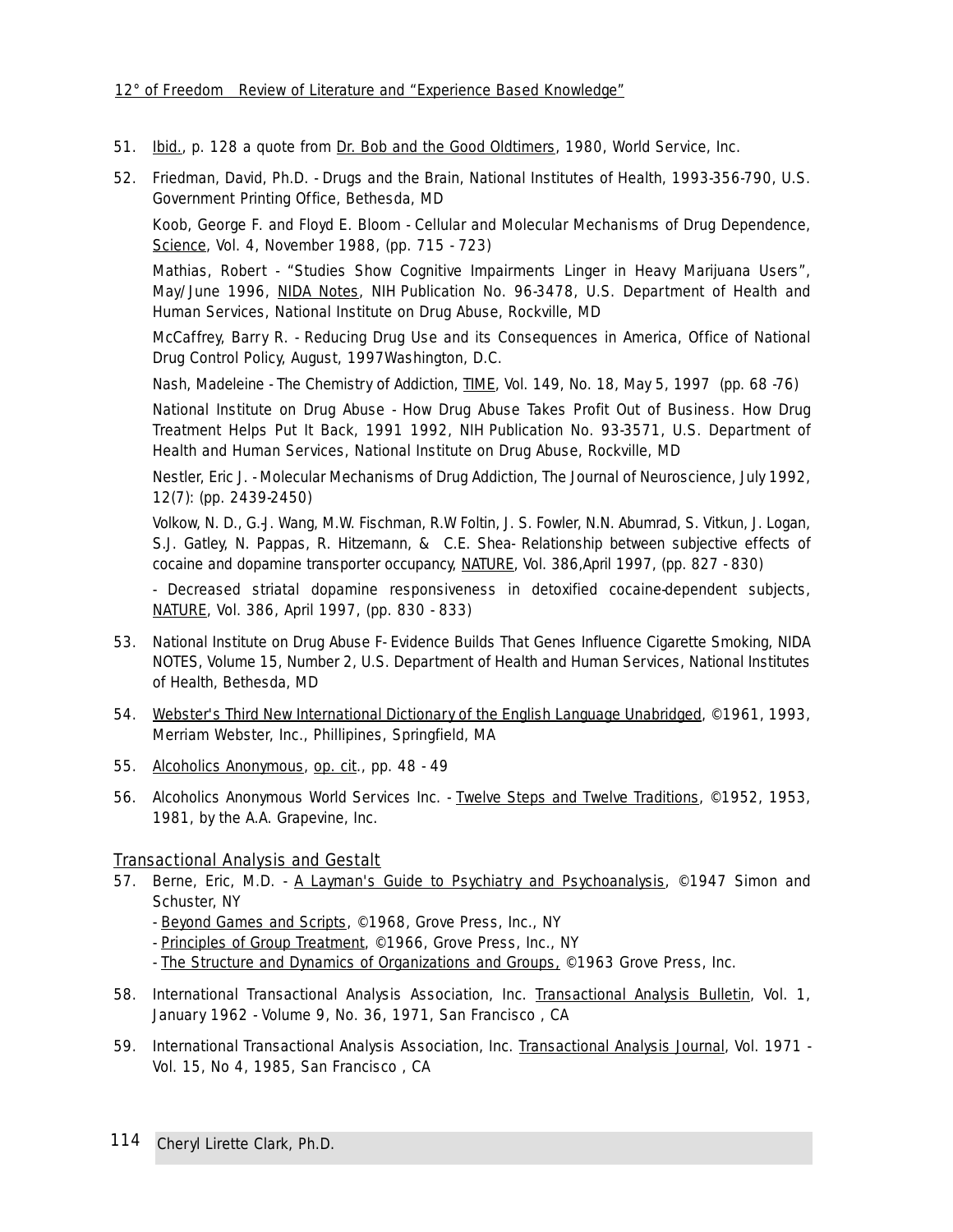- 60. Berne, Eric, M.D. INTUITION And Ego States, ©1977, TA Press, San Francisco, CA, p. 20
- 61. Ibid.
- 62. Berne, Eric, M.D. What Do You Say After You Say Hello?, ©1981, by the estate of Eric Berne, Grove Press, NY, , pp. 11-12
- 63. Berne, Eric, M.D. Games People Play, ©1954, Grove Press, Inc., NY,
- 64. Harris, Thomas A., M.D. with Amy Harris <u>I'm OK, You're OK</u>, ©1967 Harper & Row, NY
- 65. Berne, Games People Play, op. cit., p. 48
- 66. Karpmann, Setphen, M.D. *"Game Analysis"*, ©1968, Transactional Analysis Bulletin, Vol. 7
- 67. Clark, Matheson and Bogan DOING LIFE!, op. cit., Step 2, p. 7
- 68. Berne, Games People Play, op. cit., pp. 132-137
- 69. Ibid., p.132
- 70. Windes, Kenneth *"Cops, Cons and Counselors"* Transactional Analysis After Eric Berne,, pp. 138 - 145, Graham Barnes, Editor, ©1977, Harper's College Press, Harper and Row, NY, and *The Network Program Plan*, 1978
- 71. Berne, Eric, M.D. Transactional Analysis in Psychotherapy, ©1961 Grove Press, Inc., NY
- 72. Berne, What Do You Say After You Say Hello?, op. cit, Preface
- 73. **Ibid.**, pp. 3 4
- 74. Ibid., pp. 21 26
- 75. Berne, Eric, M.D. INTUITION And Ego States, op. cit., p. 89
- 76. Steiner, Claude M. Games Alcoholics Play, ©1970, Grove Press, NY - Scripts People Live, Transactional Analysis of Life Scripts, ©1974, Grove Press, Inc., NY - Healing Alcoholism, ©1979, Grove Press, NY
- 77. Steiner, Scripts People Live, op. cit., p. 28
- 78. Groder, Martin, M.D. *"Asklepieion: An Integration of Psychotherapies"* pp. 134-137, Transactional Analysis After Eric Berne, Graham Barnes, Editor, ©1977, Harper's College Press, Harper and Row, NY
- 79. Yablonsky, Lewis The Tunnel Back: Synanon, ©1965, Macmillan Publishing Co., Inc., NY
- 80. Groder, *"Asklepieion…"*, op. cit., p. 134
- 81. Ibid., p. 135
- 82. Perls, Frederick S., M.D., Ph.D. The Gestalt Approach and Eyewitness to Therapy, ©1973, Bantum Books, NY - Gestalt Therapy Verbatim, ©1969, Bantum Books, NY - In and Out of the Garbage Pail, ©1971, Bantum Books, NY
- 83. Barnes, Transactional Analysis After Eric Berne, op. cit.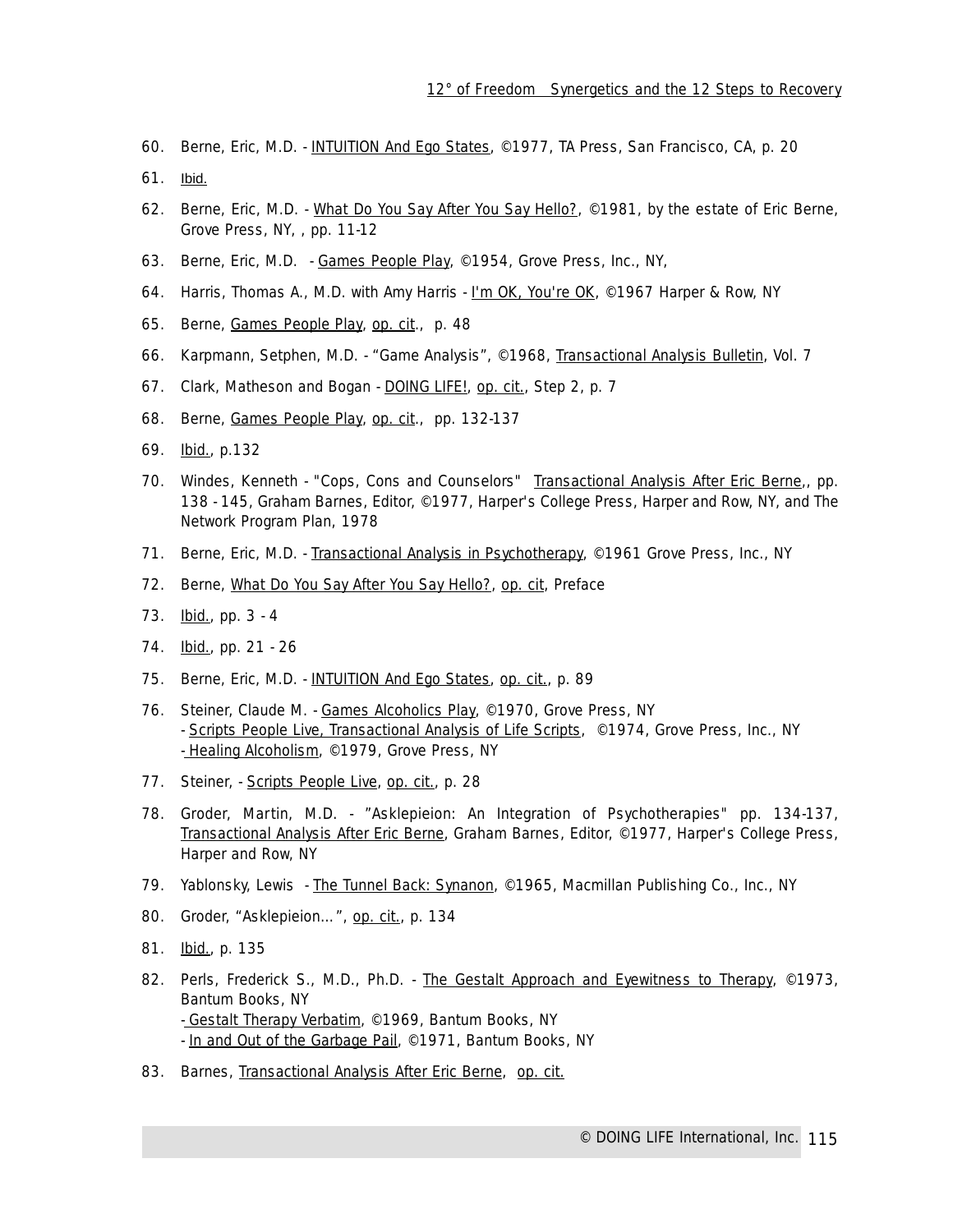Babcock, Dorothy E., R.N. and Terry D. Keepers, PhD. - Raising Kids OK, Transactional Analysis in Human Growth and Development, ©1976, Grove Press, Inc., NY

- 84. Zinker, Joseph, Ph.D. Creative Process in Gestalt Therapy, ©1977, Vintage Books, a Division of Random House
- 85 James, Muriel & Jongeward, Dorothy BORN TO WIN: Transactional Analysis with Gestalt Experiments, ©1971, Addison - Wesley Publishing Company, MA, CA James, Muriel and Savary, Louis - A New Self: Self Therapy with Transactional Analysis, ©1977, Addison Wesley Publishing Co., MA, CA

#### Imaginal Education

- 86. Burglass, Milton, M.D. and Mary Grace Duffy, M.S. Thresholds: a decision making course, 1966, 1972, Bucks County, PA 1974 Correctional Solutions Foundation, Cambridge, MA
- 87. de Bono, Edward de Bono's Thinking Course, ©1982, Facts on File Publications, NY - Lateral Thinking: *Creativity Step By Step*, ©1970, Harper and Row Publications, NY
	- The Mechanism of Mind, ©1969, Simon and Schuster, NY
	- New Think, ©1967, Basic Books, Inc., Publishers, NY
	- Po: Beyond Yes and No, ©1972 Penguin Books, NY
	- Practical Thinking, ©1971 Penguin Books, NY
- 88. Burglass, op.cit.
- 89. Rogers, Margaret L., Elaine R. Lau, Kristina A. Williams and Christine O'Brien Decisions, Decisions, Decisions ©1978, Decisions Inc., New Haven, CT

Clark and Matheson*,* - S.M.A.R.T. CHOICES!, op. cit.

- 90. de Bono, Lateral Thinking, op. cit.
- 91. Pearce, Joseph Chilton The Crack in the Cosmic Egg, ©1971, 1988, Julian Press, NY - Magical Child, ©1977, E. P. Dutton, Inc., NY - Magical Child Matures, ©1985, E. P. Dutton, Inc., NY
- 92. See Accelerated Learning section here for additional references. Of those not listed there, many of the models that developed accelerated learning methodology are: The John-David Learning Institute, Inc. - Brain/Mind Expansion Intensive, ©1987, Carlsbad, CA - Eliminate Self-Sabotage, ©1987, Carlsbad, CA
	- Maximum Immunity, ©1988, Carlsbad, CA

Klauser, Henriette Anne - Writing on Both Sides of the Brain, ©1986, Harper and Row Publishers, NY

Wonder, Jacquelyn and Priscilla Donovan, - Whole Brain Thinking, ©1984, William Morrow and Company, NY

Vitale, Barbara Meister - UNICORNS ARE REAL: A Right-Brained Approach to Learning, ©1982, Jalmar Press, Rolling Hills Estates, CA

Von Oech, Ph.D., Roger - A Kick In The Seat Of The Pants ©1986, Harper and Row Publishers, NY - A Whack On The Side Of The Head ©1983, Warner Books, NY

Zdenek, Marilee - The Right-Brain Experience, ©1976, McGraw - Hill Book Co., NY

93. Dalven, Rae, translator - The Complete Poems of CAVAFY, ©1948, Introduction ©1961, by W. H.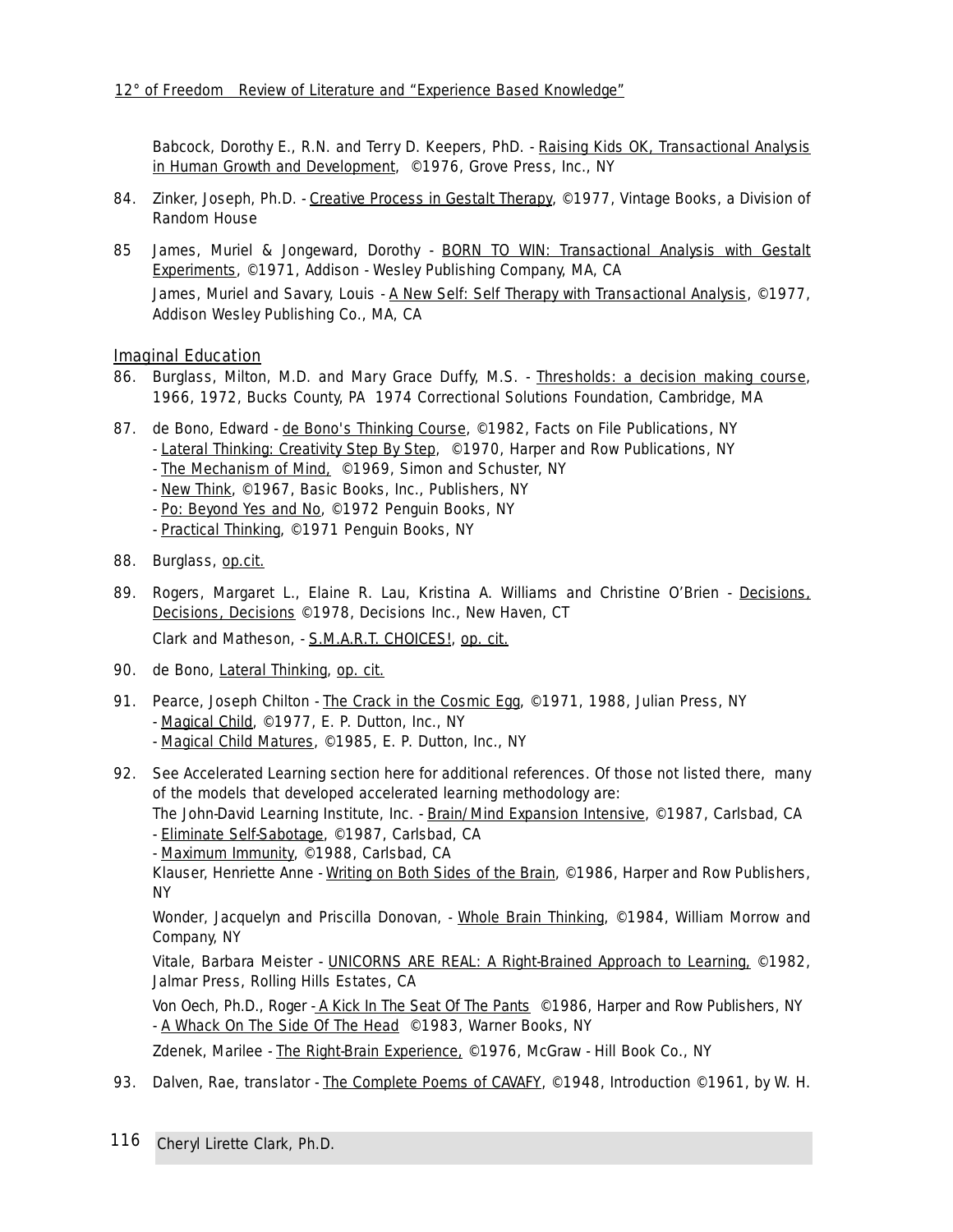Auden, A Harvest Book, Harcourt, Brace and World, Inc., NY

Frankl, Victor - Man's Search for Meaning, ©1959, 1962, 1984, Simon & Schuster, NY

Fromm, Erich - The Art of Loving, ©1956, Harper & Row Publishers, NY

- To Have or To Be?, ©1976, Harper & Row Publishers, NY

Laing, R. D., M.D. - The Divided Self, ©1960, 1969, Pantheon Books, Random House, NY

- Knots, © 1971, Ballantine Books, NY

- The Politics of Experience, ©1967, Ballantine Books, NY

- The Politics of the Family, ©1969, Ballantine Books, NY

- Self and Others, ©1961, 1969, Pantheon Books, A Division of Random House, NY

Maltz, Maxwell, M.D., - Creative Living for Today, ©1967, Pocket Books, Simon and Schuster, NY

- The Magic Power of Self-Image Psychology, ©1964, originally published by Prentice-Hall

- Psycho-Cybernetics, ©1960, originally published by Prentice - Hall, NY

May, Rollo. - The Courage to Create, © 1975, Bantum Books, NY

McLuhan, Marshall. - Understanding Media: The Extensions of Man, ©1964, McGraw-Hill, NY

Shah, Idres - The Magic Monastery, ©1972, E. P. Dutton Company, Inc., NY

- The Pleasantries of the Incredible Mulla Nashrudin, ©1968, E. P Dutton Co., Inc., NY
- The Subtleties of the Incredible Mulla Nashrudin, ©1973, E. P Dutton Co., Inc., NY
- Tales of the Dervishes, ©1967, E. P Dutton Co., Inc., NY
- The Way of the Sufi, ©1970, E. P Dutton Co., Inc., NY
- 93. Langer, Suzanne K. Feeling and Form, *A theory of art developed from* Philosophy in a New Key, ©1953, Charles Scribner's Sons - Philosophy in a New Key: *A Study in the Symbolism of Reason, Rite and Art*,, ©1942, 1951, 1957, Harvard College, MA and Oxford University Press, Great Britain
- 94. Clark and Matheson Facilitator's Guide to DOING LIFE!, op.cit., p. 22 (*How to Teach*)
- 95. Ibid., p. 23
- 96. Tillich, Paul *"You Are Accepted"*, pp. 153 163, in The Shaking of the Foundations, ©1948, Charles Scribner's Sons, NY
- 97. Ibid., p. 153
- 98. Fuller with Kuromiya, COSMOGRAPHY, op. cit.
- 99. Fuller, "Mistake Mystique", op. cit.

#### Control Theory

100. Glasser, William, M.D. - Reality Therapy, ©1965, Harper & Row Publishers, NY

- 101. Glasser, William, M.D., Control Theory, ©1984, Harper & Row Publishers, NY
	- Control Theory in the Classroom, ©1986, Harper & Row Publishers, NY
	- Schools Without Failure, ©1969, Perennial Library, Harper & Row Publishers, NY
	- The Control Theory Manager, ©1995, HarperBusiness, A Division of HarperCollins Publishers
- 102. Biehler, Robert F. Psychology Applied to Teaching, second edition, ©1974, 1971, Houghton Mifflin Company, Boston, MA
- 103. Glasser, Reality Therapy, op. cit., p. 13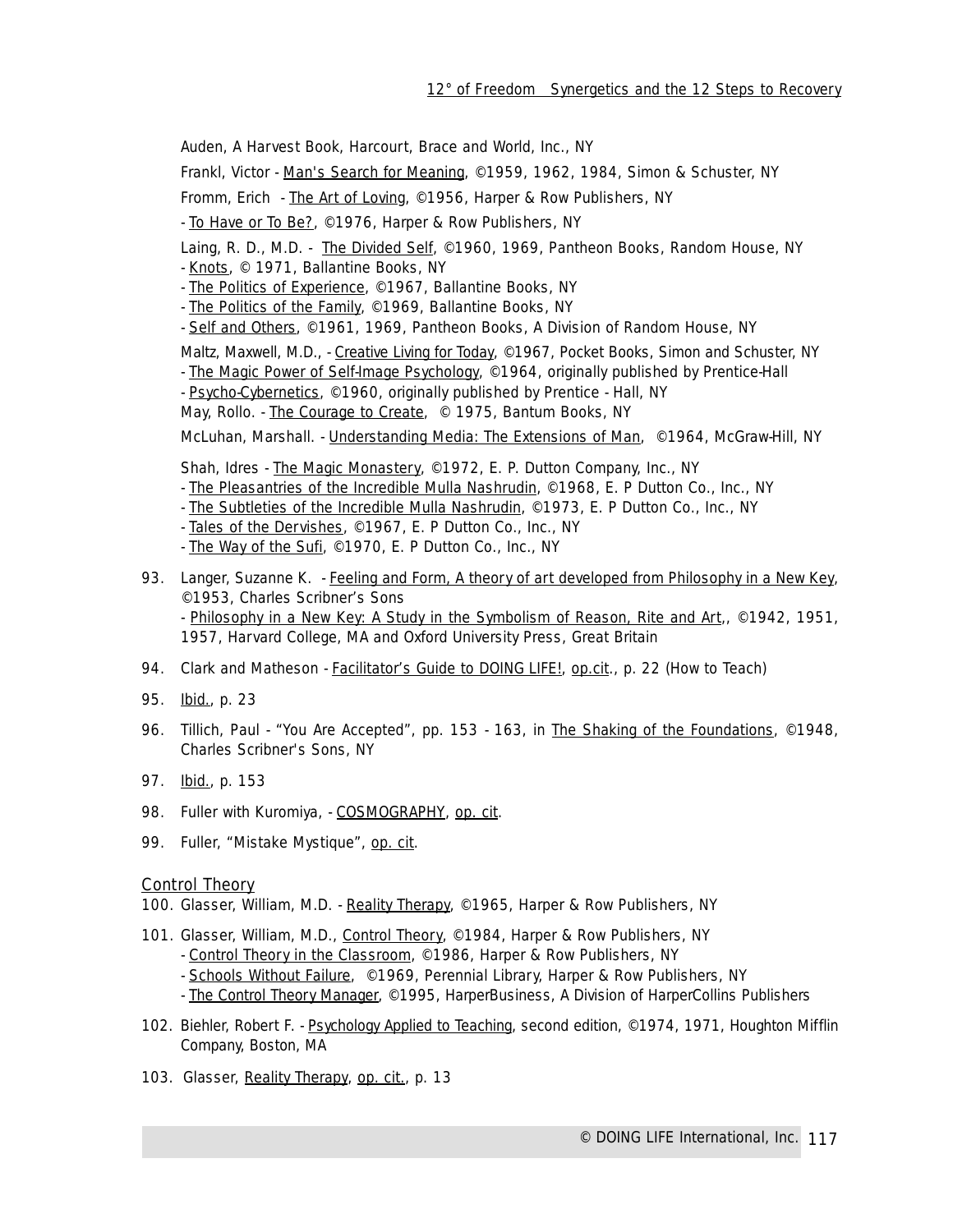104. Ibid.

- 105. Farrell, Ron and Lynn Swigert Social Deviance, p. 211, ©1975, John Wiley and Sons, NY, Toronto
- 106. Hirschi, Travis Causes of Delinquency ©1969 by the Regents of the University of California, University of California Press, Berkeley and Los Angeles, CA
- 107. Wells, L. Edward and Joseph H. Rankin *Direct Parental Controls and Delinquency,* Criminology, Volume 26, no. 2, 1988, pp. 265 - 276
- 108. Ibid., p.265
- 109. Piaget, Jean The Child and His Image, ©1972, Houghton Mifflin Company, Boston Elkind, David - Children and Adolescents: Interpretive Essays on Jean Piaget, ©1970, Oxford University Press, Inc., NY, London, Toronto

also in Biehler, Psychology Applied to Teaching, op.cit.

Crain, William - Theories of Development, Third Edition, ©1992, 1985, 1980 by Prentice-Hall, Inc. Simon & Schuster, NJ

Singer, Dorothy G. and Tracey A. Revenson - A Piaget Primer: How a Child Thinks, ©1978, New American Library, NY

Haimowitz, Morris L. and Natalie Reader Haimowitz - Human Development, selected readings, third edition, ©1973, Thomas Y. Crowell Company, NY

Neubauer, Peter, M.D., editor - The Process of Child Development, ©1976, A Meridian Book, New American Library, NY

- 110. Fuller, R. Buckminster *"Mistake Mystique",* op. cit.
- 111. Sullivan, Dennis The Mask of Love, p. 1, ©1980, by Kennikat Press Corp., Port Washington, NY
- 112. Clark, *Network Program Procedural Manual,* op. cit.
	- *Shock Incarceration, Program Procedural Manual*, op. cit.
	- *Willard Drug Treatment Campus, Program Procedural Manual*, op. cit.
- 113. Groder, *"Asklepieion"* op. cit. Windes, "Cops, Cons and Counselors" op. cit.
- 114. Clark, *Network Program Procedural Manual,* op. cit.
- 115. Einstein, Albert Ideas and Opinions, ©1954, Wings books, A Random House Company, NY -The Human Side, selected and edited by Helen Dukas and Banesh Hoffmann, ©1979, Princeton University Press Goffman, Erving - The Presentation of Self in Everyday Life, ©1959, Doubleday and Company, Inc., NY Gross, Ronald - Peak Learning, ©1991, Jeremy P. Tarcher/Perigee, Los Angeles, CA Pomegranate Artbooks - Einstein: A Portrait, ©1984, with an introduction by Mark Winokur Schwartz, Joseph and McGuinness, Michael - Einstein for Beginners, ©1979, Pantheon Books
- 116. Alcoholics Anonymous World Services Inc. Alcoholics Anonymous, op. cit. Living Sober, ©1975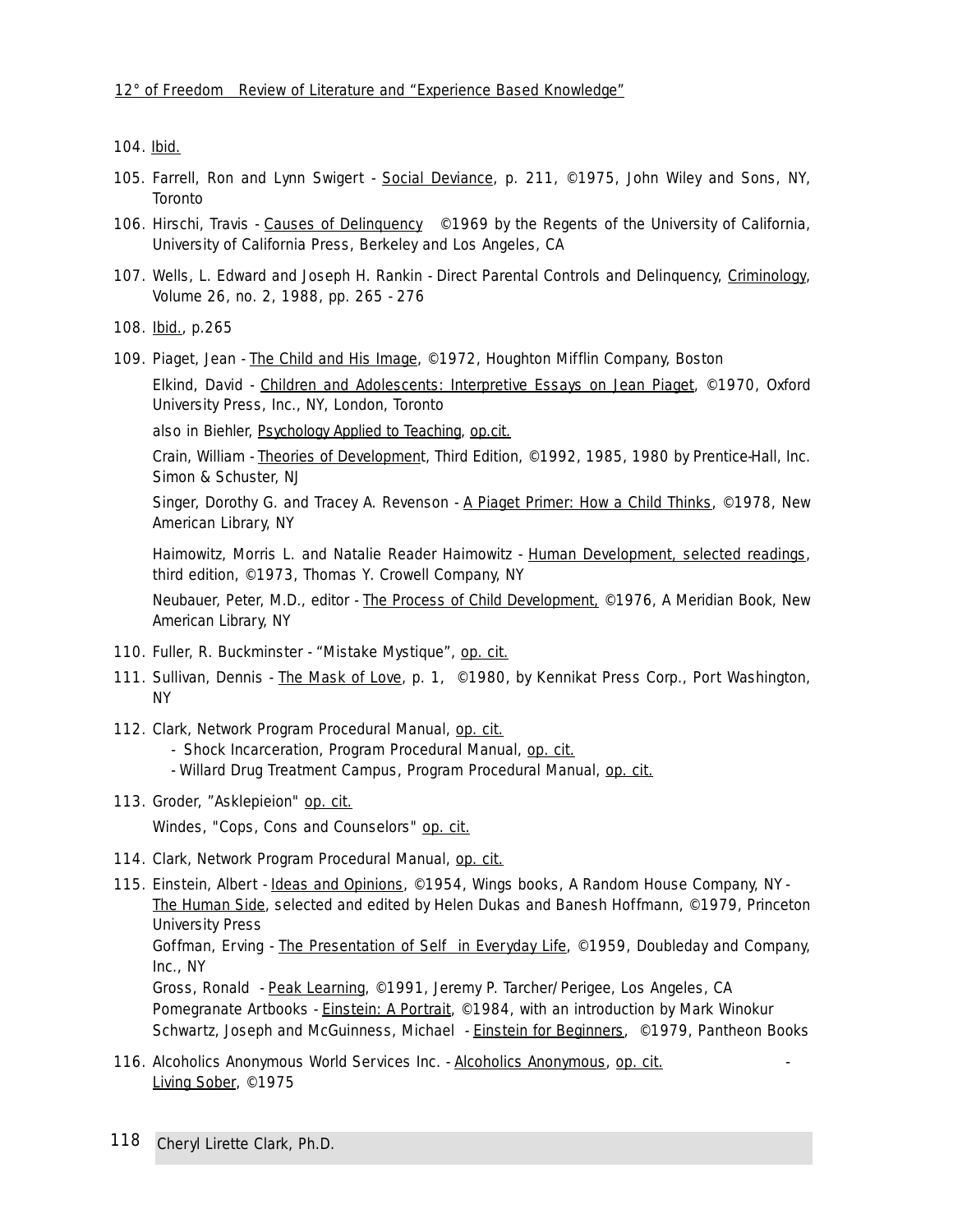- Twelve Steps and Twelve Traditions, ©1952, 1953, 1981, by the A.A. Grapevine, Inc Anonymous - Keep it Simple, ©1989, Hazelden Foundation, Center City, MN World Service Office - It Works, How and Why, ©1993 by Narcotics Anonymous World Service Office, Inc., Van Nuys, CA, USA and Mississauga, Ontario, Canada - Narcotics Anonymous, ©1982, 1984, 1987, 1988

- 117. Clark, *Network Program Plan,* op. cit.
- 118. Clark, *Network Program Procedural Manual,* op. cit.

#### Neuro-Linguistic Programming

- 119. Bandler, Richard Using Your Brain for a Change, ©1985, Real People Press, Moab, UT Bandler, Richard and John Grinder - frogs into PRINCES, ©1979, Real People Press, UT
- 120. Tobias, Cynthia Ulrich the way they learn, page 90, ©1994, Focus on the Family, Colorado Springs, CO
- 121. Grinder, John and Richard Bandler, Patterns of the Hypnotic Techniques of Milton H. Erickson, MD - Volume I and II, ©1975, Meta Publications, Cupertino, CA - ReFraming, ©1982, Real People Press, UT - TRANCE-Formations, ©1981, Real People Press, UT
- 122. Grinder, John and Richard Bandler, The Structure of Magic I and II, ©1975, Science and Behavior Books, Inc., Palo Alto, CA
- 123. Clark and Matheson Facilitator's Guide to DOING LIFE!, op. cit., *How to Teach*, p. 19
- 124. Robbins, Anthony Awaken the Giant Within, ©1991, Simon and Schuster, NY - *"Fear Into Power"*, workshop series, July 1983 - December 1984 - Personal Power, ©1987, Robbins Research Institute, DelMar. CA, Produced by Guthy-Renker Corporation, Irwindale, CA - "POWER-TALK!" Strategies for Lifelong Success, Volumes 1 - 24, ©1993 Robbins Research International, Inc., Produced by Guthy-Renker Corporation, Irwindale, CA - Unlimited Power, ©1986, Simon and Schuster, NY
- 125. Robbins, Unlimited Power, op. cit., pp. 20 21
- 126. Ibid., pp. 22 23
- 127. Bassett and Smythe, Communication and Instruction, op. cit.
- 128. Robbins, Unlimited Power, op. cit., pp. 42-43
- 129. King, Martin Luther Jr. I HAVE A DREAM: Writings and Speeches That Changed the World, pp. 101 - 106, edited by James Melvin Washington with a foreword by Coretta Scott King, ©1986, 1992, Harper Collins Publishers
- 130. Vanzant, Iyanla Acts of Faith, Meditations for People of Color, ©1996, A Fireside Book, Simon and Schuster, NY - The Value in the Valley, A Black Woman's Guide through Life's Dilemmas, ©1995, A Fireside Book, Simon and Schuster
- 131. Mandela, Nelson Long Walk to Freedom, ©1994, Little, Brown & Co., Boston, NY, Toronto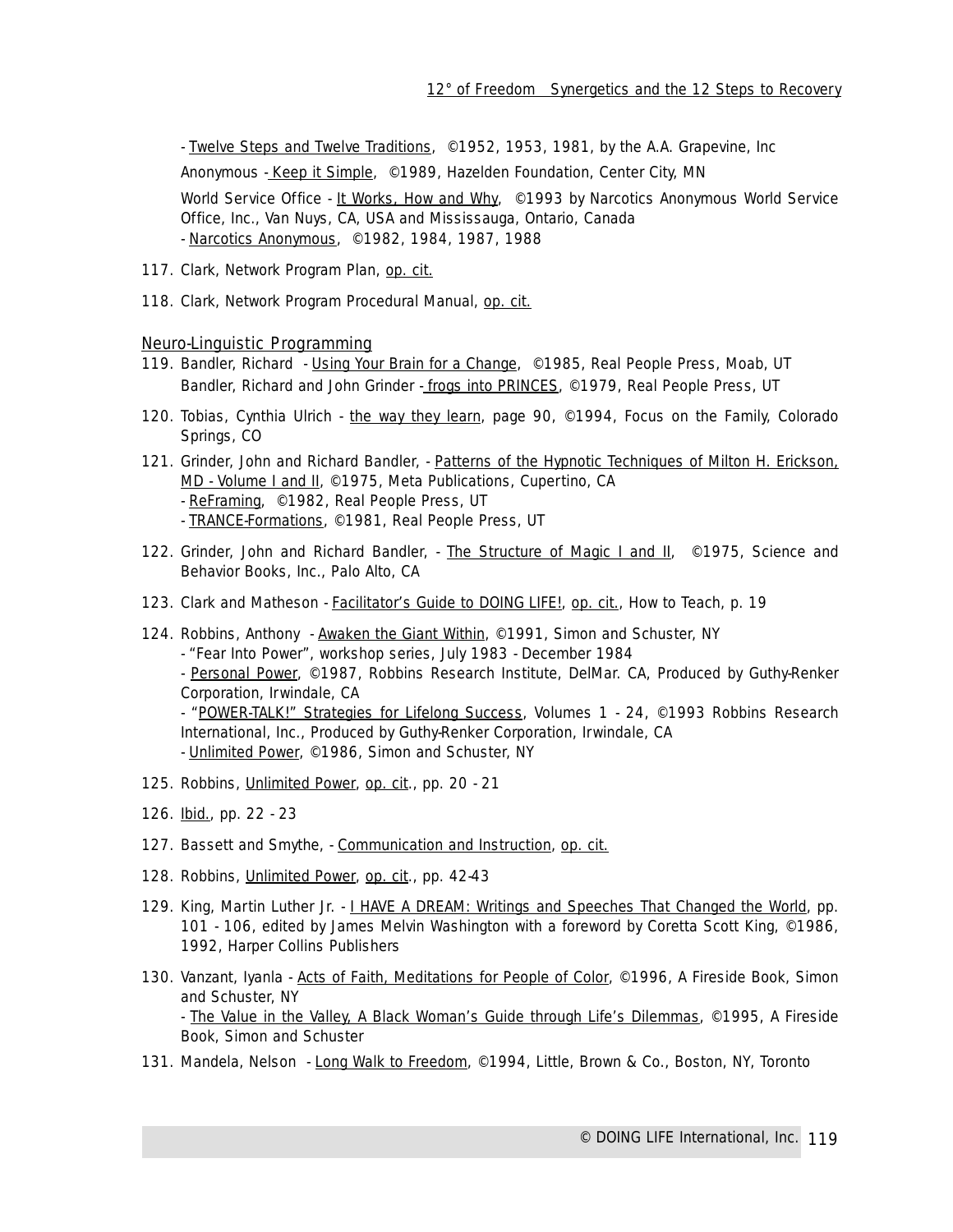- 132. The early books by Bandler and Grinder are useful sources to learn the origins and research underlying their ideas, though they are complex and sometimes hard to follow without experiential exercises to ground the ideas. See footnote 121 for references cited.
- 133. Laborde, Genie Influencing With Integrity, ©1984, Science and Behavior Books, Syntony, Inc., Publishing Co., Palo Alto, CA
- 134. Ibid., pp. 89 109
- 135. Ibid.
- 136. Fuller, *"Emergent Humanity—Its Environment and Education",* op. cit., p. 102
- 137. Robbins, Anthony and Joseph McClendon Unlimited Power, A Black Choice, ©1997, Simon and Schuster, NY
- 138. **Ibid.**, pp. 41 42
- 139. Ibid., pp. 45 47
- 140. Ibid., pp. 53 58

#### Family Therapy

141. Satir, Virginia - Conjoint Family Therapy, revised edition, ©1967, 1964, Science and Behavior Books, Inc., Palo Alto, CA

- Peoplemaking, ©1972 by Science and Behavior Books, Inc., Palo Alto, CA

- 142. Satir, Peoplemaking, p. xi
- 143. Ibid., pp. 1 5
- 144. Ibid., pp. 5 6
- 145. Clark, *Network Program Procedural Manual,* op. cit. - *Shock Incarceration, Program Procedural Manual*, op. cit. - *Willard Drug Treatment Campus, Program Procedural Manual*, op. cit.
- 146. Berne, Games People Play, op. cit.
- 147. Satir, Peoplemaking, op. cit., pp. 59 60
- 148. Grinder and Bandler TRANCE-Formations, op. cit.
- 149. Satir, Peoplemaking, op. cit., p. 304

#### Accelerated Learning

- 150. de Bono, Edward de Bono's Thinking Course, ©1982, Facts on File Publications, NY
	- Lateral Thinking: *Creativity Step By Step*, ©1970, Harper and Row Publications, NY
	- The Mechanism of Mind, ©1969, Simon and Schuster, NY
	- New Think, ©1967, Basic Books, Inc., Publishers, NY
	- Po: Beyond Yes and No, ©1972 Penguin Books, NY
	- Practical Thinking, ©1971 Penguin Books, NY
- 151. de Bono, Lateral Thinking, op. cit., pp. 9 14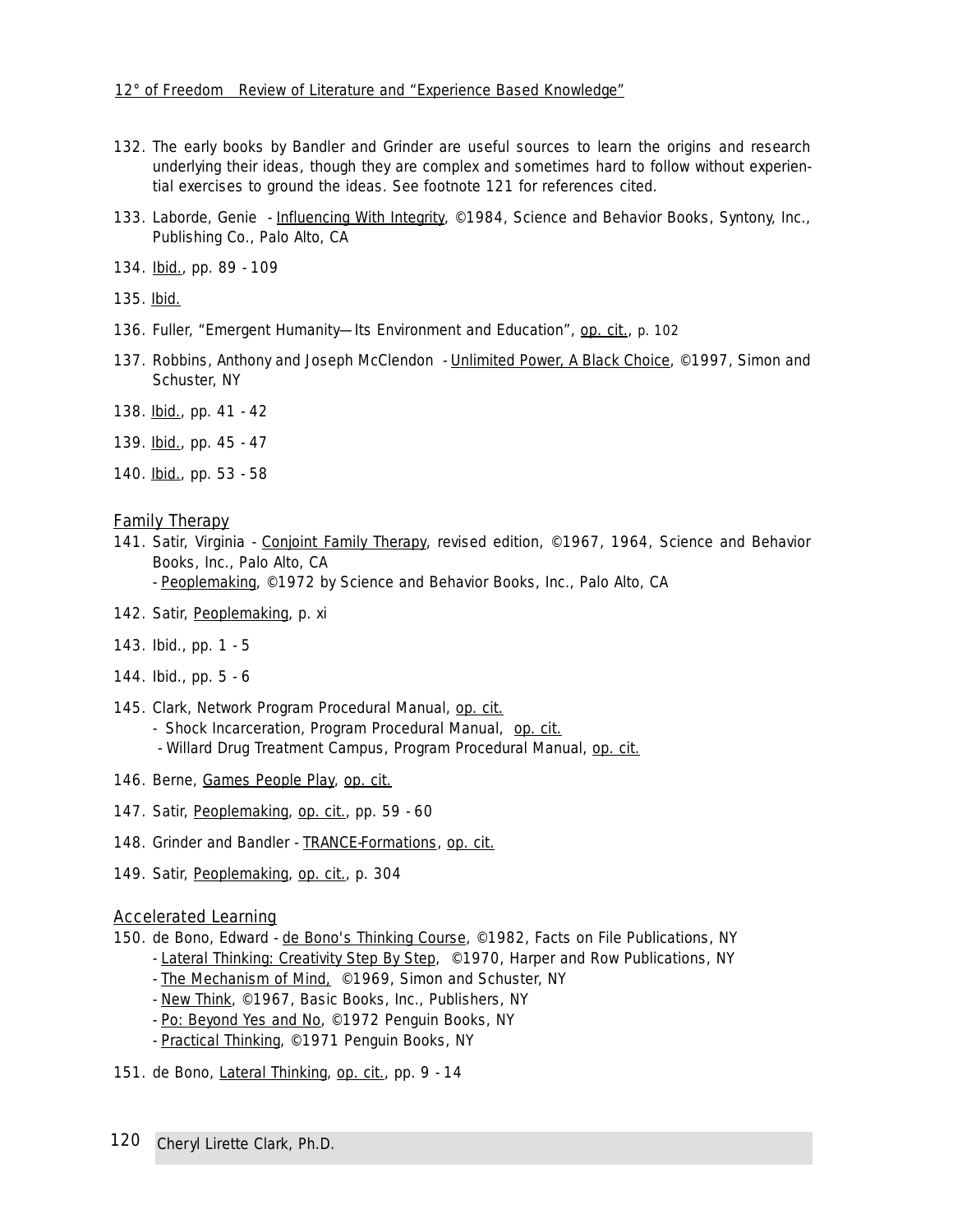- 152. Ibid., p. 226
- 153. Machado, Luis Alberto The Right to Be Intelligent, ©1980, Pergamon Press, Oxford, NY
- 154. Ibid., p. 30
- 155. Ibid., p. 7
- 156. Thurber, Marshall Money & You, ©1978, Secrets of Powerful Presentations, ©1983 intensive workshops based on the Synergetics of R. Buckminster Fuller Thurber, Marshall, Bobbi DePorter and D.C. Cordova - Burklyn Business School, ©1979 , Excellerated Learning Institute, Burklyn was a Business School based in the principles of R. Buckminster Fuller and Accelerated Learning Techniques
- 157. Craft, Randy PERT Chart: Progress Evaluation and Review Technique, 1983, Burklyn Business School, Excellerated Learning Institute, CA, HI
- 158. DePorter with Hernacki Quantum Learning, p. 2, op. cit.
- 159. Ostrander, Shelia and Lynn Schroeder Super-Learning, ©1979, Delacorte Press, NY
- 160. DePorter, Bobbi, Eric Jensen *SuperCamp*™, 1983 A 10-day, accelerated learning experience for teens, ages 13 to 18, including, Challenge courses, Computer Skills, Math Skills, Memory, NLP, Super-Reading,Mind Mapping, an accelerated note-taking technique developed by Tony Buzan (see footnote178), etc.
- 161. DePorter, Bobbi with Mike Hernacki Quantum Learning, op. cit. - Quantum Business: Achieving Success Through Quantum Learning, ©1997, Bantum Doubleday Dell Publishing Group, Inc., NY

DePorter, Bobbi, Mark Reardon and Sarah Singer-Nourie - Quantum Teaching: Orchestrating Student Success, ©1999, Allyn and Bacon, Boston, London, Toronto, Sydney, Tokyo, Singapore

- 162. DePorter with Hernacki Quantum Learning, , p. 9, op. cit.
- 163. Ibid., p. 8
- 164. Ibid., p. 10
- 165. Fuller with Kuromiya, Critical Path, op. cit.
- 166. DePorter with Hernacki Quantum Learning, op. cit., p. 7
- 167. Ibid., p. 6
- 168. Ibid., p. 8
- 169. Ostrander and Schroeder Super-Learning, op. cit., p. 4
- 170. Ibid., p. 62
- 171. Ibid., p. 63
- 172. DePorter with Hernacki Quantum Learning, op. cit., pp. 124 142
- 173. Letellier, John Parks Learning Styles Inventory, ©1990, in Quantum Learning: Unleashing the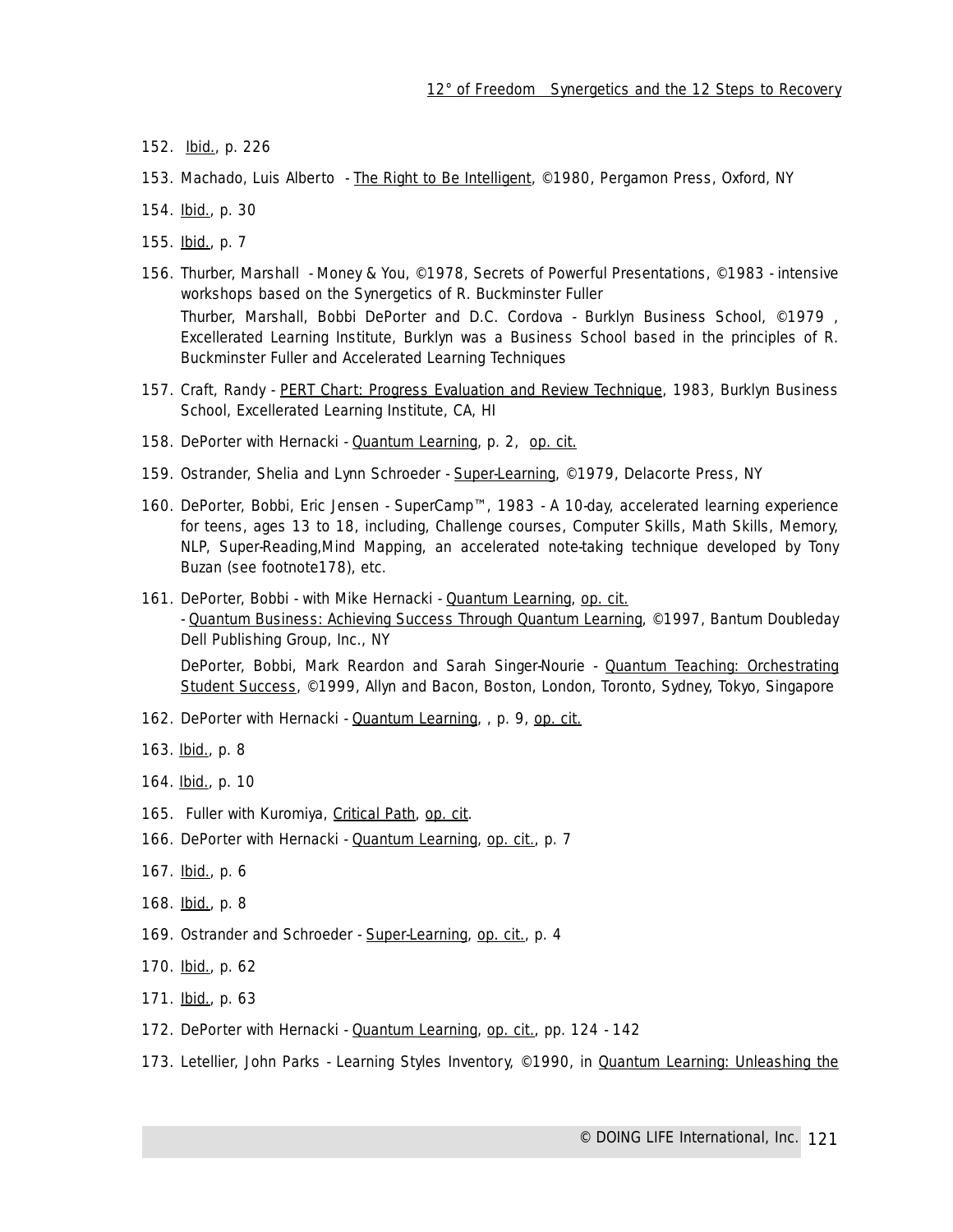Genius in You, p. 15, by Bobbi DePorter with Mike Hernacki, ©1992 Bantum Doubleday Dell Publishing Group, Inc., NY

- 174. Jensen, Eric P. Brain Based Learning and Teaching, ©1995, Turning Point Publishing, CA - Student Success Secrets, ©1989 Barron's Educational Series, Inc. - Super-Teaching, ©1988 by Eric Jensen, Turning Point for Teachers, Del Mar, CA
- 175. Jensen, as presented in the **Facilitator's Guide to DOING LIFE!**, op. cit., p. 8
- 176. Collins, Marva "Ordinary" Children, Extraordinary Teachers, ©1992, Hampton Roads Publishing Company Inc., Charlottesville, VA - Company Inc., Charlottesville, VA - Values, Values, Values, Values, Values, Values, Values, Values, Values, Values, Values, Values, Values, Values, Values, Values, Values, Values, Values Lighting the Candle of Excellence, foreword by former First Lady, Rosalynn Carter, ©1996, Dove Books, Los Angeles, CA Collins, Marva and Civia Tamarkin - Marva Collins' Way, ©1982, A Jeremy P. Tarcher/Putnam Book, published by G. P. PUTNAM'S SONS, NY
- 177. Safer, Morley *"Too Good To Be True? Marva Collins"* 60 MInutes, ©1996, ABC News, NY
- 178. Buzan, Tony Make the Most of Your Mind, ©1988, E.P. Dutton, Inc., NY The Brain User's Guide, ©1983, E.P. Dutton, Inc., NY - Using Both Sides of Your Brain, ©1974, E.P. Dutton, Inc., NY
- 179. Clark, Bogan and Matheson*,* DOING LIFE!, op. cit., *Overview,* pp. 34 35

#### Bodymind Connection

180. Desai, Amrit - Helping Professionals Inner Quest Intensive™, 1975, Kripalu Center for Holistic Health, Sumneytown, PA Kripalu Center for Holistic Health - The Self-Health Guide: A Personal Program for Holistic Living, p. 2, Kripalu Publications, Lennox, MA, p. 2

- 181. Kripaluvanand, Yogacarya Swami Science of Meditation, ©1977, New Karnodaya Press, Bombay
- 182. Ray, Sondra Rebirthing in the New Age, with Leonard Orr, ©1986, Celestial Arts, Berkeley, CA
- 183. Ray, Sondra Loving Relationships, ©1979, Celestial Arts, Berkeley, CA
	- The Only Diet There Is, ©1981, Celestial Arts, Berkeley, CA
	- Pure Joy!, ©1988, Celestial Arts, Berkeley, CA
	- Rebirthing in the New Age, with Leonard Orr ©1986, Celestial Arts, Berkeley, CA Ray, Sondra and Bob Mandel - Birth and Relationships, ©1987, Celestial Arts, Berkeley, CA
- 184. Mandel, Bob Open Heart Therapy, ©1984, Celestial Arts, Berkeley, CA, p. 61. Unfortunately, there are some who have misused this technique, adding drama where the point is to eliminate it.
- 185. Clark and Matheson*,* Facilitator's Guide to DOING LIFE!, op. cit., pp. 16 17
- 186. Ibid.
- 187. Huang, Chungliang Al Quantum Soup, p. 1, ©1983, E. P. Dutton, Inc., NY
- 188. Lozoff, Bo Inside Out: a spiritual manual for prison life, ©1976, Prison-Ashram Project, NC - We're All Doing Time, ©1985, Seventh printing (revised) in 1994, Foreword by His Holiness, the Dalai Lama, Prison-Ashram Project, Durham, NC
- 122 *Cheryl Lirette Clark, Ph.D.*